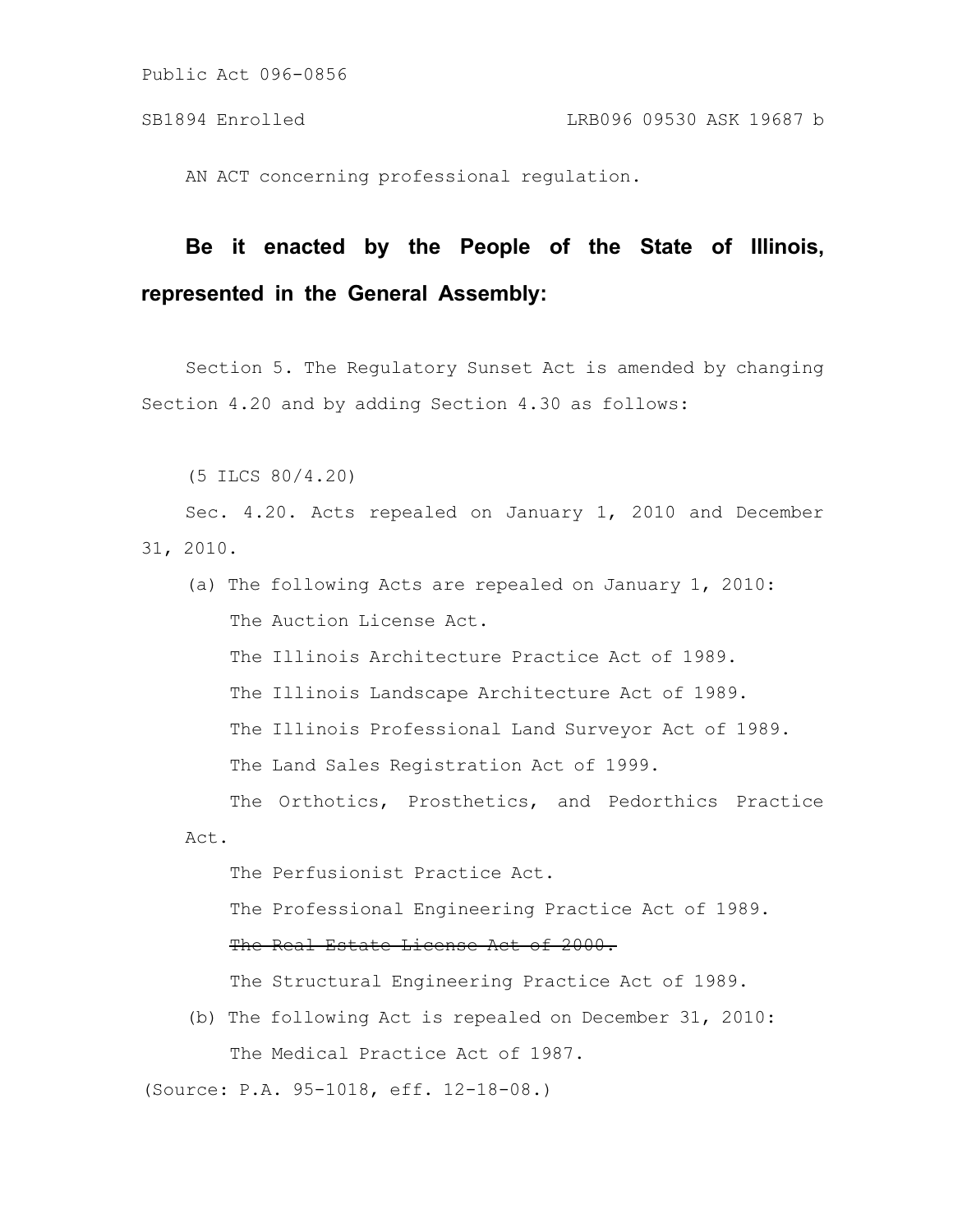(5 ILCS 80/4.30 new)

Sec. 4.30. Act repealed on January 1, 2020. The following Act is repealed on January 1, 2020:

The Real Estate License Act of 2000.

Section 10. The Illinois Municipal Code is amended by changing Sections 11-20-7, 11-20-8, 11-20-12, and 11-20-13 and by adding Sections 11-20-15, 11-20-15.1, and 11-31-1.01 as follows:

(65 ILCS 5/11-20-7) (from Ch. 24, par. 11-20-7)

Sec. 11-20-7. Cutting and removal of neglected weeds, grass, trees, and bushes.

(a) The corporate authorities of each municipality may provide for the removal of nuisance greenery from any parcel of private property within the municipality if the owners of that parcel, after reasonable notice, refuse or neglect to remove the nuisance greenery. The municipality may collect, from the owners of that parcel, the reasonable removal cost.

(b) The municipality's removal cost under this Section is a lien upon the underlying parcel in accordance with Section  $11 - 20 - 15$ .

(c) For the purpose of this Section:

"Removal of nuisance greenery" or "removal activities" means the cutting of weeds or grass, the trimming of trees or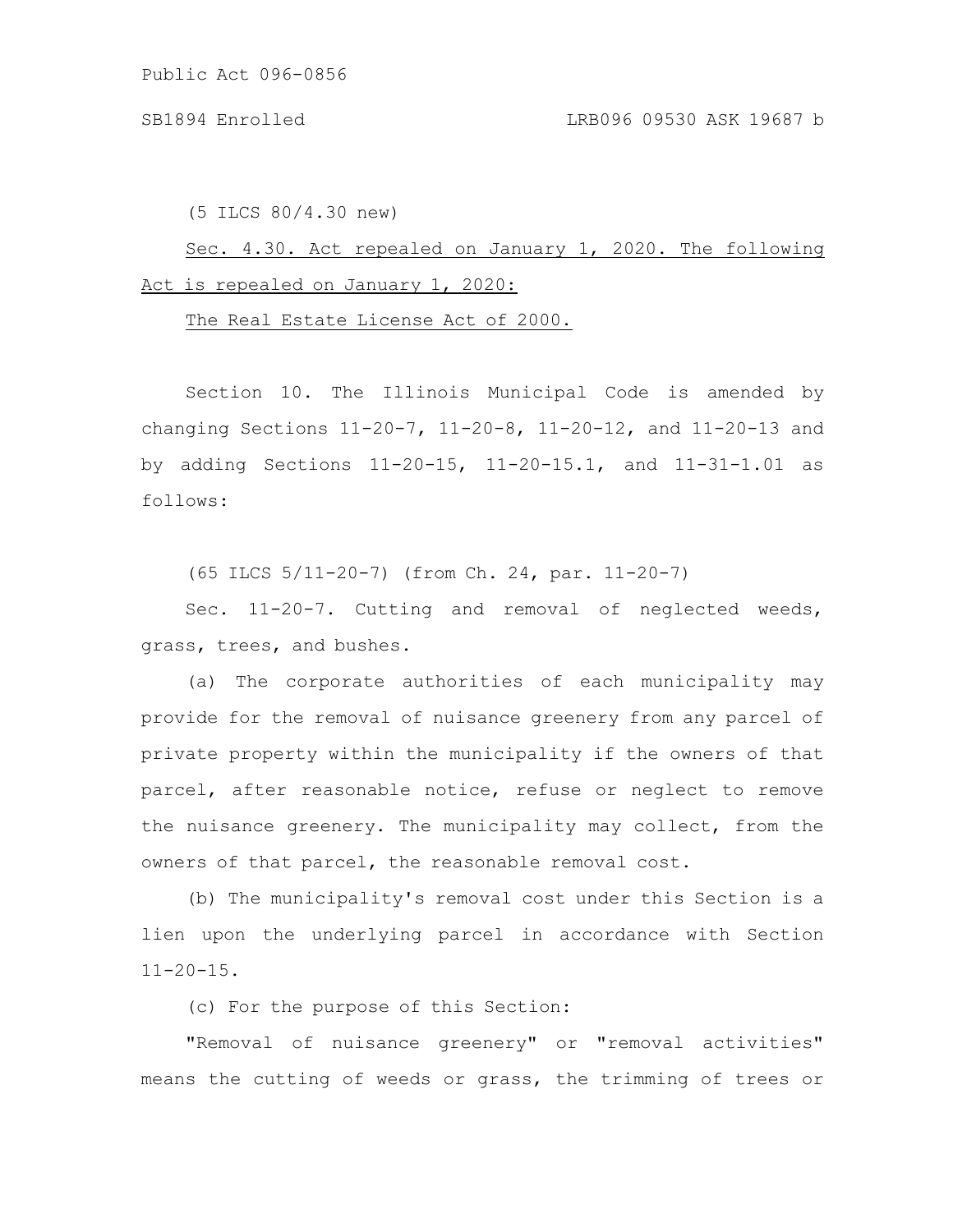bushes, and the removal of nuisance bushes or trees.

"Removal cost" means the total cost of the removal activity.

(d) In the case of an abandoned residential property as defined in Section 11-20-15.1, the municipality may elect to obtain a lien for the removal cost pursuant to Section 11-20-15.1, in which case the provisions of Section 11-20-15.1 shall be the exclusive remedy for the removal cost.

The provisions of this subsection (d), other than this sentence, are inoperative upon certification by the Secretary of the Illinois Department of Financial and Professional Regulation, after consultation with the United States Department of Housing and Urban Development, that the Mortgage Electronic Registration System program is effectively registering substantially all mortgaged residential properties located in the State of Illinois, is available for access by all municipalities located in the State of Illinois without charge to them, and such registration includes the telephone number for the mortgage servicer.

(Source: P.A. 95-183, eff. 8-14-07; 96-462, eff. 8-14-09.)

(65 ILCS 5/11-20-8) (from Ch. 24, par. 11-20-8)

Sec. 11-20-8. Pest extermination; liens.

(a) The corporate authorities of each municipality may provide pest-control activities on any parcel of private property in the municipality if, after reasonable notice, the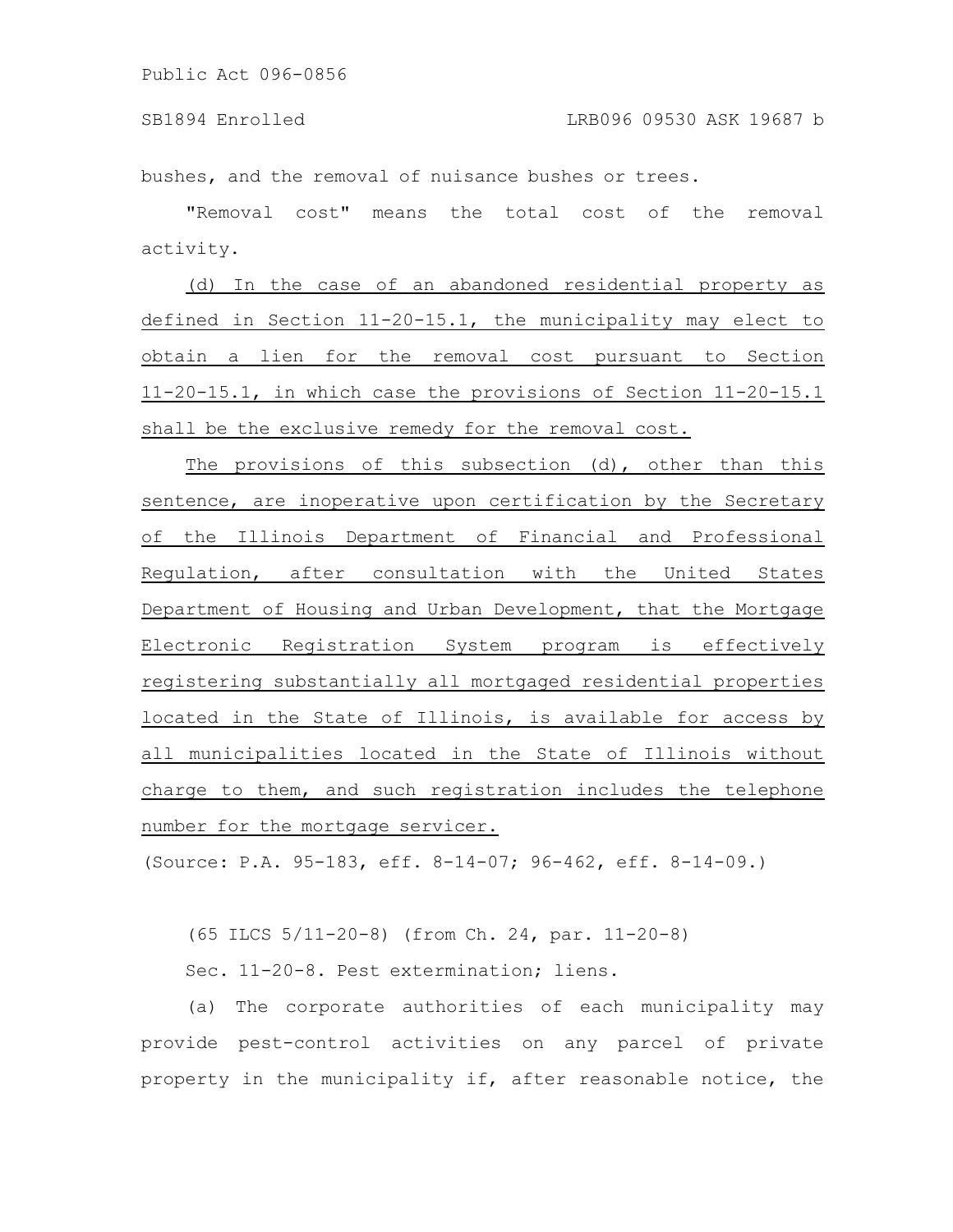### SB1894 Enrolled LRB096 09530 ASK 19687 b

owners of that parcel refuse or neglect to prevent the ingress of pests to their property or to exterminate pests on their property. The municipality may collect, from the owners of the underlying parcel, the reasonable removal cost.

(b) The municipality's removal cost under this Section is a lien upon the underlying parcel in accordance with Section  $11 - 20 - 15$ .

(c) For the purpose of this Section:

"Pests" means mean undesirable arthropods (including certain insects, spiders, mites, ticks, and related organisms), wood infesting organisms, rats, mice, and other obnoxious undesirable animals, but does not include a feral cat, a "companion animal" as that term is defined in the Humane Care for Animals Act (510 ILCS 70/), "animals" as that term is defined in the Illinois Diseased Animals Act (510 ILCS 50/), or animals protected by the Wildlife Code (520 ILCS 5/).

"Pest-control activity" means the extermination of pests or the prevention of the ingress of pests.

"Removal cost" means the total cost of the pest-control activity.

(d) In the case of an abandoned residential property as defined in Section 11-20-15.1, the municipality may elect to obtain a lien for the removal cost pursuant to Section 11-20-15.1, in which case the provisions of Section 11-20-15.1 shall be the exclusive remedy for the removal cost.

The provisions of this subsection (d), other than this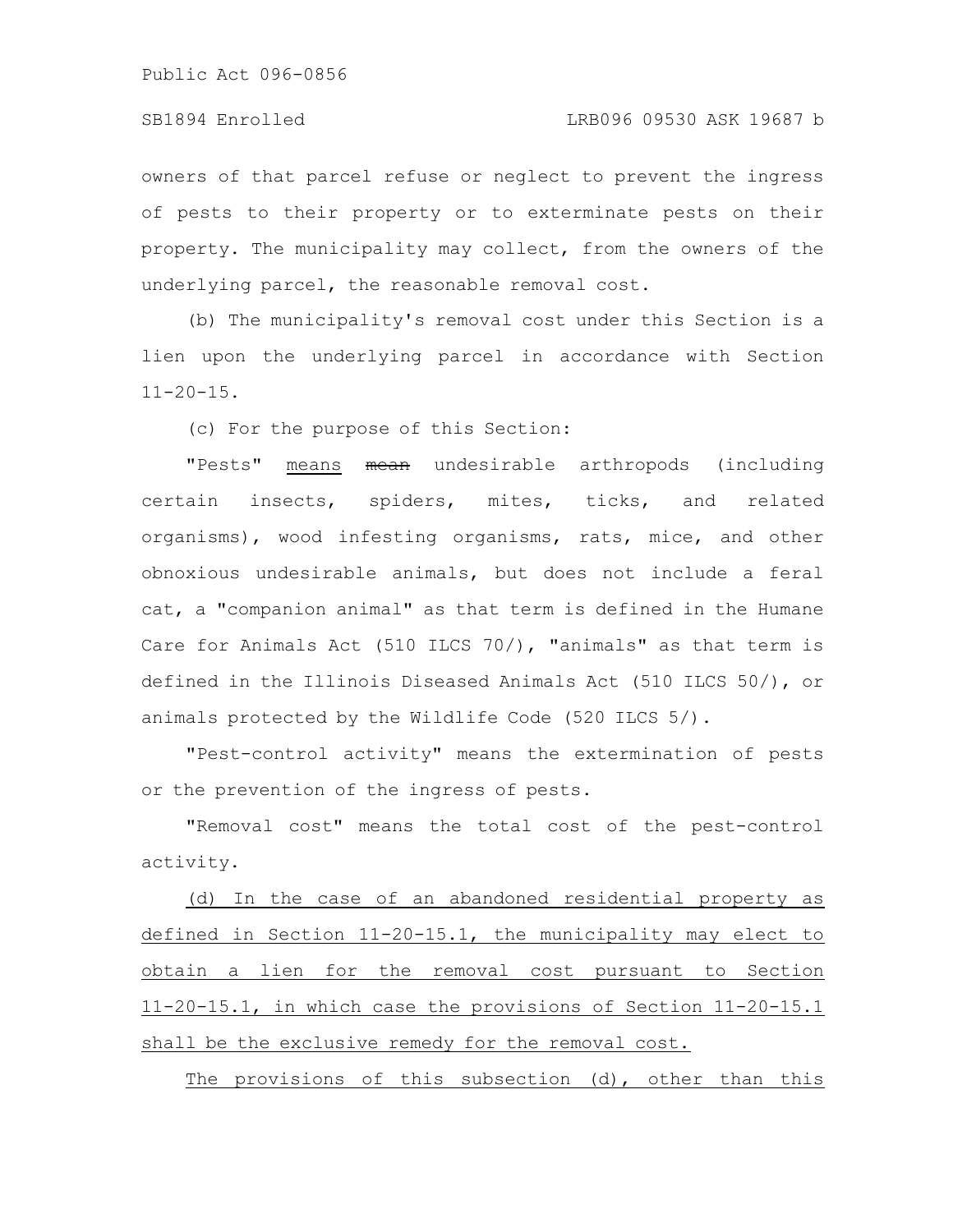sentence, are inoperative upon certification by the Secretary of the Illinois Department of Financial and Professional Regulation, after consultation with the United States Department of Housing and Urban Development, that the Mortgage Electronic Registration System program is effectively registering substantially all mortgaged residential properties located in the State of Illinois, is available for access by all municipalities located in the State of Illinois without charge to them, and such registration includes the telephone number for the mortgage servicer.

(Source: P.A. 96-462, eff. 8-14-09.)

(65 ILCS 5/11-20-12) (from Ch. 24, par. 11-20-12)

Sec. 11-20-12. Removal of infected trees.

(a) The corporate authorities of each municipality may provide for the removal of elm trees infected with Dutch elm disease or ash trees infected with the emerald ash borer (Agrilus planipennis Fairmaire) from any parcel of private property within the municipality if the owners of that parcel, after reasonable notice, refuse or neglect to remove the infected trees. The municipality may collect, from the owners of the parcel, the reasonable removal cost.

(b) The municipality's removal cost under this Section is a lien upon the underlying parcel in accordance with Section  $11 - 20 - 15$ .

(c) For the purpose of this Section, "removal cost" means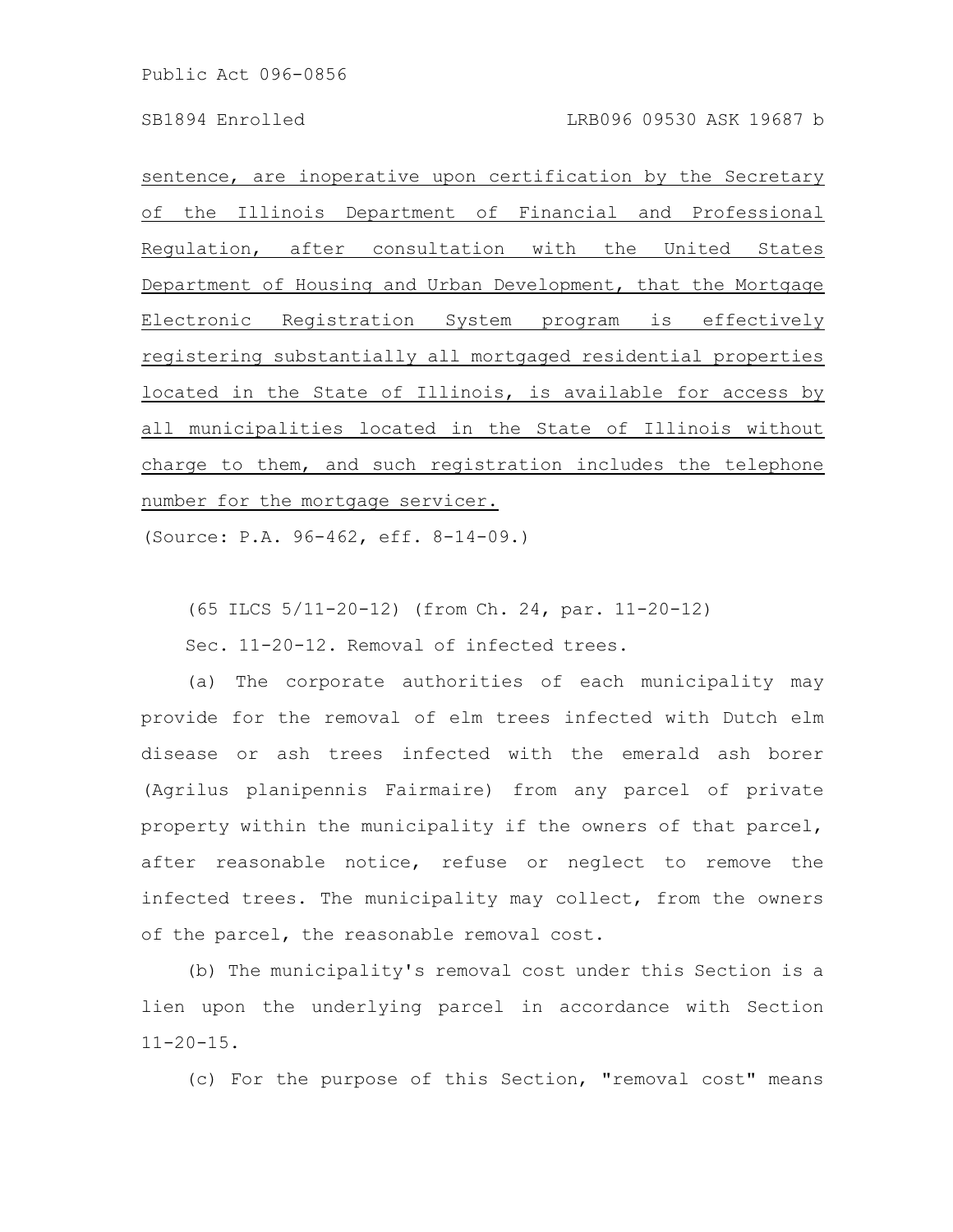the total cost of the removal of the infected trees.

(d) In the case of an abandoned residential property as defined in Section 11-20-15.1, the municipality may elect to obtain a lien for the removal cost pursuant to Section 11-20-15.1, in which case the provisions of Section 11-20-15.1 shall be the exclusive remedy for the removal cost.

The provisions of this subsection (d), other than this sentence, are inoperative upon certification by the Secretary of the Illinois Department of Financial and Professional Regulation, after consultation with the United States Department of Housing and Urban Development, that the Mortgage Electronic Registration System program is effectively registering substantially all mortgaged residential properties located in the State of Illinois, is available for access by all municipalities located in the State of Illinois without charge to them, and such registration includes the telephone number for the mortgage servicer.

(Source: P.A. 95-183, eff. 8-14-07; 96-462, eff. 8-14-09.)

(65 ILCS 5/11-20-13) (from Ch. 24, par. 11-20-13)

Sec. 11-20-13. Removal of garbage, debris, and graffiti.

(a) The corporate authorities of each municipality may provide for the removal of garbage, debris, and graffiti from any parcel of private property within the municipality if the owner of that parcel, after reasonable notice, refuses or neglects to remove the garbage, debris, and graffiti. The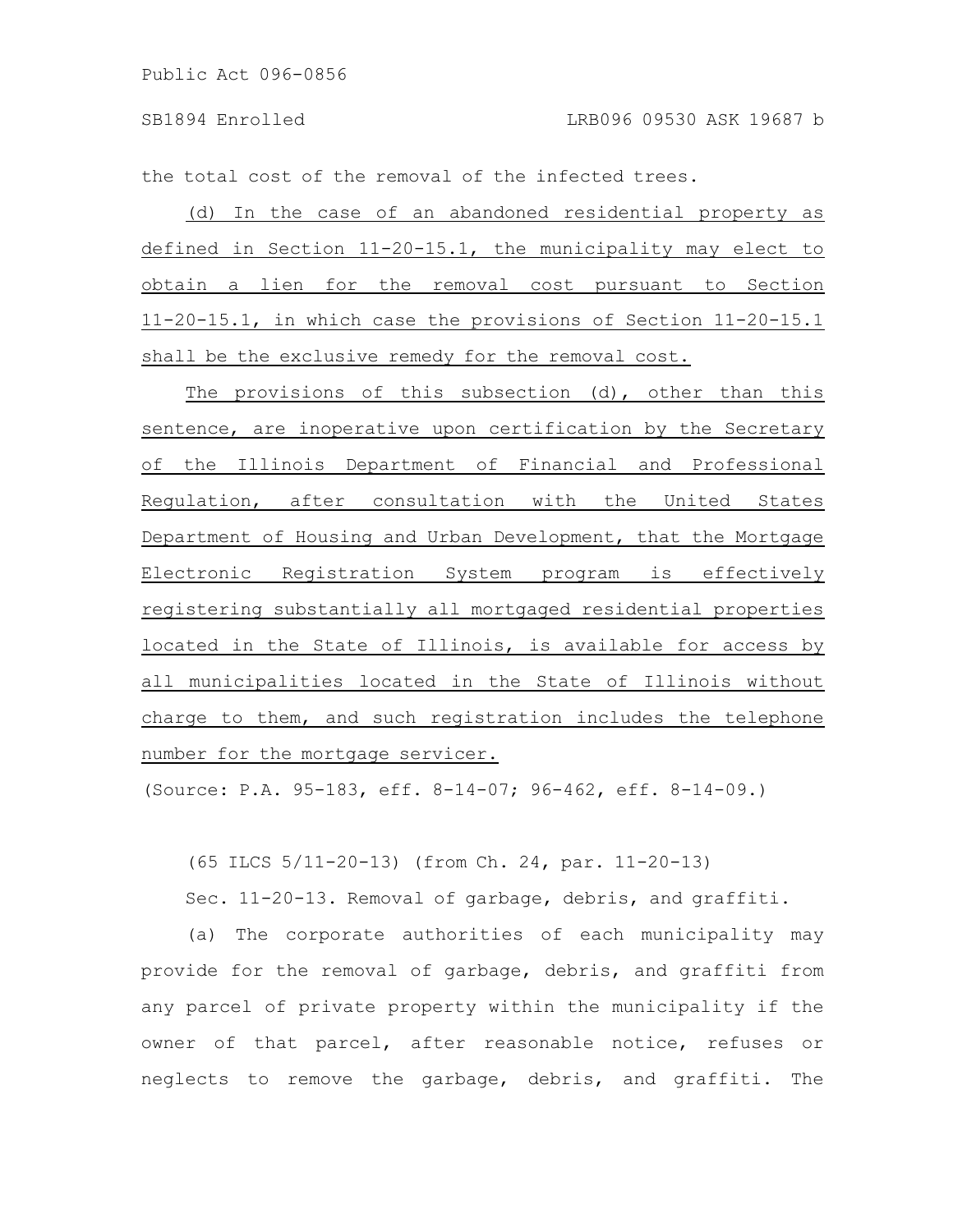#### SB1894 Enrolled LRB096 09530 ASK 19687 b

municipality may collect, from the owner of the parcel, the reasonable removal cost.

(b) The municipality's removal cost under this Section is a lien upon the underlying parcel in accordance with Section  $11 - 20 - 15$ .

(c) This amendatory Act of 1973 does not apply to any municipality which is a home rule unit.

(d) For the purpose of this Section, "removal cost" means the total cost of the removal of garbage and debris. The term "removal cost" does not include any cost associated with the removal of graffiti.

(e) In the case of an abandoned residential property as defined in Section 11-20-15.1, the municipality may elect to obtain a lien for the removal cost pursuant to Section 11-20-15.1, in which case the provisions of Section 11-20-15.1 shall be the exclusive remedy for the removal cost.

The provisions of this subsection (e), other than this sentence, are inoperative upon certification by the Secretary of the Illinois Department of Financial and Professional Regulation, after consultation with the United States Department of Housing and Urban Development, that the Mortgage Electronic Registration System program is effectively registering substantially all mortgaged residential properties located in the State of Illinois, is available for access by all municipalities located in the State of Illinois without charge to them, and such registration includes the telephone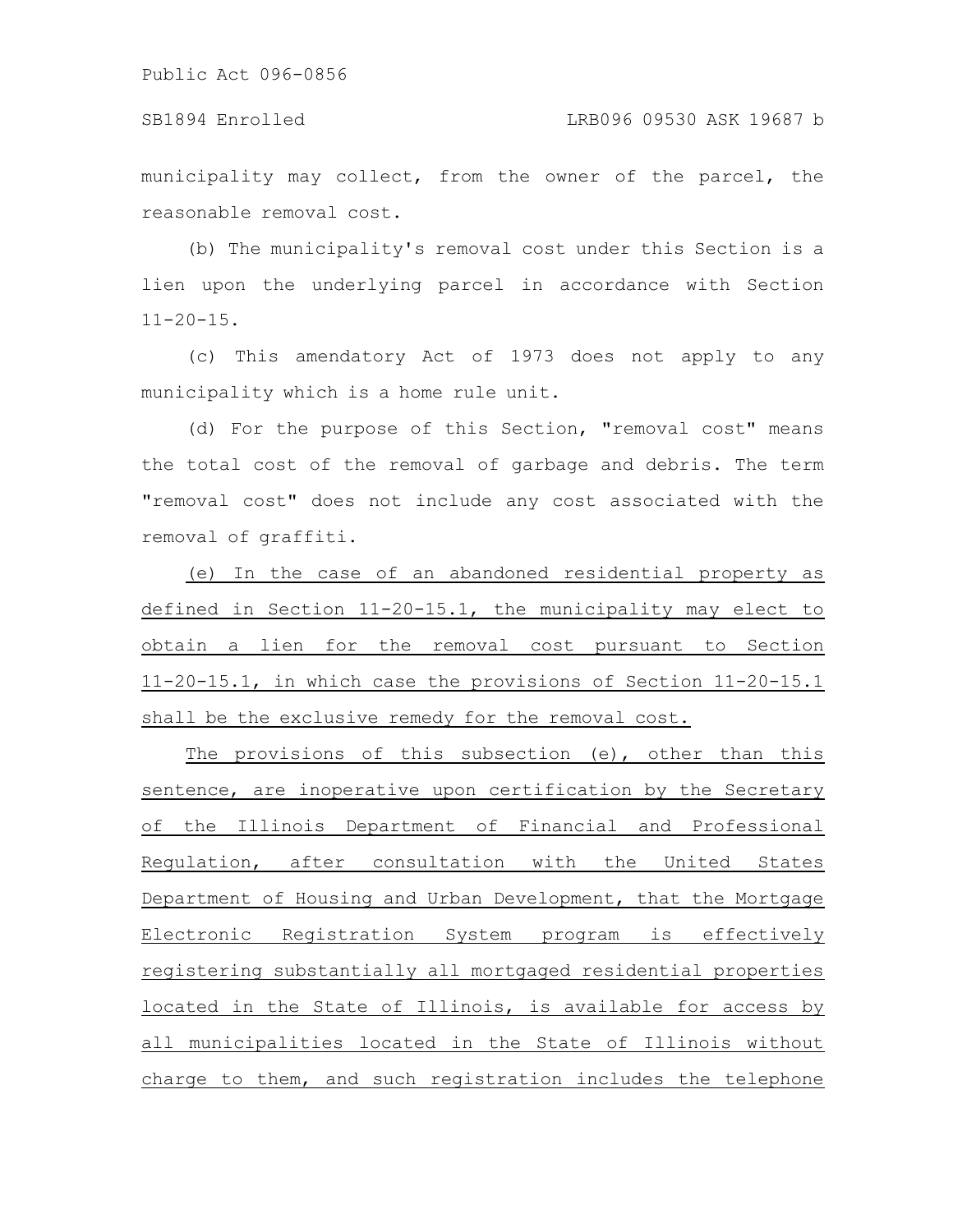### SB1894 Enrolled LRB096 09530 ASK 19687 b

number for the mortgage servicer.

(Source: P.A. 96-462, eff. 8-14-09.)

(65 ILCS 5/11-20-15)

Sec. 11-20-15. Lien for removal costs.

(a) If the municipality incurs a removal cost under Section 11-20-7, 11-20-8, 11-20-12, or 11-20-13 with respect to any underlying parcel, then that cost is a lien upon that underlying parcel. This lien is superior to all other liens and encumbrances, except tax liens and as otherwise provided in subsection (c) of this Section.

(b) To perfect a lien under this Section, the municipality must, within one year after the removal cost is incurred, file notice of lien in the office of the recorder in the county in which the underlying parcel is located or, if the underlying parcel is registered under the Torrens system, in the office of the Registrar of Titles of that county. The notice must consist of a sworn statement setting out:

(1) a description of the underlying parcel that sufficiently identifies the parcel;

(2) the amount of the removal cost; and

(3) the date or dates when the removal cost was incurred by the municipality.

If, for any one parcel, the municipality engaged in any removal activity on more than one occasion during the course of one year, then the municipality may combine any or all of the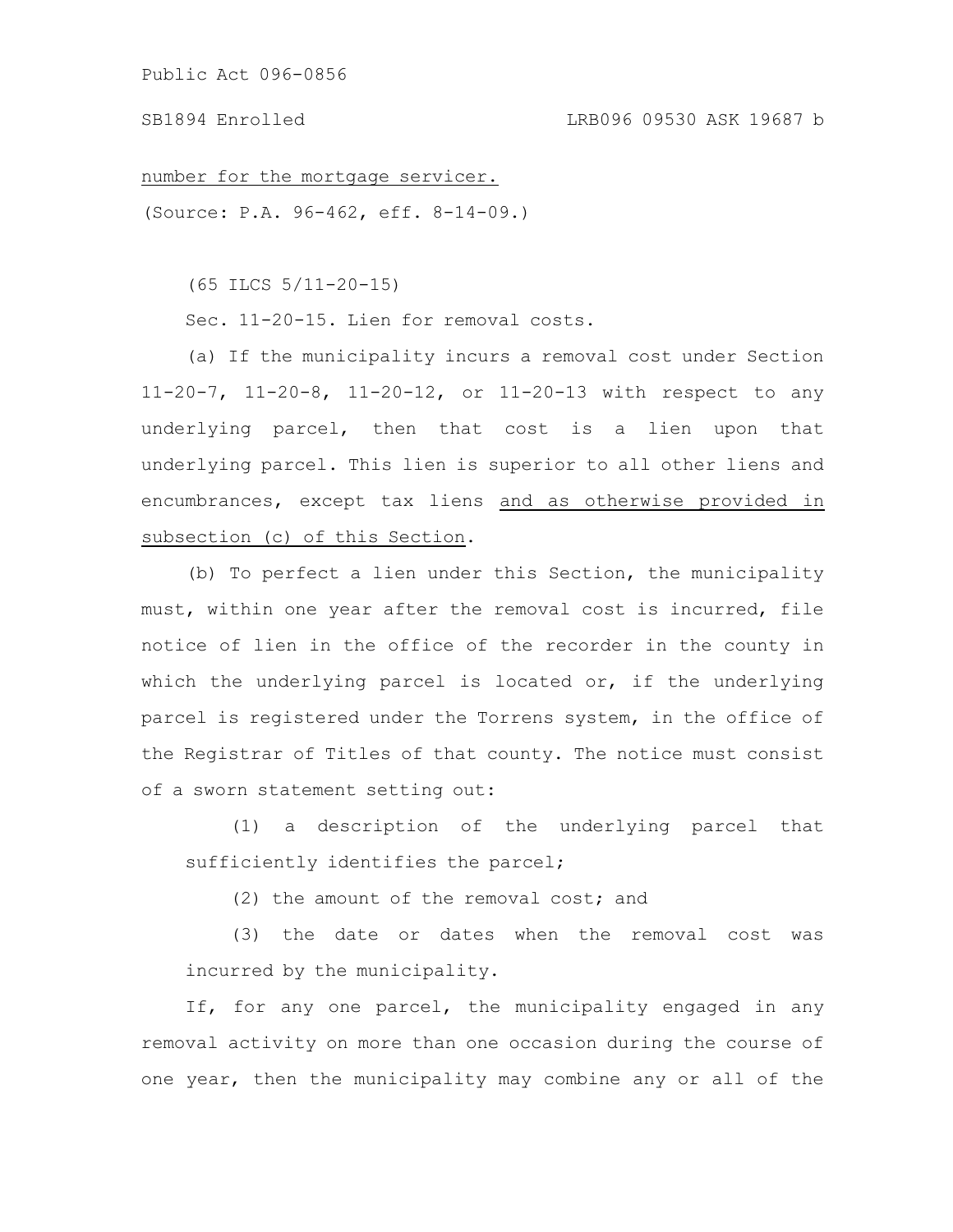## SB1894 Enrolled LRB096 09530 ASK 19687 b

costs of each of those activities into a single notice of lien.

(c) A lien under this Section is not valid as to: (i) any purchaser whose rights in and to the underlying parcel arose after the removal activity but before the filing of the notice of lien; or (ii) any mortgagee, judgment creditor, or other lienor whose rights in and to the underlying parcel arose before the filing of the notice of lien.

(d) The removal cost is not a lien on the underlying parcel unless a notice is personally served on, or sent by certified mail to, the person to whom was sent the tax bill for the general taxes on the property for the taxable year immediately preceding the removal activities. The notice must be delivered or sent after the removal activities have been performed, and it must: (i) state the substance of this Section and the substance of any ordinance of the municipality implementing this Section; (ii) identify the underlying parcel, by common description; and (iii) describe the removal activity.

(e) A lien under this Section may be enforced by proceedings to foreclose as in case of mortgages or mechanics' liens. An action to foreclose a lien under this Section must be commenced within 2 years after the date of filing notice of lien.

(f) Any person who performs a removal activity by the authority of the municipality may, in his or her own name, file a lien and foreclose on that lien in the same manner as a municipality under this Section.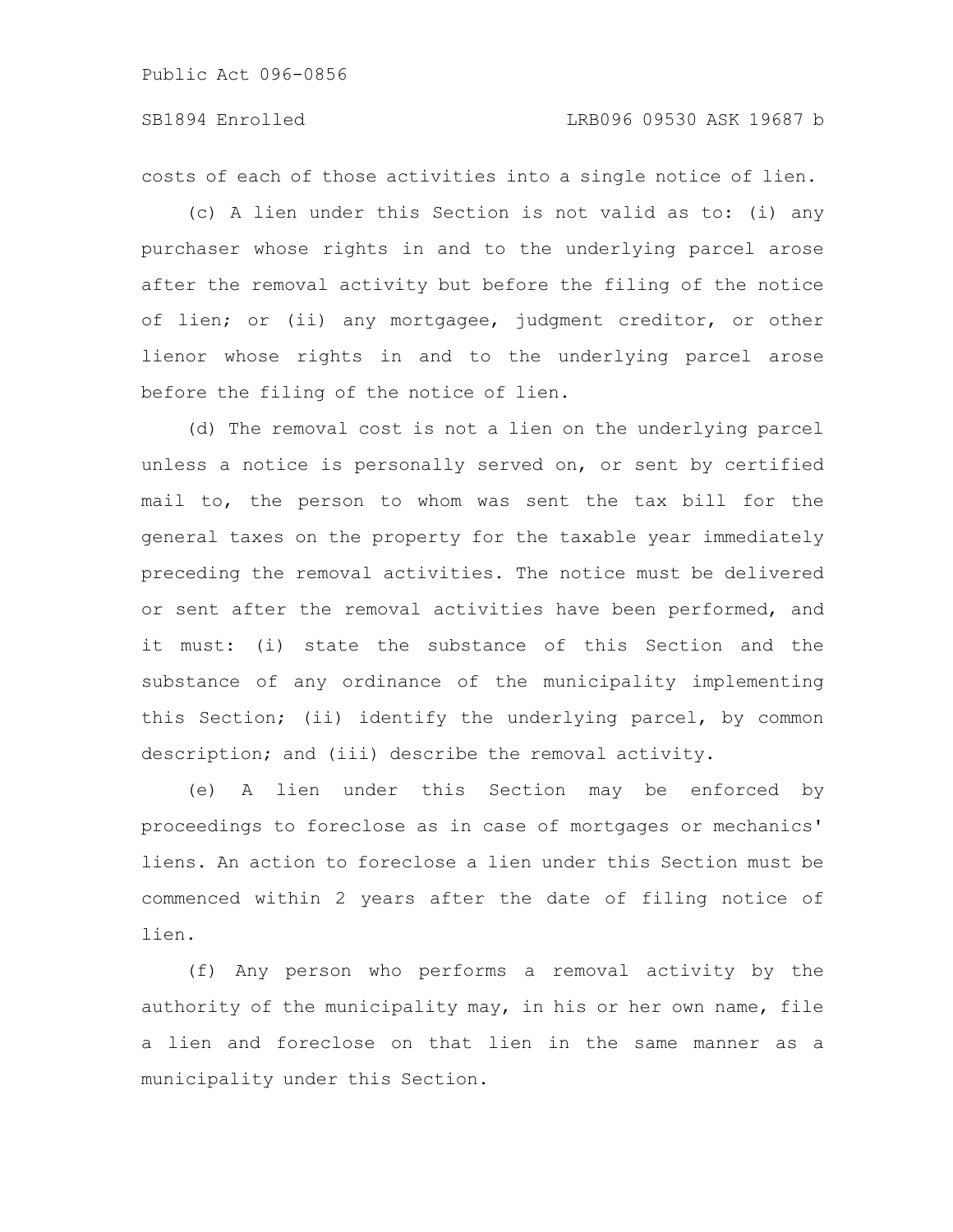(g) A failure to file a foreclosure action does not, in any way, affect the validity of the lien against the underlying parcel.

(h) Upon payment of the lien cost by the owner of the underlying parcel after notice of lien has been filed, the municipality (or its agent under subsection (f)) shall release the lien, and the release may be filed of record by the owner at his or her sole expense as in the case of filing notice of lien.

(i) For the purposes of this Section:

"Lien cost" means the removal cost and the filing costs for any notice of lien under subsection (b).

"Removal activity" means any activity for which a removal cost was incurred.

"Removal cost" means a removal cost as defined under Section 11-20-7, 11-20-8, 11-20-12, or 11-20-13.

"Underlying parcel" means a parcel of private property upon which a removal activity was performed.

"Year" means a 365-day period.

(j) This Section applies only to liens filed after August 14, 2009 (the effective date of Public Act 96-462) this amendatory Act of the 96th General Assembly.

(k) This Section shall not apply to a lien filed pursuant to Section 11-20-15.1.

(Source: P.A. 96-462, eff. 8-14-09; revised 10-7-09.)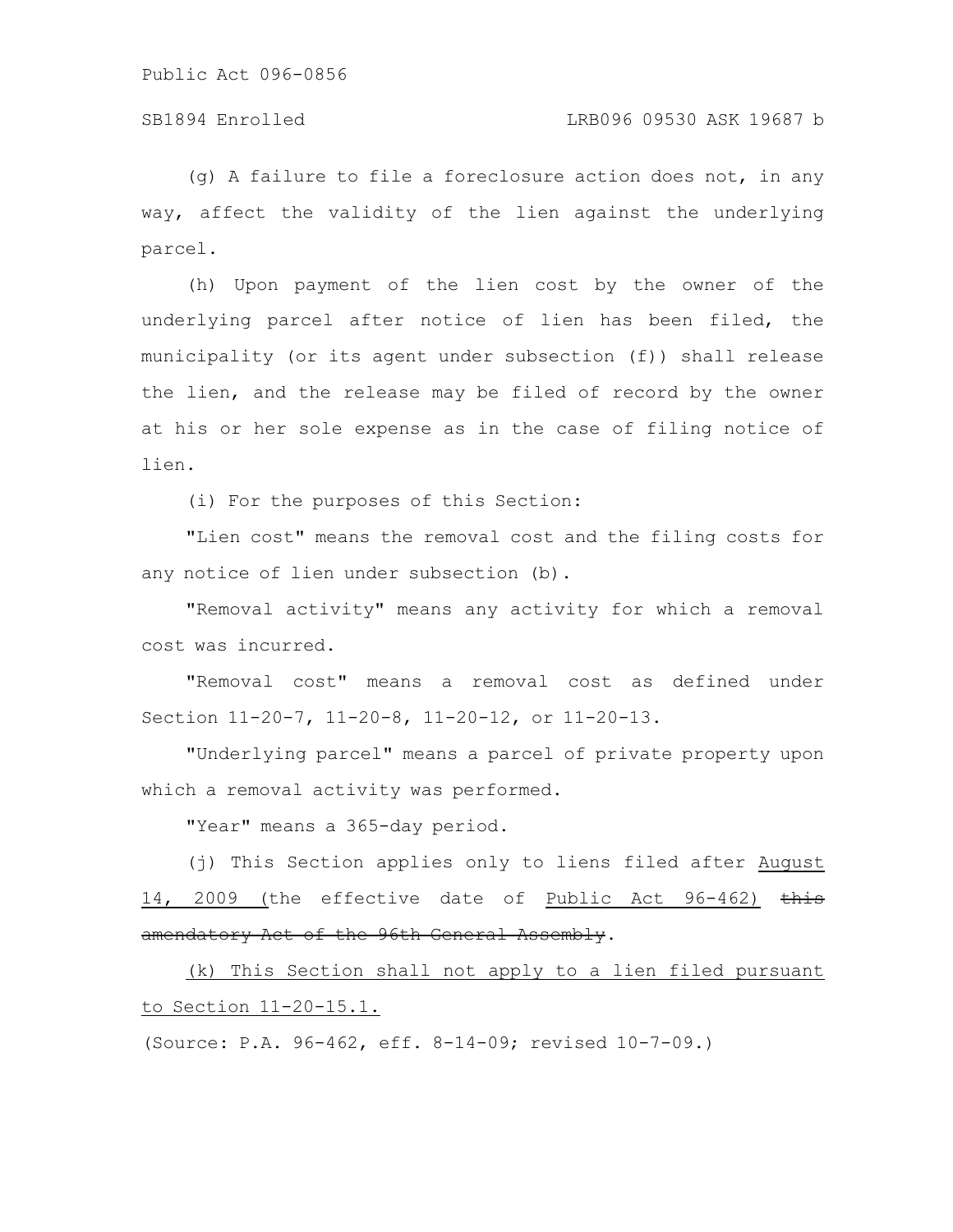(65 ILCS 5/11-20-15.1 new)

Sec. 11-20-15.1. Lien for costs of removal, securing, and enclosing on abandoned residential property.

(a) If the municipality elects to incur a removal cost pursuant to subsection (d) of Section 11-20-7, subsection (d) of Section 11-20-8, subsection (d) of Section 11-20-12, or subsection (e) of Section 11-20-13, or a securing or enclosing cost pursuant to Section 11-31-1.01 with respect to an abandoned residential property, then that cost is a lien upon the underlying parcel of that abandoned residential property. This lien is superior to all other liens and encumbrances, except tax liens and as otherwise provided in this Section.

(b) To perfect a lien under this Section, the municipality must, within one year after the cost is incurred for the activity, file notice of the lien in the office of the recorder in the county in which the abandoned residential property is located or, if the abandoned residential property is registered under the Torrens system, in the office of the Registrar of Titles of that county, a sworn statement setting out:

(1) a description of the abandoned residential property that sufficiently identifies the parcel;

(2) the amount of the cost of the activity;

(3) the date or dates when the cost for the activity was incurred by the municipality; and

(4) a statement that the lien has been filed pursuant to subsection (d) of Section 11-20-7, subsection (d) of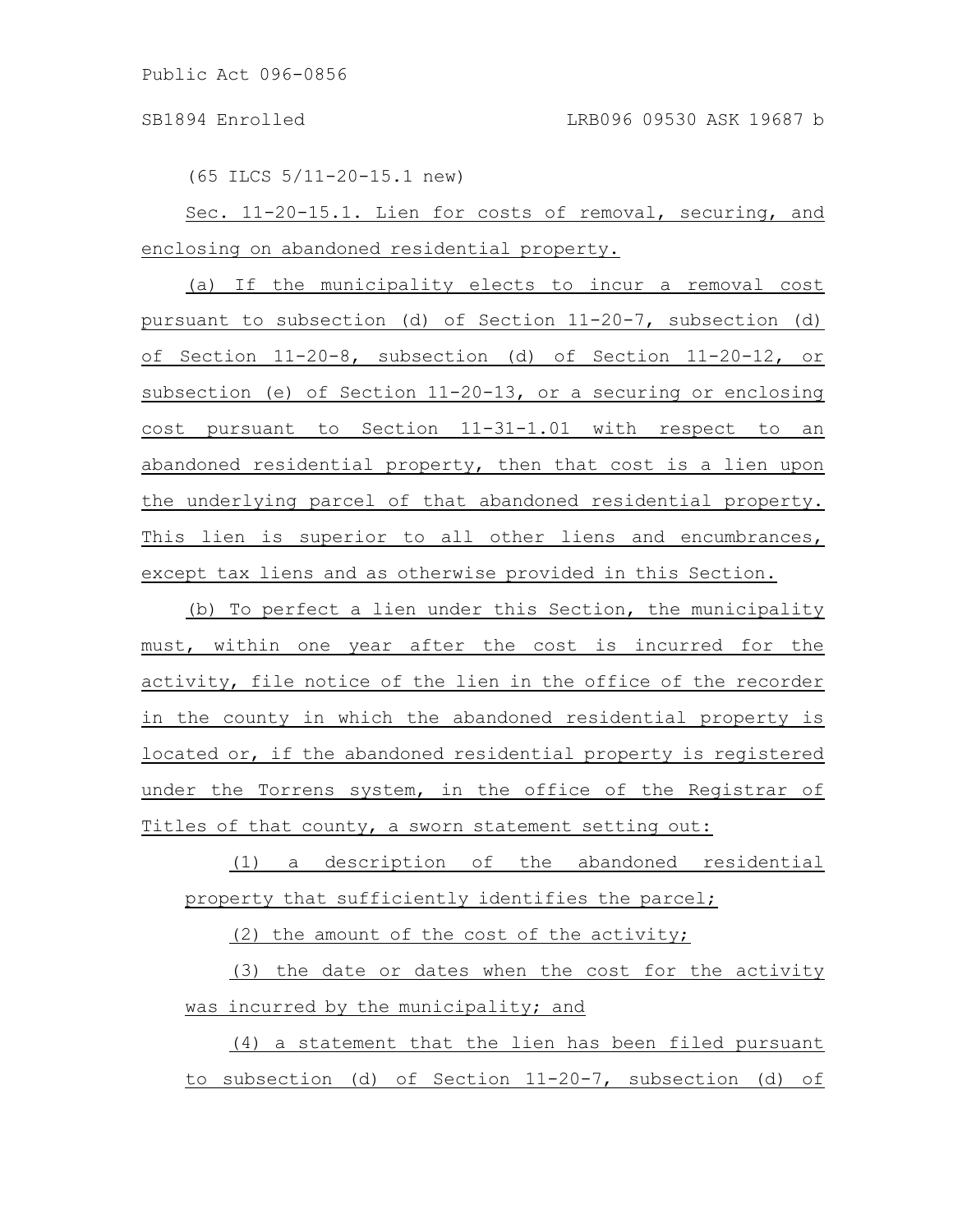Section 11-20-8, subsection (d) of Section 11-20-12, subsection (e) of Section 11-20-13, or Section 11-31-1.01, as applicable.

If, for any abandoned residential property, the municipality engaged in any activity on more than one occasion during the course of one year, then the municipality may combine any or all of the costs of each of those activities into a single notice of lien.

(c) To enforce a lien pursuant to this Section, the municipality must maintain contemporaneous records that include, at a minimum: (i) a dated statement of finding by the municipality that the property for which the work is to be performed has become abandoned residential property, which shall include (1) the date when the property was first known or observed to be unoccupied by any lawful occupant or occupants, (2) a description of the actions taken by the municipality to contact the legal owner or owners of the property identified on the recorded mortgage, or, if known, any agent of the owner or owners, including the dates such actions were taken, and (3) a statement that no contacts were made with the legal owner or owners or their agents as a result of such actions, (ii) a dated certification by an authorized official of the municipality of the necessity and specific nature of the work to be performed, (iii) a copy of the agreement with the person or entity performing the work that includes the legal name of the person or entity, the rate or rates to be charged for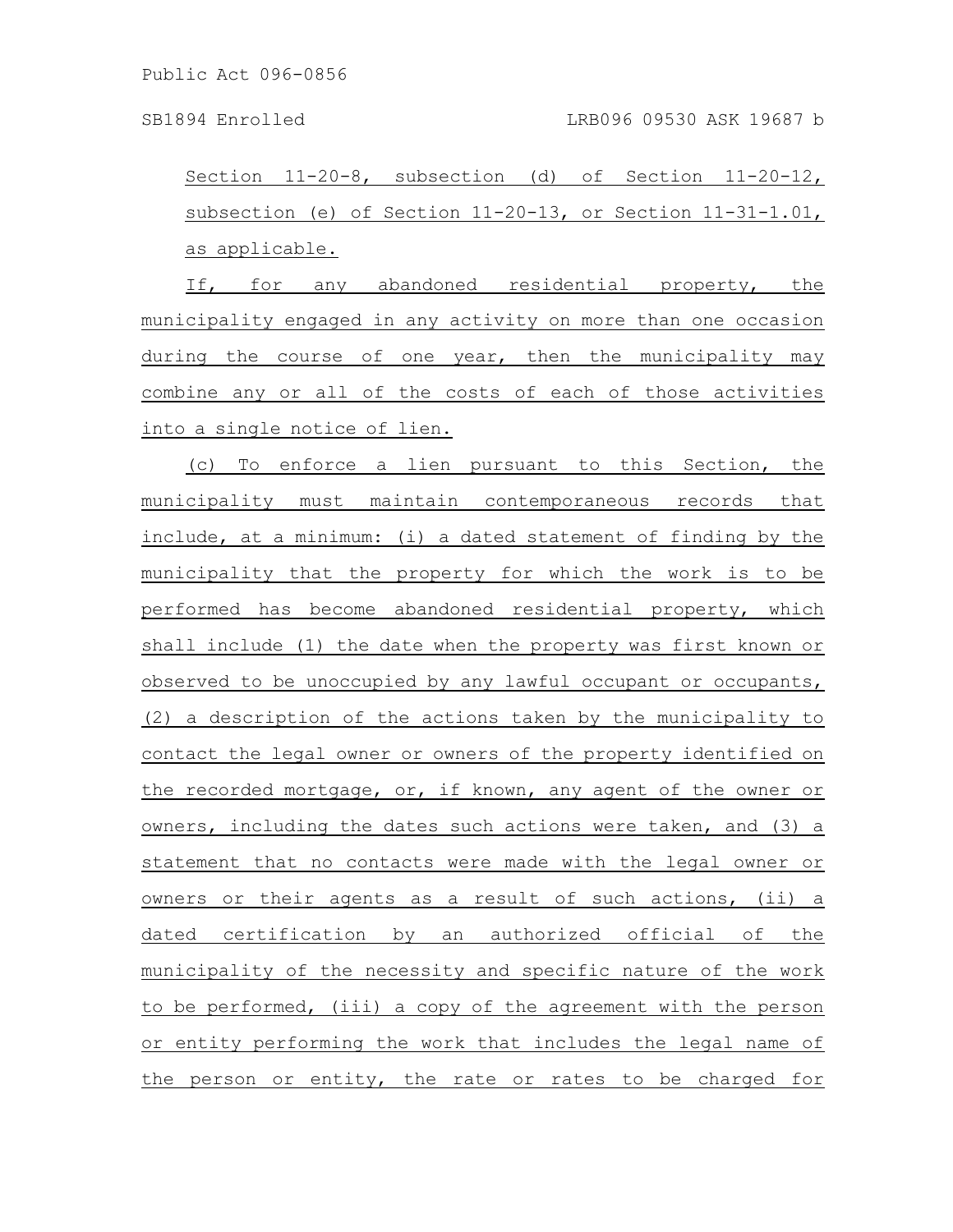performing the work, and an estimate of the total cost of the work to be performed, (iv) detailed invoices and payment vouchers for all payments made by the municipality for such work, and (v) a statement as to whether the work was engaged through a competitive bidding process, and if so, a copy of all proposals submitted by the bidders for such work.

(d) A lien under this Section shall be enforceable exclusively at the hearing for confirmation of sale of the abandoned residential property that is held pursuant to subsection (b) of Section 15-1508 of the Code of Civil Procedure and shall be limited to a claim of interest in the proceeds of the sale and subject to the requirements of this Section. Any mortgagee who holds a mortgage on the property, or any beneficiary or trustee who holds a deed of trust on the property, may contest the lien or the amount of the lien at any time during the foreclosure proceeding upon motion and notice in accordance with court rules applicable to motions generally. Grounds for forfeiture of the lien or the superior status of the lien granted by subsection (a) of this Section shall include, but not be limited to, a finding by the court that: (i) the municipality has not complied with subsection (b) or (c) of this Section, (ii) the scope of the work was not reasonable under the circumstances, (iii) the work exceeded the authorization for the work to be performed under subsection (a) of Section 11-20-7, subsection (a) of Section 11-20-8, subsection (a) of Section 11-20-12, subsection (a) of Section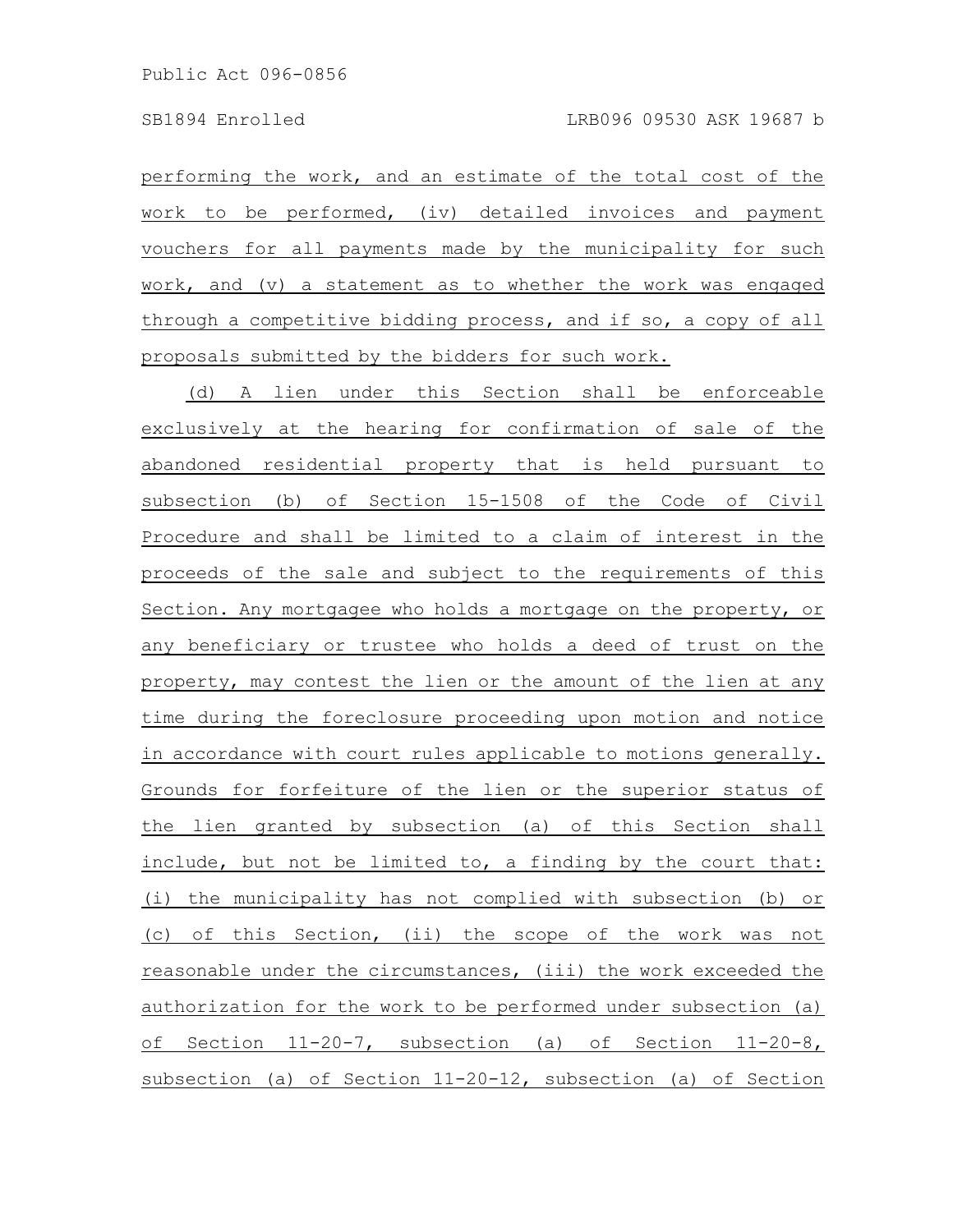11-20-13, or subsection (a) of Section 11-31-1.01, as applicable, or (iv) the cost of the services rendered or materials provided was not commercially reasonable. Forfeiture of the superior status of the lien otherwise granted by this Section shall not constitute a forfeiture of the lien as a subordinate lien.

(e) Upon payment of the amount of a lien filed under this Section by the mortgagee, servicer, owner, or any other person, the municipality shall release the lien, and the release may be filed of record by the person making such payment at the person's sole expense as in the case of filing notice of lien.

(f) Notwithstanding any other provision of this Section, a municipality may not file a lien pursuant to this Section for activities performed pursuant to Section 11-20-7, Section 11-20-8, Section 11-20-12, Section 11-20-13, or Section 11-31-1.01, if: (i) the mortgagee or servicer of the abandoned residential property has provided notice to the municipality that the mortgagee or servicer has performed or will perform the remedial actions specified in the notice that the municipality otherwise might perform pursuant to subsection (d) of Section 11-20-7, subsection (d) of Section 11-20-8, subsection (d) of Section 11-20-12, subsection (e) of Section 11-20-13, or Section 11-31-1.01, provided that the remedial actions specified in the notice have been performed or are performed or initiated in good faith within 30 days of such notice; or (ii) the municipality has provided notice to the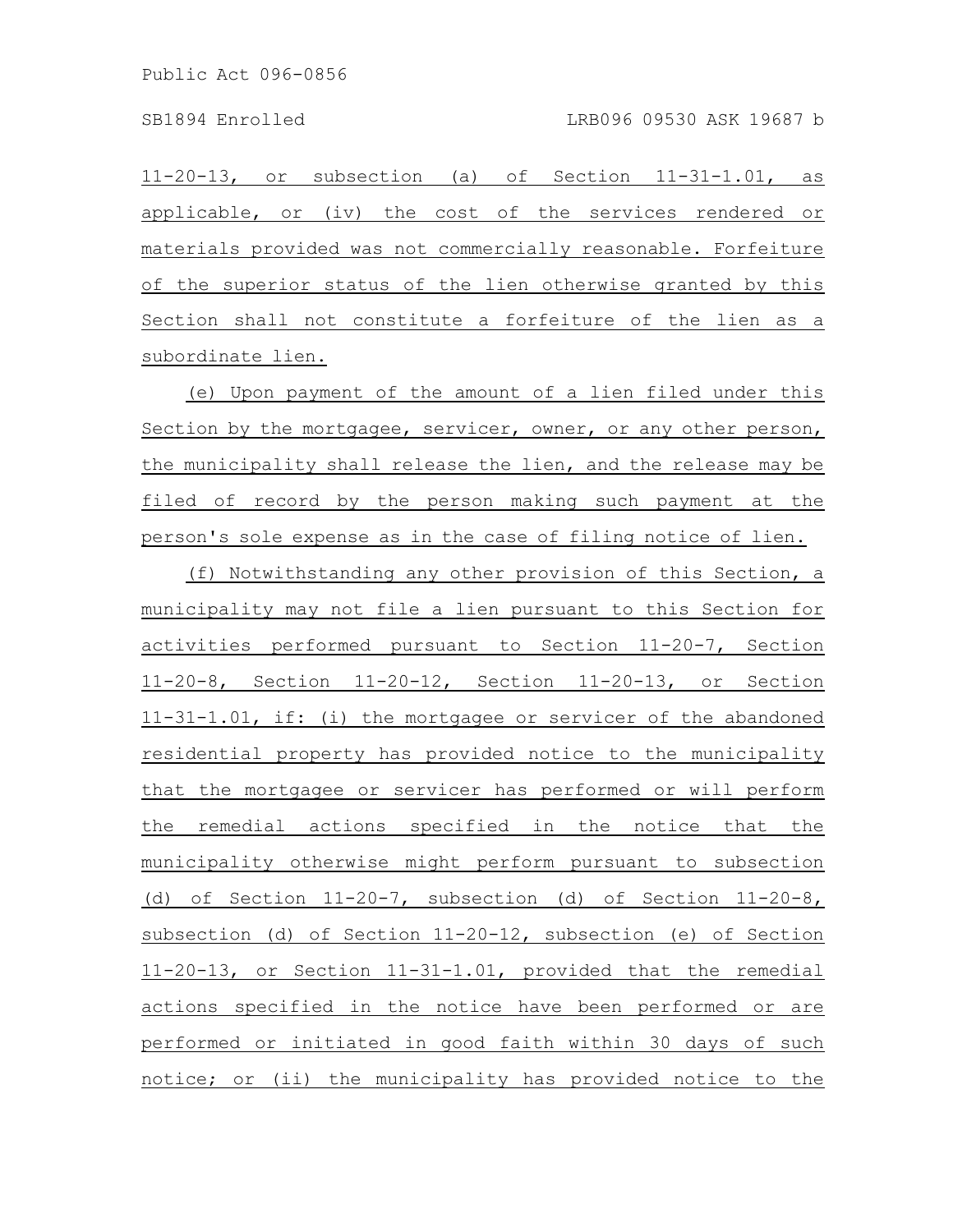mortgagee or servicer of a problem with the property requiring the remedial actions specified in the notice that the municipality otherwise would perform pursuant to subsection (d) of Section 11-20-7, subsection (d) of Section 11-20-8, subsection (d) of Section 11-20-12, subsection (e) of Section 11-20-13, or Section 11-31-1.01, and the mortgagee or servicer has performed or performs or initiates in good faith the remedial actions specified in the notice within 30 days of such notice.

(g) This Section and subsection (d) of Section 11-20-7, subsection (d) of Section 11-20-8, subsection (d) of Section 11-20-12, subsection (e) of Section 11-20-13, or Section 11-31-1.01 shall apply only to activities performed, costs incurred, and liens filed after the effective date of this amendatory Act of the 96th General Assembly.

(h) For the purposes of this Section and subsection (d) of Section 11-20-7, subsection (d) of Section 11-20-8, subsection (d) of Section 11-20-12, subsection (e) of Section 11-20-13, or Section 11-31-1.01:

"Abandoned residential property" means any type of permanent residential dwelling unit, including detached single family structures, and townhouses, condominium units and multifamily rental apartments covering the entire property, and manufactured homes treated under Illinois law as real estate and not as personal property, that has been unoccupied by any lawful occupant or occupants for at least 90 days, and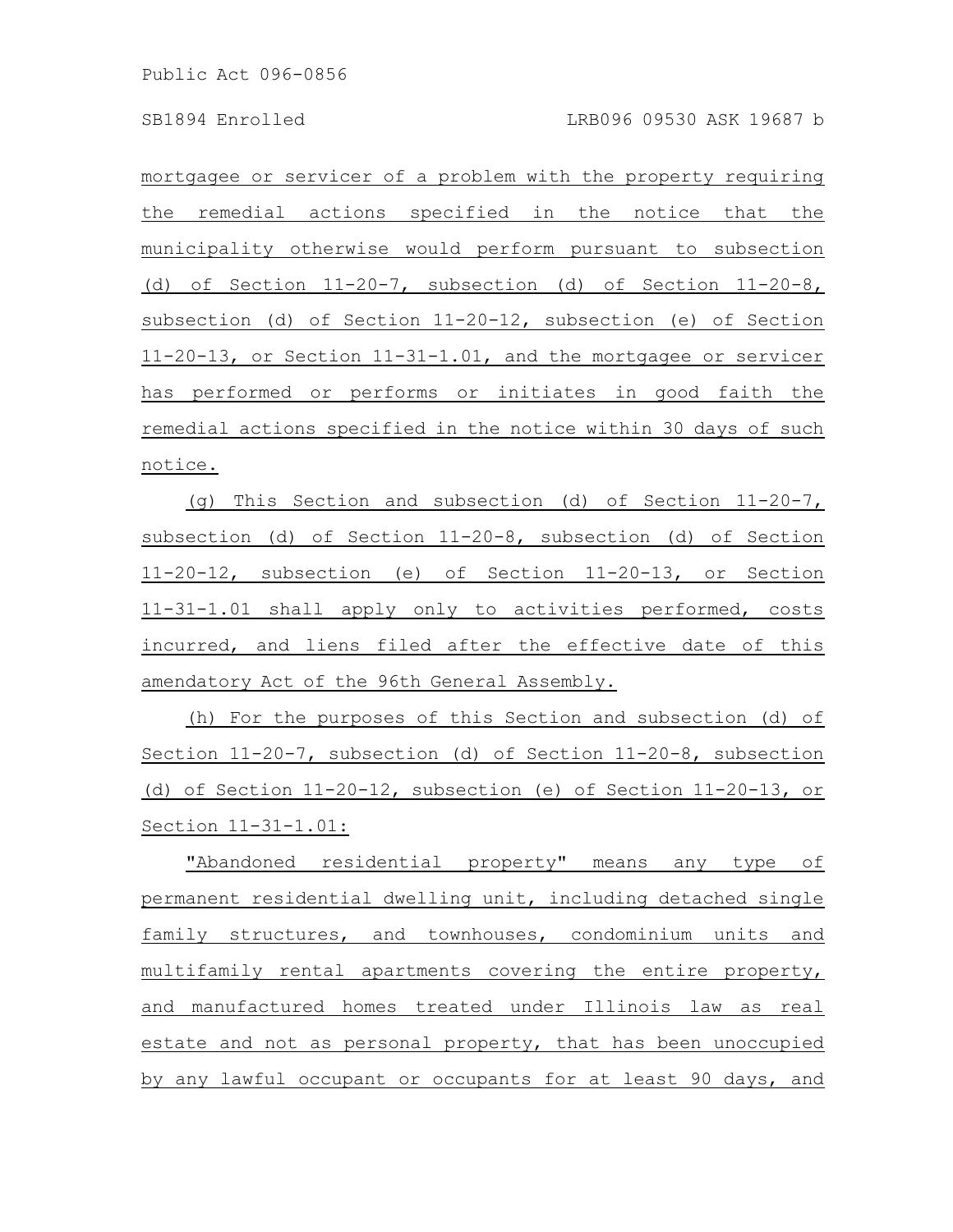for which after such 90 day period, the municipality has made good faith efforts to contact the legal owner or owners of the property identified on the recorded mortgage, or, if known, any agent of the owner or owners, and no contact has been made. A property for which the municipality has been given notice of the order of confirmation of sale pursuant to subsection (b-10) of Section 15-1508 of the Code of Civil Procedure shall not be deemed to be an abandoned residential property for the purposes of subsection (d) of Section 11-20-7, subsection (d) of Section 11-20-8, subsection (d) of Section 11-20-12, subsection (e) of Section 11-20-13, and Section 11-31-1.01 of this Code.

"MERS program" means the nationwide Mortgage Electronic Registration System approved by Fannie Mae, Freddie Mac, and Ginnie Mae that has been created by the mortgage banking industry with the mission of registering every mortgage loan in the United States to lawfully make information concerning each residential mortgage loan and the property securing it available by Internet access to mortgage originators, servicers, warehouse lenders, wholesale lenders, retail lenders, document custodians, settlement agents, title companies, insurers, investors, county recorders, units of local government, and consumers.

(i) Any entity or person who performs a removal, securing, or enclosing activity pursuant to the authority of a municipality under subsection (d) of Section 11-20-7, subsection (d) of Section 11-20-8, subsection (d) of Section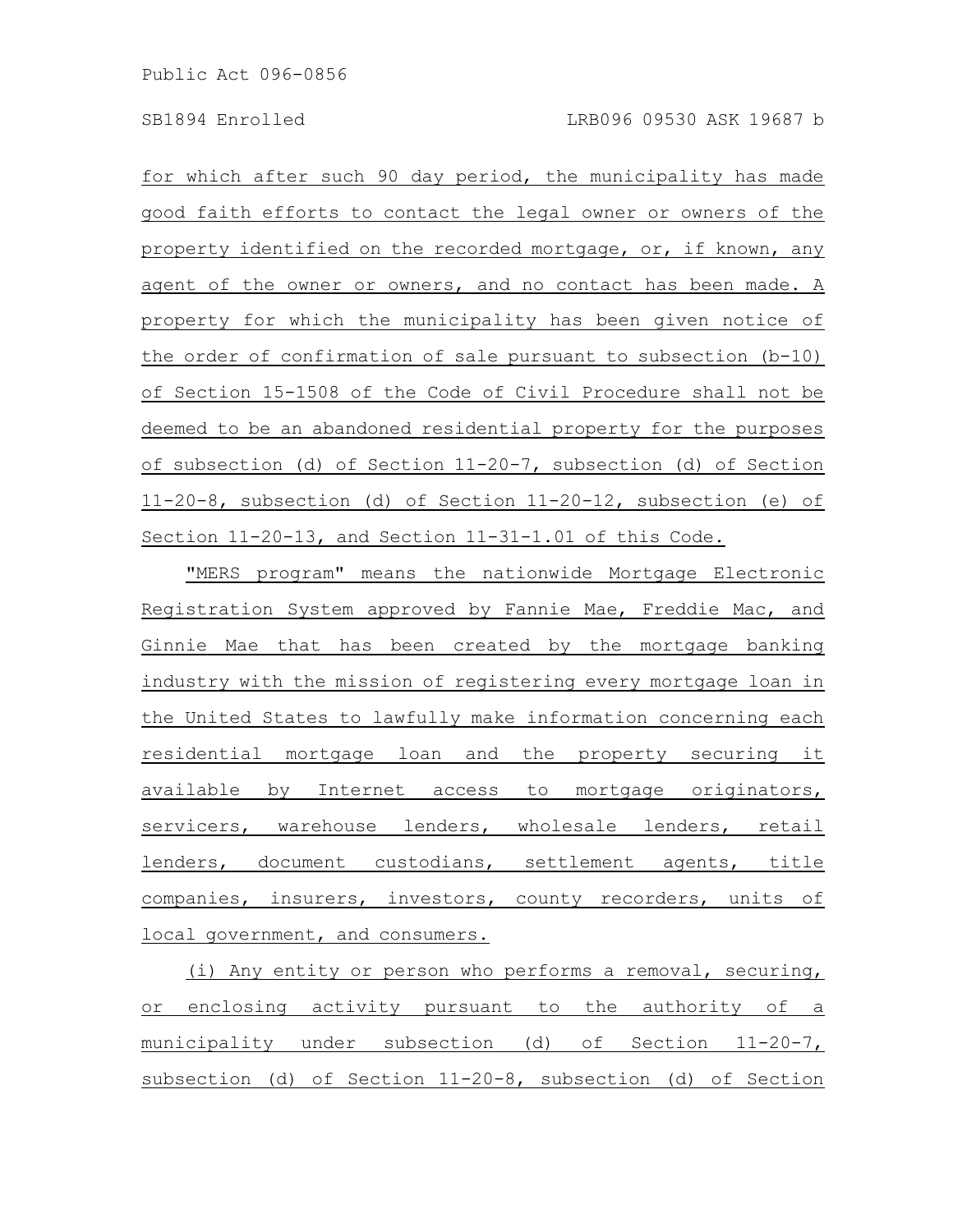11-20-12, subsection (e) of Section 11-20-13, or Section 11-31-1.01, may, in its, his, or her own name, file a lien pursuant to subsection (b) of this Section and appear in a foreclosure action on that lien pursuant to subsection (d) of this Section in the place of the municipality, provided that the municipality shall remain subject to subsection (c) of this Section, and such party shall be subject to all of the provisions in this Section as if such party were the municipality.

(j) If prior to subsection (d) of Section 11-20-7, subsection (d) of Section 11-20-8, subsection (d) of Section 11-20-12, and subsection (e) of Section 11-20-13 becoming inoperative a lien is filed pursuant to any of those subsections, then the lien shall remain in full force and effect after the subsections have become inoperative, subject to all of the provisions of this Section. If prior to the repeal of Section 11-31-1.01 a lien is filed pursuant to Section 11-31-1.01, then the lien shall remain in full force and effect after the repeal of Section 11-31-1.01, subject to all of the provisions of this Section.

(65 ILCS 5/11-31-1.01 new)

Sec. 11-31-1.01. Securing or enclosing abandoned residential property.

(a) In the case of securing or enclosing an abandoned residential property as defined in Section 11-20-15.1, the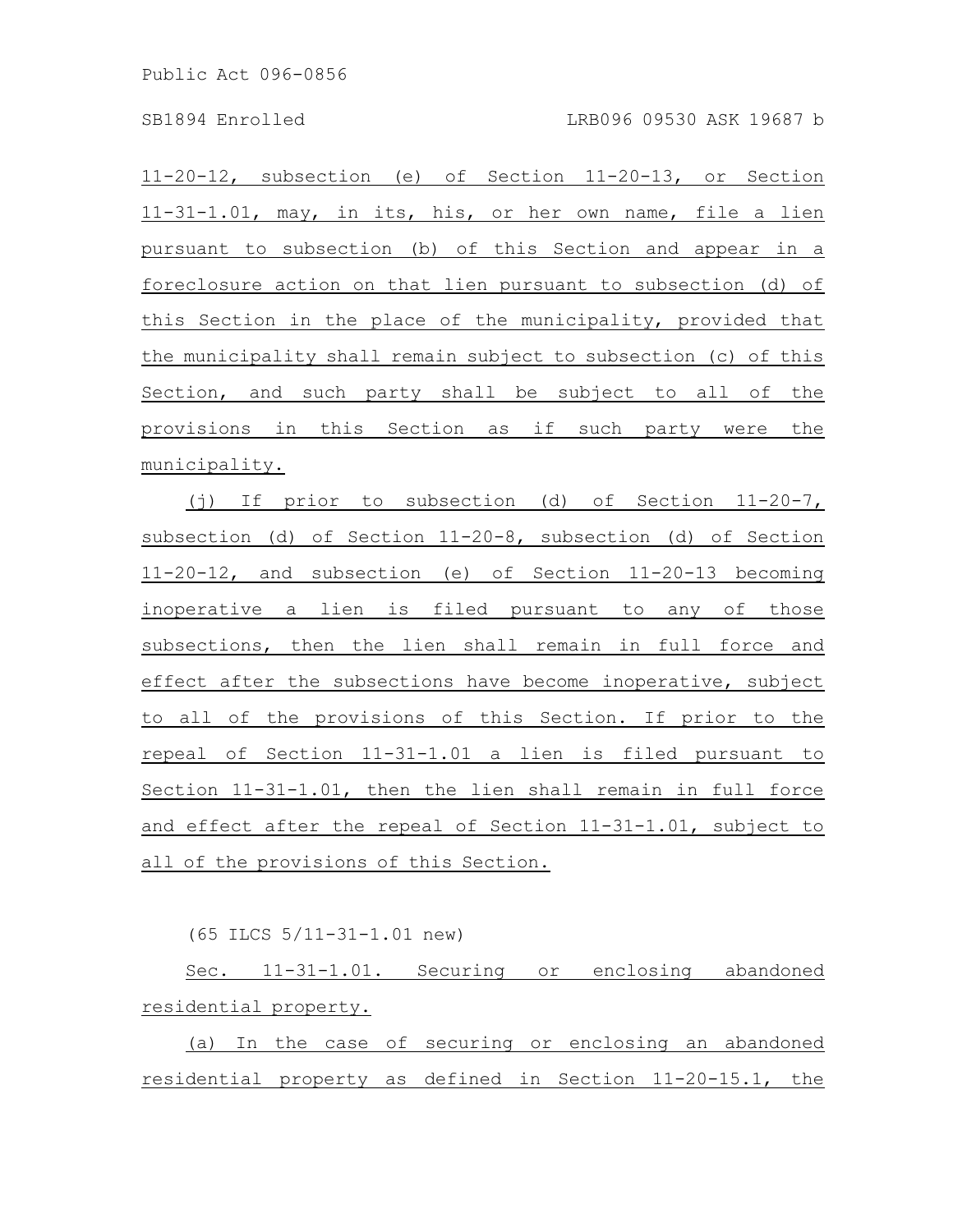municipality may elect to secure or enclose the exterior of a building or the underlying parcel on which it is located under this Section without application to the circuit court, in which case the provisions of Section 11-20-15.1 shall be the exclusive remedy for the recovery of the costs of such activity.

(b) For the purposes of this Section:

(1) "Secure" or "securing" means boarding up, closing off, or locking windows or entrances or otherwise making the interior of a building inaccessible to the general public; and

(2) "Enclose" or "enclosing" means surrounding part or all of the abandoned residential property's underlying parcel with a fence or wall or otherwise making part or all of the abandoned residential property's underlying parcel inaccessible to the general public.

(c) This Section is repealed upon certification by the Secretary of the Illinois Department of Financial and Professional Regulation, after consultation with the United States Department of Housing and Urban Development, that the Mortgage Electronic Registration System program is effectively registering substantially all mortgaged residential properties located in the State of Illinois, is available for access by all municipalities located in the State of Illinois without charge to them, and such registration includes the telephone number for the mortgage servicer.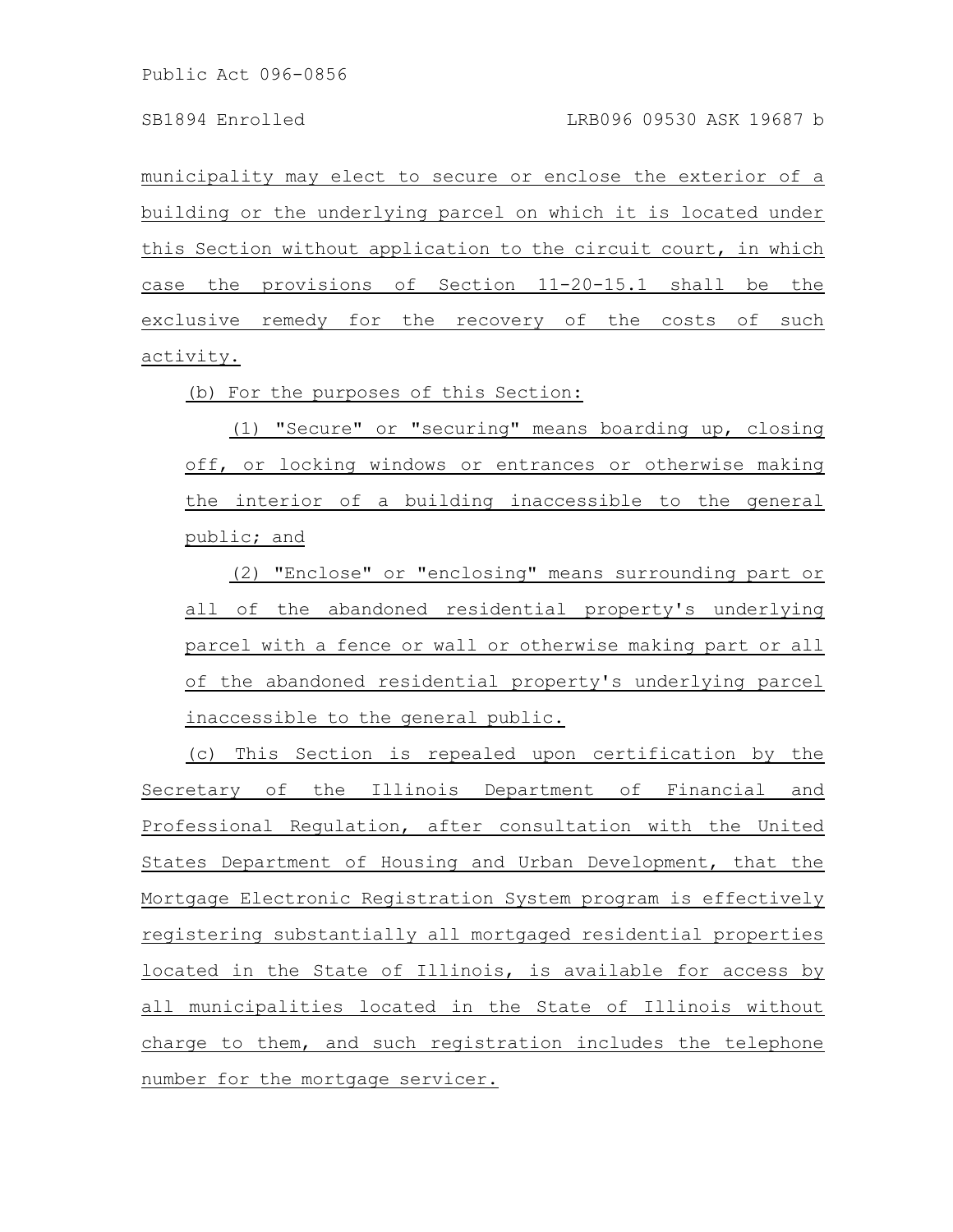Section 15. The Illinois Banking Act is amended by changing Section 5c as follows:

# (205 ILCS 5/5c) (from Ch. 17, par. 312.2)

Sec. 5c. Ownership of a bankers' bank. A bank may acquire shares of stock of a bank or holding company which owns or controls such bank if the stock of such bank or company is owned exclusively (except to the extent directors' qualifying shares are required by law) by depository institutions or depository institution holding companies and such bank or company and all subsidiaries thereof are engaged exclusively in providing services to or for other financial institutions, their holding companies, and the officers, directors, and employees of such institutions and companies, and in providing services at the request of other financial institutions or their holding companies (also referred to as a "bankers' bank"). The bank may also provide products and services to its officers, directors, and employees. In no event shall the total amount of such stock held by a bank in such bank or holding company exceed 10 percent of its capital and surplus (including undivided profits) and in no event shall a bank acquire more than 15 5 percent of any class of voting securities of such bank or company.

(Source: P.A. 95-924, eff. 8-26-08.)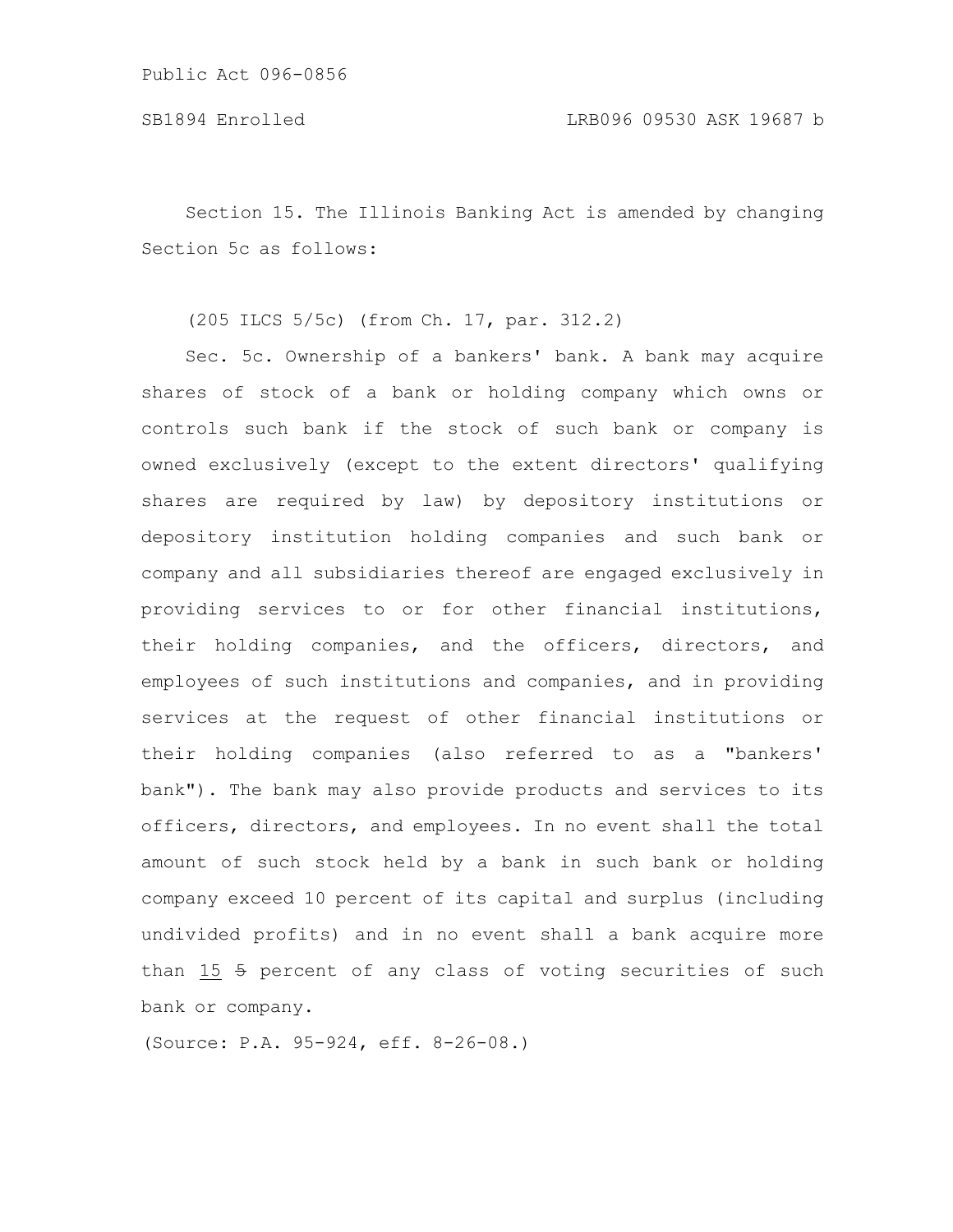Section 20. The Real Estate License Act of 2000 is amended by changing Sections 1-10, 5-5, 5-10, 5-15, 5-20, 5-25, 5-35, 5-40, 5-45, 5-50, 5-60, 5-65, 5-70, 5-80, 5-85, 10-15, 10-30, 15-15, 15-35, 15-45, 15-65, 20-5, 20-10, 20-20, 20-25, 20-50, 20-55, 20-60, 20-65, 20-75, 20-85, 20-90, 20-95, 20-100, 20-110, 20-115, 25-5, 25-10, 25-13, 25-14, 25-15, 25-20, 25-25, 25-30, 25-35, 25-37, 30-5, 30-10, 30-15, 30-20, and 30-25 and by adding Sections 5-6, 5-7, 5-26, 5-27, 5-28, 5-41, 5-46, 5-47, 10-35, 10-40, 20-21, 20-22, 20-62, 20-63, 20-64, 20-66, 20-67, 20-68, 20-69, 20-72, 20-73, 20-82, and 25-21 as follows:

(225 ILCS 454/1-10)

(Section scheduled to be repealed on January 1, 2010)

Sec. 1-10. Definitions. In this Act, unless the context otherwise requires:

"Act" means the Real Estate License Act of 2000.

"Address of Record" means the designated address recorded by the Department in the applicant's or licensee's application file or license file as maintained by the Department's licensure maintenance unit. It is the duty of the applicant or licensee to inform the Department of any change of address, and those changes must be made either through the Department's website or by contacting the Department.

"Advisory Council" means the Real Estate Education Advisory Council created under Section 30-10 of this Act.

"Agency" means a relationship in which a real estate broker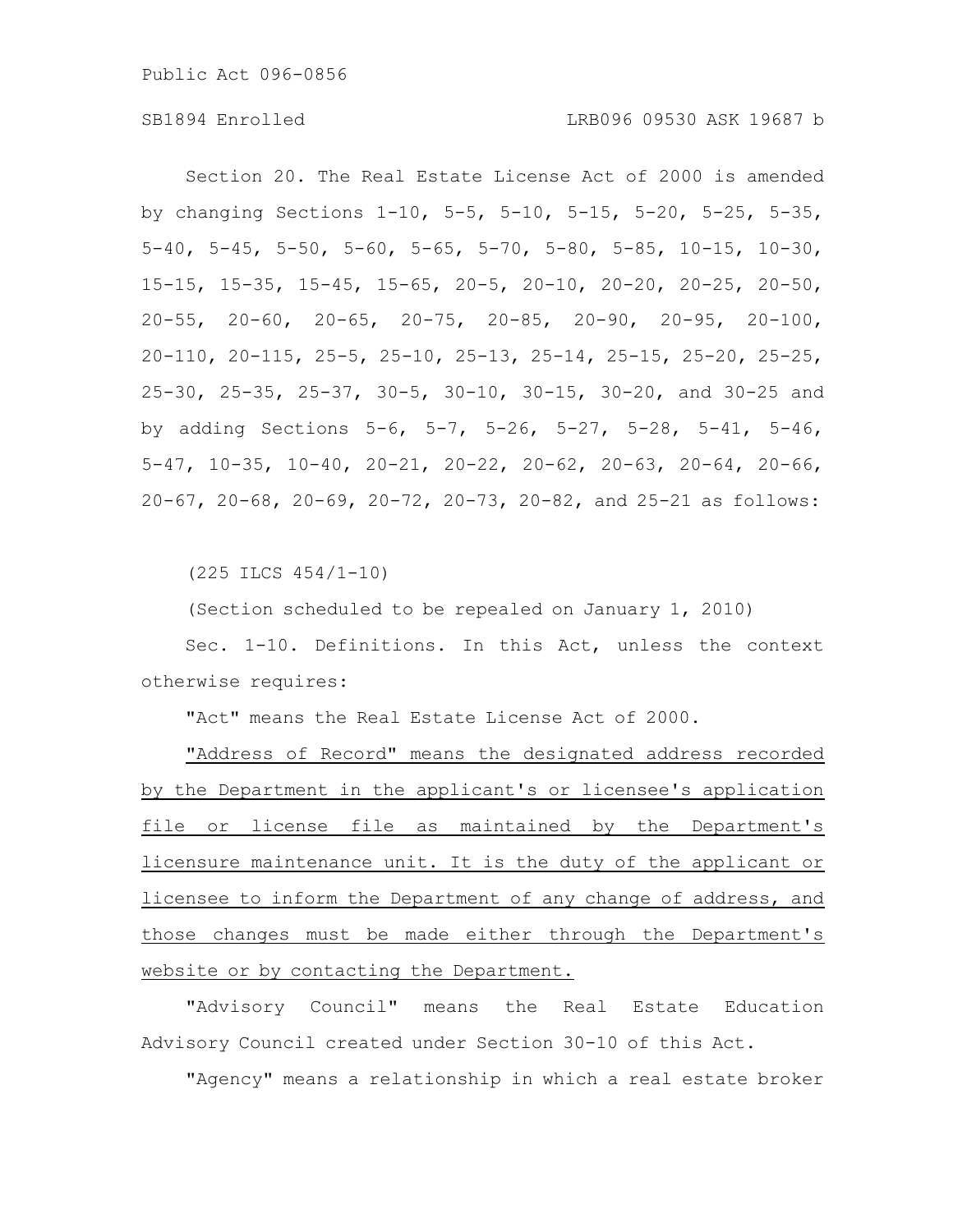### SB1894 Enrolled LRB096 09530 ASK 19687 b

or licensee, whether directly or through an affiliated licensee, represents a consumer by the consumer's consent, whether express or implied, in a real property transaction.

"Applicant" means any person, as defined in this Section, who applies to the Department OBRE for a valid license as a real estate broker, real estate salesperson, or leasing agent.

"Blind advertisement" means any real estate advertisement that does not include the sponsoring broker's business name and that is used by any licensee regarding the sale or lease of real estate, including his or her own, licensed activities, or the hiring of any licensee under this Act. The broker's business name in the case of a franchise shall include the franchise affiliation as well as the name of the individual firm.

"Board" means the Real Estate Administration and Disciplinary Board of the Department as created by Section 25-10 of this Act OBRE.

"Branch office" means a sponsoring broker's office other than the sponsoring broker's principal office.

"Broker" means an individual, partnership, limited liability company, corporation, or registered limited liability partnership other than a real estate salesperson or leasing agent who, whether in person or through any media or technology, for another and for compensation, or with the intention or expectation of receiving compensation, either directly or indirectly: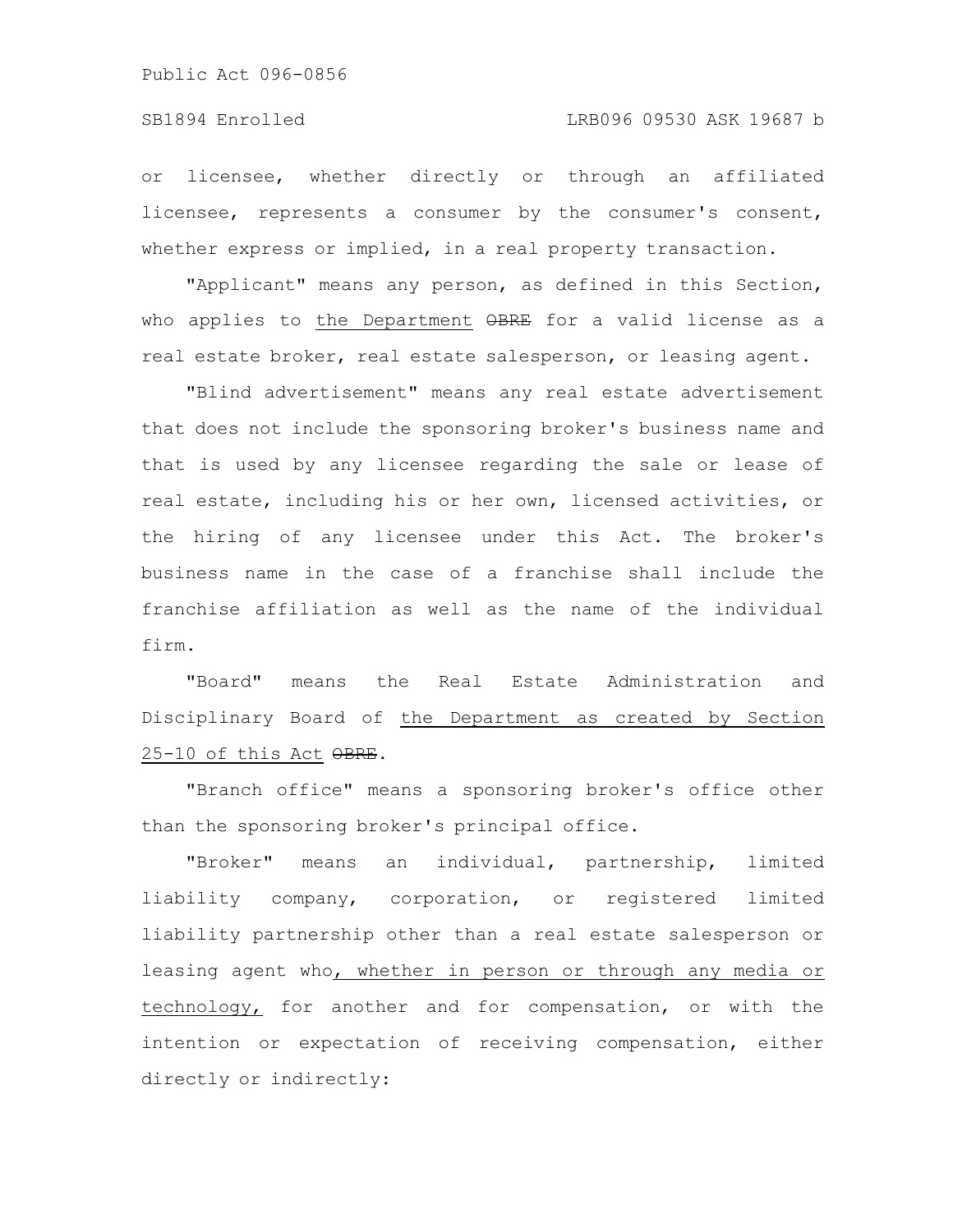### SB1894 Enrolled LRB096 09530 ASK 19687 b

(1) Sells, exchanges, purchases, rents, or leases real estate.

(2) Offers to sell, exchange, purchase, rent, or lease real estate.

(3) Negotiates, offers, attempts, or agrees to negotiate the sale, exchange, purchase, rental, or leasing of real estate.

(4) Lists, offers, attempts, or agrees to list real estate for sale, lease, or exchange.

(5) Buys, sells, offers to buy or sell, or otherwise deals in options on real estate or improvements thereon.

(6) Supervises the collection, offer, attempt, or agreement to collect rent for the use of real estate.

(7) Advertises or represents himself or herself as being engaged in the business of buying, selling, exchanging, renting, or leasing real estate.

(8) Assists or directs in procuring or referring of leads or prospects, intended to result in the sale, exchange, lease, or rental of real estate.

(9) Assists or directs in the negotiation of any transaction intended to result in the sale, exchange, lease, or rental of real estate.

(10) Opens real estate to the public for marketing purposes.

(11) Sells, leases, or offers for sale or lease real estate at auction.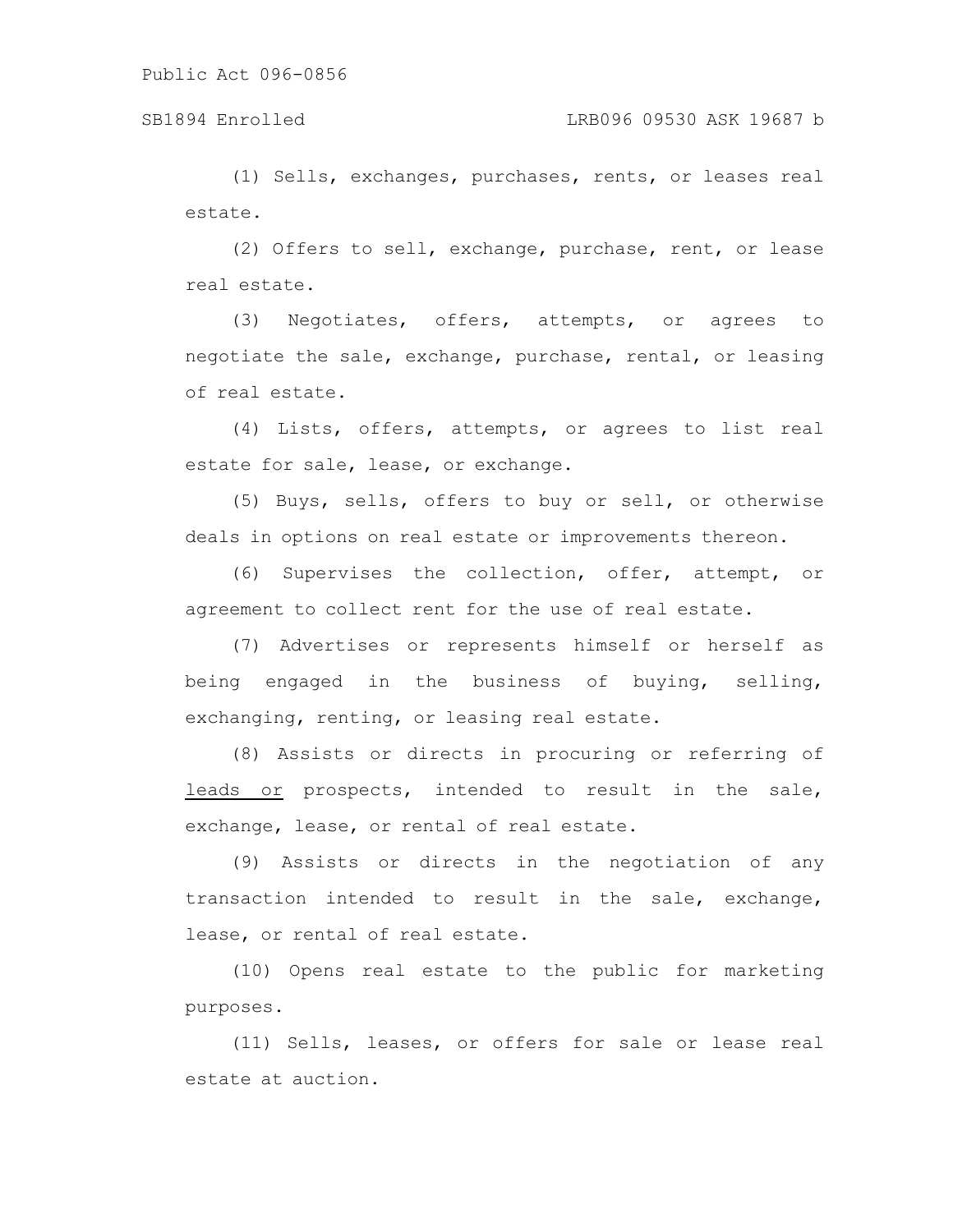#### SB1894 Enrolled LRB096 09530 ASK 19687 b

"Brokerage agreement" means a written or oral agreement between a sponsoring broker and a consumer for licensed activities to be provided to a consumer in return for compensation or the right to receive compensation from another. Brokerage agreements may constitute either a bilateral or a unilateral agreement between the broker and the broker's client depending upon the content of the brokerage agreement. All exclusive brokerage agreements shall be in writing.

"Client" means a person who is being represented by a licensee.

"Commissioner" means the Commissioner of Banks and Real Estate or a person authorized by the Commissioner, the Office of Banks and Real Estate Act, or this Act Commissioner's stead.

"Compensation" means the valuable consideration given by one person or entity to another person or entity in exchange for the performance of some activity or service. Compensation shall include the transfer of valuable consideration, including without limitation the following:

- (1) commissions;
- (2) referral fees;
- (3) bonuses;
- (4) prizes;
- (5) merchandise;
- (6) finder fees;
- (7) performance of services;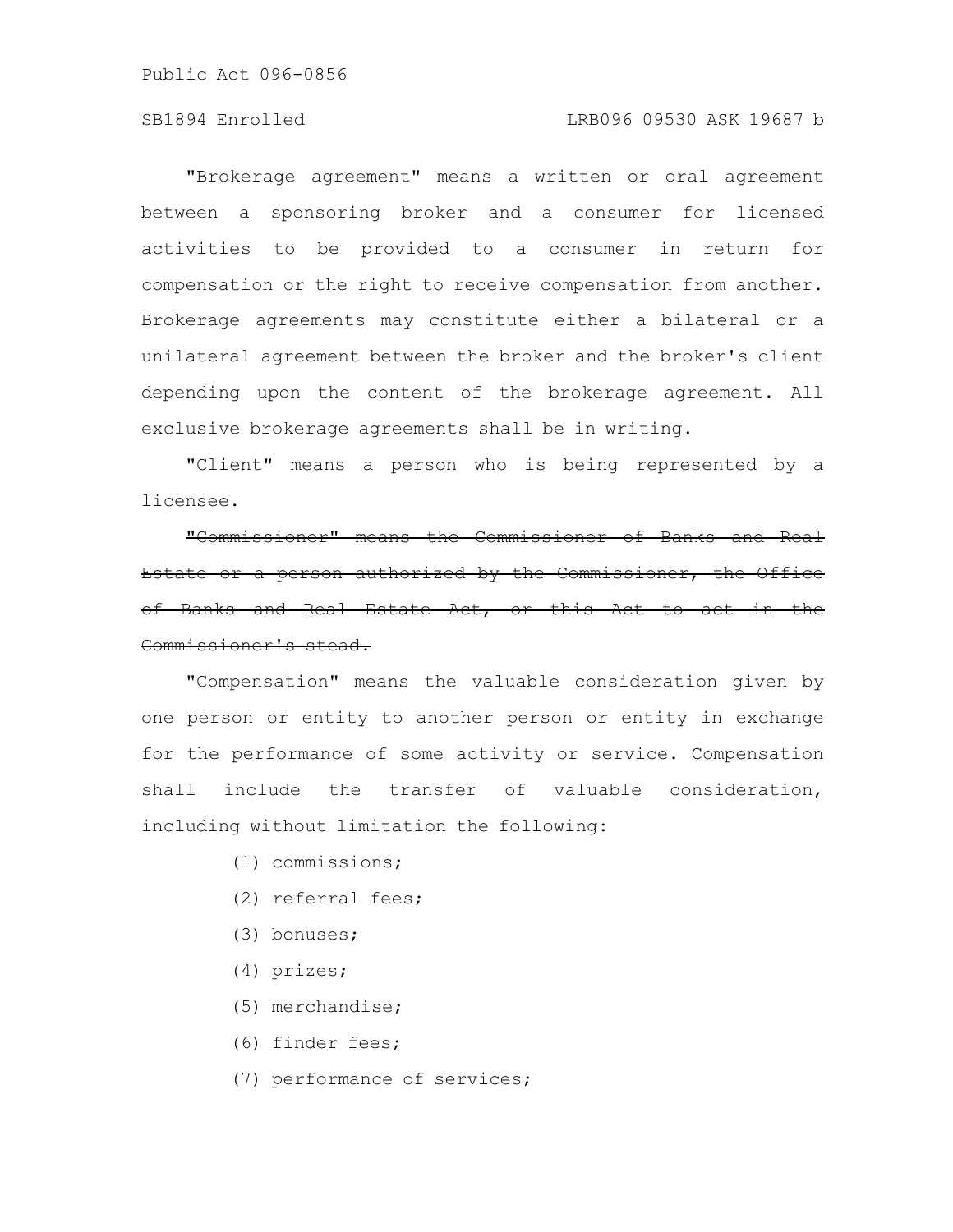(8) coupons or gift certificates;

(9) discounts;

(10) rebates;

(11) a chance to win a raffle, drawing, lottery, or similar game of chance not prohibited by any other law or statute;

- (12) retainer fee; or
- (13) salary.

"Confidential information" means information obtained by a licensee from a client during the term of a brokerage agreement that (i) was made confidential by the written request or written instruction of the client, (ii) deals with the negotiating position of the client, or (iii) is information the disclosure of which could materially harm the negotiating position of the client, unless at any time:

(1) the client permits the disclosure of information given by that client by word or conduct;

(2) the disclosure is required by law; or

(3) the information becomes public from a source other than the licensee.

"Confidential information" shall not be considered to include material information about the physical condition of the property.

"Consumer" means a person or entity seeking or receiving licensed activities.

"Continuing education school" means any person licensed by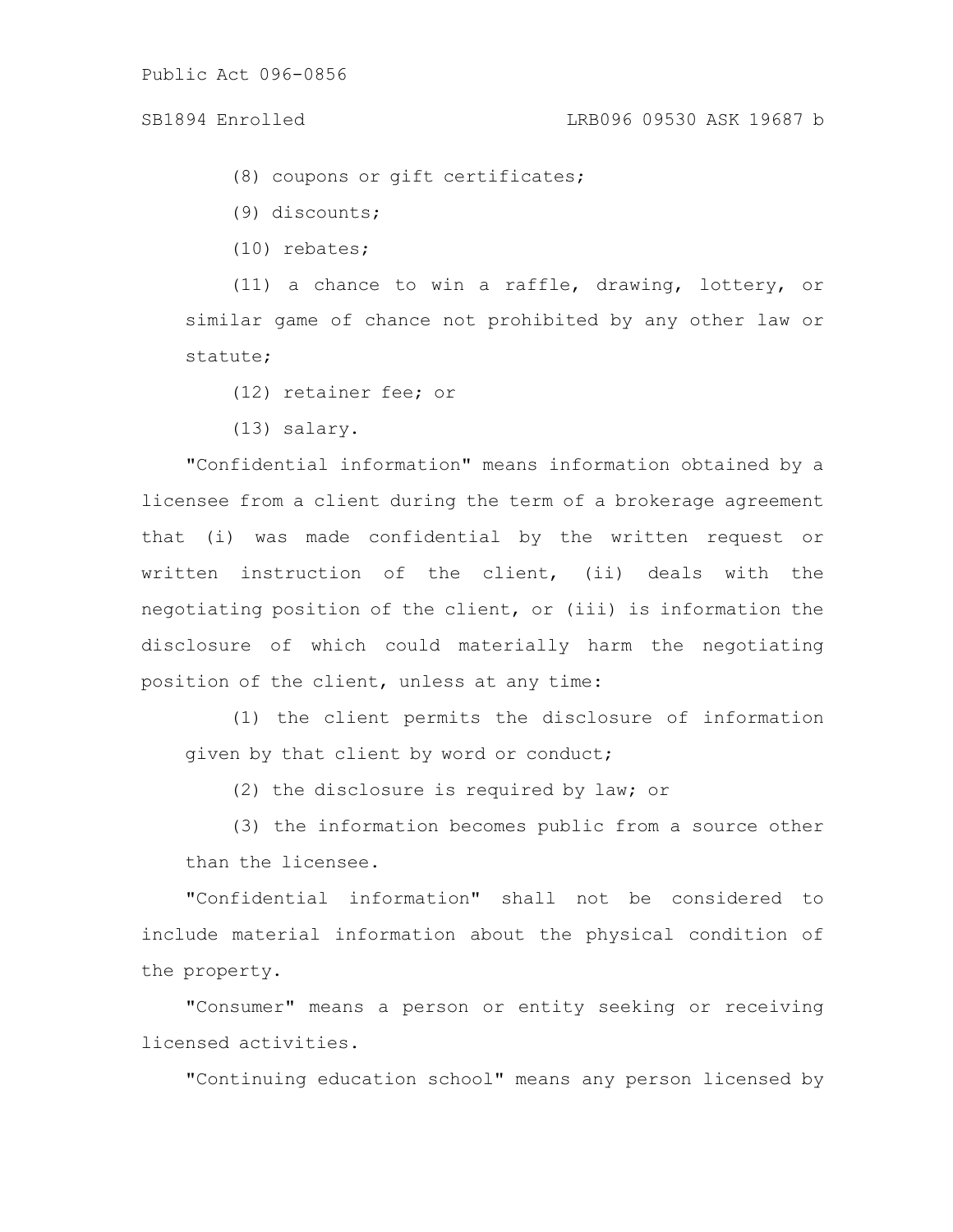the Department OBRE as a school for continuing education in accordance with Section 30-15 of this Act.

"Coordinator" means the Coordinator of Real Estate created in Section 25-15 of this Act.

"Credit hour" means 50 minutes of classroom instruction in course work that meets the requirements set forth in rules adopted by the Department OBRE.

"Customer" means a consumer who is not being represented by the licensee but for whom the licensee is performing ministerial acts.

"Department" means the Department of Financial and Professional Regulation.

"Designated agency" means a contractual relationship between a sponsoring broker and a client under Section 15-50 of this Act in which one or more licensees associated with or employed by the broker are designated as agent of the client.

"Designated agent" means a sponsored licensee named by a sponsoring broker as the legal agent of a client, as provided for in Section 15-50 of this Act.

"Director" means the Director of the Real Estate OBRE.

"Dual agency" means an agency relationship in which a licensee is representing both buyer and seller or both landlord and tenant in the same transaction. When the agency relationship is a designated agency, the question of whether there is a dual agency shall be determined by the agency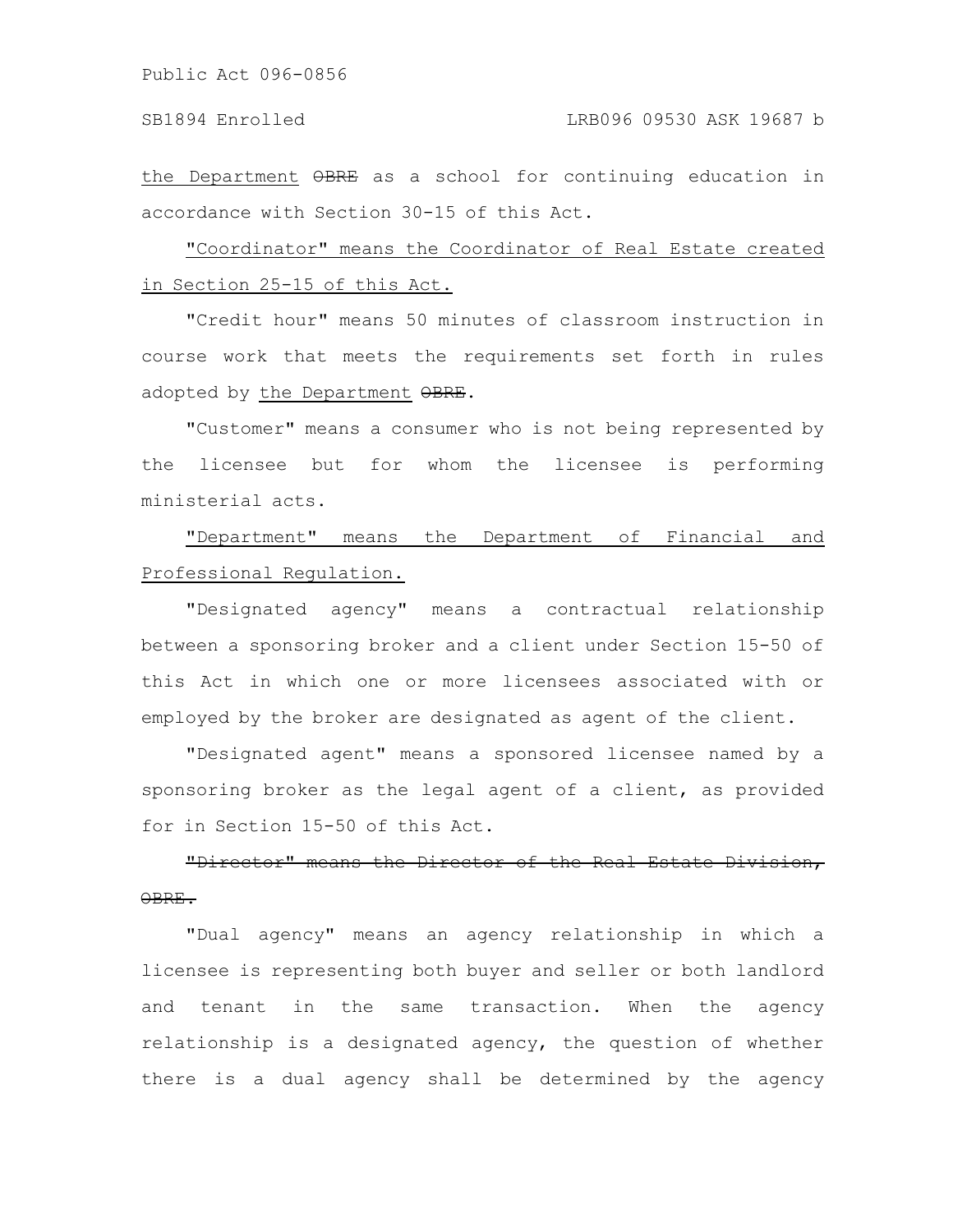relationships of the designated agent of the parties and not of the sponsoring broker.

"Employee" or other derivative of the word "employee", when used to refer to, describe, or delineate the relationship between a real estate broker and a real estate salesperson, another real estate broker, or a leasing agent, shall be construed to include an independent contractor relationship, provided that a written agreement exists that clearly establishes and states the relationship. All responsibilities of a broker shall remain.

"Escrow moneys" means all moneys, promissory notes or any other type or manner of legal tender or financial consideration deposited with any person for the benefit of the parties to the transaction. A transaction exists once an agreement has been reached and an accepted real estate contract signed or lease agreed to by the parties. Escrow moneys includes without limitation earnest moneys and security deposits, except those security deposits in which the person holding the security deposit is also the sole owner of the property being leased and for which the security deposit is being held.

"Exclusive brokerage agreement" means a written brokerage agreement that provides that the sponsoring broker has the sole right, through one or more sponsored licensees, to act as the exclusive designated agent or representative of the client and that meets the requirements of Section 15-75 of this Act.

"Inoperative" means a status of licensure where the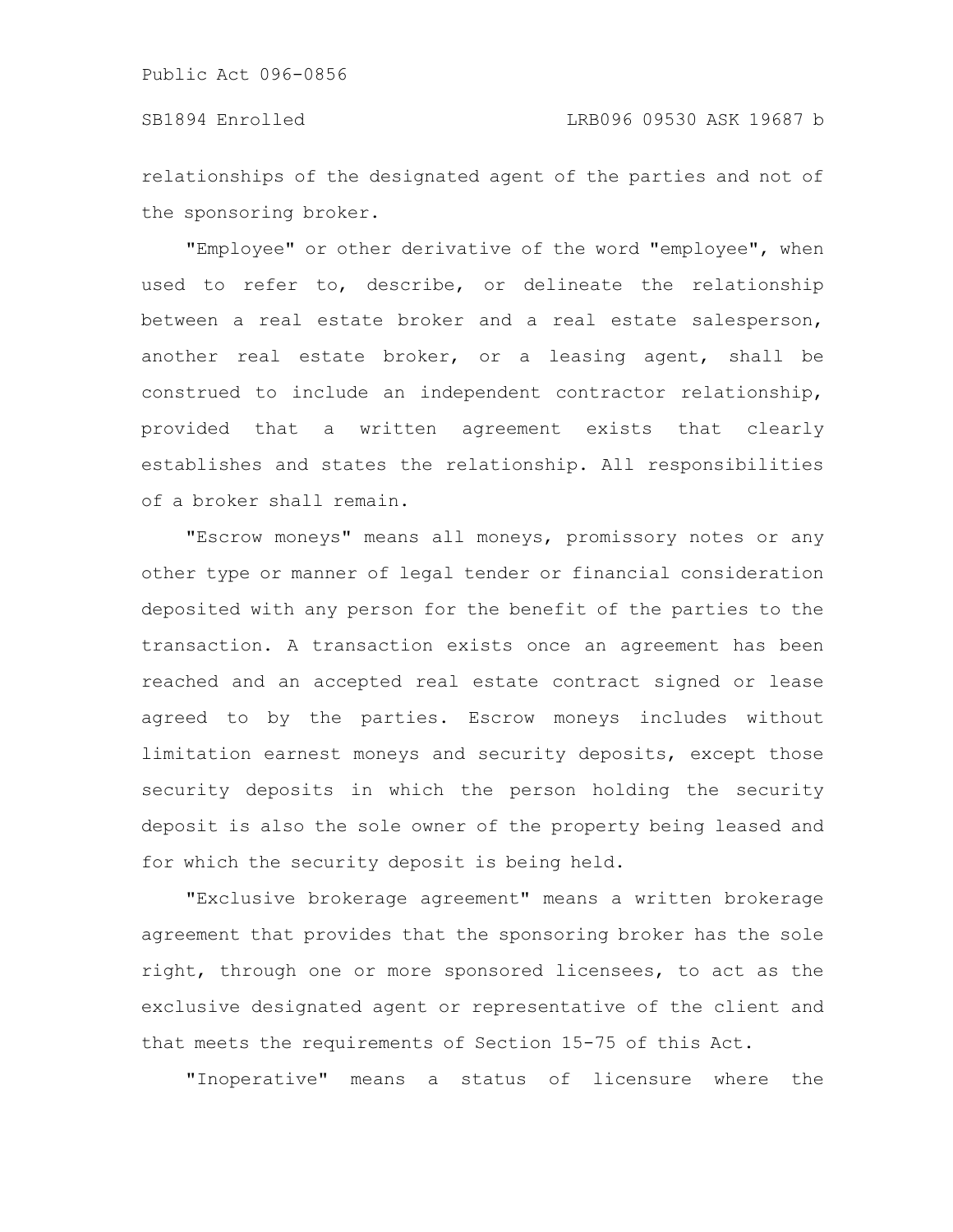### SB1894 Enrolled LRB096 09530 ASK 19687 b

licensee holds a current license under this Act, but the licensee is prohibited from engaging in licensed activities because the licensee is unsponsored or the license of the sponsoring broker with whom the licensee is associated or by whom he or she is employed is currently expired, revoked, suspended, or otherwise rendered invalid under this Act.

"Leads" means the name or names of a potential buyer, seller, lessor, lessee, or client of a licensee.

"Leasing Agent" means a person who is employed by a real estate broker to engage in licensed activities limited to leasing residential real estate who has obtained a license as provided for in Section 5-5 of this Act.

"License" means the document issued by the Department OBRE certifying that the person named thereon has fulfilled all requirements prerequisite to licensure under this Act.

"Licensed activities" means those activities listed in the definition of "broker" under this Section.

"Licensee" means any person, as defined in this Section, who holds a valid unexpired license as a real estate broker, real estate salesperson, or leasing agent.

"Listing presentation" means a communication between a real estate broker or salesperson and a consumer in which the licensee is attempting to secure a brokerage agreement with the consumer to market the consumer's real estate for sale or lease.

"Managing broker" means a broker who has supervisory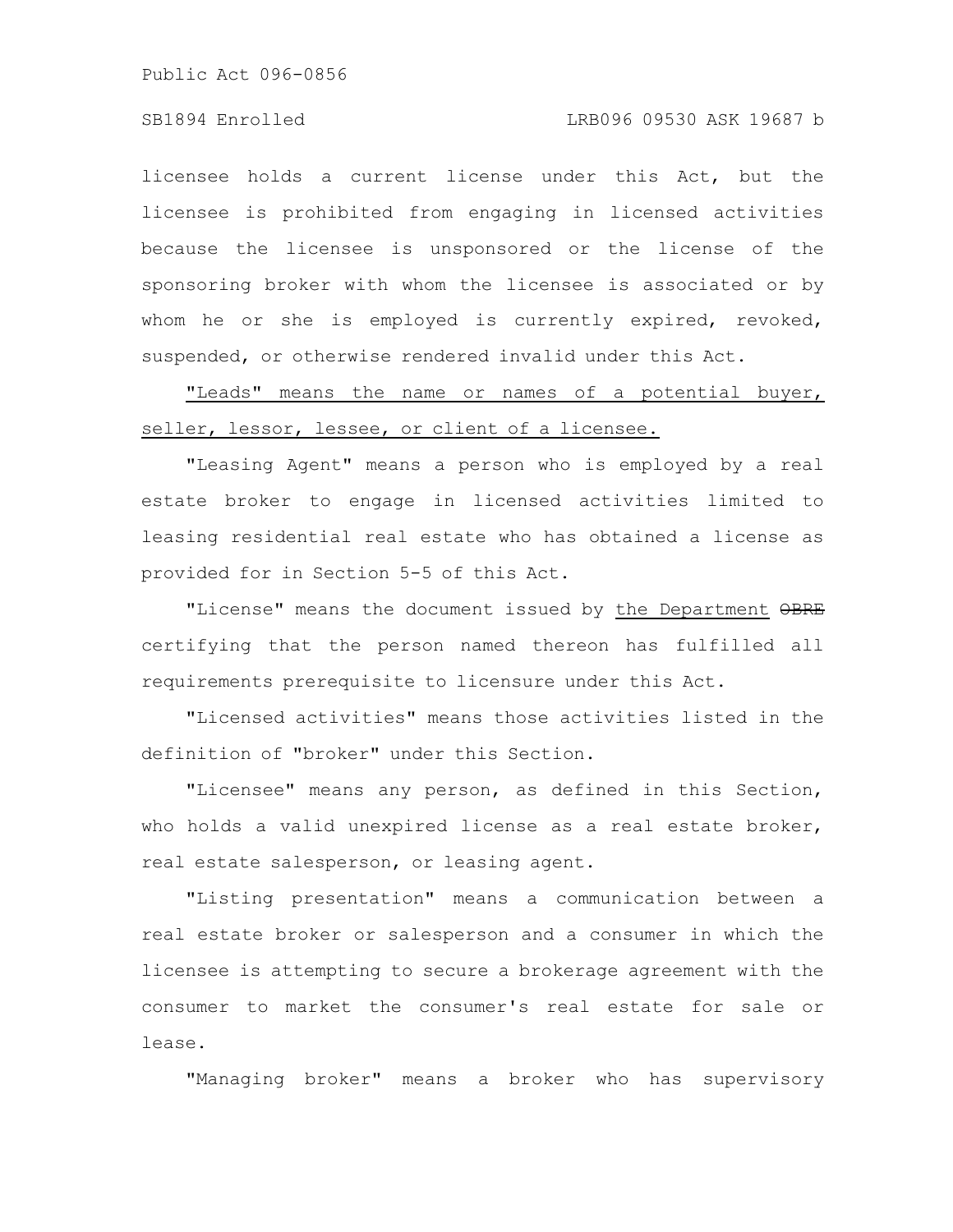### SB1894 Enrolled LRB096 09530 ASK 19687 b

responsibilities for licensees in one or, in the case of a multi-office company, more than one office and who has been appointed as such by the sponsoring broker.

"Medium of advertising" means any method of communication intended to influence the general public to use or purchase a particular good or service or real estate.

"Ministerial acts" means those acts that a licensee may perform for a consumer that are informative or clerical in nature and do not rise to the level of active representation on behalf of a consumer. Examples of these acts include without limitation (i) responding to phone inquiries by consumers as to the availability and pricing of brokerage services, (ii) responding to phone inquiries from a consumer concerning the price or location of property, (iii) attending an open house and responding to questions about the property from a consumer, (iv) setting an appointment to view property, (v) responding to questions of consumers walking into a licensee's office concerning brokerage services offered or particular properties, (vi) accompanying an appraiser, inspector, contractor, or similar third party on a visit to a property, (vii) describing a property or the property's condition in response to a consumer's inquiry, (viii) completing business or factual information for a consumer on an offer or contract to purchase on behalf of a client, (ix) showing a client through a property being sold by an owner on his or her own behalf, or (x) referral to another broker or service provider.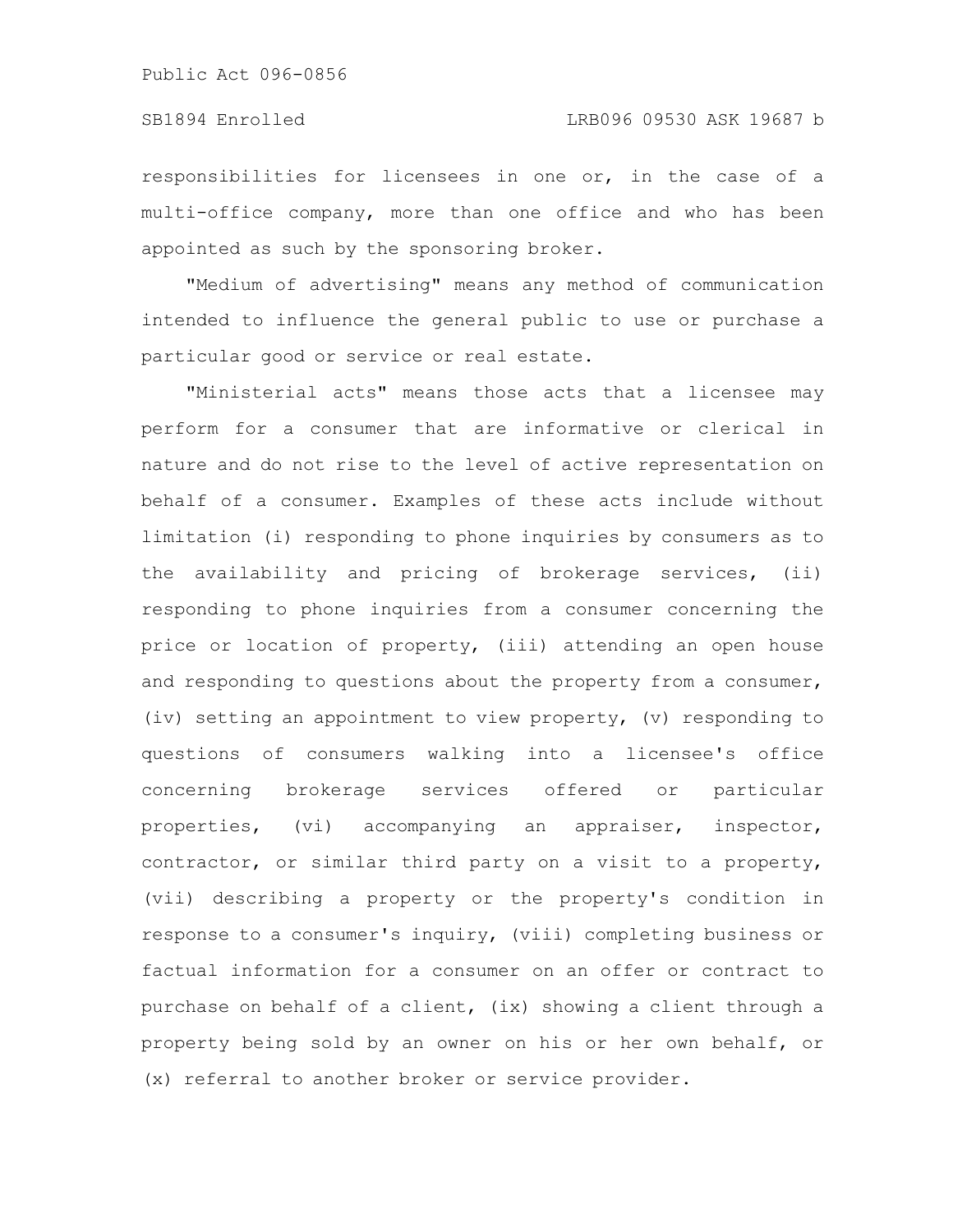#### "OBRE" means the Office of Banks and Real Estate.

"Office" means a real estate broker's place of business where the general public is invited to transact business and where records may be maintained and licenses displayed, whether or not it is the broker's principal place of business.

"Person" means and includes individuals, entities, corporations, limited liability companies, registered limited liability partnerships, and partnerships, foreign or domestic, except that when the context otherwise requires, the term may refer to a single individual or other described entity.

"Personal assistant" means a licensed or unlicensed person who has been hired for the purpose of aiding or assisting a sponsored licensee in the performance of the sponsored licensee's job.

"Pocket card" means the card issued by the Department OBRE to signify that the person named on the card is currently licensed under this Act.

"Pre-license school" means a school licensed by the Department OBRE offering courses in subjects related to real estate transactions, including the subjects upon which an applicant is examined in determining fitness to receive a license.

"Pre-renewal period" means the period between the date of issue of a currently valid license and the license's expiration date.

"Proctor" means any person, including, but not limited to,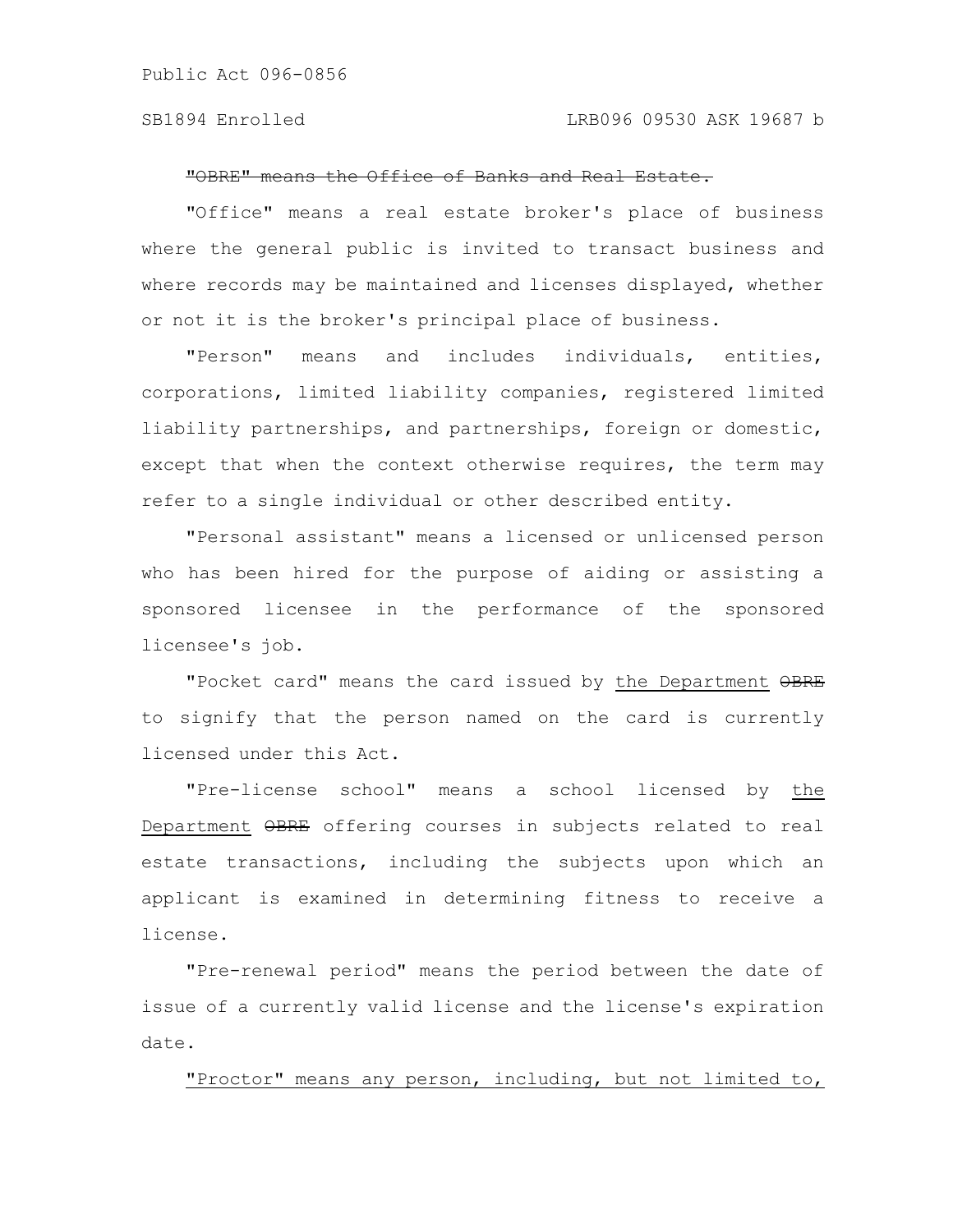an instructor, who has a written agreement to administer examinations fairly and impartially with a licensed pre-license school or a licensed continuing education school.

"Real estate" means and includes leaseholds as well as any other interest or estate in land, whether corporeal, incorporeal, freehold, or non-freehold, including timeshare interests, and whether the real estate is situated in this State or elsewhere.

"Regular employee" means a person working an average of 20 hours per week for a person or entity who would be considered as an employee under the Internal Revenue Service eleven main tests in three categories being behavioral control, financial control and the type of relationship of the parties, formerly the twenty factor test.

"Real Estate Administration and Disciplinary "Board" means the Real Estate Administration and Board created by Section 25-10 of this Act.

"Salesperson" means any individual, other than a real estate broker or leasing agent, who is employed by a real estate broker or is associated by written agreement with a real estate broker as an independent contractor and participates in any activity described in the definition of "broker" under this Section.

"Secretary" means the Secretary of the Department of Financial and Professional Regulation, or a person authorized by the Secretary to act in the Secretary's stead.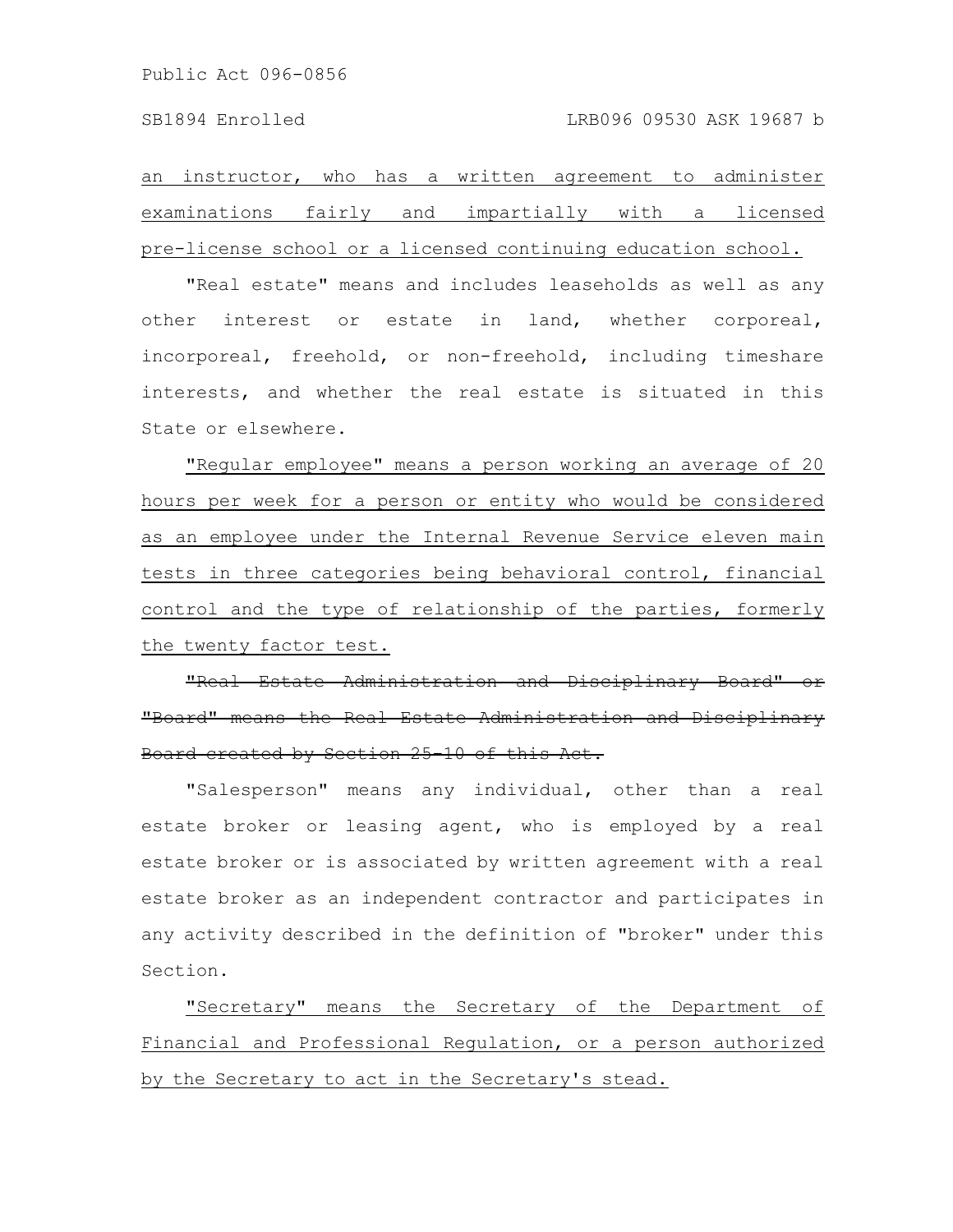### SB1894 Enrolled LRB096 09530 ASK 19687 b

"Sponsoring broker" means the broker who has issued a sponsor card to a licensed salesperson, another licensed broker, or a leasing agent.

"Sponsor card" means the temporary permit issued by the sponsoring real estate broker certifying that the real estate broker, real estate salesperson, or leasing agent named thereon is employed by or associated by written agreement with the sponsoring real estate broker, as provided for in Section 5-40 of this Act.

(Source: P.A. 92-217, eff. 8-2-01; 93-957, eff. 8-19-04.)

(225 ILCS 454/5-5)

(Section scheduled to be repealed on January 1, 2010)

Sec. 5-5. Leasing agent license.

(a) The purpose of this Section is to provide for a limited scope license to enable persons who wish to engage in activities limited to the leasing of residential real property for which a license is required under this Act, and only those activities, to do so by obtaining the license provided for under this Section.

(b) Notwithstanding the other provisions of this Act, there is hereby created a leasing agent license that shall enable the licensee to engage only in residential leasing activities for which a license is required under this Act. Such activities include without limitation leasing or renting residential real property, or attempting, offering, or negotiating to lease or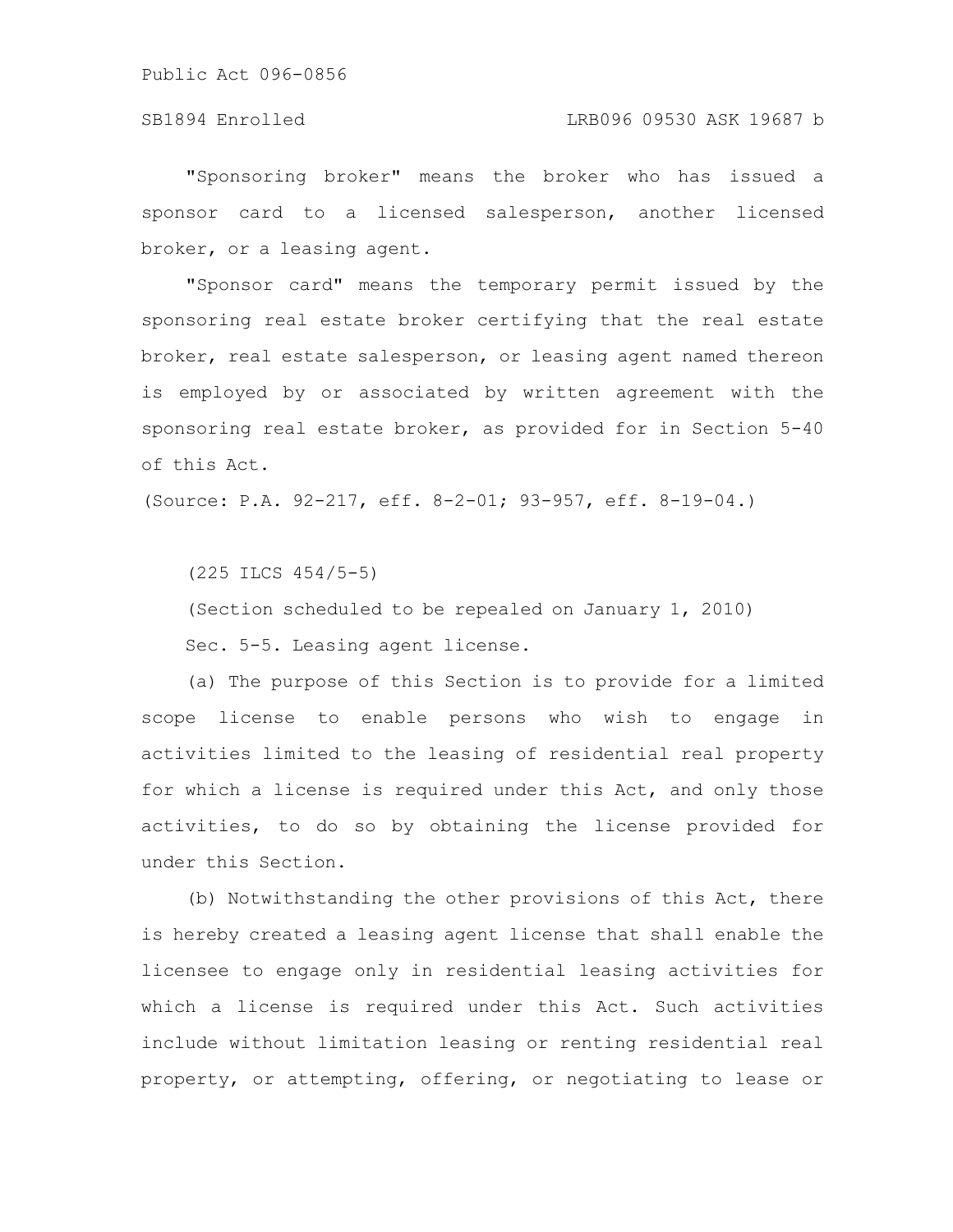### SB1894 Enrolled LRB096 09530 ASK 19687 b

rent residential real property, or supervising the collection, offer, attempt, or agreement to collect rent for the use of residential real property. Nothing in this Section shall be construed to require a licensed real estate broker or salesperson to obtain a leasing agent license in order to perform leasing activities for which a license is required under this Act. Licensed leasing agents must be sponsored and employed by a sponsoring broker.

(c) The Department  $\Theta$ BRE, by rule, with the advice of the Board, shall provide for the licensing of leasing agents, including the issuance, renewal, and administration of licenses.

(d) Notwithstanding any other provisions of this Act to the contrary, a person may engage in residential leasing activities for which a license is required under this Act, for a period of 120 consecutive days without being licensed, so long as the person is acting under the supervision of a licensed real estate broker and the broker has notified the Department OBRE that the person is pursuing licensure under this Section. During the 120 day period all requirements of Sections 5-10 and 5-65 of this Act with respect to education, successful completion of an examination, and the payment of all required fees must be satisfied. The Department  $\Theta$ BRE may adopt rules to ensure that the provisions of this subsection are not used in a manner that enables an unlicensed person to repeatedly or continually engage in activities for which a license is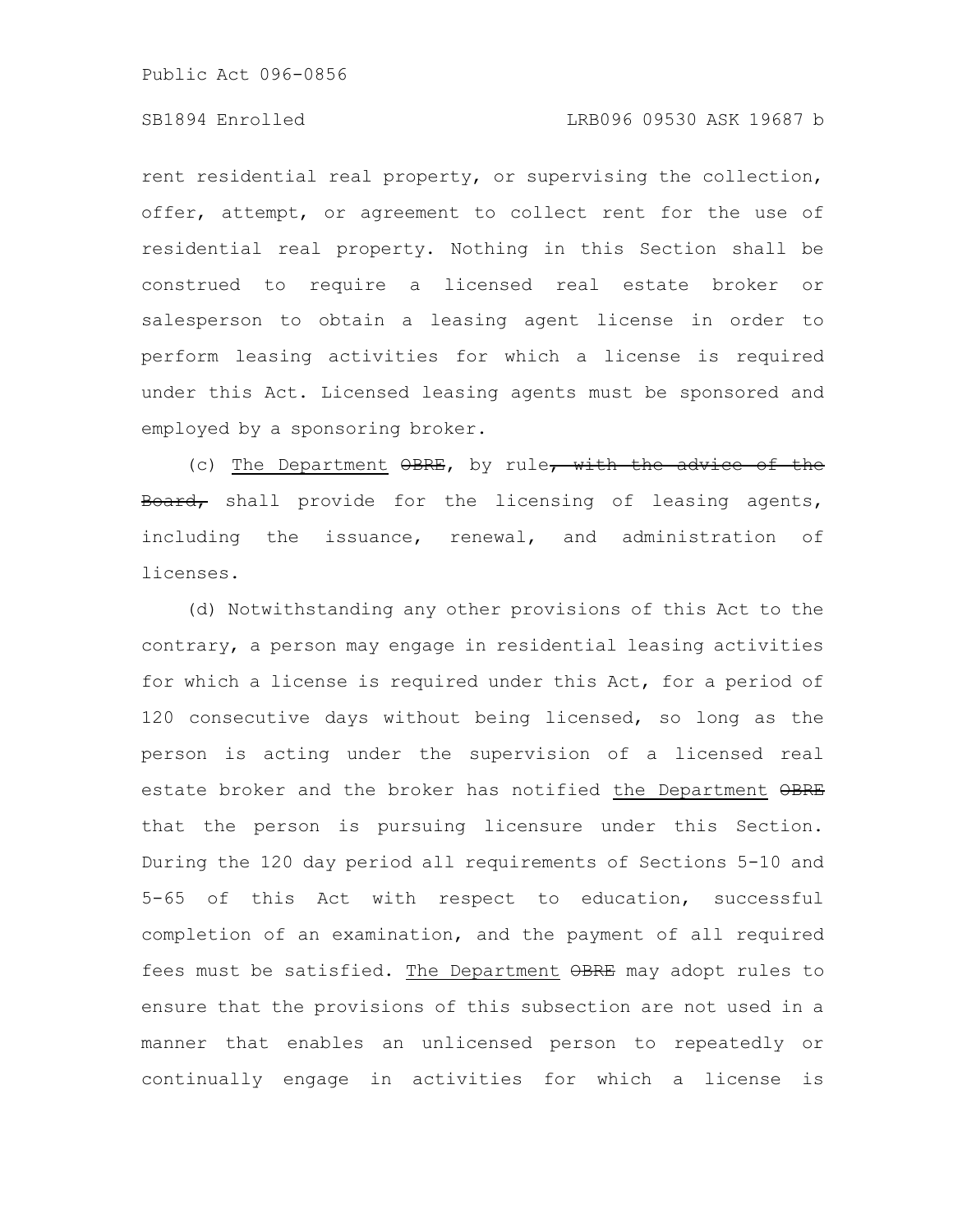required under this Act.

(Source: P.A. 91-245, eff. 12-31-99.)

(225 ILCS 454/5-6 new)

Sec. 5-6. Social Security Number or Tax Identification Number on license application. In addition to any other information required to be contained in the application, every application for an original or renewal license under this Act shall include the applicant's Social Security Number or Tax Identification Number.

(225 ILCS 454/5-7 new)

Sec. 5-7. Application for leasing agent license. Every person who desires to obtain a leasing agent license shall apply to the Department in writing on forms provided by the Department which application shall be accompanied by the required non-refundable fee. Any such application shall require such information as in the judgment of the Department will enable the Department to pass on the qualifications of the applicant for licensure.

(225 ILCS 454/5-10)

(Section scheduled to be repealed on January 1, 2010)

Sec. 5-10. Requirements for license as leasing agent. Application for leasing agent license.

(a) Every applicant for licensure as a leasing agent must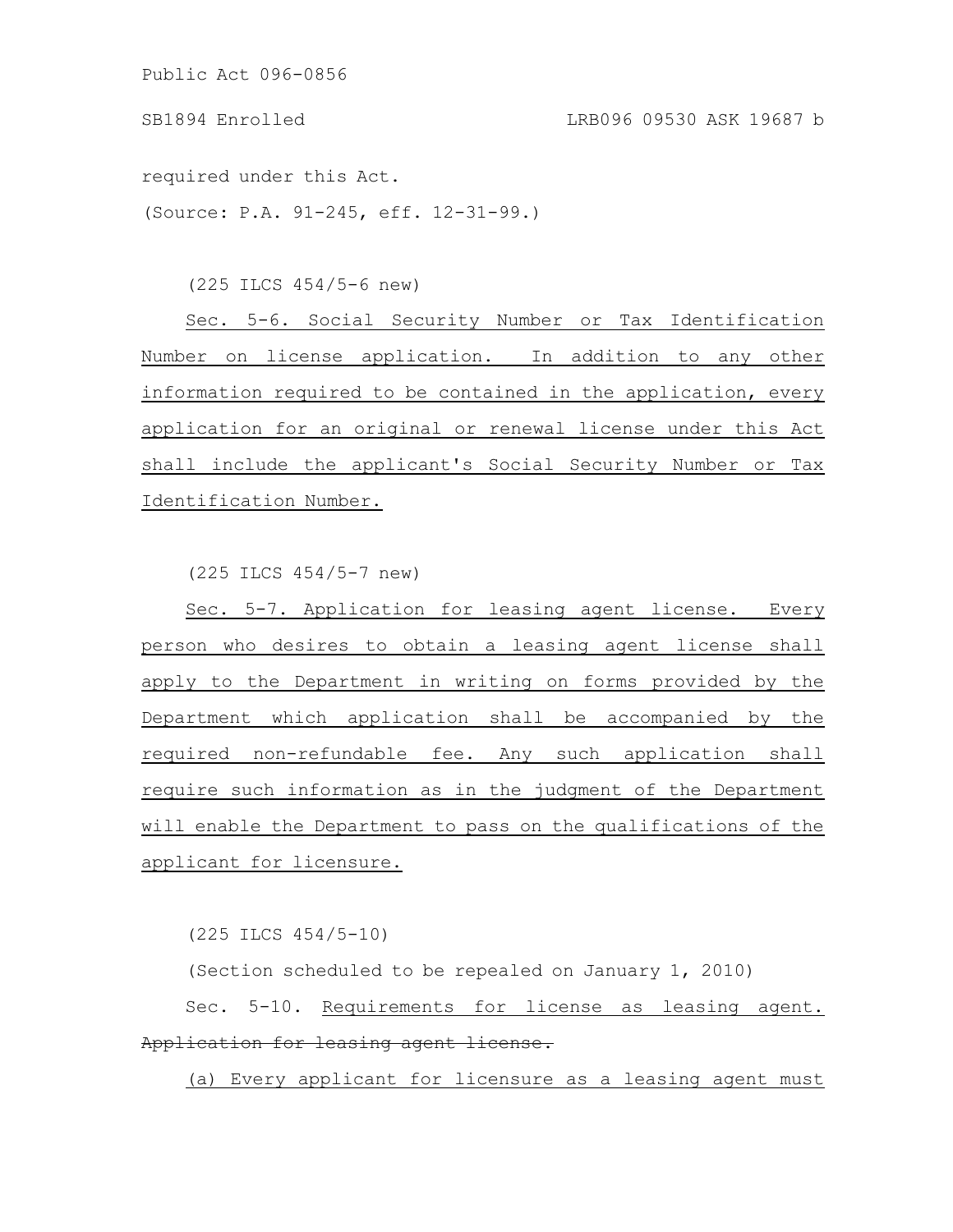meet the following qualifications:

(1) Every person who desires to obtain a leasing agent license shall apply to OBRE in writing on forms provided by OBRE. In addition to any other information required contained in the application, every application for an original or renewed leasing agent license shall include the applicant's Social Security number. All application or license fees must accompany the application. Each applicant must be at least 18 years of age;

 $(2)$  , must be of good moral character; , shall have

(3) successfully complete completed a 4-year course of study in a high school or secondary school or an equivalent course of study approved by the Illinois State Board of Education;  $\tau$  and shall successfully complete

(4) personally take and pass a written examination authorized by the Department OBRE sufficient to demonstrate the applicant's knowledge of the provisions of this Act relating to leasing agents and the applicant's competence to engage in the activities of a licensed leasing agent $\frac{\cdot}{\cdot}$  . Applicants must successfully complete

(5) provide satisfactory evidence of having completed 15 hours of instruction in an approved course of study relating to the leasing of residential real property. The course of study shall, among other topics, cover the provisions of this Act applicable to leasing agents; fair housing issues relating to residential leasing;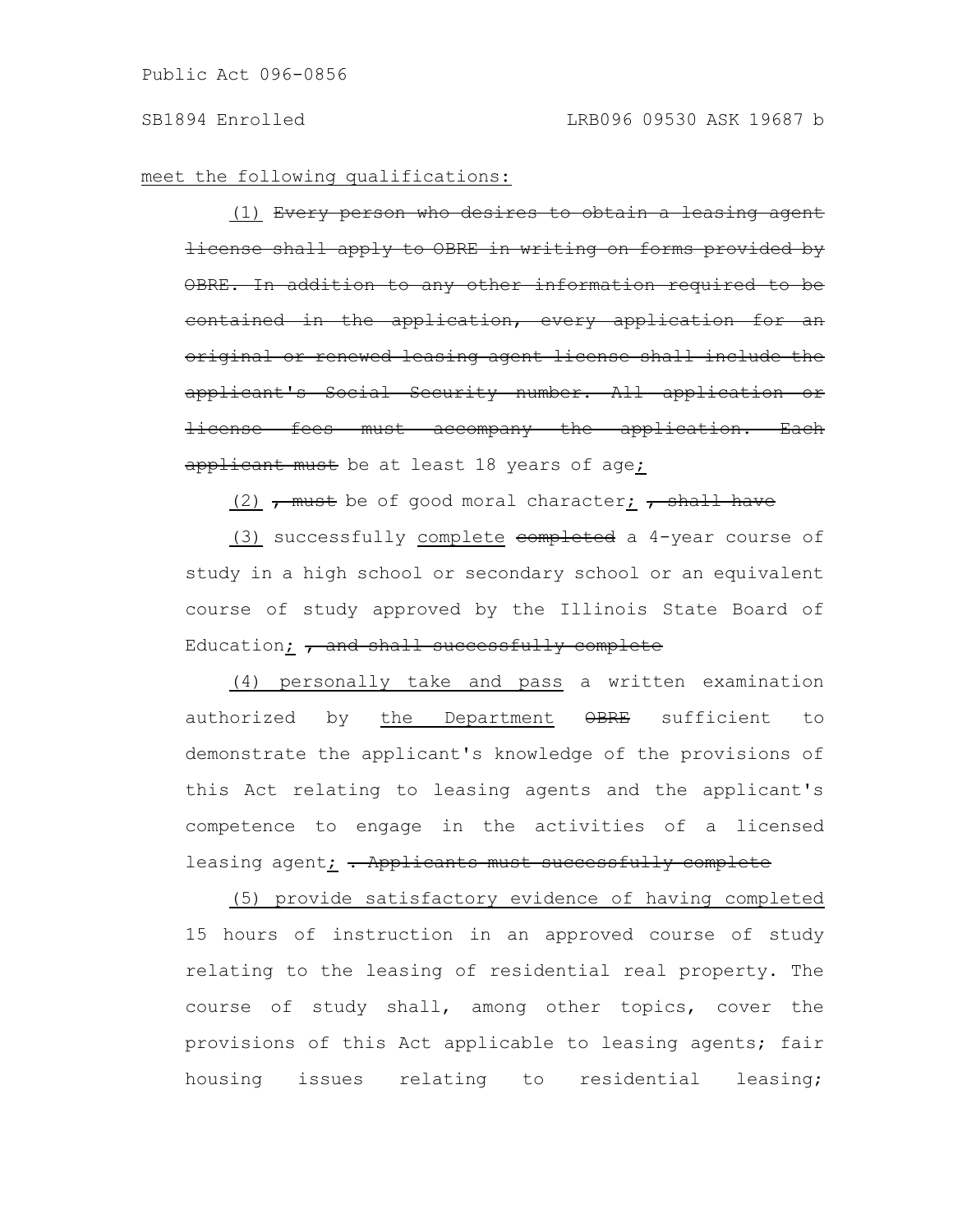advertising and marketing issues; leases, applications, and credit reports; owner-tenant relationships and owner-tenant laws; the handling of funds; and environmental issues relating to residential real property;-

(6) complete any other requirements as set forth by rule; and

(7) present a valid application for issuance of an initial license accompanied by a sponsor card and the fees specified by rule.

(b) No applicant shall engage in any of the activities covered by this Act until a valid sponsor card has been issued to such applicant. The sponsor card shall be valid for a maximum period of 45 days after the date of issuance unless extended for good cause as provided by rule.

(c) Successfully completed course work, completed pursuant to the requirements of this Section, may be applied to the course work requirements to obtain a real estate broker's or salesperson's license as provided by rule. The Advisory Council may shall recommend through the Board to the Department OBRE and the Department may OBRE shall adopt requirements for approved courses, course content, and the approval of courses, instructors, and schools, as well as school and instructor fees. The Department  $\Theta$ BRE may establish continuing education requirements for licensed leasing agents, by rule, with the advice of the Advisory Council and Board.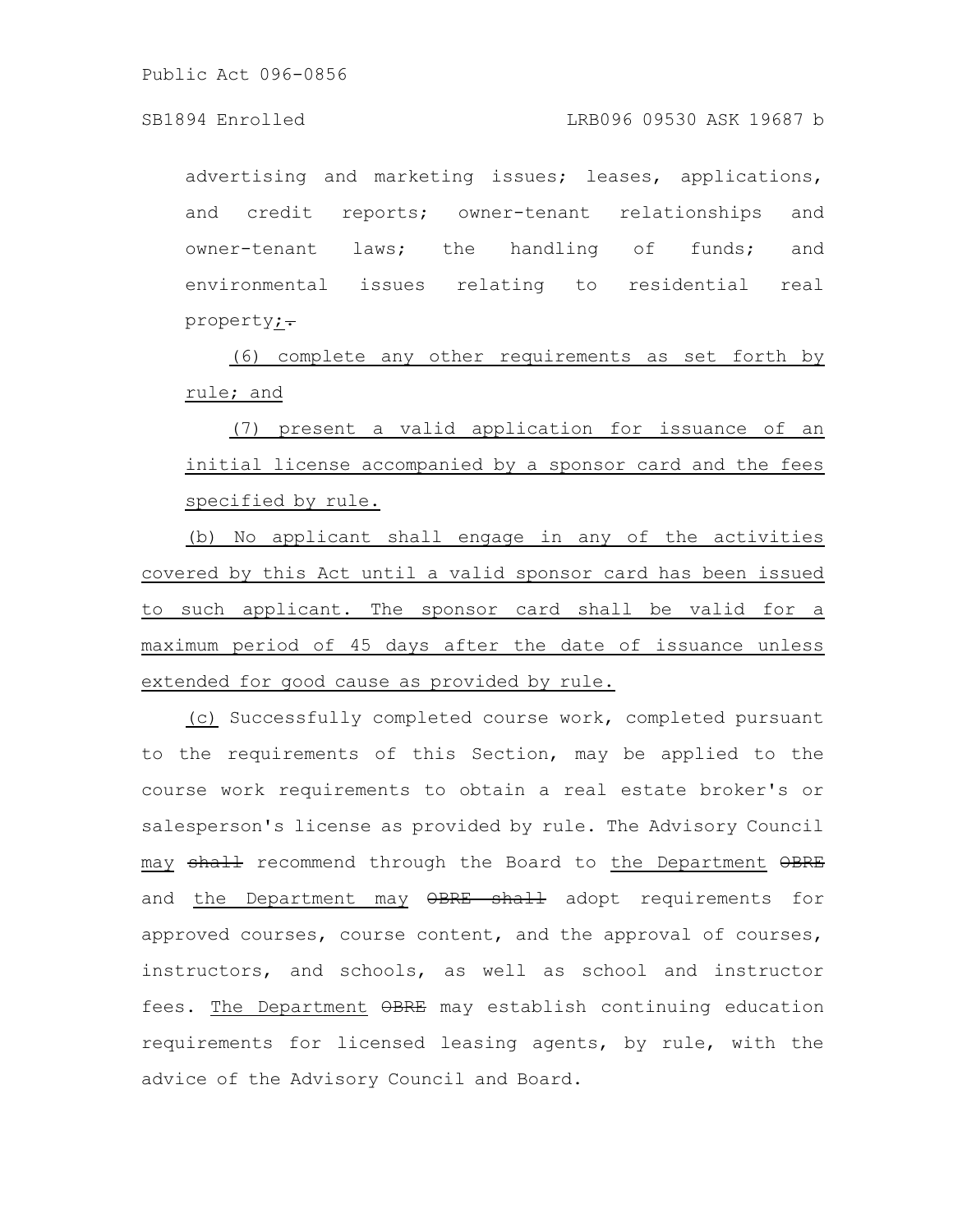SB1894 Enrolled LRB096 09530 ASK 19687 b

(Source: P.A. 91-245, eff. 12-31-99.)

(225 ILCS 454/5-15)

(Section scheduled to be repealed on January 1, 2010)

Sec. 5-15. Necessity of managing broker, broker, salesperson, or leasing agent license or sponsor card; ownership restrictions.

(a) It is unlawful for any person, corporation, limited liability company, registered limited liability partnership, or partnership to act as a managing broker, real estate broker, real estate salesperson, or leasing agent or to advertise or assume to act as such broker, salesperson, or leasing agent without a properly issued sponsor card or a license issued under this Act by the Department OBRE, either directly or through its authorized designee.

(b) No corporation shall be granted a license or engage in the business or capacity, either directly or indirectly, of a real estate broker, unless every officer of the corporation who actively participates in the real estate activities of the corporation holds a license as a managing broker or real estate broker and unless every employee who acts as a salesperson, or leasing agent for the corporation holds a license as a real estate broker, salesperson, or leasing agent.

(c) No partnership shall be granted a license or engage in the business or serve in the capacity, either directly or indirectly, of a real estate broker, unless every general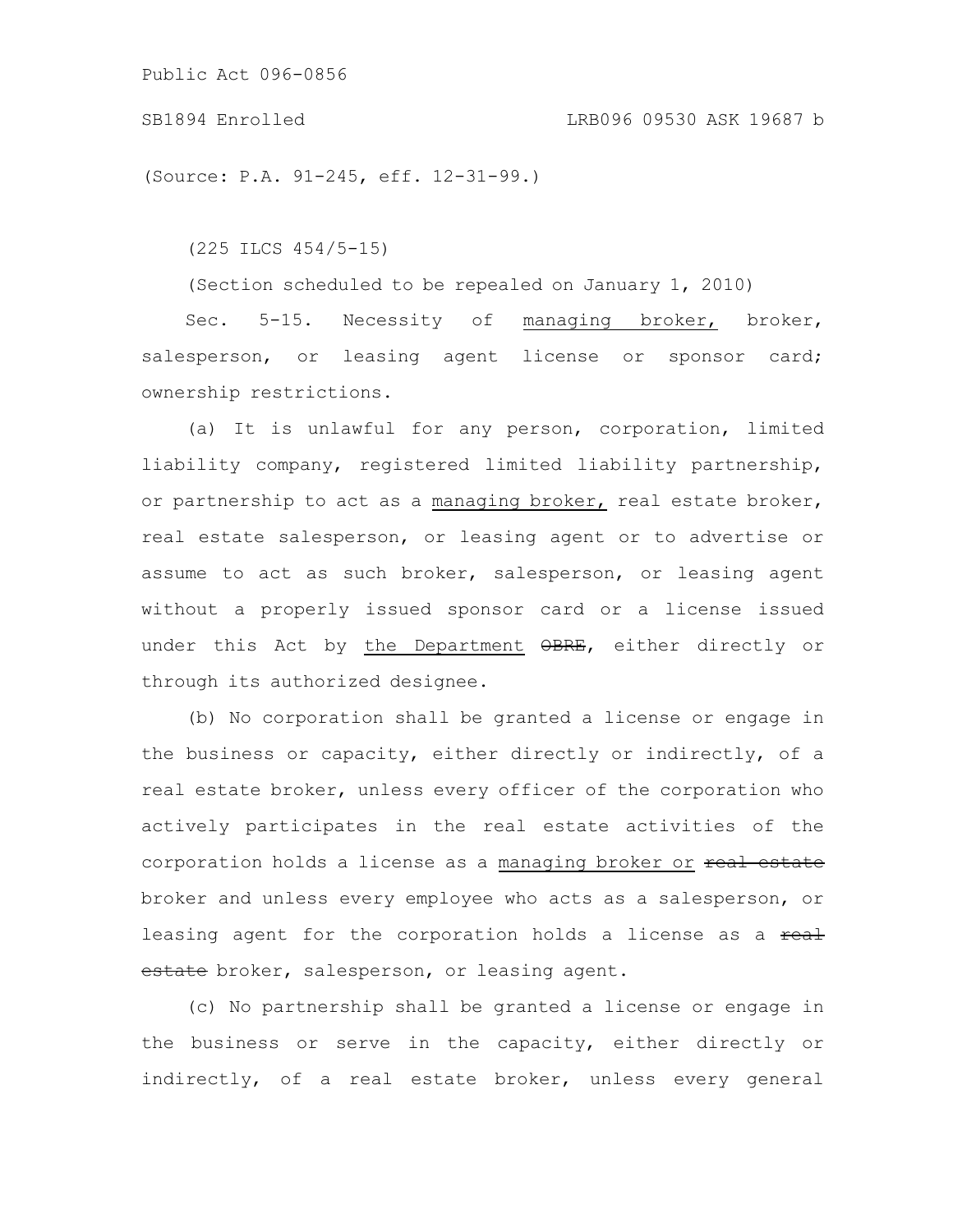## SB1894 Enrolled LRB096 09530 ASK 19687 b

partner in the partnership holds a license as a managing broker or real estate broker and unless every employee who acts as a salesperson or leasing agent for the partnership holds a license as a real estate broker, salesperson, or leasing agent. In the case of a registered limited liability partnership (LLP), every partner in the LLP must hold a license as a managing broker or real estate broker and every employee who acts as a salesperson or leasing agent must hold a license as a real estate broker, salesperson, or leasing agent.

(d) No limited liability company shall be granted a license or engage in the business or serve in the capacity, either directly or indirectly, of a  $real$  estate broker unless every manager in the limited liability company or every member in a member managed limited liability company holds a license as a managing broker or real estate broker and unless every other member and employee who acts as a salesperson or leasing agent for the limited liability company holds a license as a real estate broker, salesperson, or leasing agent.

(e) No partnership, limited liability company, or corporation shall be licensed to conduct a brokerage business where an individual salesperson or leasing agent, or group of salespersons or leasing agents, owns or directly or indirectly controls more than 49% of the shares of stock or other ownership in the partnership, limited liability company, or corporation.

(Source: P.A. 91-245, eff. 12-31-99.)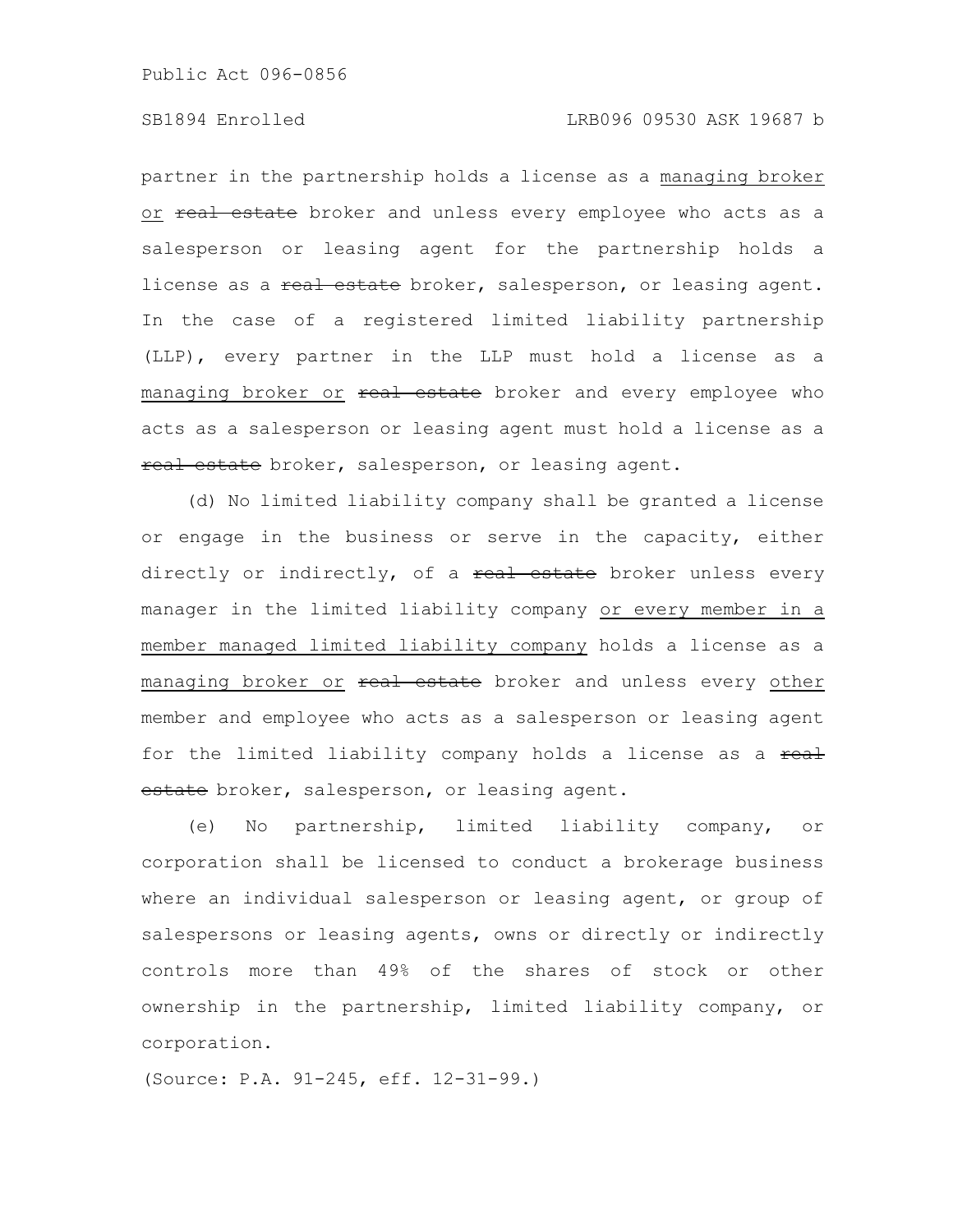(225 ILCS 454/5-20)

(Section scheduled to be repealed on January 1, 2010)

Sec. 5-20. Exemptions from broker, salesperson, or leasing agent license requirement. The requirement for holding a license under this Article 5 shall not apply to:

(1) Any person, partnership, or corporation that as owner or lessor performs any of the acts described in the definition of "broker" under Section 1-10 of this Act with reference to property owned or leased by it, or to the regular employees thereof with respect to the property so owned or leased, where such acts are performed in the regular course of or as an incident to the management, sale, or other disposition of such property and the investment therein, provided that such regular employees do not perform any of the acts described in the definition of "broker" under Section 1-10 of this Act in connection with a vocation of selling or leasing any real estate or the improvements thereon not so owned or leased.

(2) An attorney in fact acting under a duly executed and recorded power of attorney to convey real estate from the owner or lessor or the services rendered by an attorney at law in the performance of the attorney's duty as an attorney at law.

(3) Any person acting as receiver, trustee in bankruptcy, administrator, executor, or guardian or while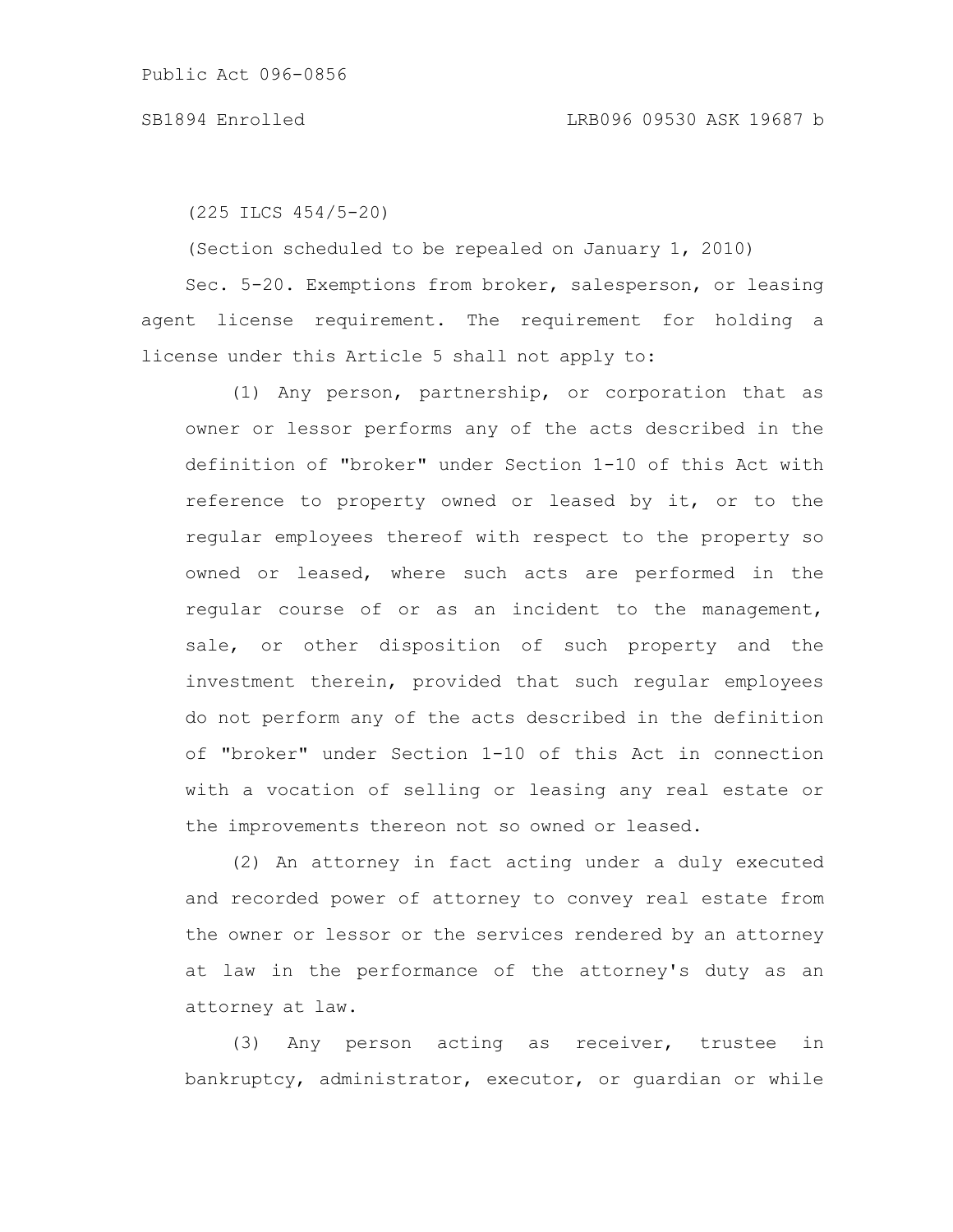acting under a court order or under the authority of a will or testamentary trust.

(4) Any person acting as a resident manager for the owner or any employee acting as the resident manager for a broker managing an apartment building, duplex, or apartment complex, when the resident manager resides on the premises, the premises is his or her primary residence, and the resident manager is engaged in the leasing of the property of which he or she is the resident manager.

(5) Any officer or employee of a federal agency in the conduct of official duties.

(6) Any officer or employee of the State government or any political subdivision thereof performing official duties.

(7) Any multiple listing service or other similar information exchange that is engaged in the collection and dissemination of information concerning real estate available for sale, purchase, lease, or exchange for the purpose of providing licensees with a system by which licensees may cooperatively share information along with which no other licensed activities, as defined in Section 1-10 of this Act, are provided.

(8) Railroads and other public utilities regulated by the State of Illinois, or the officers or full time employees thereof, unless the performance of any licensed activities is in connection with the sale, purchase, lease,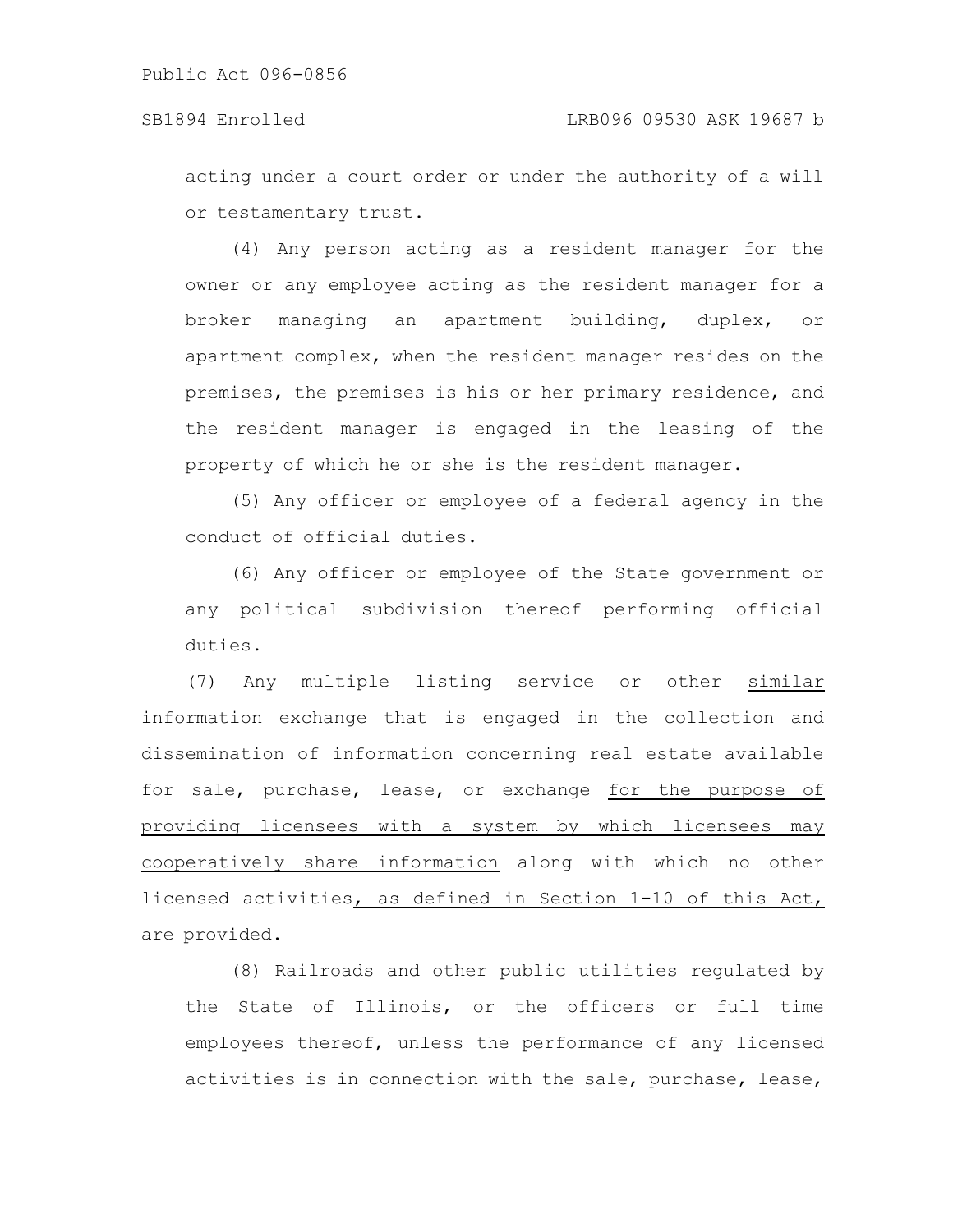or other disposition of real estate or investment therein not needing the approval of the appropriate State regulatory authority.

(9) Any medium of advertising in the routine course of selling or publishing advertising along with which no other licensed activities, as defined in Section 1-10 of this Act, are provided.

(10) Any resident lessee of a residential dwelling unit who refers for compensation to the owner of the dwelling unit, or to the owner's agent, prospective lessees of dwelling units in the same building or complex as the resident lessee's unit, but only if the resident lessee (i) refers no more than 3 prospective lessees in any 12-month period, (ii) receives compensation of no more than \$1,500  $\frac{1}{2}$ ,000 or the equivalent of one month's rent, whichever is less, in any 12-month period, and (iii) limits his or her activities to referring prospective lessees to the owner, or the owner's agent, and does not show a residential dwelling unit to a prospective lessee, discuss terms or conditions of leasing a dwelling unit with a prospective lessee, or otherwise participate in the negotiation of the leasing of a dwelling unit.

(11) An exchange company registered under the Real Estate Timeshare Act of 1999 and the regular employees of that registered exchange company but only when conducting an exchange program as defined in that Act.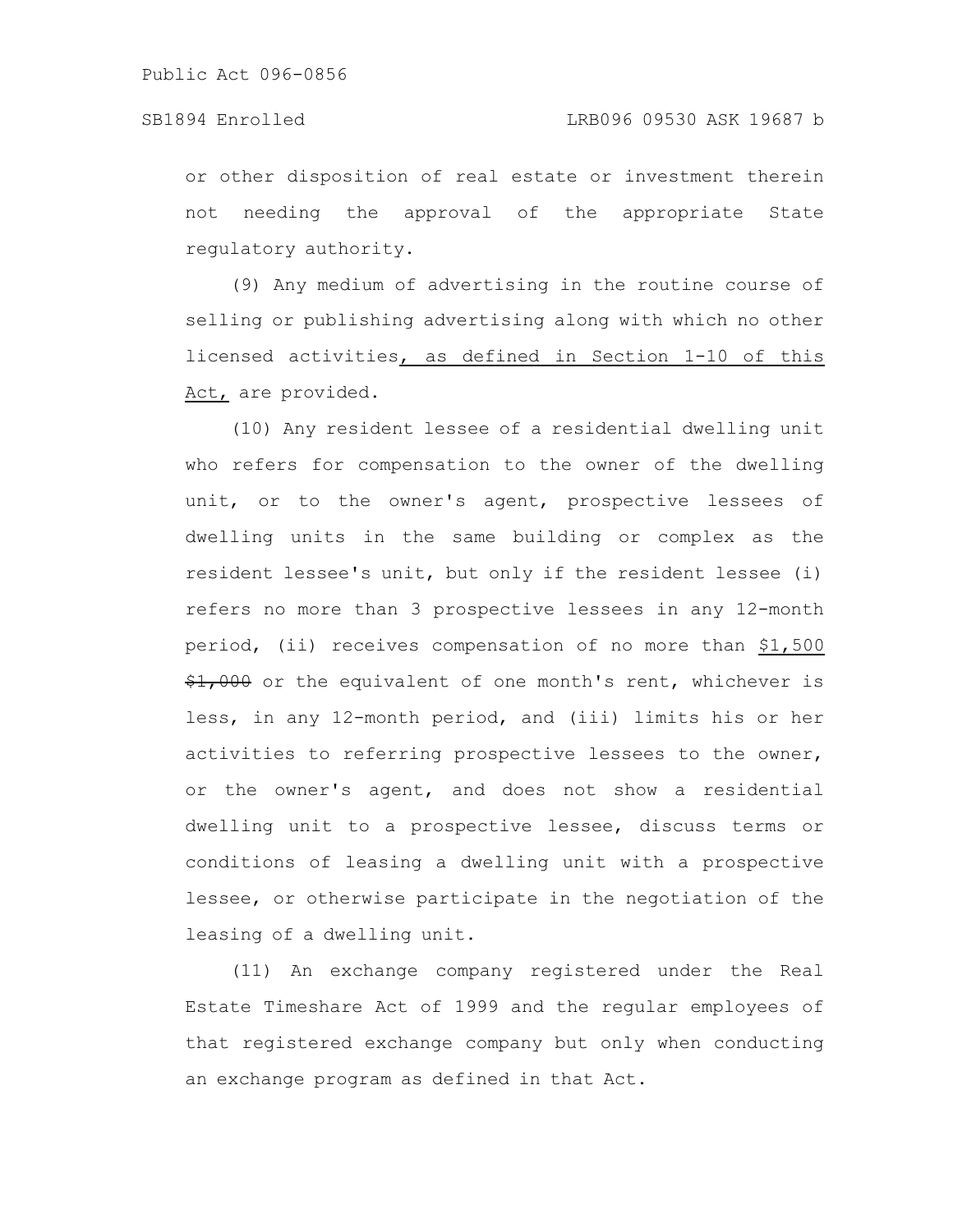## SB1894 Enrolled LRB096 09530 ASK 19687 b

(12) An existing timeshare owner who, for compensation, refers prospective purchasers, but only if the existing timeshare owner (i) refers no more than 20 prospective purchasers in any calendar year, (ii) receives no more than \$1,000, or its equivalent, for referrals in any calendar year and (iii) limits his or her activities to referring prospective purchasers of timeshare interests to the developer or the developer's employees or agents, and does not show, discuss terms or conditions of purchase or otherwise participate in negotiations with regard to timeshare interests.

(13) Any person who is licensed without examination under Section 10-25 (now repealed) of the Auction License Act is exempt from holding a broker's or salesperson's license under this Act for the limited purpose of selling or leasing real estate at auction, so long as:

(A) that person has made application for said exemption by July 1, 2000;

(B) that person verifies to the Department OBRE that he or she has sold real estate at auction for a period of 5 years prior to licensure as an auctioneer;

(C) the person has had no lapse in his or her license as an auctioneer; and

(D) the license issued under the Auction License Act has not been disciplined for violation of those provisions of Article 20 of the Auction License Act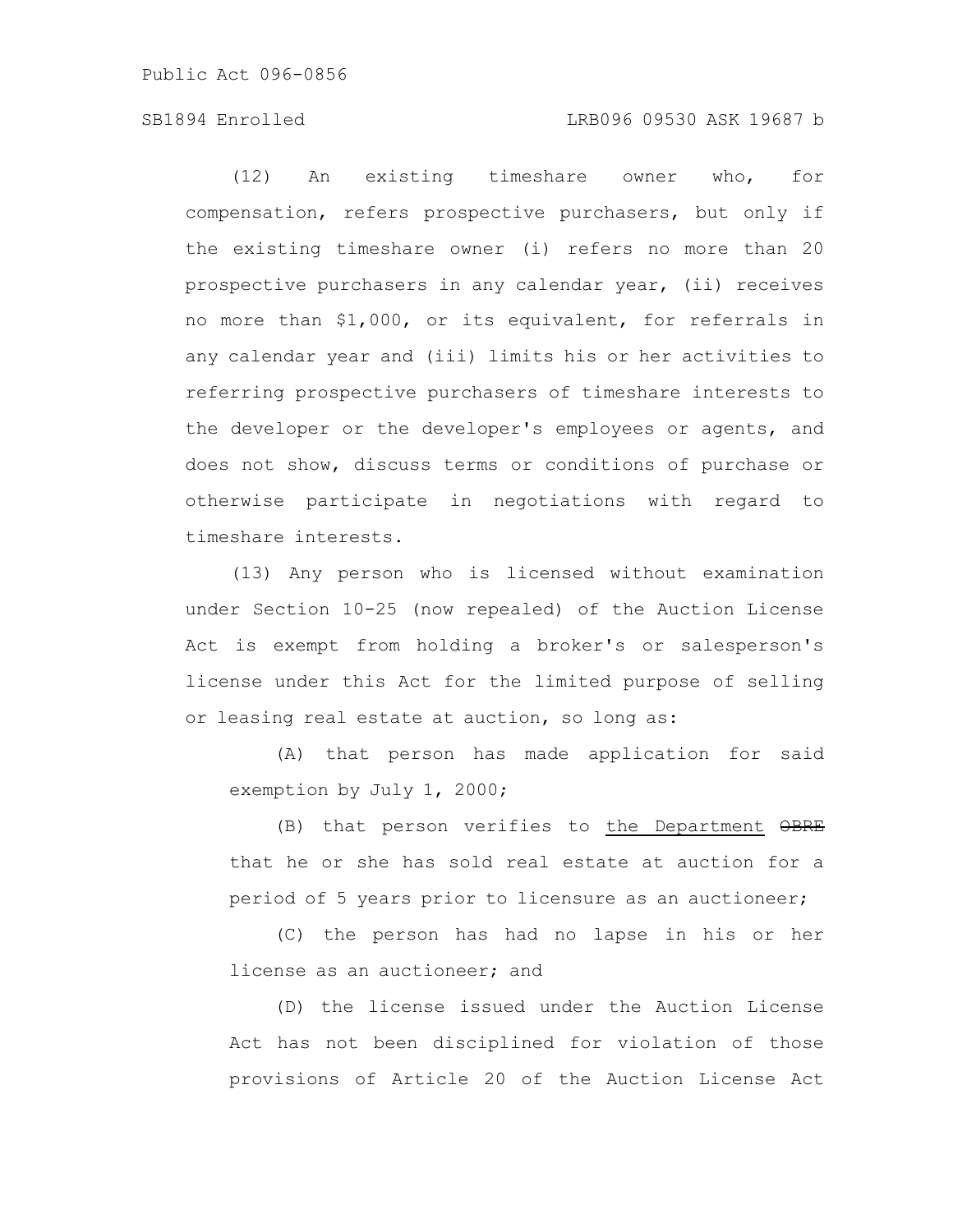# SB1894 Enrolled LRB096 09530 ASK 19687 b

dealing with or related to the sale or lease of real estate at auction.

(14) A hotel operator who is registered with the Illinois Department of Revenue and pays taxes under the Hotel Operators' Occupation Tax Act and rents a room or rooms in a hotel as defined in the Hotel Operators' Occupation Tax Act for a period of not more than 30 consecutive days and not more than 60 days in a calendar year.

(Source: P.A. 96-328, eff. 8-11-09.)

(225 ILCS 454/5-25)

(Section scheduled to be repealed on January 1, 2010)

Sec. 5-25. Good moral character. Application for and issuance of broker or salesperson license.

(a) Every person who desires to obtain a license shall make application to OBRE in writing upon forms prepared and furnished by OBRE. In addition to any other information required to be contained in the application, every application for an original or renewed license shall include the applicant's Social Security number. Each applicant shall be at least 21 years of age, be of good moral character, and have successfully completed a 4-year course of study in a high school or secondary school approved by the Illinois State Board of Education or an equivalent course of study as determined by an examination conducted by the Illinois State Board of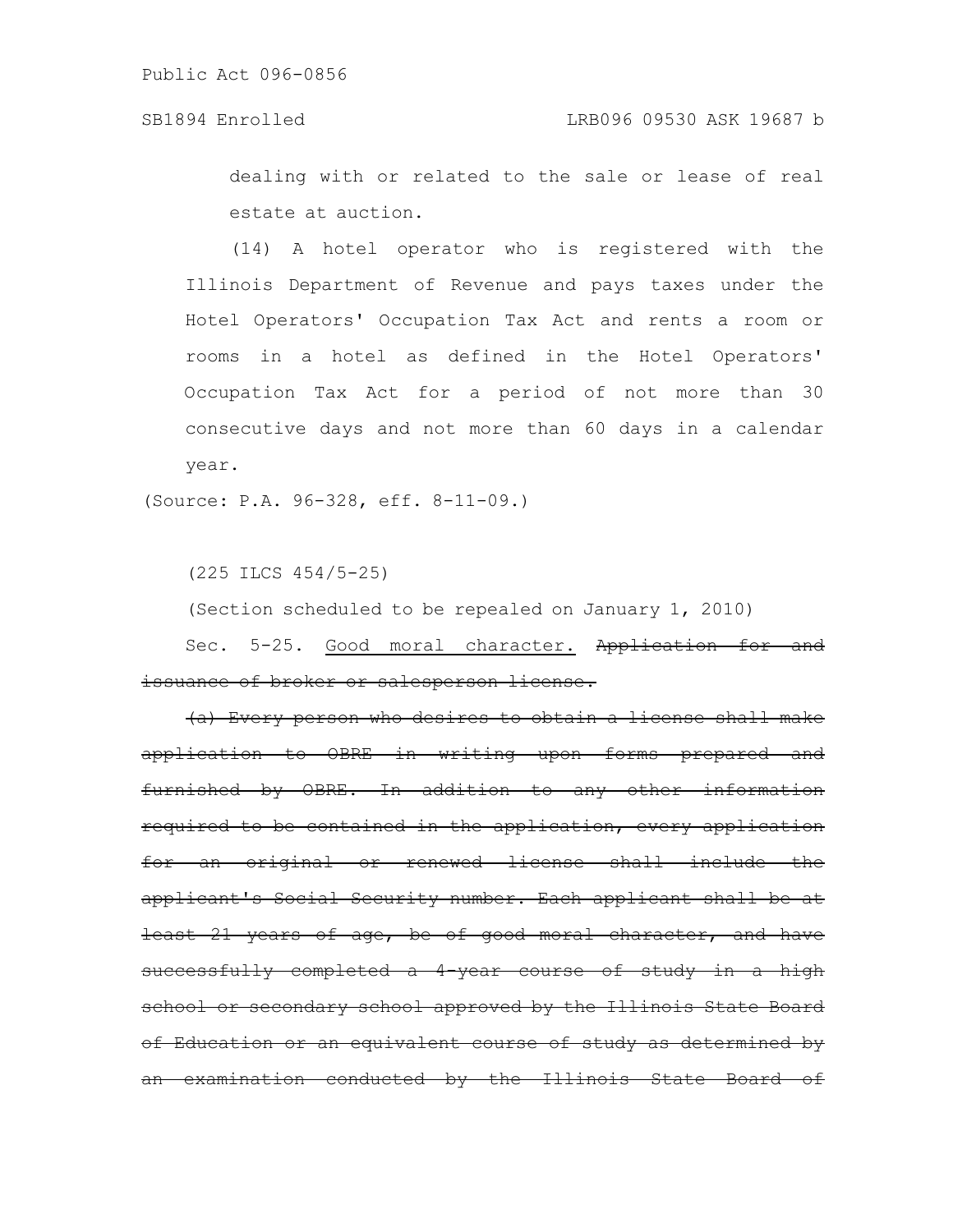Education and shall be verified under oath by the applicant. minimum age of 21 years shall be waived for any person seeking a license as a real estate salesperson who of 18 and can provide eviden completion of at least 4 semesters of post-secondary school study as a full time student or the equivalent, with major emphasis on real estate courses, in a school approved by OBRE.

(b) When an applicant has had his or her license revoked on a prior occasion or when an applicant is found to have committed any of the practices enumerated in Section 20-20 of this Act or when an applicant has been convicted of or enters a plea of guilty or nolo contendere to forgery, embezzlement, obtaining money under false pretenses, larceny, extortion, conspiracy to defraud, or any other similar offense or offenses or has been convicted of a felony involving moral turpitude in any court of competent jurisdiction in this or any other state, district, or territory of the United States or of a foreign country, the Board may consider the prior revocation, conduct, or conviction in its determination of the applicant's moral character and whether to grant the applicant a license. In its consideration of the prior revocation, conduct, or conviction, the Board shall take into account the nature of the conduct, any aggravating or extenuating circumstances, the time elapsed since the revocation, conduct, or conviction, the rehabilitation or restitution performed by the applicant, and any other factors that the Board deems relevant. When an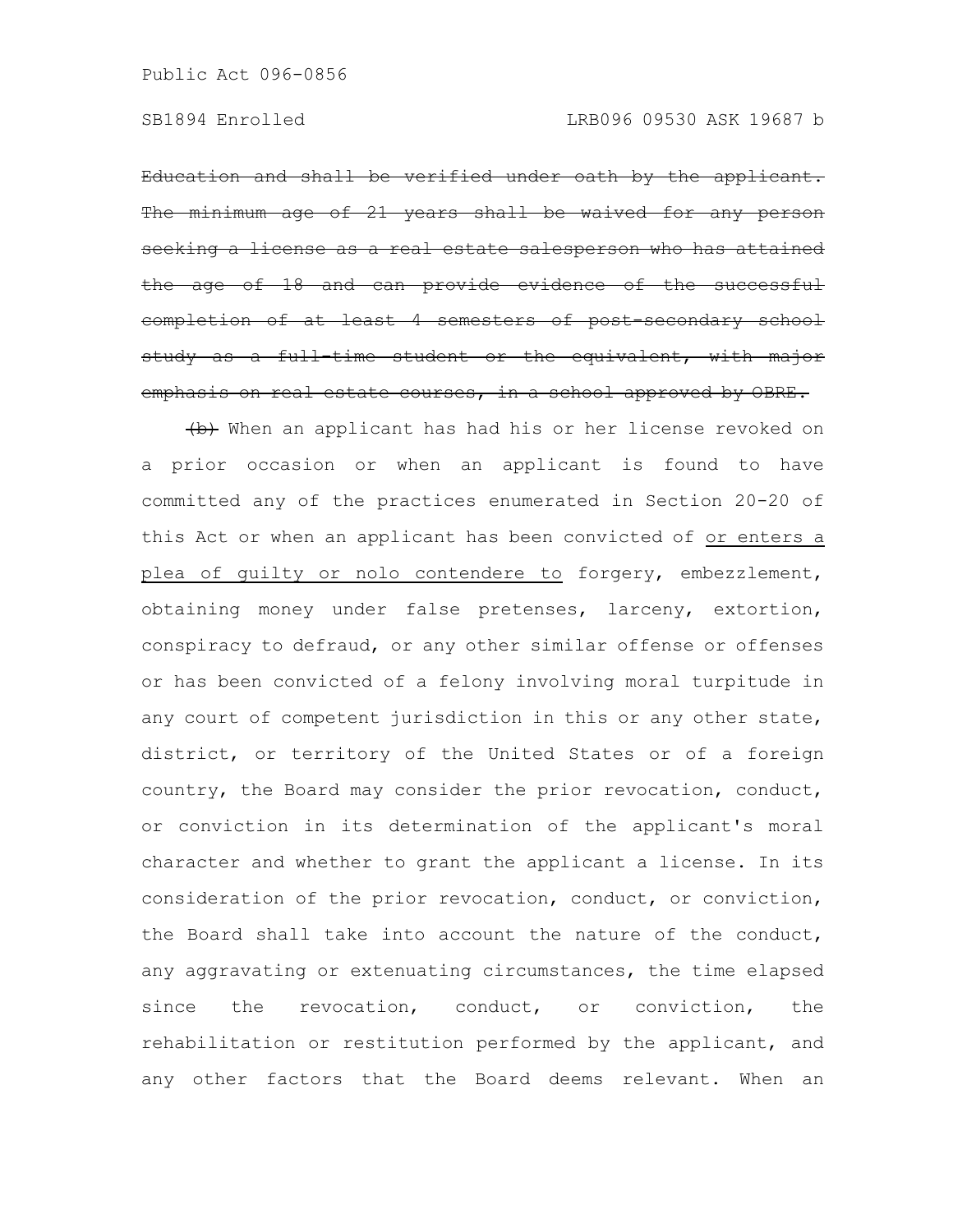applicant has made a false statement of material fact on his or her application, the false statement may in itself be sufficient grounds to revoke or refuse to issue a license.

(c) Every valid application for issuance of an initial license shall be accompanied by a sponsor card and the fees specified by rule.

(d) No applicant shall engage in any of the activities covered by this Act until a valid sponsor card has been issued to such applicant. The sponsor card shall be valid for a maximum period of 45 days from the date of issuance unless extended for good cause as provided by rule.

(e) OBRE shall issue to each applicant entitled thereto a license in such form and size as shall be prescribed by OBRE. The procedure for terminating a license shall be printed on the reverse side of the license. Each license shall bear the name of the person so qualified, shall specify whether the person is qualified to act in a broker or salesperson capacity, and shall contain such other information as shall be recommended by the Board and approved by OBRE. Each person licensed under this Act shall display his or her license conspicuously in his or her place of business.

(Source: P.A. 91-245, eff. 12-31-99.)

(225 ILCS 454/5-26 new) Sec. 5-26. Requirements for license as a salesperson. (a) Every applicant for licensure as a salesperson must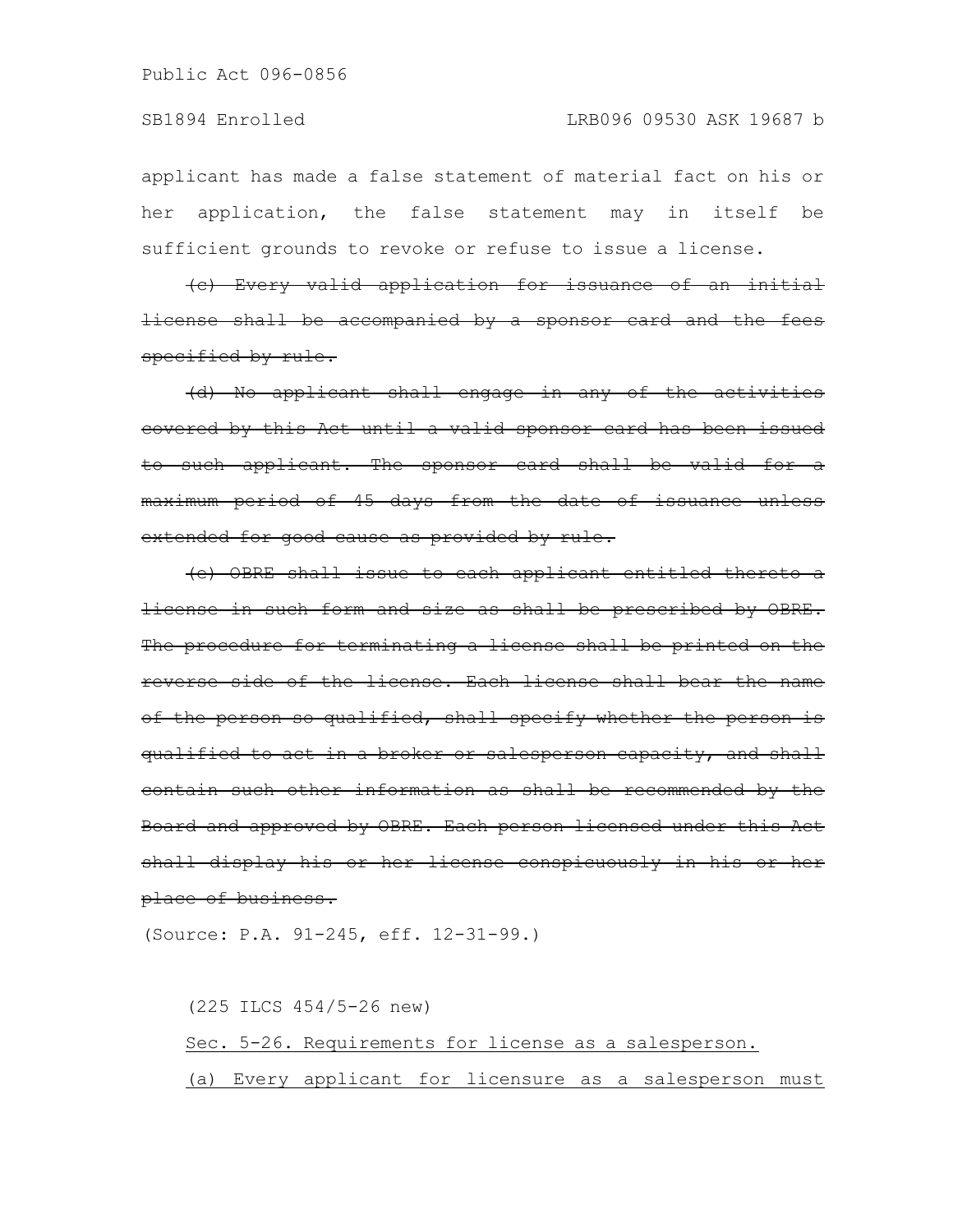meet the following qualifications:

(1) Be at least 21 years of age. The minimum age of 21 years shall be waived for any person seeking a license as a real estate salesperson who has attained the age of 18 and can provide evidence of the successful completion of at least 4 semesters of post-secondary school study as a full-time student or the equivalent, with major emphasis on real estate courses, in a school approved by the Department;

(2) Be of good moral character;

(3) Successfully complete a 4-year course of study in a high school or secondary school approved by the Illinois State Board of Education or an equivalent course of study as determined by an examination conducted by the Illinois State Board of Education, which shall be verified under oath by the applicant;

(4) Provide satisfactory evidence of having completed at least 45 hours of instruction in real estate courses approved by the Advisory Council, except applicants who are currently admitted to practice law by the Supreme Court of Illinois and are currently in active standing;

(5) Shall personally take and pass a written examination authorized by the Department; and

(6) Present a valid application for issuance of a license accompanied by a sponsor card and the fees specified by rule.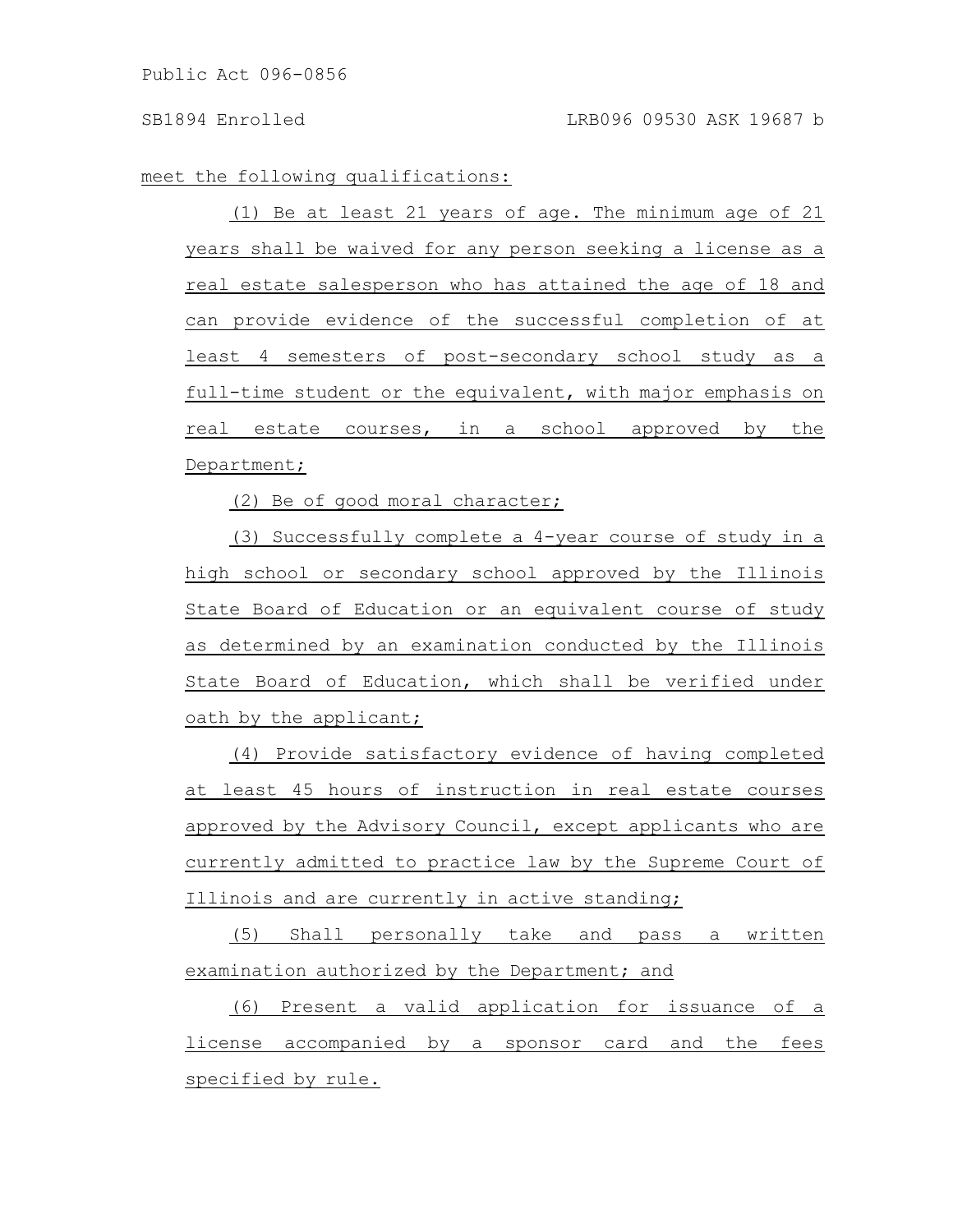(b) No applicant shall engage in any of the activities covered by this Act until a valid sponsor card has been issued to the applicant. The sponsor card shall be valid for a maximum period of 45 days after the date of issuance unless extended for good cause as provided by rule.

(c) All licenses should be readily available to the public at their sponsoring place of business.

(d) No new salesperson licenses shall be issued after April 30, 2011 and all existing salesperson licenses shall terminate on May 1, 2012.

(225 ILCS 454/5-27 new)

Sec. 5-27. Requirements for licensure as a broker.

(a) Every applicant for licensure as a broker must meet the following qualifications:

(1) Be at least 21 years of age. After April 30, 2011, the minimum age of 21 years shall be waived for any person seeking a license as a broker who has attained the age of 18 and can provide evidence of the successful completion of at least 4 semesters of post-secondary school study as a full-time student or the equivalent, with major emphasis on real estate courses, in a school approved by the Department;

(2) Be of good moral character;

(3) Successfully complete a 4-year course of study in a high school or secondary school approved by the Illinois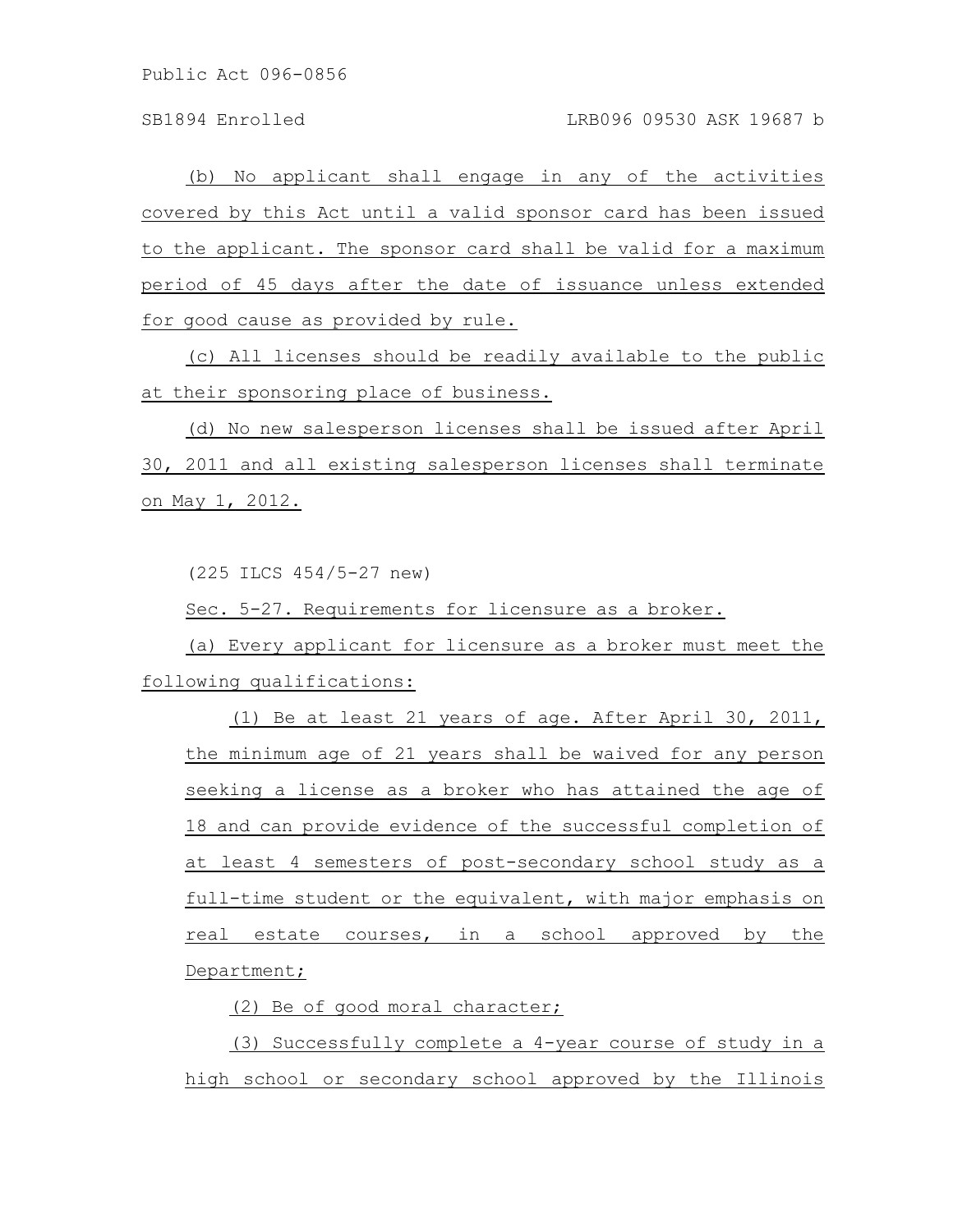State Board of Education or an equivalent course of study as determined by an examination conducted by the Illinois State Board of Education which shall be verified under oath by the applicant;

(4) Prior to May 1, 2011, provide (i) satisfactory evidence of having completed at least 120 classroom hours, 45 of which shall be those hours required to obtain a salesperson's license plus 15 hours in brokerage administration courses, in real estate courses approved by the Advisory Council or (ii) for applicants who currently hold a valid real estate salesperson's license, give satisfactory evidence of having completed at least 75 hours in real estate courses, not including the courses that are required to obtain a salesperson's license, approved by the Advisory Council;

(5) After April 30, 2011, provide satisfactory evidence of having completed 90 hours of instruction in real estate courses approved by the Advisory Council, 15 hours of which must consist of situational and case studies presented in the classroom or by other interactive delivery method presenting instruction and real time discussion between the instructor and the students;

(6) Personally take and pass a written examination authorized by the Department;

(7) Present a valid application for issuance of a license accompanied by a sponsor card and the fees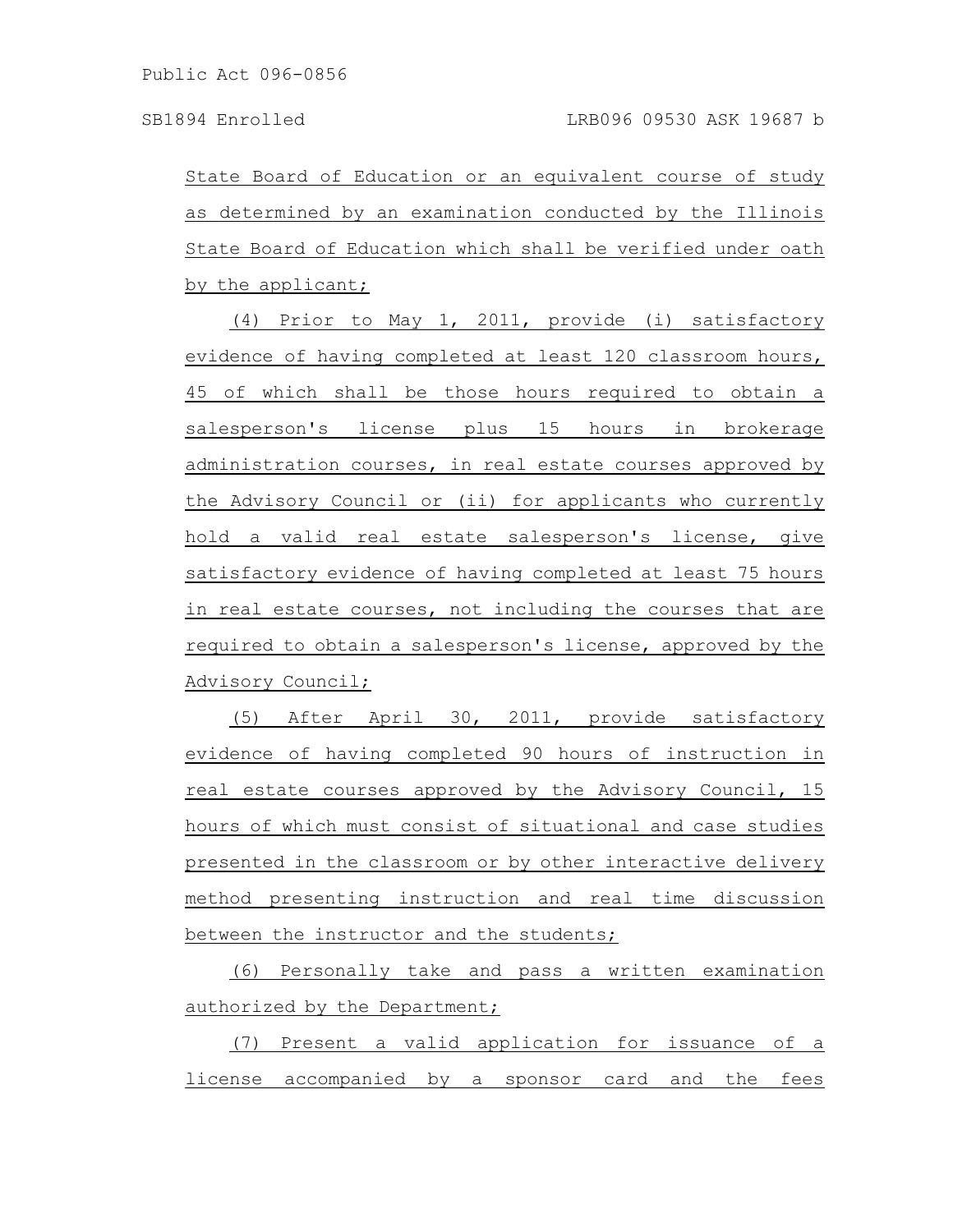specified by rule.

(b) The requirements specified in items (4) and (5) of subsection (a) of this Section do not apply to applicants who are currently admitted to practice law by the Supreme Court of Illinois and are currently in active standing.

(c) No applicant shall engage in any of the activities covered by this Act until a valid sponsor card has been issued to such applicant. The sponsor card shall be valid for a maximum period of 45 days after the date of issuance unless extended for good cause as provided by rule.

(d) All licenses should be readily available to the public at their place of business.

(225 ILCS 454/5-28 new)

Sec. 5-28. Requirements for licensure as a managing broker. (a) Effective May 1, 2012, every applicant for licensure as a managing broker must meet the following qualifications:

(1) be at least 21 years of age;

(2) be of good moral character;

(3) have been licensed at least 2 out of the preceding 3 years as a real estate broker or salesperson;

(4) successfully complete a 4-year course of study in high school or secondary school approved by the Illinois State Board of Education or an equivalent course of study as determined by an examination conducted by the Illinois State Board of Education, which shall be verified under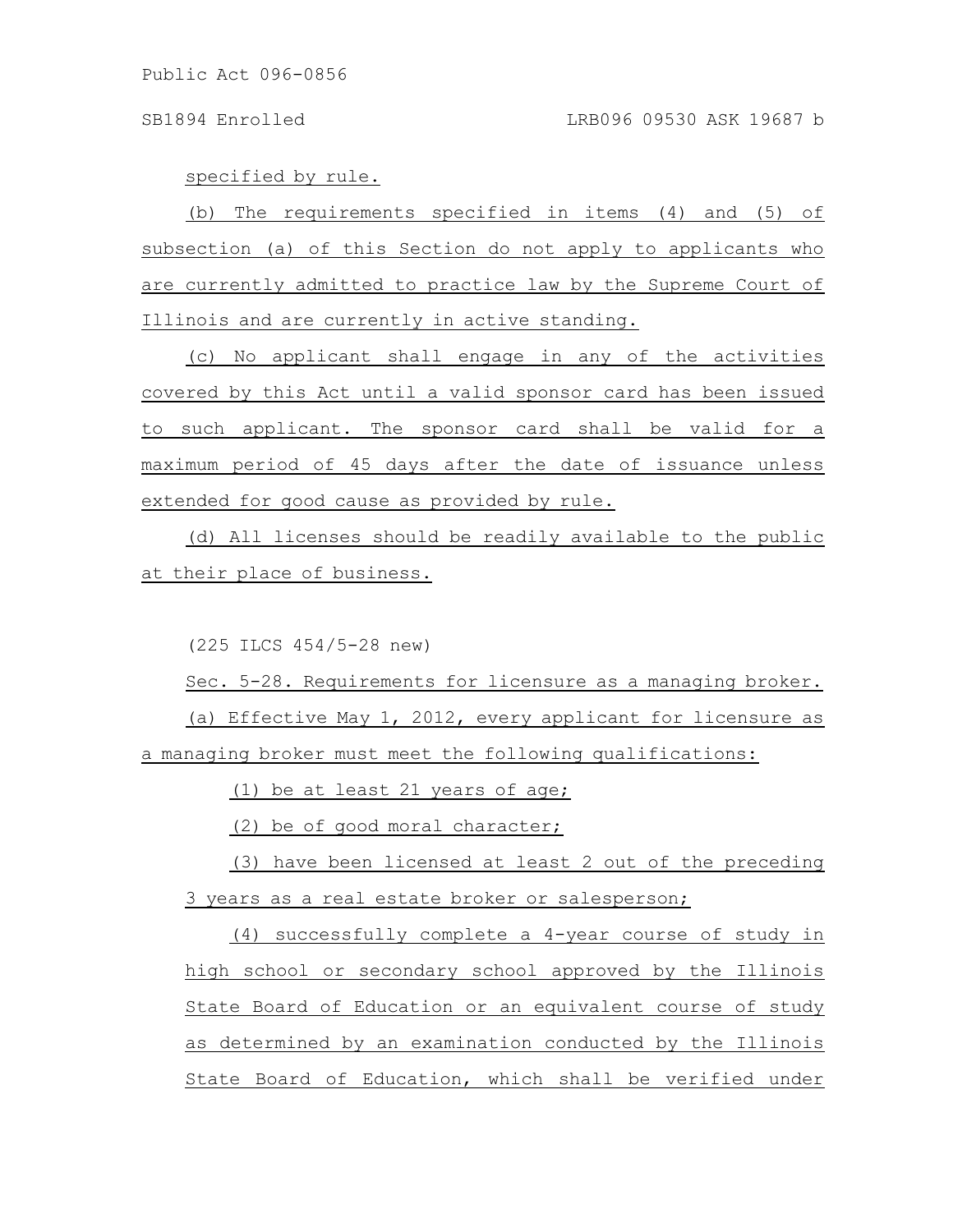oath by the applicant;

(5) provide satisfactory evidence of having completed at least 165 hours, 120 of which shall be those hours required pre and post-licensure to obtain a broker's license, and 45 additional hours completed within the year immediately preceding the filing of an application for a managing broker's license, which hours shall focus on brokerage administration and management and include at least 15 hours in the classroom or by other interactive delivery method presenting instructional and real time discussion between the instructor and the students;

(6) personally take and pass a written examination authorized by the Department; and

(7) present a valid application for issuance of a license accompanied by a sponsor card, an appointment as a managing broker, and the fees specified by rule.

(b) The requirements specified in item (5) of subsection (a) of this Section do not apply to applicants who are currently admitted to practice law by the Supreme Court of Illinois and are currently in active standing.

(c) No applicant shall act as a managing broker for more than 90 days after an appointment as a managing broker has been filed with the Department without obtaining a managing broker's license.

(225 ILCS 454/5-35)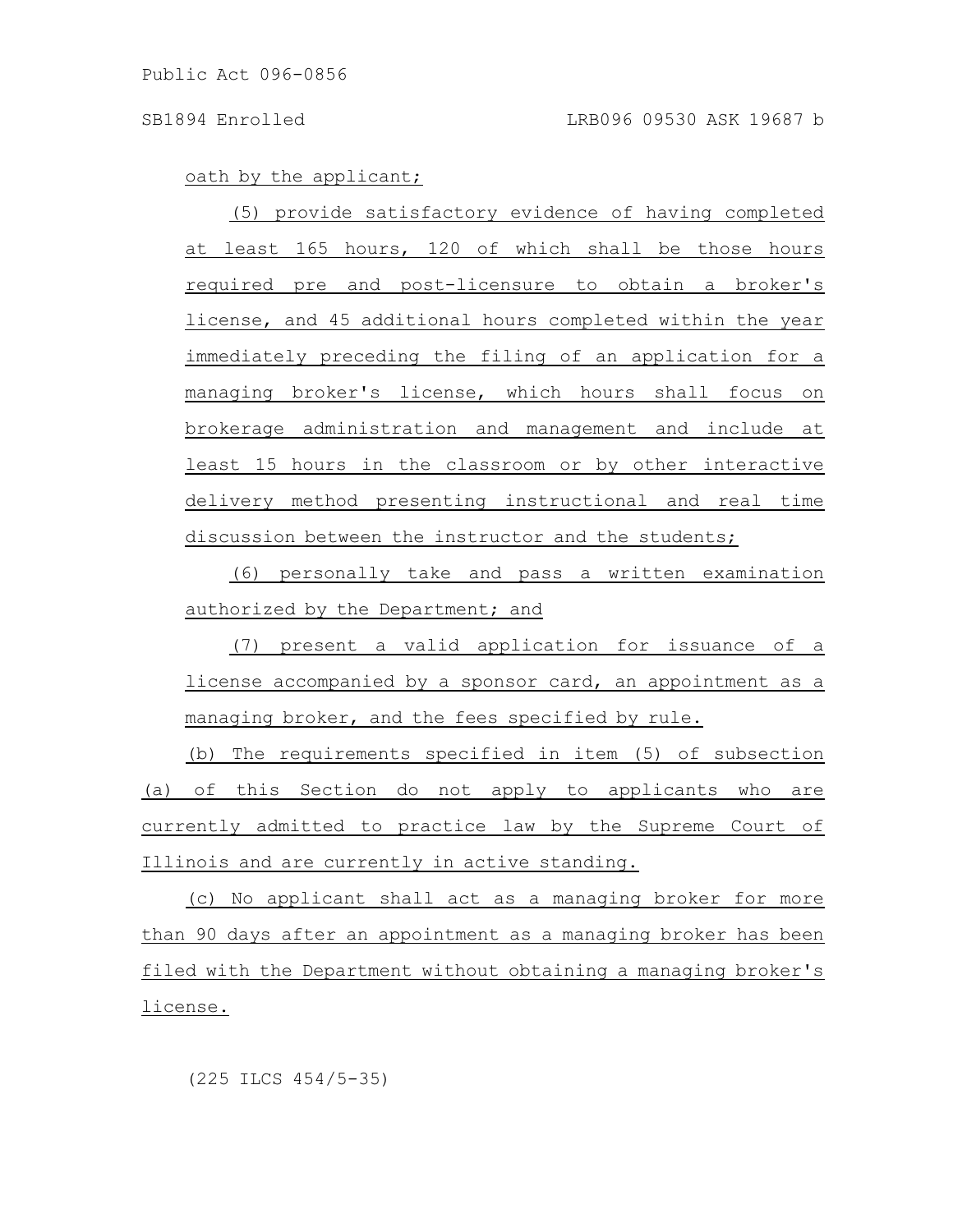(Section scheduled to be repealed on January 1, 2010)

Sec. 5-35. Examination; managing broker, broker, or salesperson, or leasing agent.

(a) The Department shall authorize Every person who makes application for an original license as a broker or salesperson shall personally take and pass a written examination authorized by OBRE and answer any questions that may be required to determine the good moral character of the applicant and the applicant's competency to transact the business of broker or salesperson, as the case may be, in such a manner as to safeguard the interests of the public. In determining this competency, OBRE shall require proof that the applicant has a good understanding and the knowledge to conduct real brokerage and of the provisions of this Act. The examination shall be prepared by an independent testing service designated by OBRE, subject to the approval of the examinations by the Board. The designated independent testing service shall conduct the examinations at such times and places as it may designate. The examination shall be of a character to give a fair test of the qualifications of the applicant to practice as a managing broker, broker, salesperson, or leasing agent. Applicants for examination as a managing broker, broker, salesperson, or leasing agent shall be required to pay, either to the Department or the designated testing service, a fee covering the cost of providing the examination. Failure to appear for the examination on the scheduled date, at the time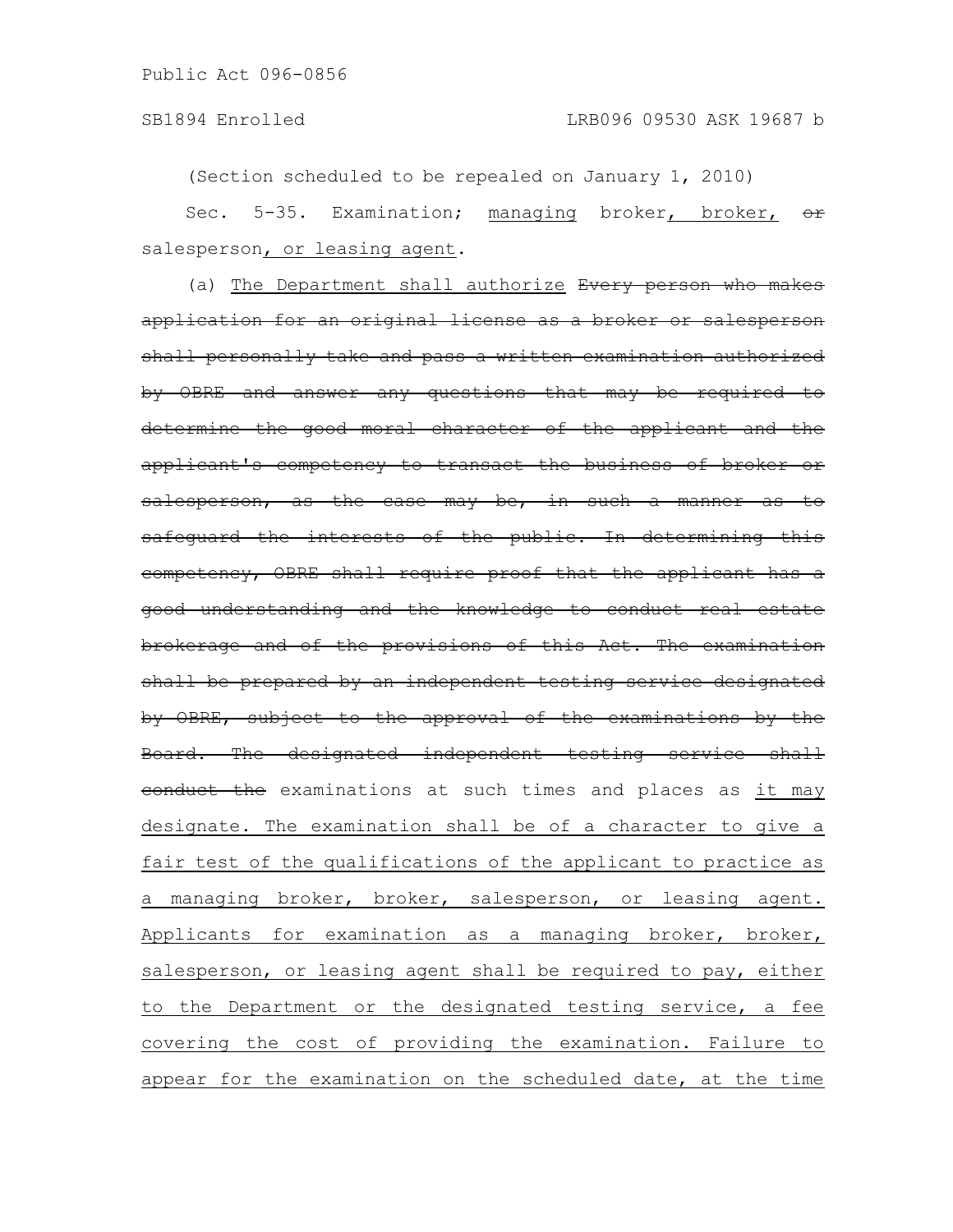and place specified, after the applicant's application for examination has been received and acknowledged by the Department or the designated testing service, shall result in the forfeiture of the examination fee. OBRE shall approve. In addition, every person who desires to take the written examination shall make application to do so to OBRE or to the designated independent testing service in writing upon forms approved by OBRE. An applicant shall be eligible to take the examination only after successfully completing the education requirements, set forth in Section 5-30 of this Act, and attaining the minimum age provided for specified in Article 5 of this Act. Each applicant shall be required to establish compliance with the eligibility requirements in the manner provided by the rules promulgated for the administration of this Act.

(b) If a person who has received a passing score on the written examination described in this Section fails to file an application and meet all requirements for a license under this Act within one year after receiving a passing score on the examination, credit for the examination shall terminate. The person thereafter may make a new application for examination.

(c) If an applicant has failed an examination 4 3 times, the applicant must repeat the pre-license education required to sit for the examination. For the purposes of this Section, the fifth fourth attempt shall be the same as the first. Approved education, as prescribed by this Act for licensure as a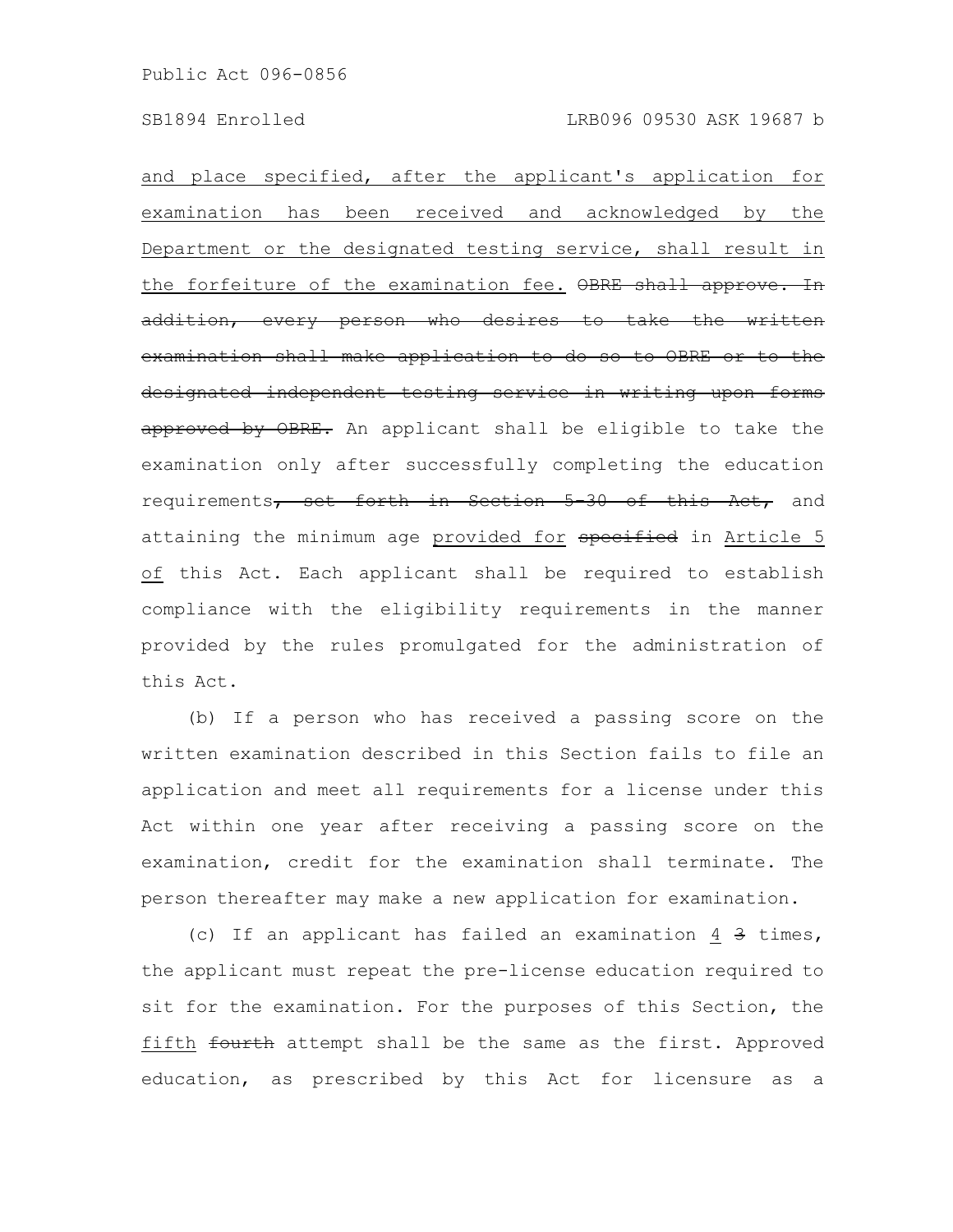salesperson or broker, shall be valid for 4 3 years after the date of satisfactory completion of the education.

(d) The Department may employ consultants for the purposes of preparing and conducting examinations.

(Source: P.A. 91-245, eff. 12-31-99.)

(225 ILCS 454/5-40)

(Section scheduled to be repealed on January 1, 2010)

Sec. 5-40. Sponsor card; termination indicated by license endorsement: association with new broker.

(a) The sponsoring broker shall prepare upon forms provided by the Department OBRE and deliver to each licensee employed by or associated with the sponsoring broker a sponsor card certifying that the person whose name appears thereon is in fact employed by or associated with the sponsoring broker. The sponsoring broker shall send, by certified mail, return receipt requested, or other delivery service requiring a signature upon delivery, a duplicate of each sponsor card, along with a valid license or other authorization as provided by rule and the appropriate fee, to the Department OBRE within 24 hours of issuance of the sponsor card. It is a violation of this Act for any broker to issue a sponsor card to any licensee or applicant unless the licensee or applicant presents in hand a valid license or other authorization as provided by rule.

(b) When a licensee terminates his or her employment or association with a sponsoring broker or the employment is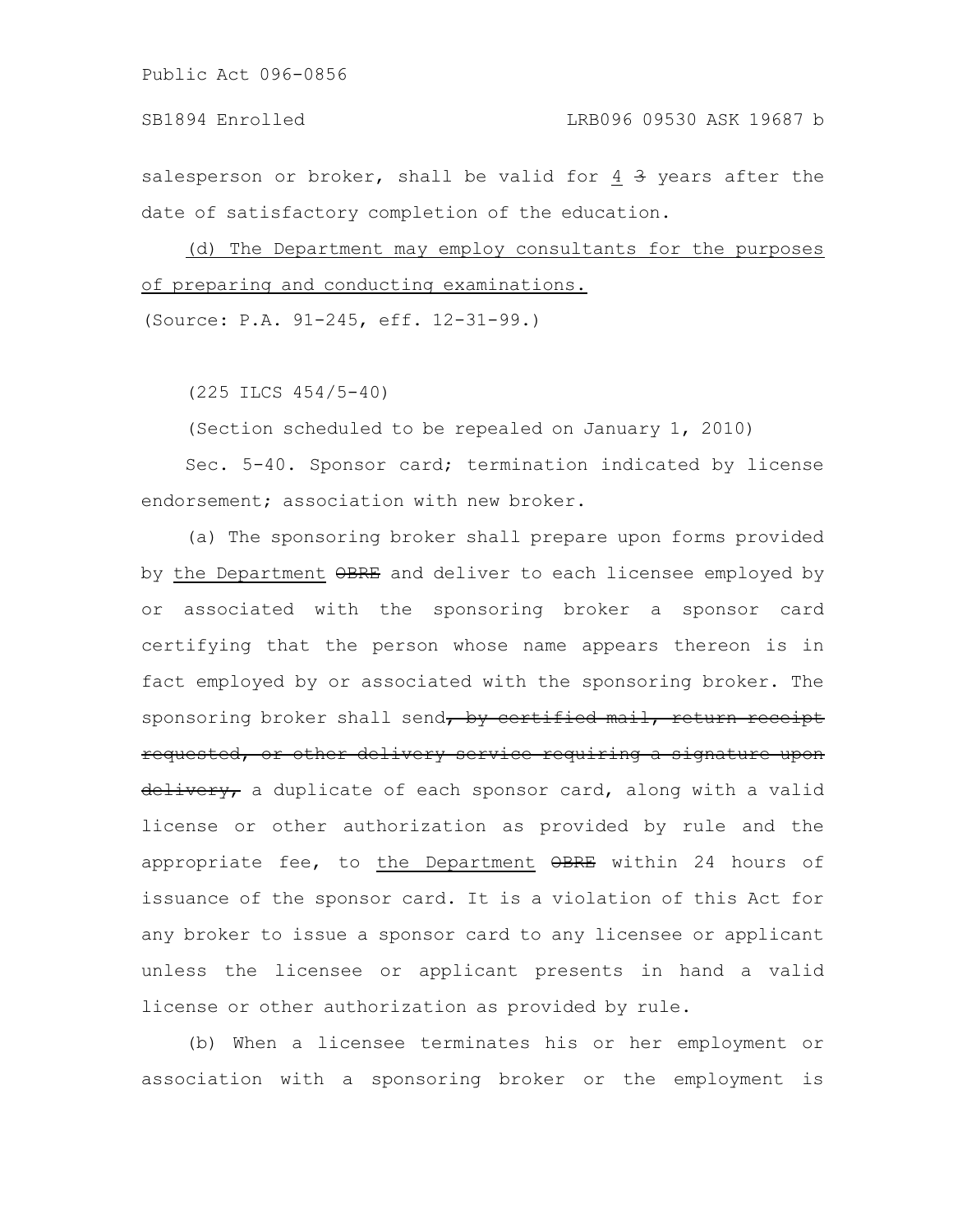terminated by the sponsoring broker, the licensee shall obtain from the sponsoring broker his or her license endorsed by the sponsoring broker indicating the termination. The sponsoring broker shall surrender to the Department OBRE a copy of the license of the licensee within 2 days of the termination or shall notify the Department  $\Theta$ BRE in writing of the termination and explain why a copy of the license is not surrendered. Failure of the sponsoring broker to surrender the license shall subject the sponsoring broker to discipline under Section 20-20 of this Act. The license of any licensee whose association with a sponsoring broker is terminated shall automatically become inoperative immediately upon the termination unless the licensee accepts employment or becomes associated with a new sponsoring broker pursuant to subsection (c) of this Section.

(c) When a licensee accepts employment or association with a new sponsoring broker, the new sponsoring broker shall send to the Department, by certified mail, return receipt requested, or other delivery service requiring a signature upon delivery, to OBRE a duplicate sponsor card, along with the licensee's endorsed license or an affidavit of the licensee of why the endorsed license is not surrendered, and shall pay the appropriate fee prescribed by rule to cover administrative expenses attendant to the changes in the registration of the licensee.

(Source: P.A. 91-245, eff. 12-31-99.)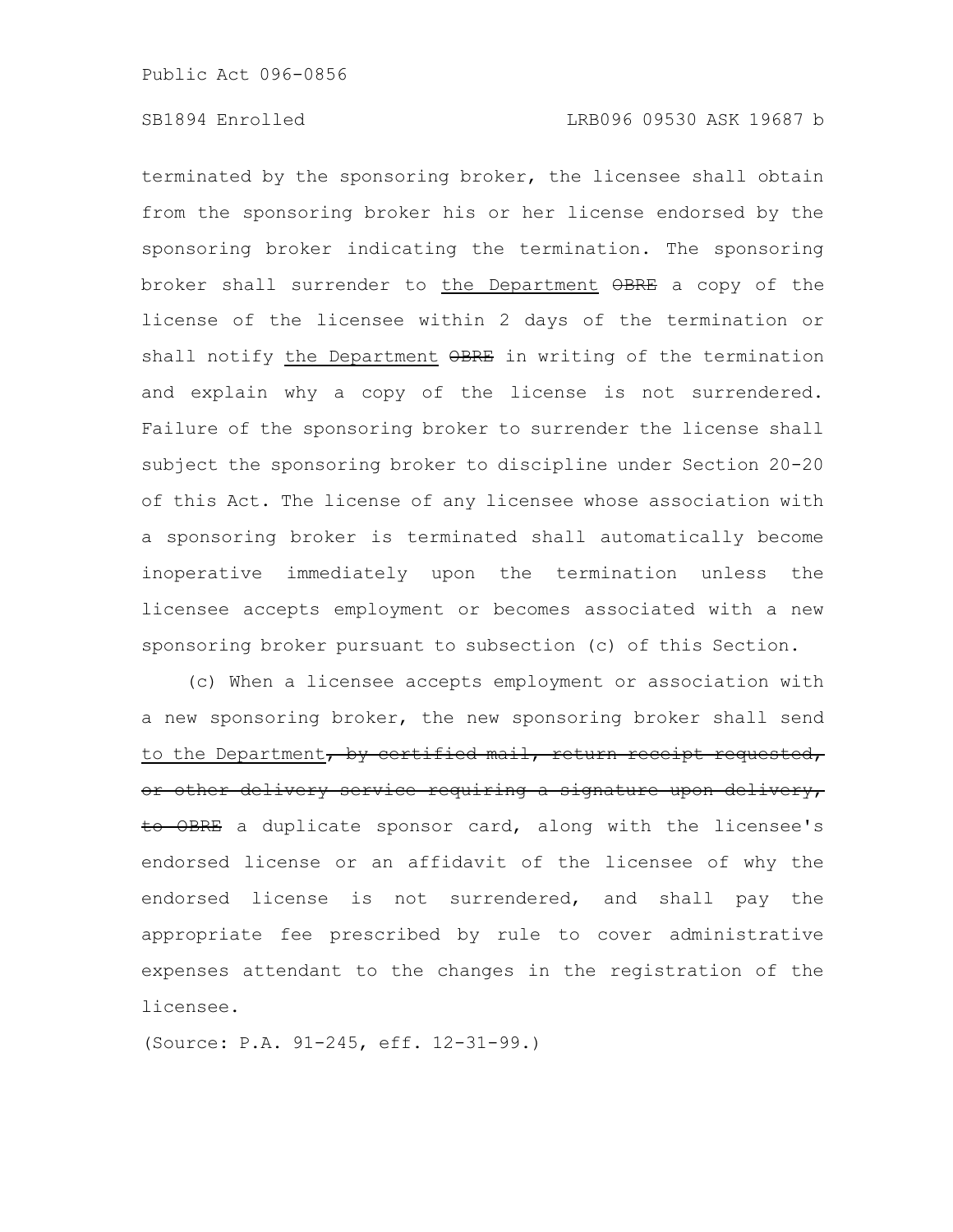(225 ILCS 454/5-41 new)

Sec. 5-41. Change of address. A licensee shall notify the Department of the address or addresses, and of every change of address, where the licensee practices as a leasing agent, salesperson, broker or managing broker.

(225 ILCS 454/5-45)

(Section scheduled to be repealed on January 1, 2010)

Sec. 5-45. Offices.

(a) If a sponsoring broker maintains more than one office within the State, the sponsoring broker shall apply for a branch office license for each office other than the sponsoring broker's principal place of business. The branch office license shall be displayed conspicuously in each branch office. The name of each branch office shall be the same as that of the sponsoring broker's principal office or shall clearly delineate the branch office's relationship with the principal office.

(b) The sponsoring broker shall name a managing broker for each branch office and the sponsoring broker shall be responsible for supervising all managing brokers. The sponsoring broker shall notify the Department OBRE in writing of the name of all managing brokers of the sponsoring broker and the office or offices they manage. Any person initially named as a managing broker after April 30, 2011 must either (i) be licensed as a managing broker or (ii) meet all the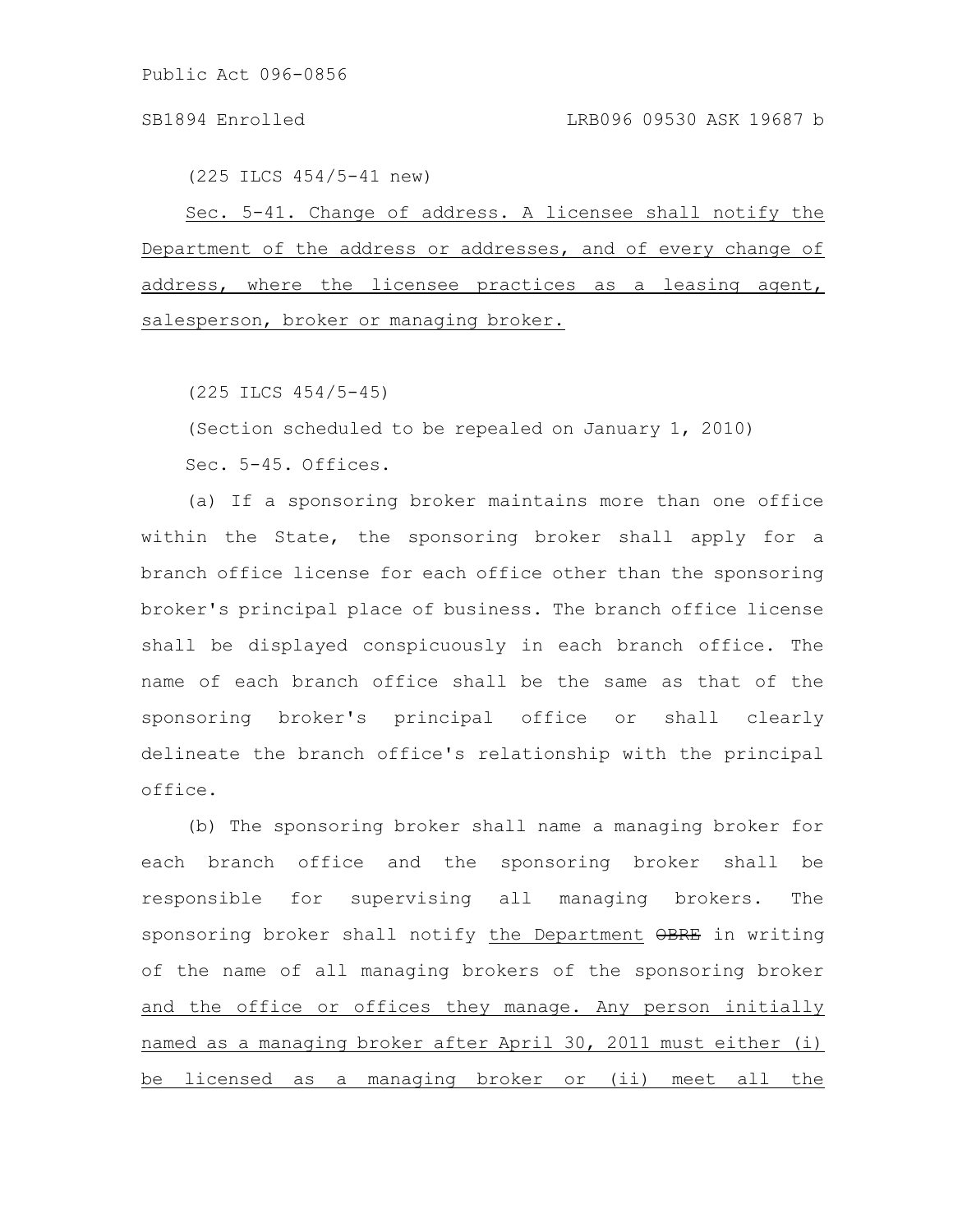requirements to be licensed as a managing broker except the required education and examination and secure the managing broker's license within 90 days of being named as a managing broker. Any changes in managing brokers shall be reported to the Department  $\Theta$ BRE in writing within 15 days of the change. Failure to do so shall subject the sponsoring broker to discipline under Section 20-20 of this Act.

(c) The sponsoring broker shall immediately notify the Department OBRE in writing of any opening, closing, or change in location of any principal or branch office.

(d) Except as provided in this Section, each sponsoring broker shall maintain a definite office, or place of business within this State for the transaction of real estate business, shall conspicuously display an identification sign on the outside of his or her office of adequate size and visibility $\tau$ and shall conspicuously display his or her license her office or place of business and also the licenses of all persons associated with or employed by the sponsoring broker who primarily work at that location. The office or place of business shall not be located in any retail or financial business establishment unless it is separated from the other business by a separate and distinct area within the establishment. A broker who is licensed in this State by examination or pursuant to the provisions of Section 5-60 of this Act shall not be required to maintain a definite office or place of business in this State provided all of the following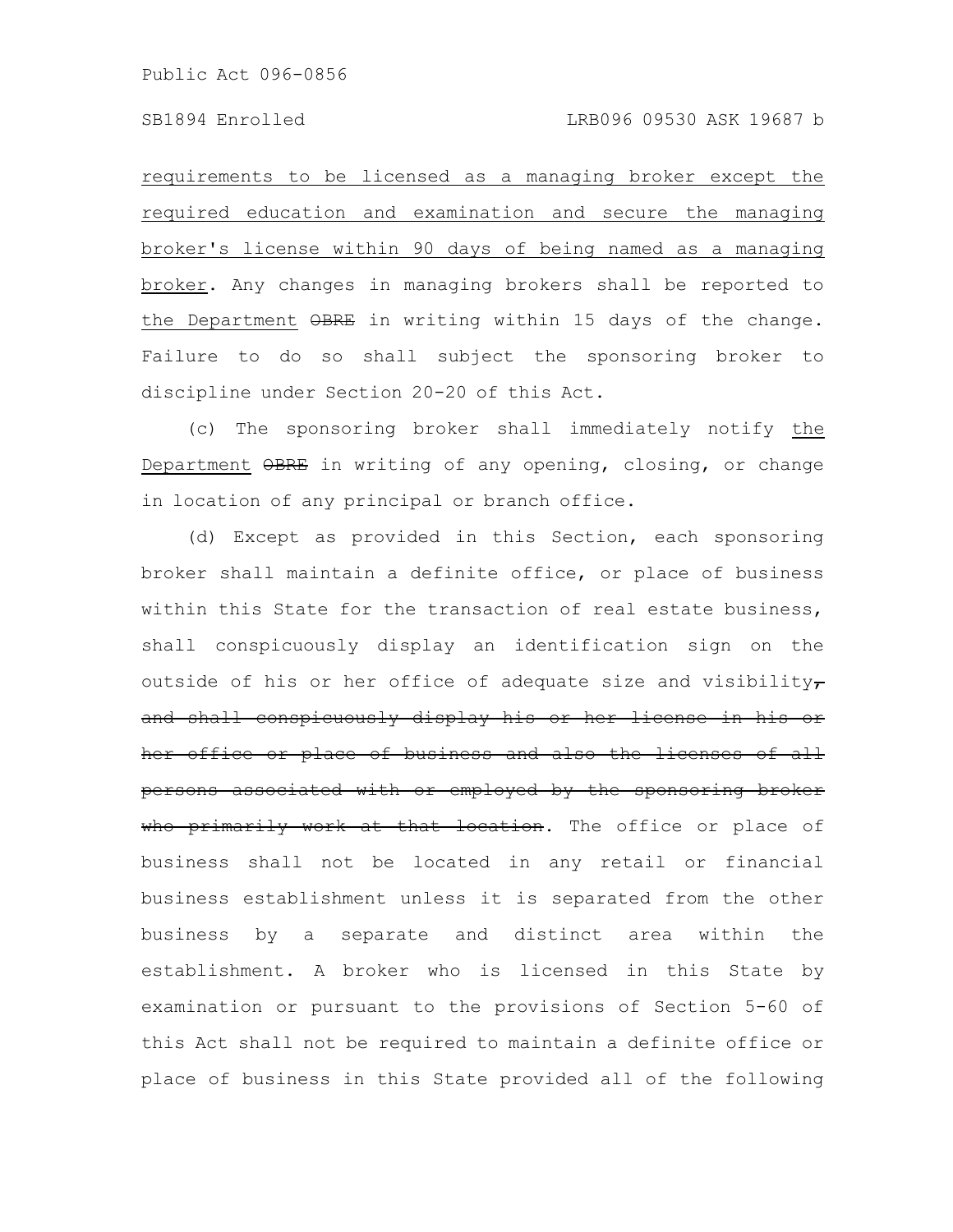## SB1894 Enrolled LRB096 09530 ASK 19687 b

conditions are met:

(1) the broker maintains an active broker's license in the broker's state of domicile;

(2) the broker maintains an office in the broker's state of domicile; and

(3) the broker has filed with the Department OBRE written statements appointing the Secretary Commissioner to act as the broker's agent upon whom all judicial and other process or legal notices directed to the licensee may be served and agreeing to abide by all of the provisions of this Act with respect to his or her real estate activities within the State of Illinois and submitting to the jurisdiction of the Department OBRE.

The statements under subdivision (3) of this Section shall be in form and substance the same as those statements required under Section 5-60 of this Act and shall operate to the same extent.

(e) Upon the loss of a managing broker who is not replaced by the sponsoring broker or in the event of the death or adjudicated disability of the sole proprietor of an office, a written request for authorization allowing the continued operation of the office may be submitted to the Department OBRE within 15 days of the loss. The Department OBRE may issue a written authorization allowing the continued operation, provided that a licensed broker, or in the case of the death or adjudicated disability of a sole proprietor, the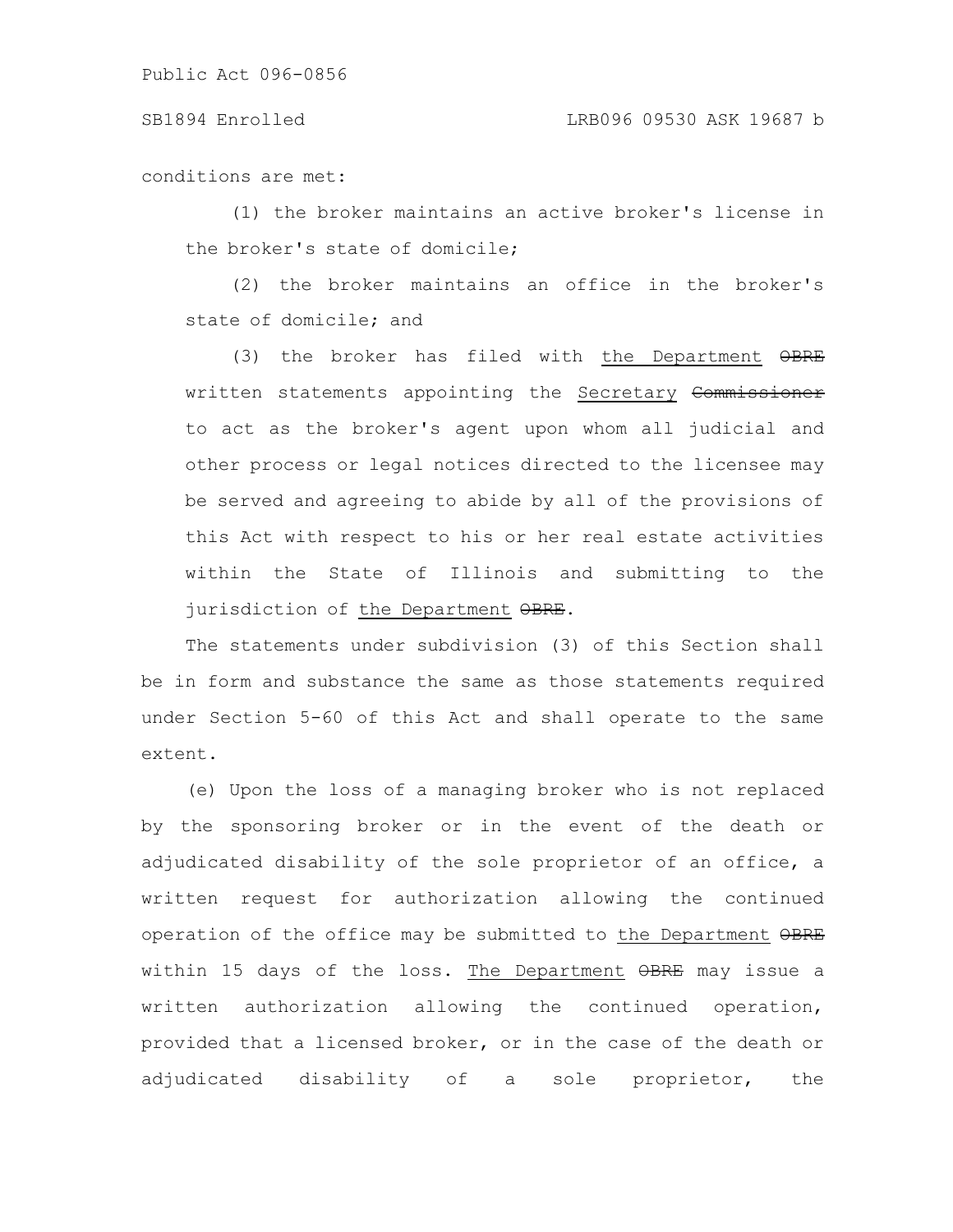# SB1894 Enrolled LRB096 09530 ASK 19687 b

representative of the estate, assumes responsibility, in writing, for the operation of the office and agrees to personally supervise the operation of the office. No such written authorization shall be valid for more than 60 days unless extended by the Department  $\Theta$ BRE for good cause shown and upon written request by the broker or representative. (Source: P.A. 91-245, eff. 12-31-99.)

(225 ILCS 454/5-46 new)

Sec. 5-46. Transition from salesperson's license to broker's license.

(a) No new salesperson licenses shall be issued by the Department after April 30, 2011 and existing salesperson licenses shall end as of 11:59 p.m. on April 30, 2012. The following transition rules shall apply to individuals holding a salesperson's license as of April 30, 2011 and seeking to obtain a broker's license:

(1) provide evidence of having completed 30 hours of post-license education in courses approved by the Advisory Council and having passed a written examination approved by the Department and administered by a licensed pre-license school; or

(2) provide evidence of passing a Department-approved proficiency examination administered by a licensed pre-license school, which proficiency examination may only be taken one time by any one individual salesperson; and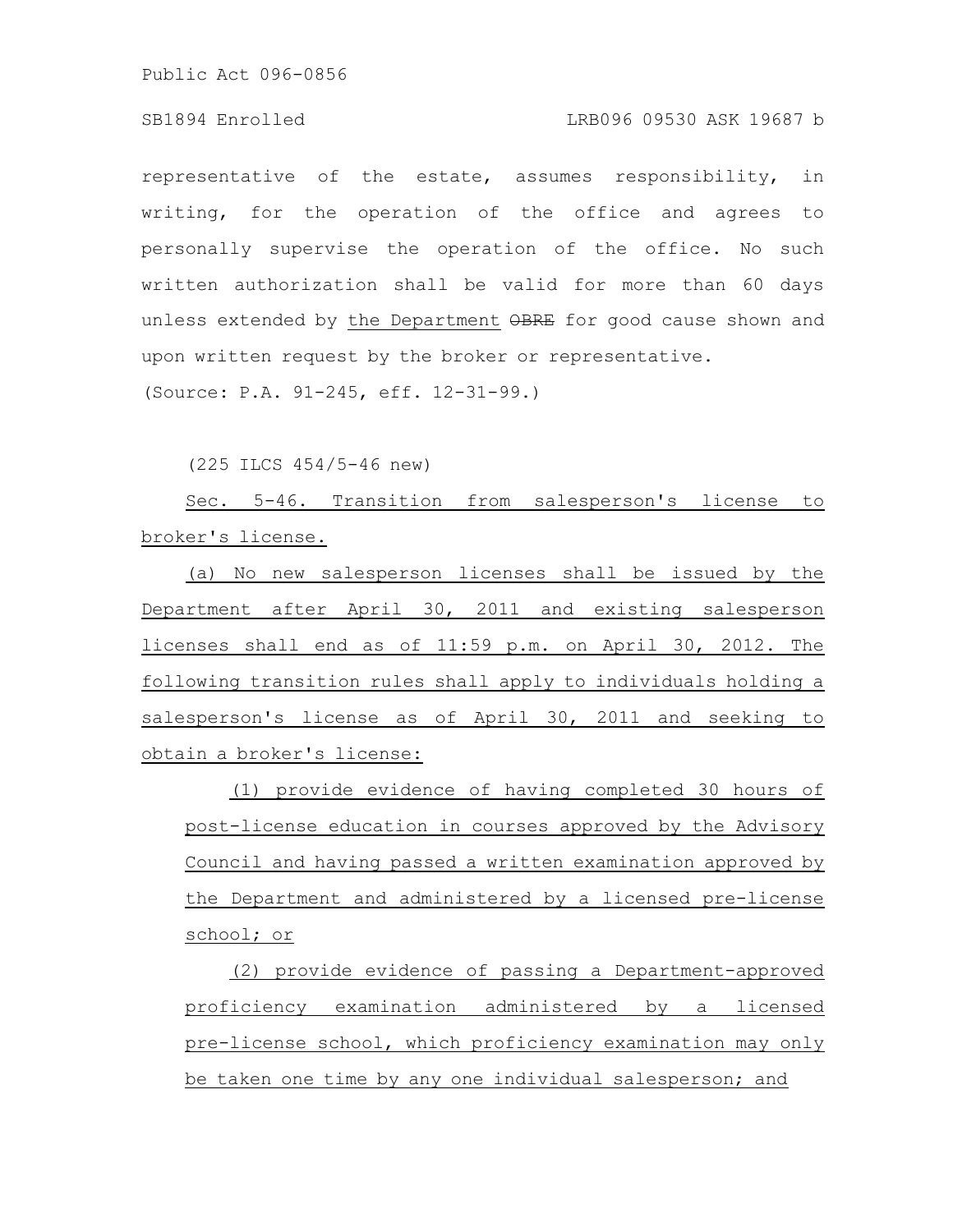(3) present a valid application for a broker's license no later than April 30, 2012 accompanied by a sponsor card and the fees specified by rule.

(b) The education requirements specified in clause (1) of subsection (a) of this Section do not apply to applicants who are currently admitted to practice law by the Supreme Court of Illinois and are currently in active standing.

(c) No applicant may engage in any of the activities covered by this Act until a valid sponsor card has been issued to such applicant. The sponsor card shall be valid for a maximum period of 45 days after the date of issuance unless extended for good cause as provided by rule.

(225 ILCS 454/5-47 new)

Sec. 5-47. Transition to managing broker's license.

(a) A new license for managing brokers is created effective May 1, 2011. The following transition rules shall apply for those brokers listed as managing brokers with the Department as of April 30, 2011. Those individuals licensed as brokers and listed as managing brokers with the Department as of April 30, 2011 must meet the following qualifications to obtain a managing broker's license:

(1) provide evidence of having completed the 45 hours of broker management education approved by the Advisory Council and having passed a written examination approved by the Department and administered by a licensed pre-license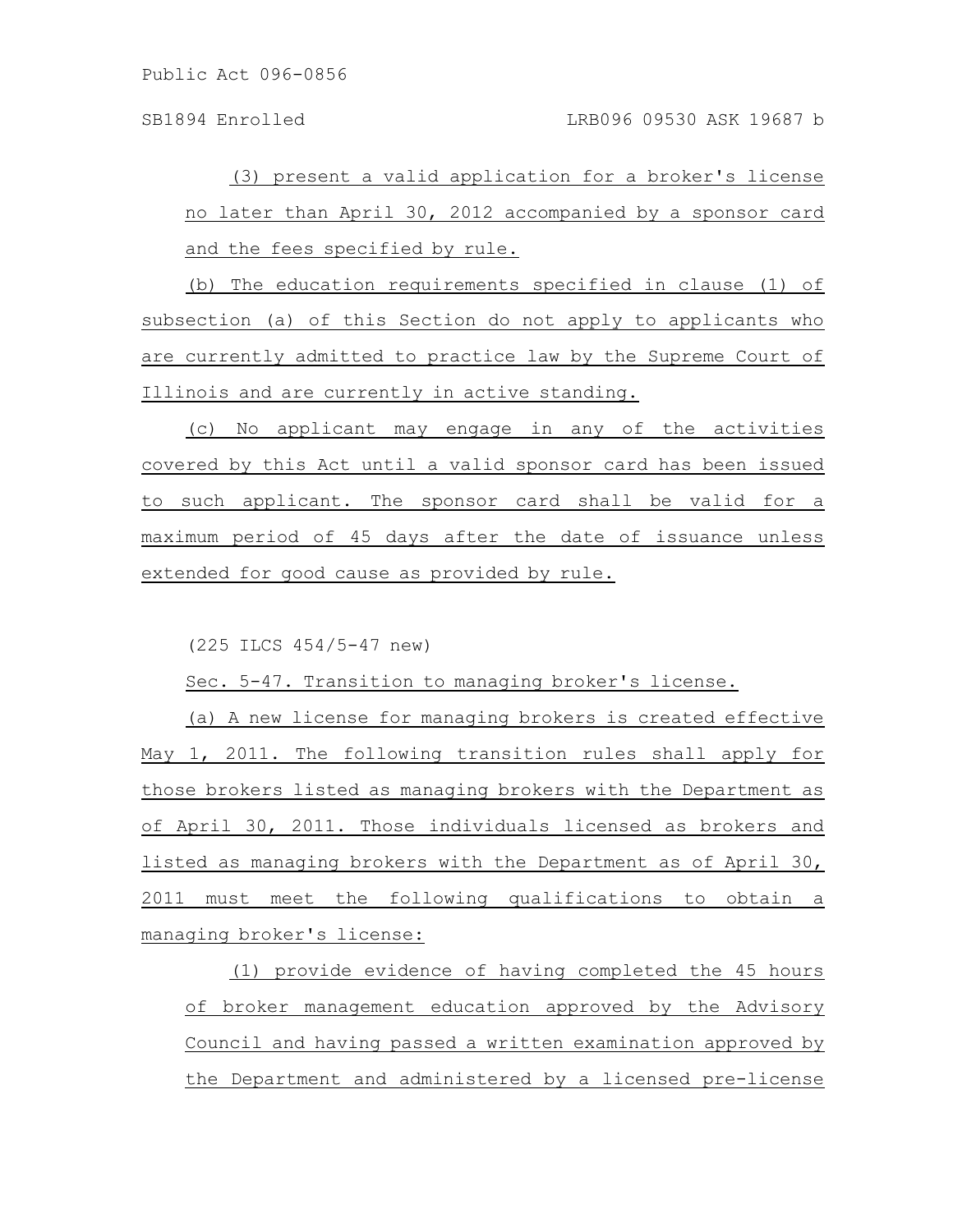school; or

(2) provide evidence of passing a Department-approved proficiency examination administered by a licensed pre-license school, which proficiency examination may only be taken one time by any one individual broker; and

(3) present a valid application for a managing broker's license no later than April 30, 2012 accompanied by a sponsor card and the fees specified by rule.

(b) The education requirements specified in item (1) of subsection (a) of this Section do not apply to applicants who are currently admitted to practice law by the Supreme Court of Illinois and are currently in active standing.

(225 ILCS 454/5-50)

(Section scheduled to be repealed on January 1, 2010)

Sec. 5-50. Expiration date and renewal period of managing broker, broker, salesperson, or leasing agent license; sponsoring broker; register of licensees; pocket card.

(a) The expiration date and renewal period for each license issued under this Act shall be set by rule, except that the first renewal period ending after the effective date of this Act for those licensed as a salesperson shall be extended through April 30, 2012. Except as otherwise provided in this Section  $5-55$  of this Act, the holder of a license may renew the license within 90 days preceding the expiration date thereof by completing the continuing education required by this Act and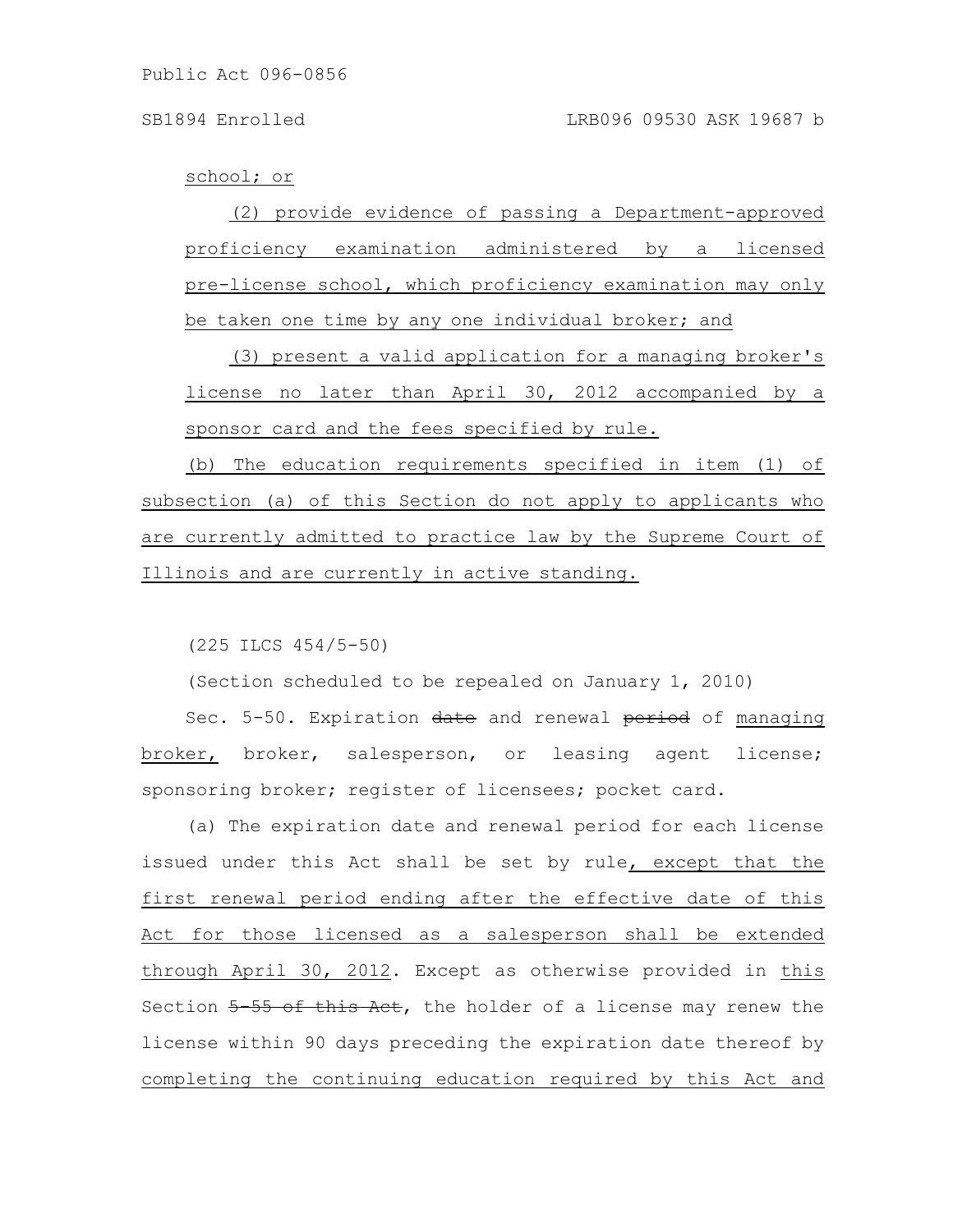paying the fees specified by rule. Upon written request from the sponsoring broker, OBRE shall prepare and mail to the sponsoring broker a listing of licensees under this Act who, according to the records of OBRE, are sponsored by that broker. Every licensee associated with or employed by a broker whose license is revoked, suspended, terminated, or expired shall be considered as inoperative until such time as the sponsoring broker's license is reinstated or renewed, or the licensee changes employment as set forth in subsection (c) of Section 5-40 of this Act.

(b) An individual whose first license is that of a broker received after April 30, 2011, must provide evidence of having completed 30 hours of post-license education in courses approved by the Advisory Council, 15 hours of which must consist of situational and case studies presented in the classroom or by other interactive delivery method presenting instruction and real time discussion between the instructor and the students, and personally take and pass an examination approved by the Department prior to the first renewal of their broker's license. OBRE shall establish and maintain a register of all persons currently licensed by the State and shall issue and prescribe a form of pocket card. Upon payment by a licensee of the appropriate fee as prescribed by rule for engagement the activity for which the licensee is qualified and holds a license for the current period, OBRE shall issue a pocket card to the licensee. The pocket card shall be verification that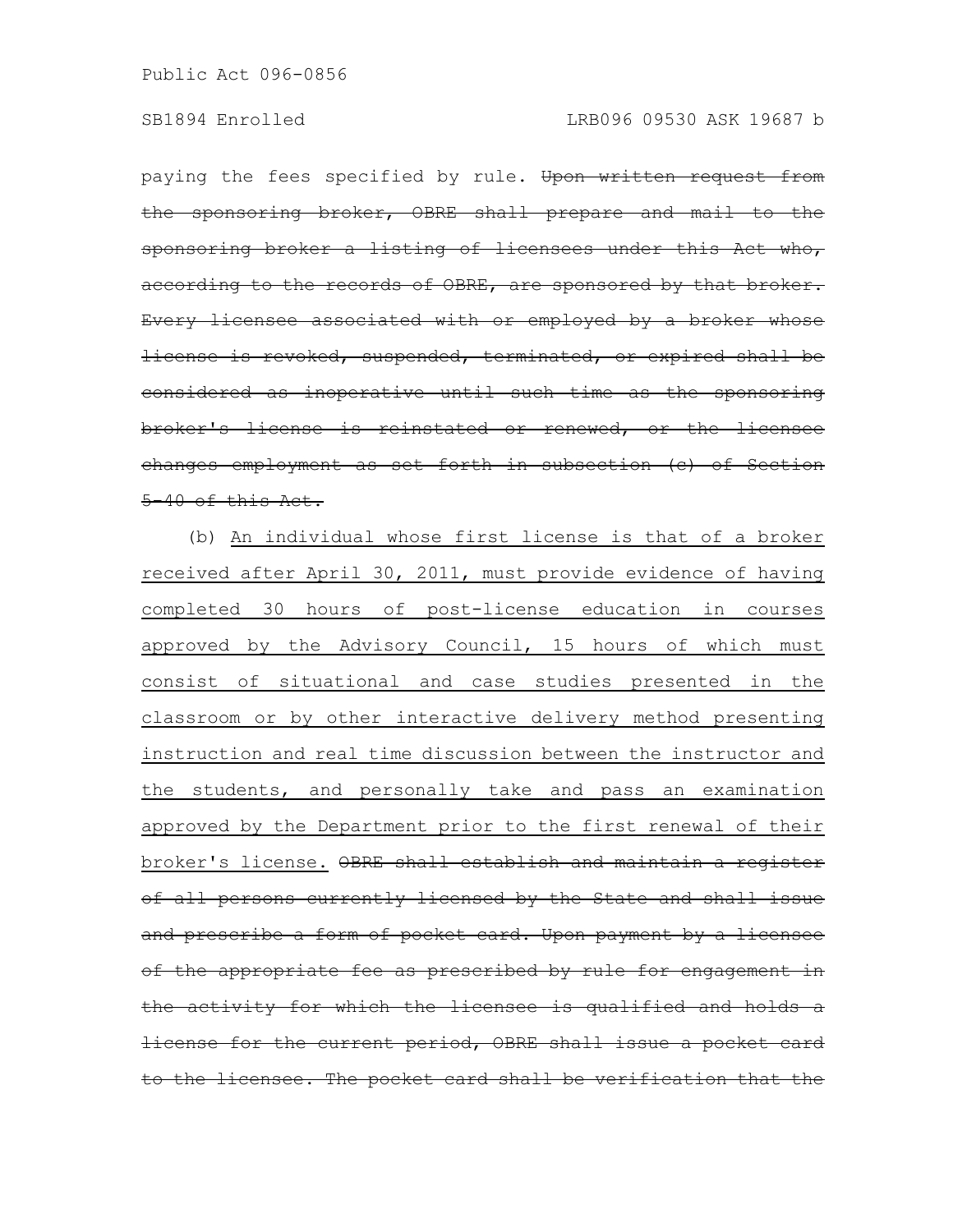required fee for the current period has been paid and shall indicate that the person named thereon is licensed for the current renewal period as a broker, salesperson, or leasing agent as the case may be. The pocket card indicate that the person named thereon is authorized by OBRE to engage in the licensed activity appropriate for his or her status (broker, salesperson, or leasing agent). Each licensee shall carry on his or her person his or her pocket card or, such pocket card has not yet been issued, a properly issued sponsor card when engaging in any licensed activity and shall display the same on demand.

(c) Any managing broker, broker, salesperson or leasing agent whose license under this Act has expired shall be eligible to renew the license during the 2-year period following the expiration date, provided the managing broker, broker, salesperson or leasing agent pays the fees as prescribed by rule and completes continuing education and other requirements provided for by the Act or by rule. A managing broker, broker, salesperson or leasing agent whose license has been expired for more than 2 years shall be required to meet the requirements for a new license. Any person licensed as a broker shall be entitled at any renewal date to change his or her license status from broker to salesperson.

(d) Notwithstanding any other provisions of this Act to the contrary, any managing broker, broker, salesperson or leasing agent whose license expired while he or she was (i) on active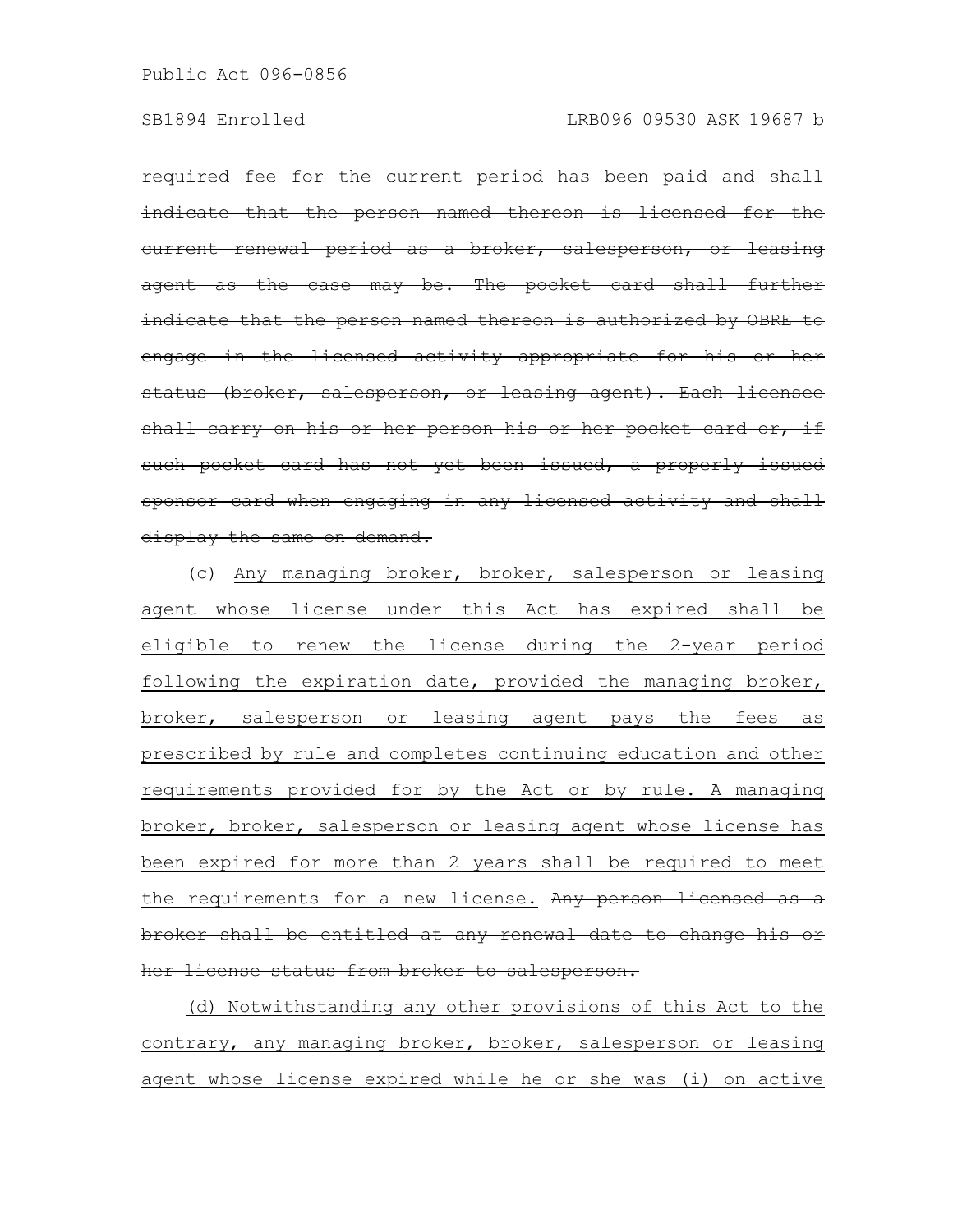duty with the Armed Forces of the United States or called into service or training by the state militia, (ii) engaged in training or education under the supervision of the United States preliminary to induction into military service, or (iii) serving as the Coordinator of Real Estate in the State of Illinois or as an employee of the Department may have his or her license renewed, reinstated or restored without paying any lapsed renewal fees if within 2 years after the termination of the service, training or education by furnishing the Department with satisfactory evidence of service, training, or education and it has been terminated under honorable conditions.

(e) The Department shall establish and maintain a register of all persons currently licensed by the State and shall issue and prescribe a form of pocket card. Upon payment by a licensee of the appropriate fee as prescribed by rule for engagement in the activity for which the licensee is qualified and holds a license for the current period, the Department shall issue a pocket card to the licensee. The pocket card shall be verification that the required fee for the current period has been paid and shall indicate that the person named thereon is licensed for the current renewal period as a managing broker, broker, salesperson, or leasing agent as the case may be. The pocket card shall further indicate that the person named thereon is authorized by the Department to engage in the licensed activity appropriate for his or her status (managing broker, broker, salesperson, or leasing agent). Each licensee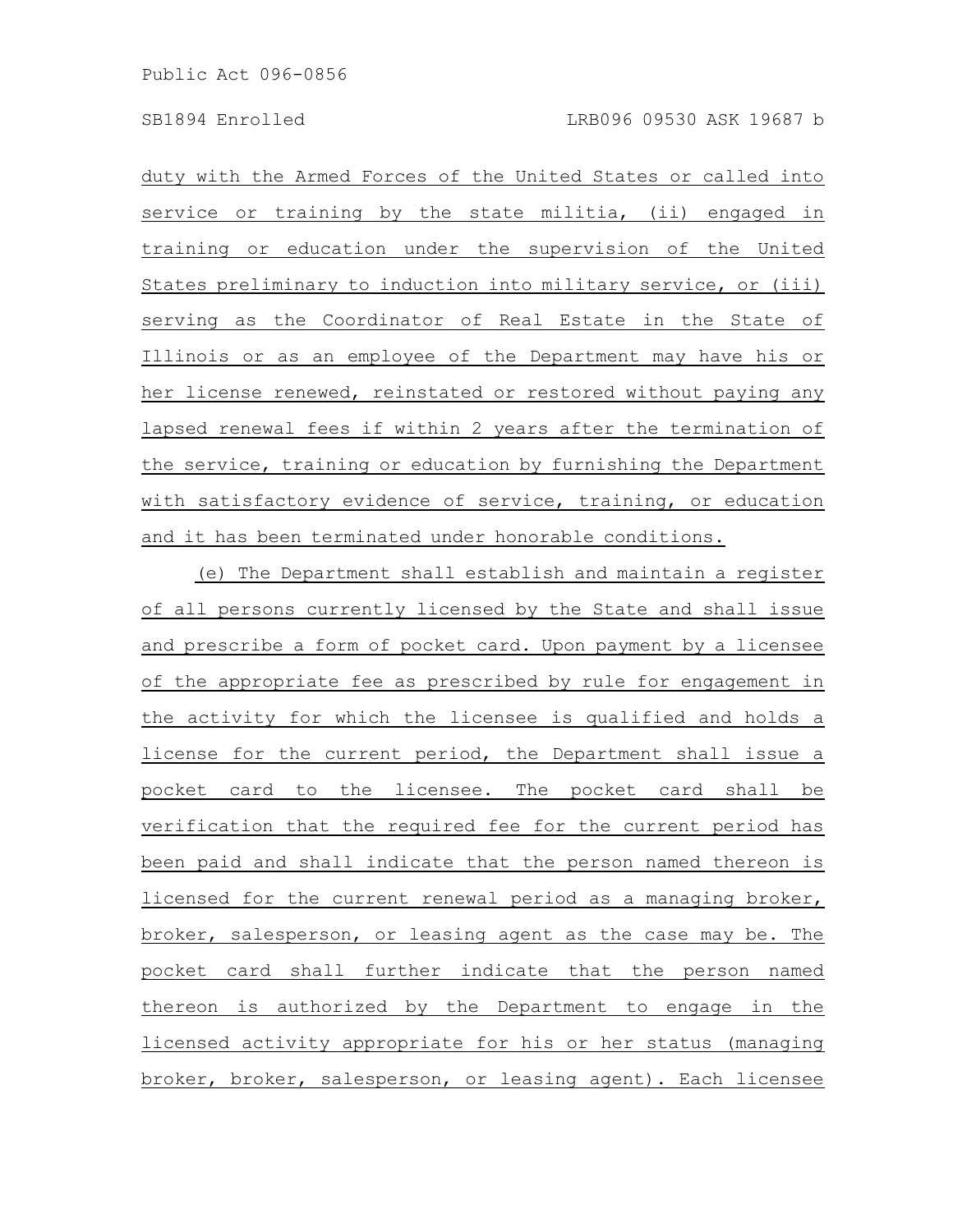shall carry on his or her person his or her pocket card or, if such pocket card has not yet been issued, a properly issued sponsor card when engaging in any licensed activity and shall display the same on demand.

(f) The Department shall provide to the sponsoring broker a notice of renewal for all sponsored licensees by mailing the notice to the sponsoring broker's address of record, or, at the Department's discretion, by an electronic means as provided for by rule.

(g) Upon request from the sponsoring broker, the Department shall make available to the sponsoring broker, either by mail or by an electronic means at the discretion of the Department, a listing of licensees under this Act who, according to the records of the Department, are sponsored by that broker. Every licensee associated with or employed by a broker whose license is revoked, suspended, terminated, or expired shall be considered as inoperative until such time as the sponsoring broker's license is reinstated or renewed, or the licensee changes employment as set forth in subsection (c) of Section 5-40 of this Act.

(Source: P.A. 93-957, eff. 8-19-04.)

(225 ILCS 454/5-60)

(Section scheduled to be repealed on January 1, 2010) Sec. 5-60. Managing broker Broker licensed in another state; broker licensed in another state; nonresident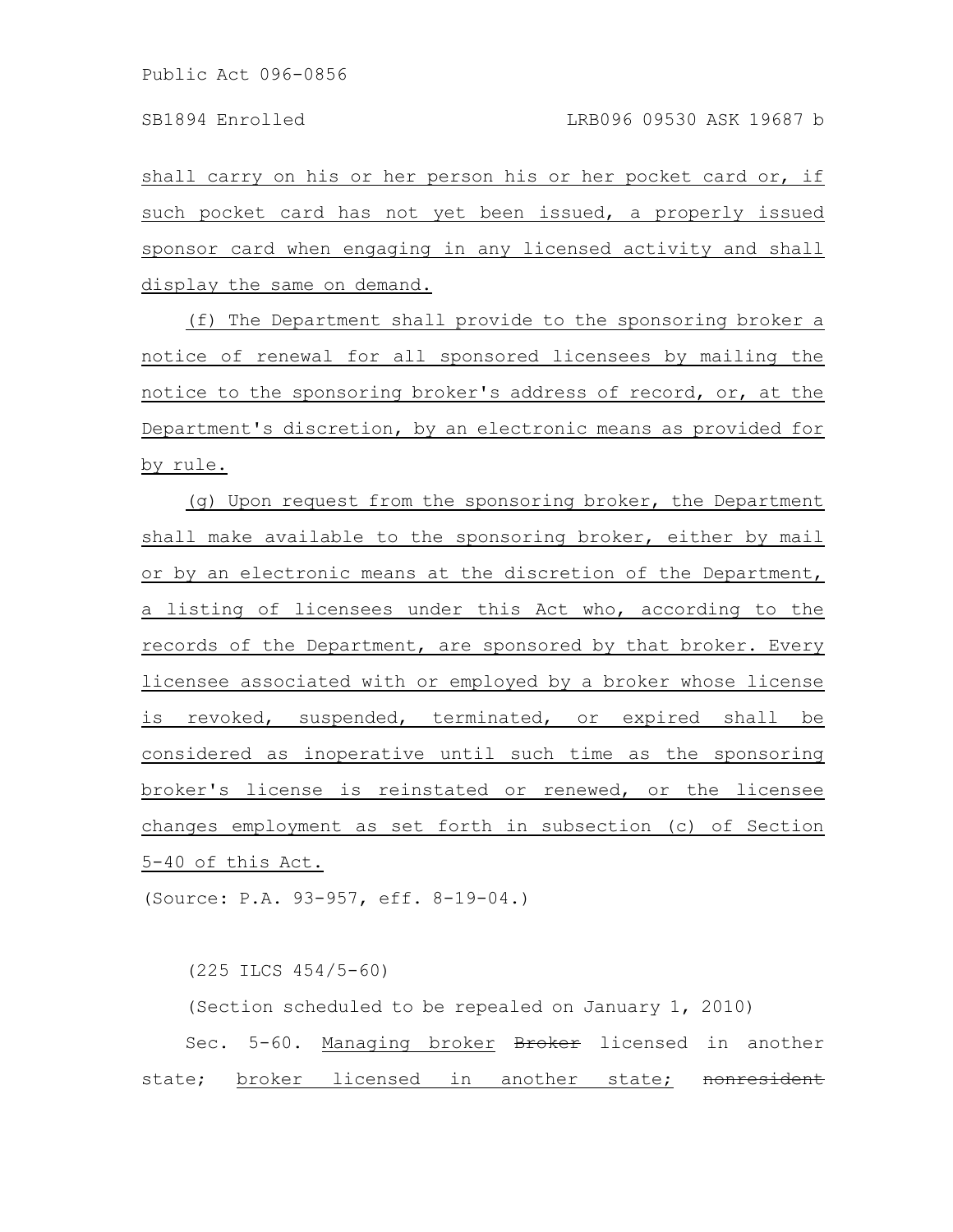salesperson licensed in another state; reciprocal agreements; agent for service of process.

(a) Effective May 1, 2011, a managing broker's license may be issued by the Department to a managing broker or its equivalent licensed under the laws of another state of the United States, under the following conditions:

(1) the managing broker holds a managing broker's license in a state that has entered into a reciprocal agreement with the Department;

(2) the standards for that state for licensing as a managing broker are substantially equal to or greater than the minimum standards in the State of Illinois;

(3) the managing broker has been actively practicing as a managing broker in the managing broker's state of licensure for a period of not less than 2 years, immediately prior to the date of application;

(4) the managing broker furnishes the Department with a statement under seal of the proper licensing authority of the state in which the managing broker is licensed showing that the managing broker has an active managing broker's license, that the managing broker is in good standing, and that no complaints are pending against the managing broker in that state;

(5) the managing broker passes a test on Illinois specific real estate brokerage laws; and

(6) the managing broker was licensed by an examination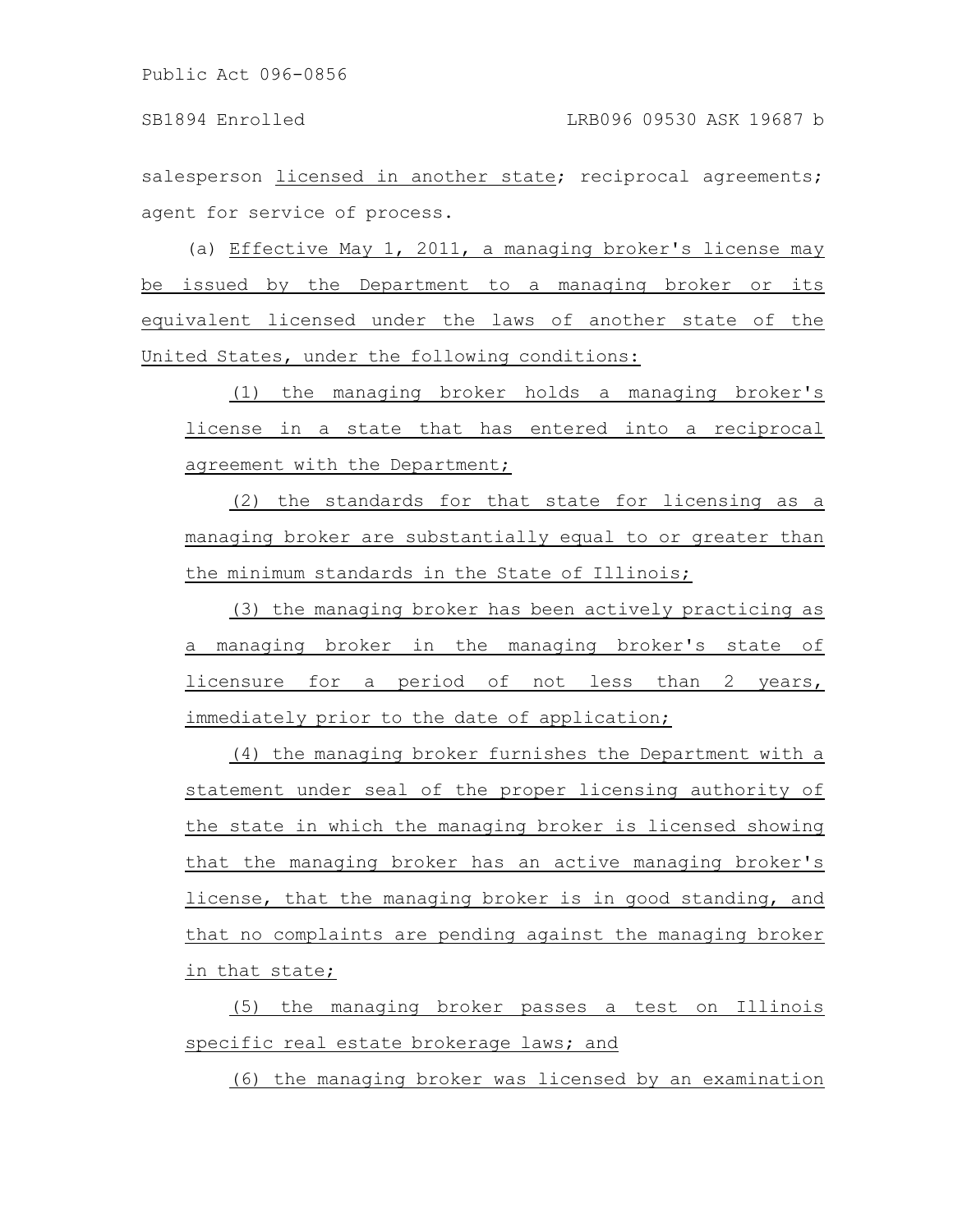## SB1894 Enrolled LRB096 09530 ASK 19687 b

# in the state that has entered into a reciprocal agreement with the Department.

(b) A broker's license may be issued by the Department OBRE to a broker or its equivalent licensed under the laws of another state of the United States, under the following conditions:

(1) the broker holds a broker's license in a state that has entered into a reciprocal agreement with the Department his or her state of domicile;

(2) the standards for that state for licensing as a broker are substantially equivalent to or greater than the minimum standards in the State of Illinois;

(3) if the application is made prior to May 1, 2012, then the broker has been actively practicing as a broker in the broker's state of licensure domicile for a period of not less than 2 years, immediately prior to the date of application;

(4) the broker furnishes the Department OBRE with a statement under seal of the proper licensing authority of the state in which the broker is licensed showing that the broker has an active broker's license, that the broker is in good standing, and that no complaints are pending against the broker in that state;

(5) the broker <del>completes a course of education and</del> passes a test on Illinois specific real estate brokerage laws; and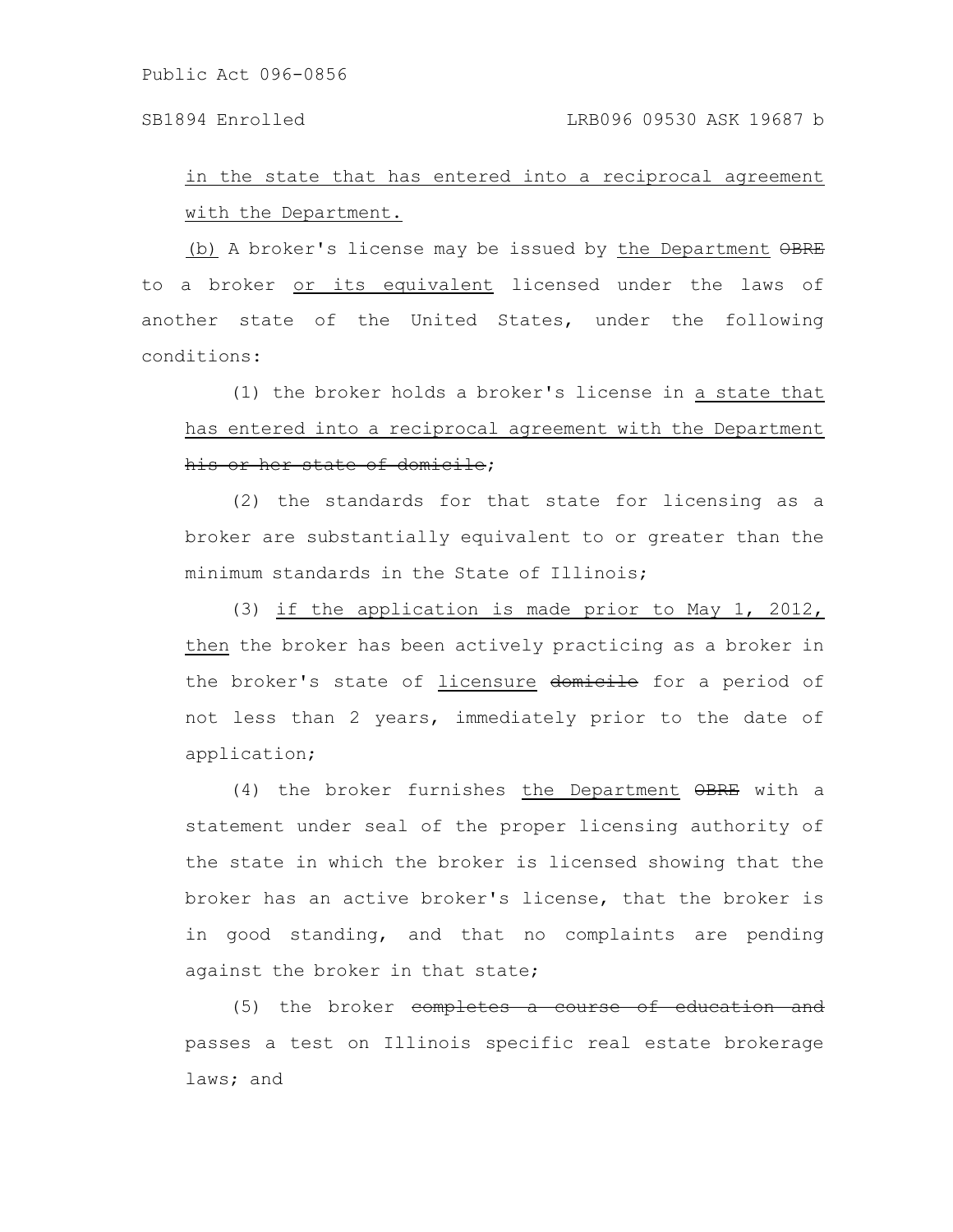(6) the broker was licensed by an examination in a state that has entered into OBRE has a reciprocal agreement with the Department that state that includes the provisions of this Section.

(c)  $\left\{\rightarrow\right\}$  Prior to May 1, 2011, a salesperson A nonresident salesperson employed by or associated with a nonresident broker holding a broker's license in this State pursuant to this Section may, in the discretion of the Department OBRE, be issued a <del>nonresident</del> salesperson's license under the nonresident broker provided all of the following conditions are met:

(1) the salesperson maintains an active license in the state that has entered into a reciprocal agreement with the Department in which he or she is domiciled;

(2) the salesperson passes a test on Illinois specific real estate brokerage laws; and is domiciled in the same state as the broker with whom he or she is associated;

(3) the salesperson was licensed by an examination in the state that has entered into a reciprocal agreement with the Department. completes a course of education and passes a test on Illinois specific real estate brokerage laws; and

(4) OBRE has a reciprocal agreement with that state that includes the provisions of this Section.

The nonresident broker with whom the salesperson is associated shall comply with the provisions of this Act and issue the salesperson a sponsor card upon the form provided by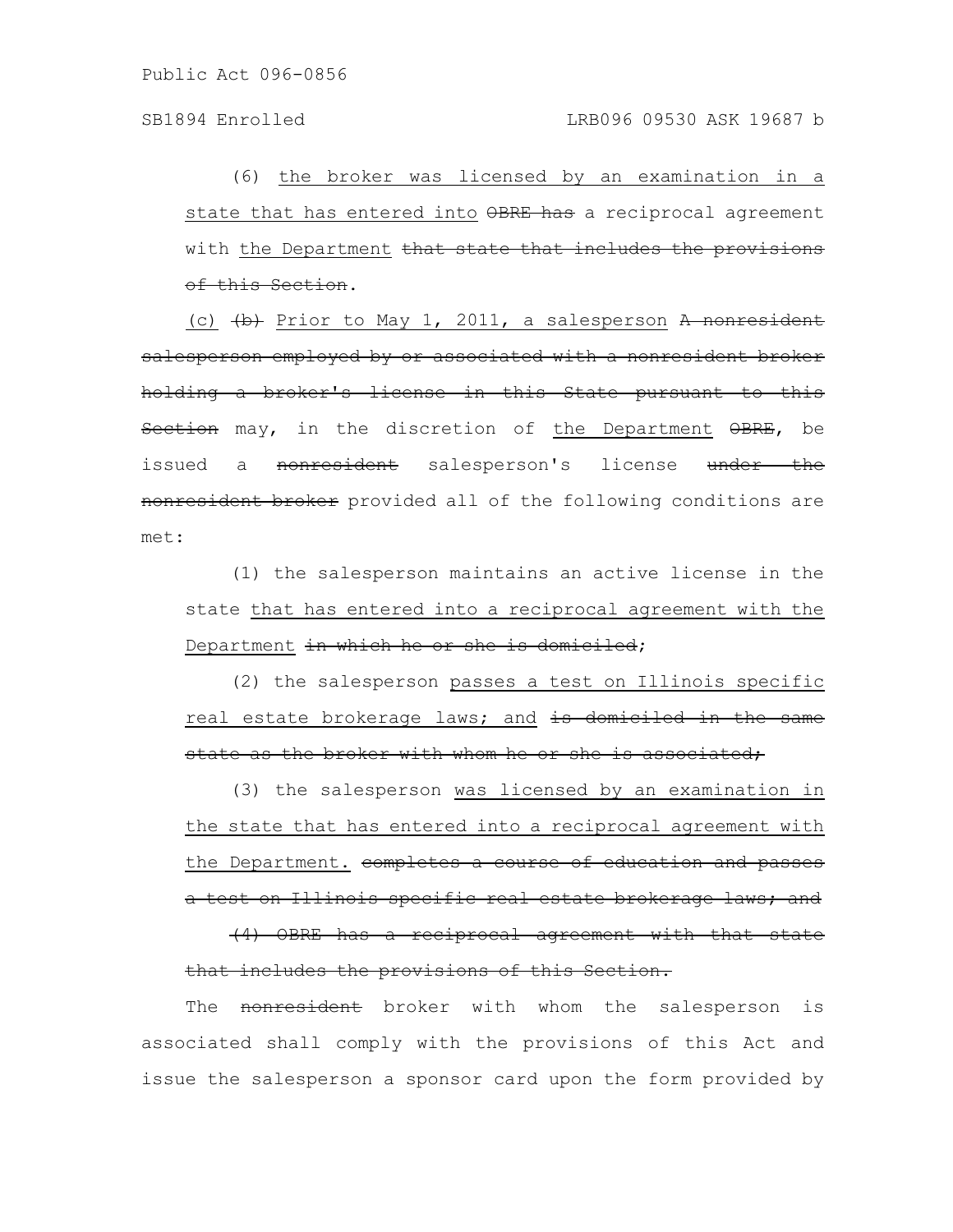## SB1894 Enrolled LRB096 09530 ASK 19687 b

### the Department OBRE.

(d)  $\left\langle e\right\rangle$  As a condition precedent to the issuance of a license to a managing broker, nonresident broker, or salesperson pursuant to this Section, the managing broker or salesperson shall agree in writing to abide by all the provisions of this Act with respect to his or her real estate activities within the State of Illinois and submit to the jurisdiction of the Department OBRE as provided in this Act. The agreement shall be filed with the Department OBRE and shall remain in force for so long as the managing broker, nonresident broker or salesperson is licensed by this State and thereafter with respect to acts or omissions committed while licensed as a broker or salesperson in this State.

(e)  $\left(\frac{d}{dt}\right)$  Prior to the issuance of any license to any managing broker, broker, or salesperson licensed pursuant to this Section nonresident, verification of active licensure issued for the conduct of such business in any other state must be filed with the Department  $\Theta$ BRE by the managing broker, broker, or salesperson nonresident, and the same fees must be paid as provided in this Act for the obtaining of a managing broker's, broker's or salesperson's license in this State.

(f)  $\leftarrow$  Licenses previously granted under reciprocal agreements with other states shall remain in force so long as the Department OBRE has a reciprocal agreement with the state that includes the requirements of this Section, unless that license is suspended, revoked, or terminated by the Department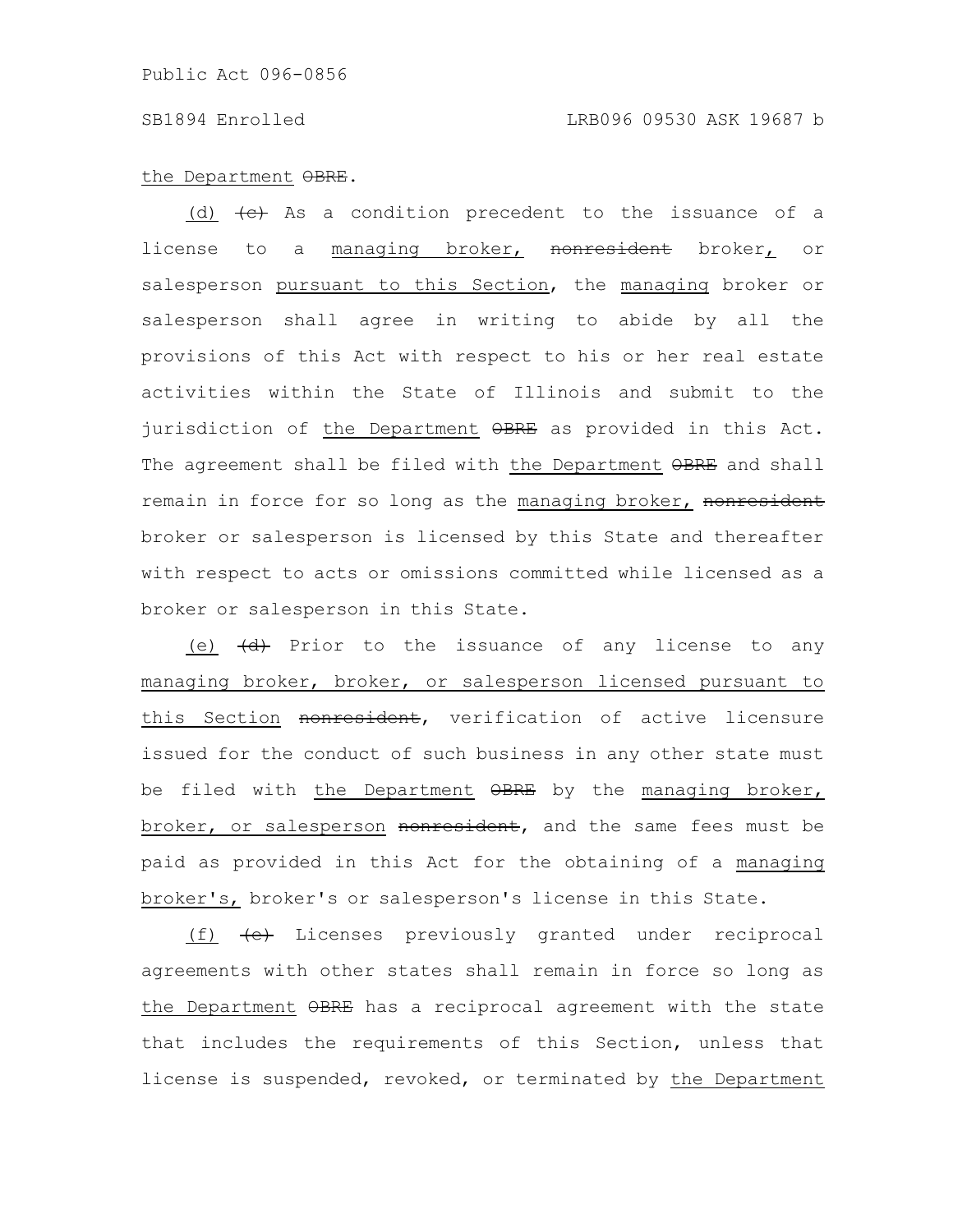OBRE for any reason provided for suspension, revocation, or termination of a resident licensee's license. Licenses granted under reciprocal agreements may be renewed in the same manner as a resident's license.

(g)  $(f)$  Prior to the issuance of a license to a nonresident managing broker, broker or salesperson, the managing broker, broker or salesperson shall file with the Department  $\Theta$ BRE a designation in writing that appoints the Secretary Commissioner to act as his or her agent upon whom all judicial and other process or legal notices directed to the managing broker, broker or salesperson may be served. Service upon the agent so designated shall be equivalent to personal service upon the licensee. Copies of the appointment, certified by the Secretary Commissioner, shall be deemed sufficient evidence thereof and shall be admitted in evidence with the same force and effect as the original thereof might be admitted. In the written designation, the managing broker, broker or salesperson shall agree that any lawful process against the licensee that is served upon the agent shall be of the same legal force and validity as if served upon the licensee and that the authority shall continue in force so long as any liability remains outstanding in this State. Upon the receipt of any process or notice, the Secretary Commissioner shall forthwith mail a copy of the same by certified mail to the last known business address of the licensee.

 $(h)$   $(g)$  Any person holding a valid license under this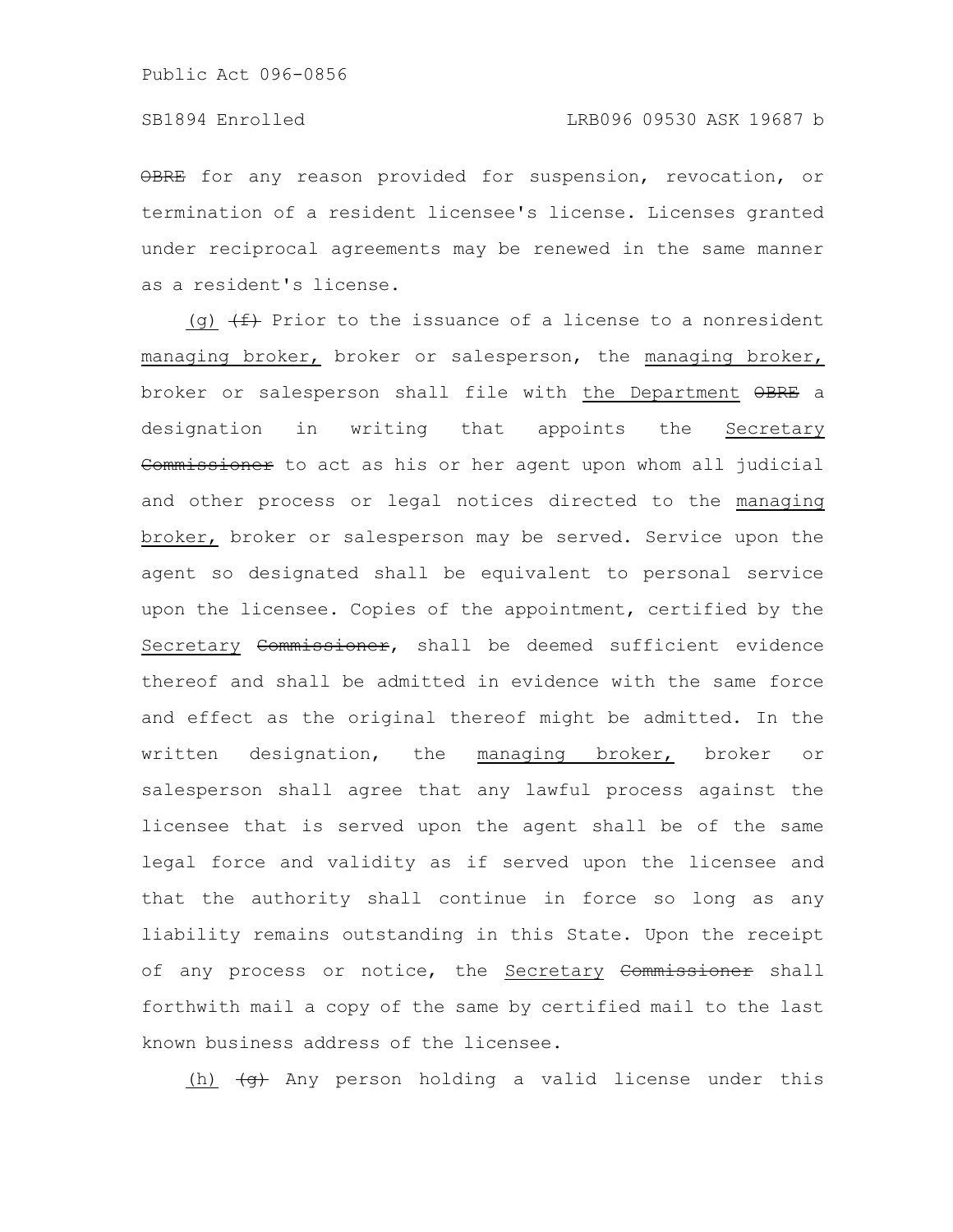## SB1894 Enrolled LRB096 09530 ASK 19687 b

Section shall be eligible to obtain a resident managing broker's license, a broker's license, or, prior to May 1, 2011, a salesperson's license without examination should that person change their state of domicile to Illinois and that person otherwise meets the qualifications for  $e$  licensure under this Act.

(Source: P.A. 91-245, eff. 12-31-99; 91-702, eff. 5-12-00.)

(225 ILCS 454/5-65)

(Section scheduled to be repealed on January 1, 2010)

Sec. 5-65. Fees. The Department  $\Theta$ BRE shall provide by rule for fees to be paid by applicants and licensees to cover the reasonable costs of the Department OBRE in administering and enforcing the provisions of this Act. The Department OBRE may also provide by rule for general fees to cover the reasonable expenses of carrying out other functions and responsibilities under this Act.

(Source: P.A. 91-245, eff. 12-31-99.)

(225 ILCS 454/5-70)

(Section scheduled to be repealed on January 1, 2010)

Sec. 5-70. Continuing education requirement; managing broker, broker, or salesperson.

(a) The requirements of this Section apply to all managing brokers, brokers, and salespersons *licensees*.

(b) Except as otherwise provided in this Section, each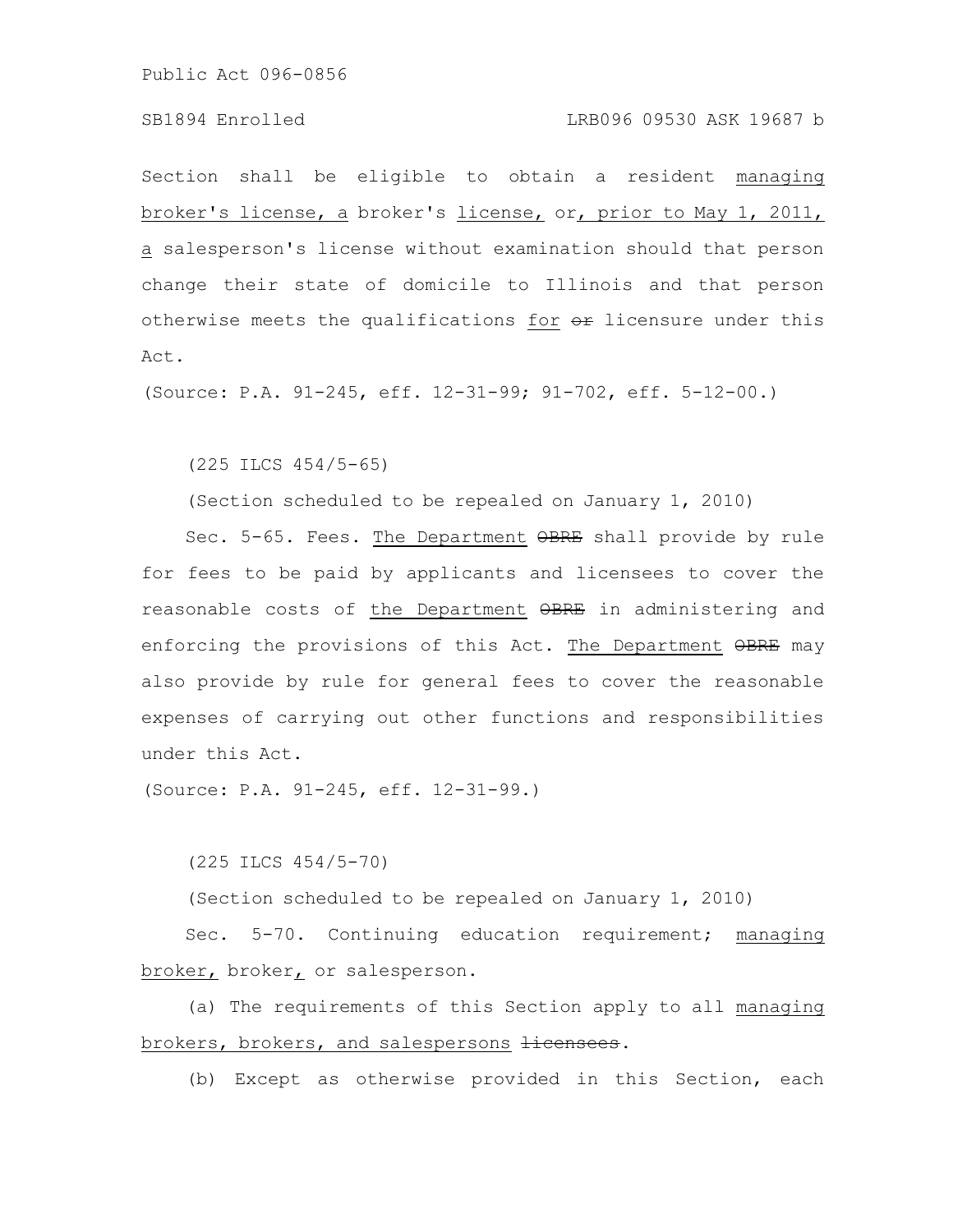person who applies for renewal of his or her license as a managing broker, real estate broker, or real estate salesperson must successfully complete 6 hours of real estate continuing education courses approved by the Advisory Council for each year of the pre-renewal period. Broker licensees must successfully complete a 6-hour broker management continuing education course approved by the Department for the pre-renewal period ending April 30, 2010 at the rate of 6 hours per year or its equivalent. In addition, beginning with the pre-renewal period for managing broker licensees that begins after the effective date of this Act, those licensees renewing or obtaining a managing amendatory Act of the 93rd General Assembly, to renew a real estate broker's license, the licensee must successfully complete a 12-hour 6-hour broker management continuing education course approved by the Department each pre-renewal period. The broker management continuing education course must be completed in the classroom or by other interactive delivery method presenting instruction and real time discussion between the instructor and the students  $\theta$ BRE. Successful completion of the course shall include achieving a passing score as provided by rule on a test developed and administered in accordance with rules adopted by the Department OBRE. Beginning on the first day of the pre-renewal period broker licensees that begins after the effective date amendatory Act of the 93rd General Assembly, the 6-hour broker management continuing education course must be completed by all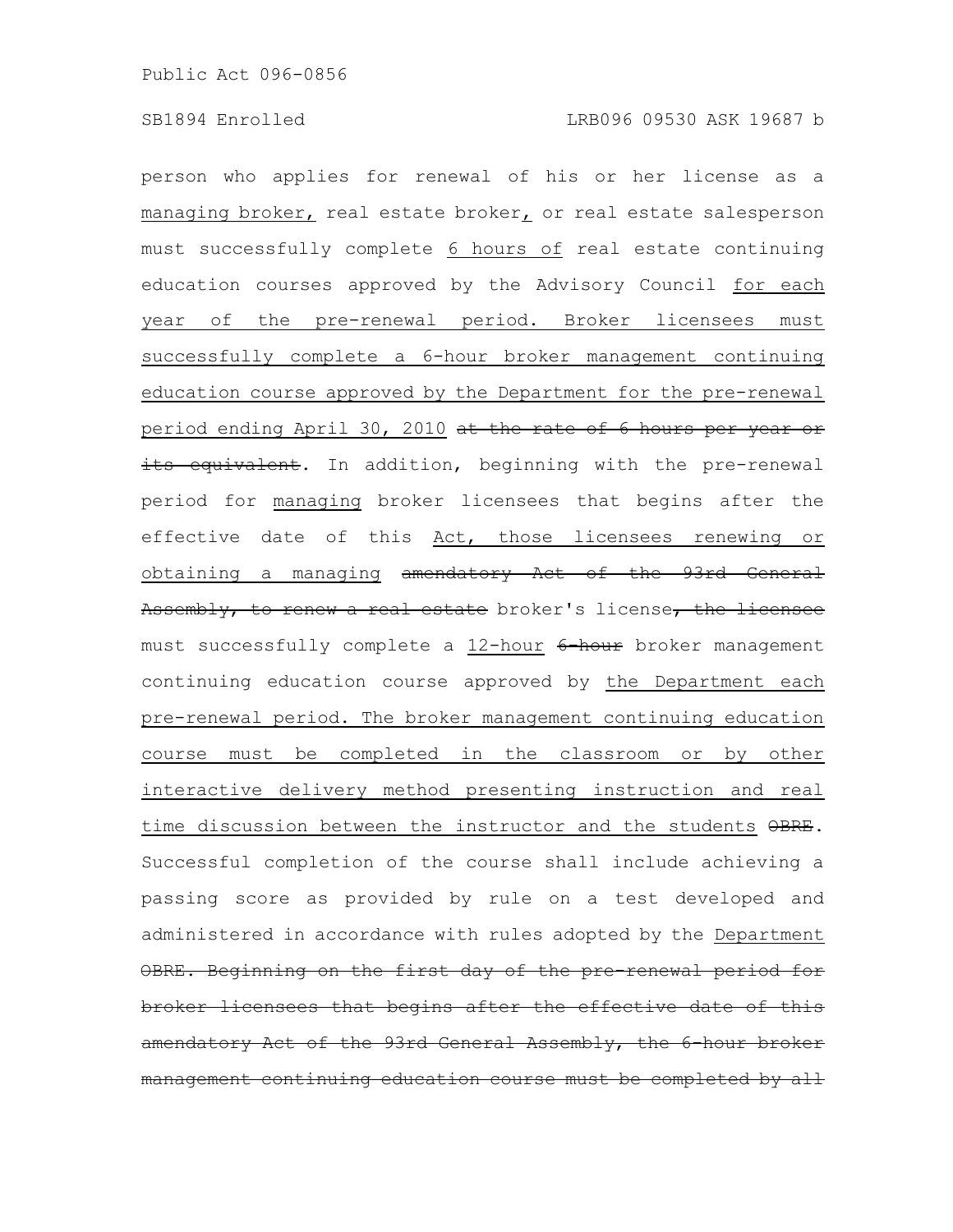persons receiving their initial broker's license within 180 days after the date of initial licensure as a broker. No license may be renewed except upon the successful completion of the required courses or their equivalent or upon a waiver of those requirements for good cause shown as determined by the Secretary Commissioner with the recommendation of the Advisory Council. The requirements of this Article are applicable to all managing brokers, brokers, and salespersons except those brokers and salespersons who, during the pre-renewal period:

(1) serve in the armed services of the United States;

(2) serve as an elected State or federal official;

(3) serve as a full-time employee of the Department OBRE; or

(4) are admitted to practice law pursuant to Illinois Supreme Court rule.

(c) A person licensed as a salesperson as of April 30, 2011 who is issued an initial license as a real estate salesperson less than one year prior to the expiration date of that license shall not be required to complete the 18 hours of continuing education for the pre-renewal period ending April 30, 2012 if that person takes the 30-hour post-licensing course to obtain a broker's license. A person licensed as a broker as of April 30, 2011 shall not be required to complete the 12 hours of broker management continuing education for the pre-renewal period ending April 30, 2012, unless that person passes the proficiency exam provided for in Section 5-47 of this Act to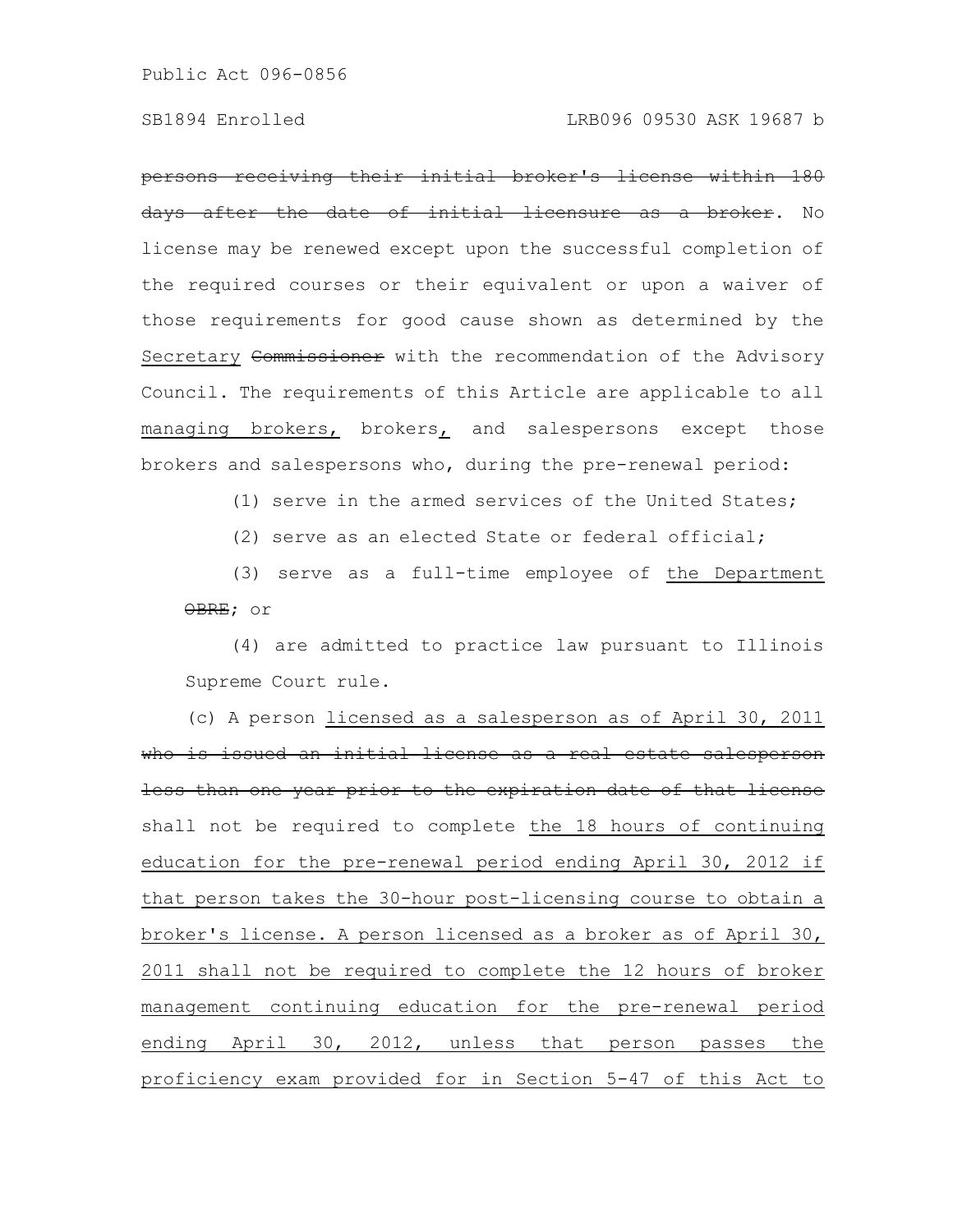qualify for a managing broker's license continuing education as condition of license renewal. A person who initial license as a real estate broker less than expiration date of that license and been licensed as a real estate salesperson during pre-renewal period shall not be required to complete continuing education as a condition of license renewal.

(d) A person receiving an initial license as a real estate broker during the 90 days before the broker renewal date shall not be required to complete the **broker management** continuing education courses course provided for in subsection (b) of this Section as a condition of initial license renewal.

(e)  $\left(\frac{d}{dt}\right)$  The continuing education requirement for salespersons, brokers and managing brokers shall consist of a core curriculum and an elective curriculum, to be established by the Advisory Council. In meeting the continuing education requirements of this Act, at least 3 hours per year or their equivalent, 6 hours for each two-year pre-renewal period, shall be required to be completed in the core curriculum. In establishing the core curriculum, the Advisory Council shall consider subjects that will educate licensees on recent changes in applicable laws and new laws and refresh the licensee on areas of the license law and the Department  $\Theta$ PRE policy that the Advisory Council deems appropriate, and any other areas that the Advisory Council deems timely and applicable in order to prevent violations of this Act and to protect the public. In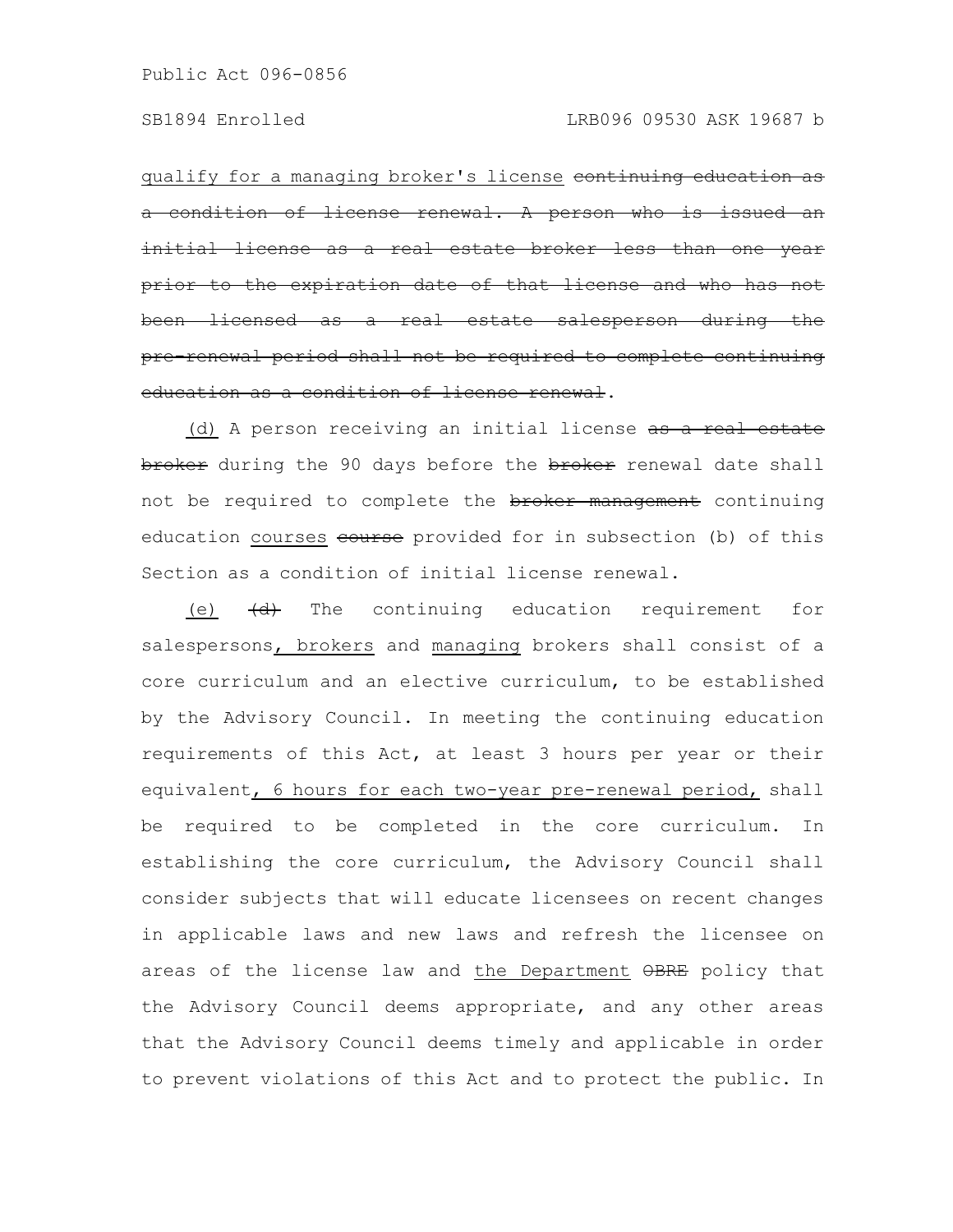# SB1894 Enrolled LRB096 09530 ASK 19687 b

establishing the elective curriculum, the Advisory Council shall consider subjects that cover the various aspects of the practice of real estate that are covered under the scope of this Act. However, the elective curriculum shall not include any offerings referred to in Section 5-85 of this Act.

(f)  $(e)$  The subject areas of continuing education courses approved by the Advisory Council may include without limitation the following:

- (1) license law and escrow;
- (2) antitrust;
- (3) fair housing;
- (4) agency;
- (5) appraisal;
- (6) property management;
- (7) residential brokerage;
- (8) farm property management;
- (9) rights and duties of sellers, buyers, and brokers;
- (10) commercial brokerage and leasing; and
- (11) real estate financing.

(g)  $\overline{f}$  In lieu of credit for those courses listed in subsection (f)  $\leftarrow$  of this Section, credit may be earned for serving as a licensed instructor in an approved course of continuing education. The amount of credit earned for teaching a course shall be the amount of continuing education credit for which the course is approved for licensees taking the course.

(h)  $\overline{+q}$  Credit hours may be earned for self-study programs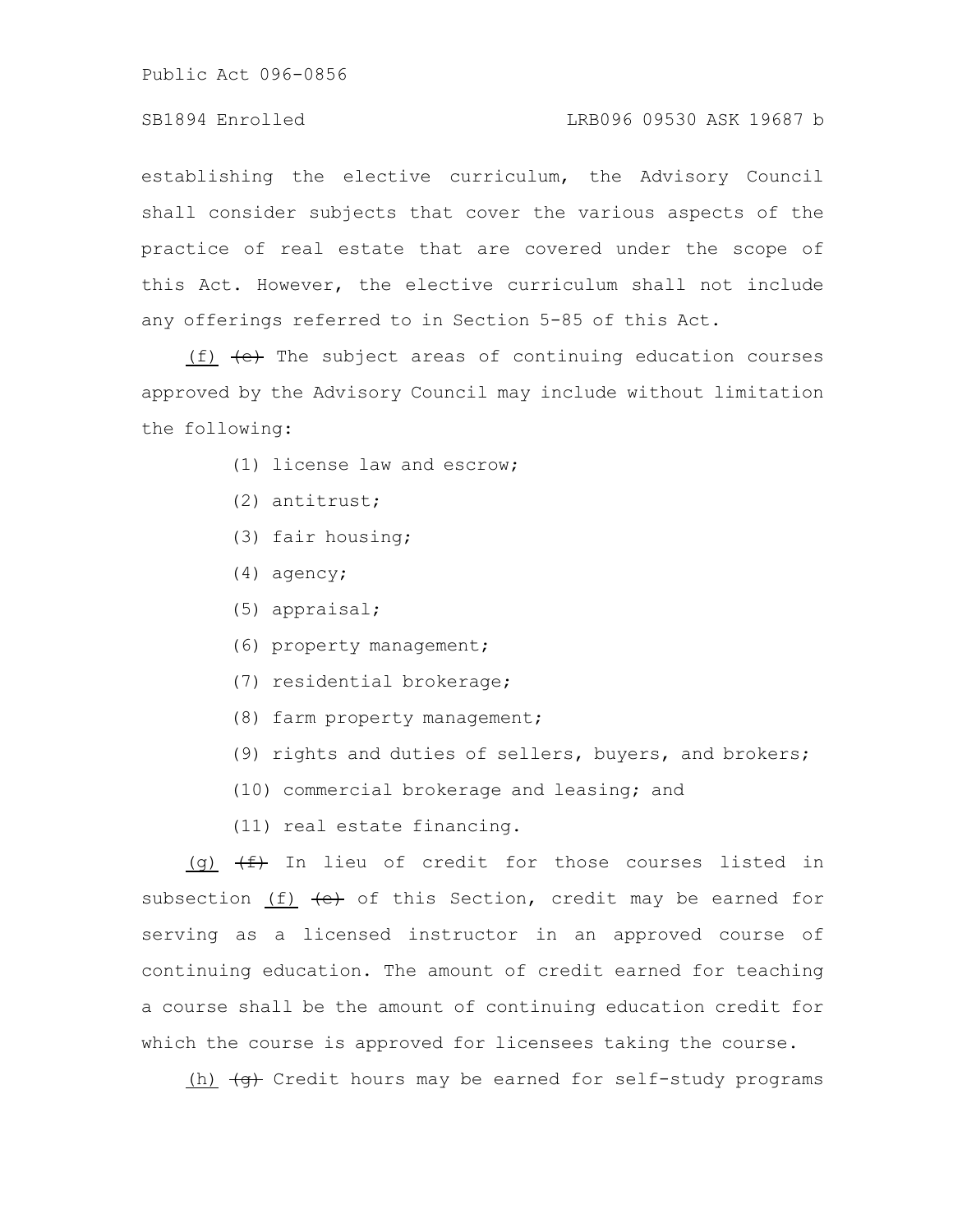approved by the Advisory Council.

(i)  $\{h\}$  A broker or salesperson may earn credit for a specific continuing education course only once during the prerenewal period.

(j)  $\overline{t}$  No more than 6 hours of continuing education credit may be taken or earned in one calendar day.

(k)  $\leftrightarrow$  To promote the offering of a uniform and consistent course content, the Department OBRE may provide for the development of a single broker management course to be offered by all continuing education providers who choose to offer the broker management continuing education course. The Department OBRE may contract for the development of the 6-hour broker management continuing education course with an outside vendor or consultant and, if the course is developed in this manner, the Department or the outside consultant OBRE shall license the use of that course to all approved continuing education providers who wish to provide the course.

(l) Except as specifically provided in this Act, continuing education credit hours may not be earned for completion of pre or post-license courses. The approved 30-hour post-license course for broker licensees shall satisfy the continuing education requirement for the pre-renewal period in which the course is taken. The approved 45-hour brokerage administration and management course shall satisfy the 12-hour broker management continuing education requirement for the pre-renewal period in which the course is taken.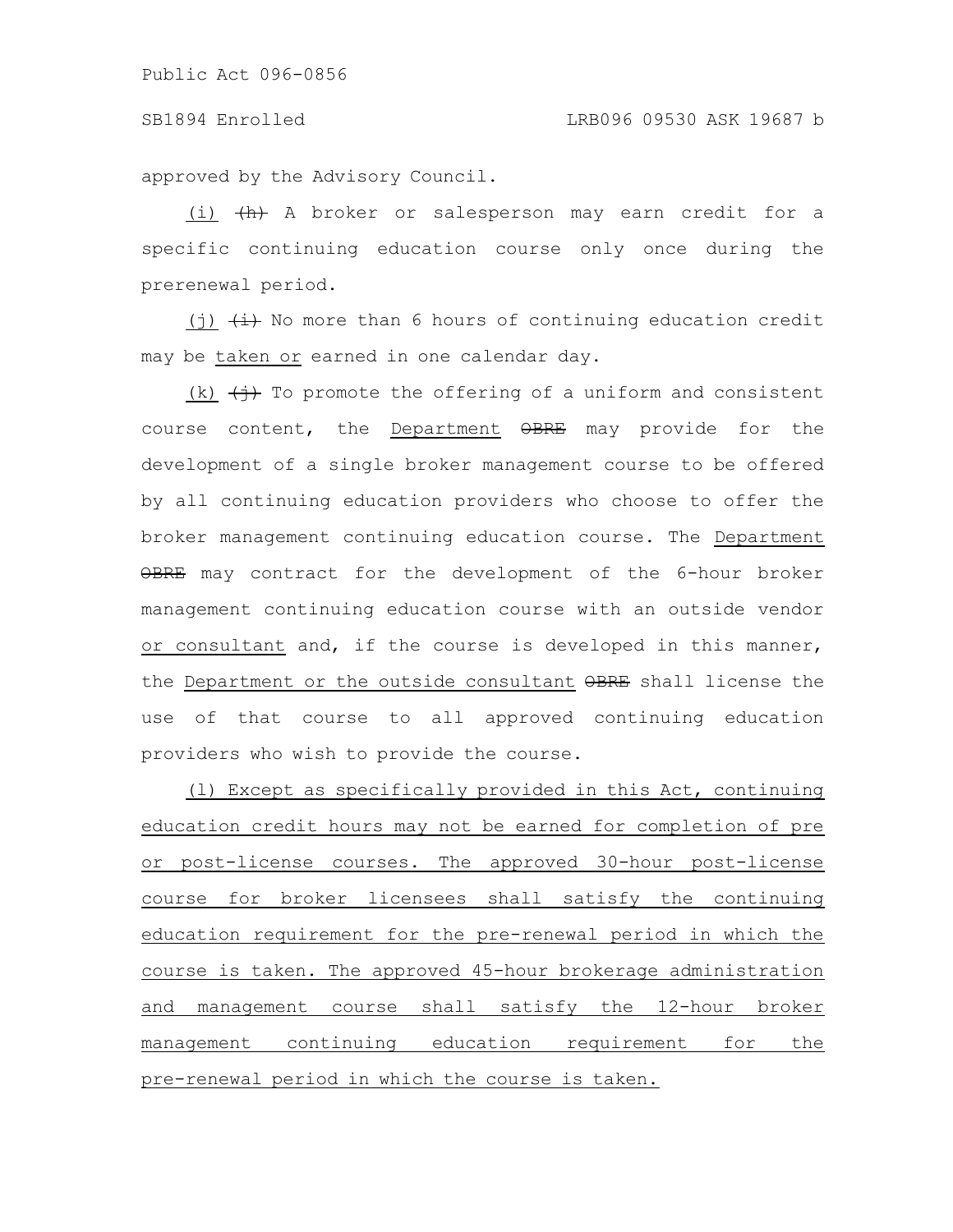### SB1894 Enrolled LRB096 09530 ASK 19687 b

(Source: P.A. 93-957, eff. 8-19-04.)

(225 ILCS 454/5-80)

(Section scheduled to be repealed on January 1, 2010)

Sec. 5-80. Evidence of compliance with continuing education requirements.

(a) Each renewal applicant shall certify, on his or her renewal application, full compliance with continuing education requirements set forth in Section 5-70. The continuing education school shall retain and submit to the Department OBRE after the completion of each course evidence of those successfully completing the course as provided by rule.

(b) The Department OBRE may require additional evidence demonstrating compliance with the continuing education requirements. The renewal applicant shall retain and produce the evidence of compliance upon request of the Department OBRE. (Source: P.A. 91-245, eff. 12-31-99.)

(225 ILCS 454/5-85)

(Section scheduled to be repealed on January 1, 2010)

Sec. 5-85. Offerings not meeting continuing education requirements. The following offerings do not meet the continuing education requirements:

(1) Examination preparation offerings, except as provided in Section 5-70 of this Act.

(2) Offerings in mechanical office and business skills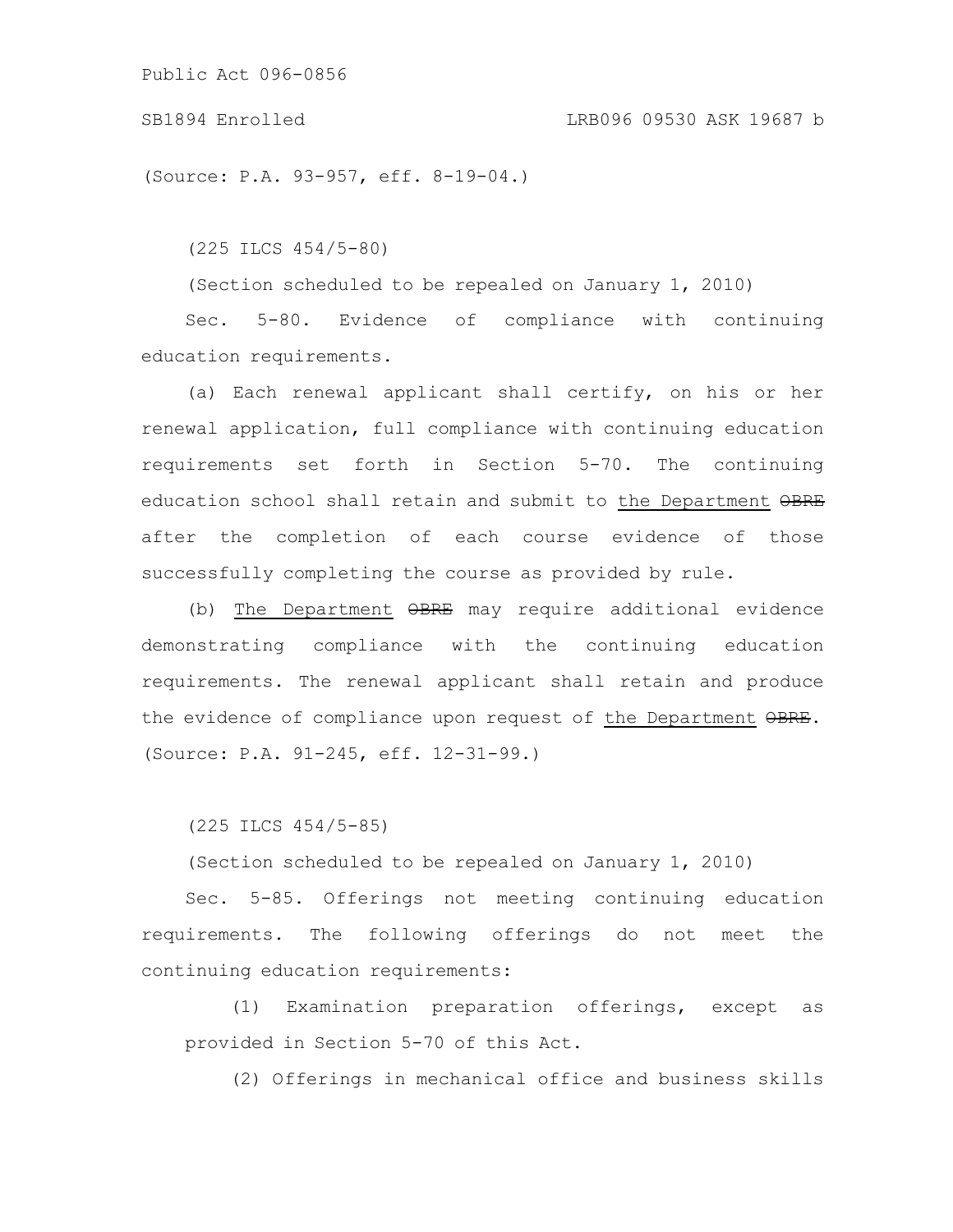such as typing, speed reading, memory improvement, advertising, or psychology of sales.

(3) Sales promotion or other meetings held in conjunction with the general business of the attendee or his or her employer.

(4) Meetings that are a normal part of in-house staff or employee training.

The offerings listed in this Section do not limit the Advisory Council's authority to disapprove any course that fails to meet the standards of this Article 5 or rules adopted by the Department OBRE.

(Source: P.A. 91-245, eff. 12-31-99.)

(225 ILCS 454/10-15)

(Section scheduled to be repealed on January 1, 2010)

Sec. 10-15. No compensation to persons in violation of Act; compensation to unlicensed persons; consumer.

(a) No compensation may be paid to any unlicensed person in exchange for the person performing licensed activities in violation of this Act.

(b) No action or suit shall be instituted, nor recovery therein be had, in any court of this State by any person, partnership, registered limited liability partnership, limited liability company, or corporation for compensation for any act done or service performed, the doing or performing of which is prohibited by this Act to other than licensed managing brokers,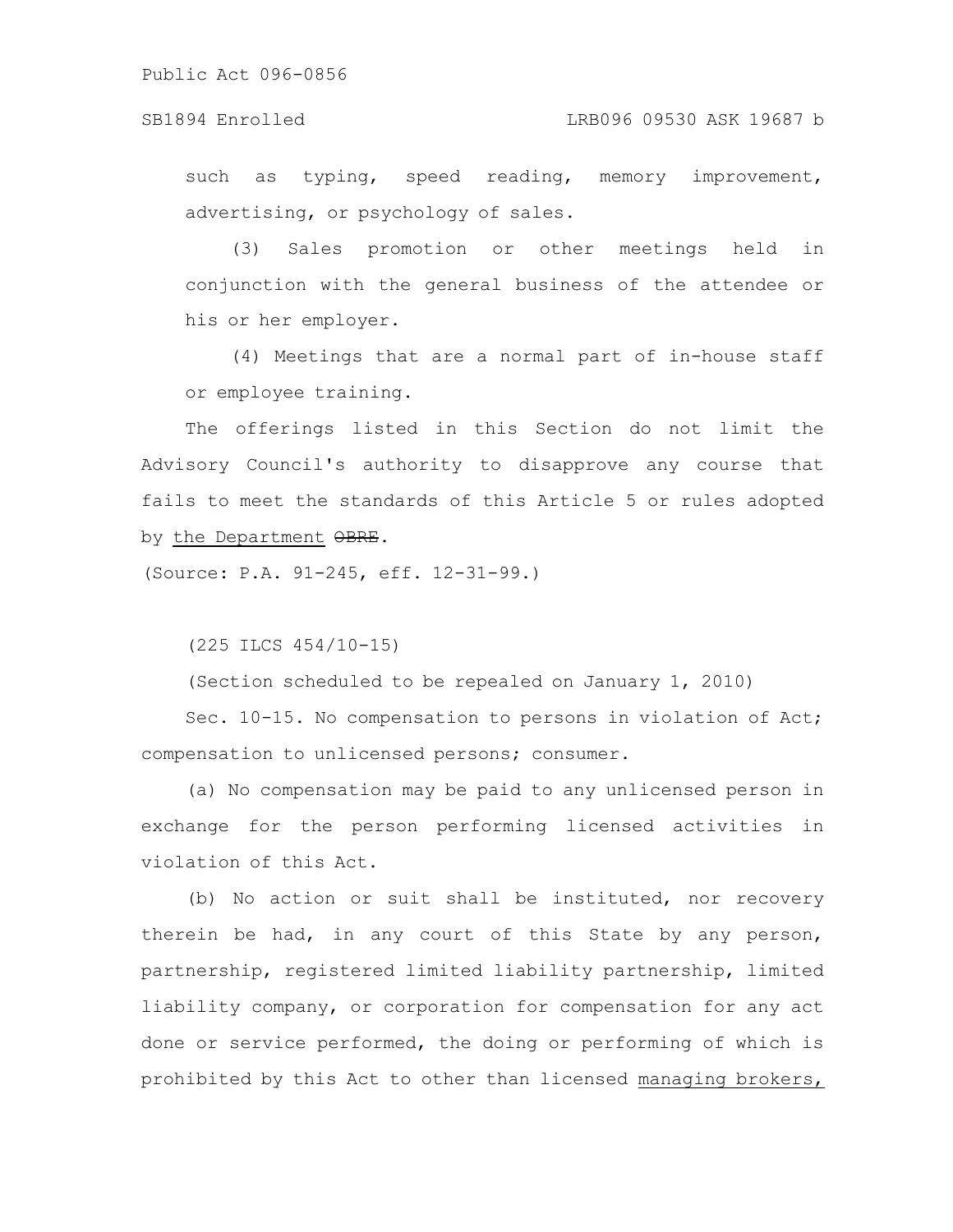## SB1894 Enrolled LRB096 09530 ASK 19687 b

brokers, salespersons, or leasing agents unless the person, partnership, registered limited liability partnership, limited liability company, or corporation was duly licensed hereunder as a managing broker, broker, salesperson, or leasing agent under this Act at the time that any such act was done or service performed that would give rise to a cause of action for compensation.

(c) A licensee may offer compensation, including prizes, merchandise, services, rebates, discounts, or other consideration to an unlicensed person who is a party to a contract to buy or sell real estate or is a party to a contract for the lease of real estate, so long as the offer complies with the provisions of subdivision (35)  $(26)$  of subsection (a) (h) of Section 20-20 of this Act.

(d) A licensee may offer cash, gifts, prizes, awards, coupons, merchandise, rebates or chances to win a game of chance, if not prohibited by any other law or statute, to a consumer as an inducement to that consumer to use the services of the licensee even if the licensee and consumer do not ultimately enter into a broker-client relationship so long as the offer complies with the provisions of subdivision (35)  $(26)$ of subsection (a)  $\{h\}$  of Section 20-20 of this Act.

(Source: P.A. 91-245, eff. 12-31-99.)

(225 ILCS 454/10-30)

(Section scheduled to be repealed on January 1, 2010)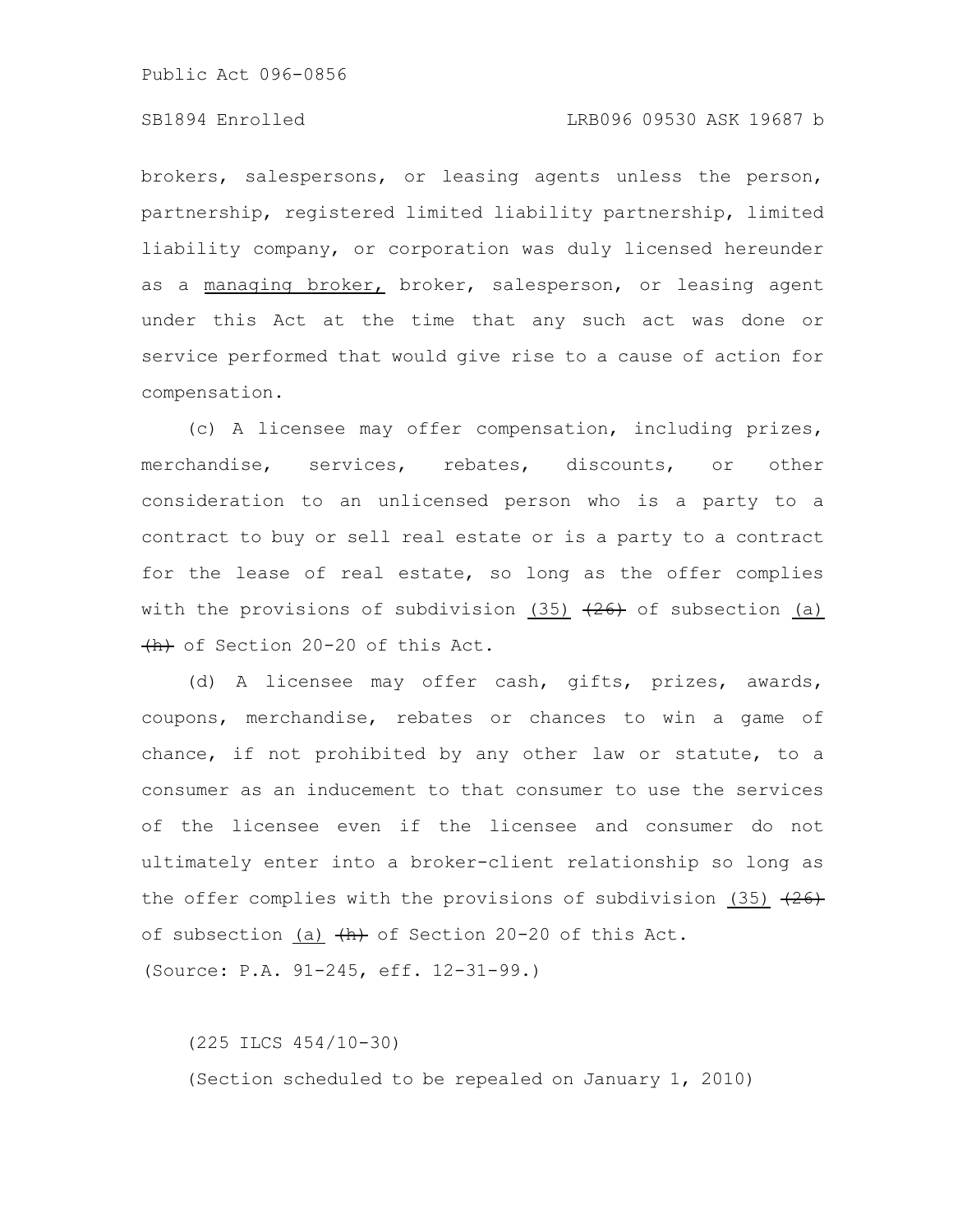Sec. 10-30. Advertising.

(a) No advertising, whether in print, via the Internet, or through any other media, shall be fraudulent, deceptive, inherently misleading, or proven to be misleading in practice. Advertising  $H$  shall be considered misleading or untruthful if, when taken as a whole, there is a distinct and reasonable possibility that it will be misunderstood or will deceive the ordinary purchaser, seller, lessee, lessor, or owner. Advertising shall contain all information necessary to communicate the information contained therein to the public in an accurate, a direct, and readily comprehensible manner.

(b) No blind advertisements may be used by any licensee, in any media, except as provided for in this Section.

(c) A licensee shall disclose, in writing, to all parties in a transaction his or her status as a licensee and any and all interest the licensee has or may have in the real estate constituting the subject matter thereof, directly or indirectly, according to the following guidelines:

(1) On broker yard signs or in broker advertisements, no disclosure of ownership is necessary. However, the ownership shall be indicated on any property data form and disclosed to persons responding to any advertisement or any sign. The term "broker owned" or "agent owned" is sufficient disclosure.

(2) A sponsored or inoperative licensee selling or leasing property, owned solely by the sponsored or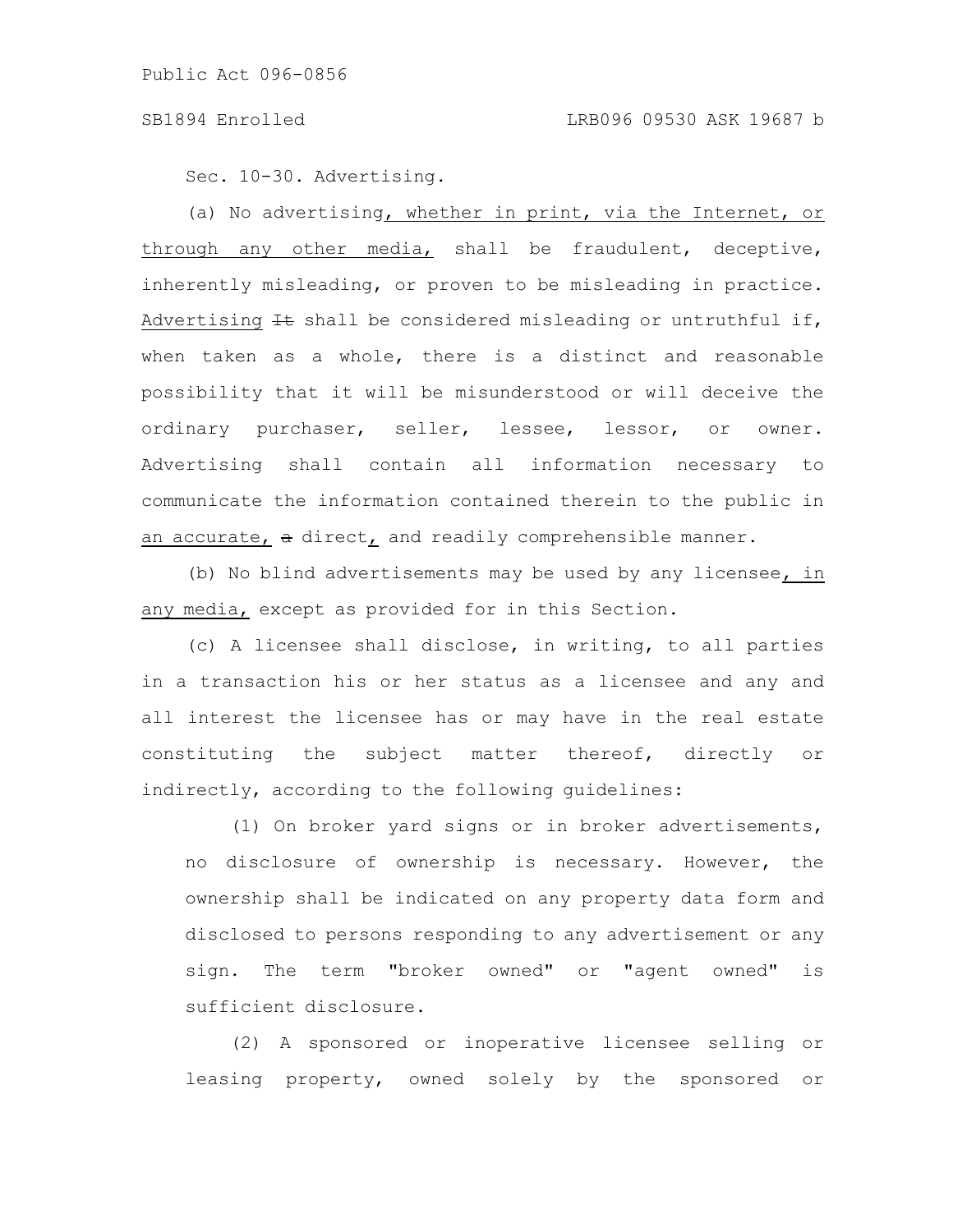## SB1894 Enrolled LRB096 09530 ASK 19687 b

inoperative licensee, without utilizing brokerage services of their sponsoring broker or any other licensee, may advertise "By Owner". For purposes of this Section, property is "solely owned" by a sponsored or inoperative licensee if he or she (i) has a 100% ownership interest alone, (ii) has ownership as a joint tenant or tenant by the entirety, or (iii) holds a 100% beneficial interest in a land trust. Sponsored or inoperative licensees selling or leasing "By Owner" shall comply with the following if advertising by owner:

(A) On "By Owner" yard signs, the sponsored or inoperative licensee shall indicate "broker owned" or "agent owned." "By Owner" advertisements used in any medium of advertising shall include the term "broker owned" or "agent owned."

(B) If a sponsored or inoperative licensee runs advertisements, for the purpose of purchasing or leasing real estate, he or she shall disclose in the advertisements his or her status as a licensee.

(C) A sponsored or inoperative licensee shall not use the sponsoring broker's name or the sponsoring broker's company name in connection with the sale, lease, or advertisement of the property nor utilize the sponsoring broker's or company's name in connection with the sale, lease, or advertising of the property in a manner likely to create confusion among the public as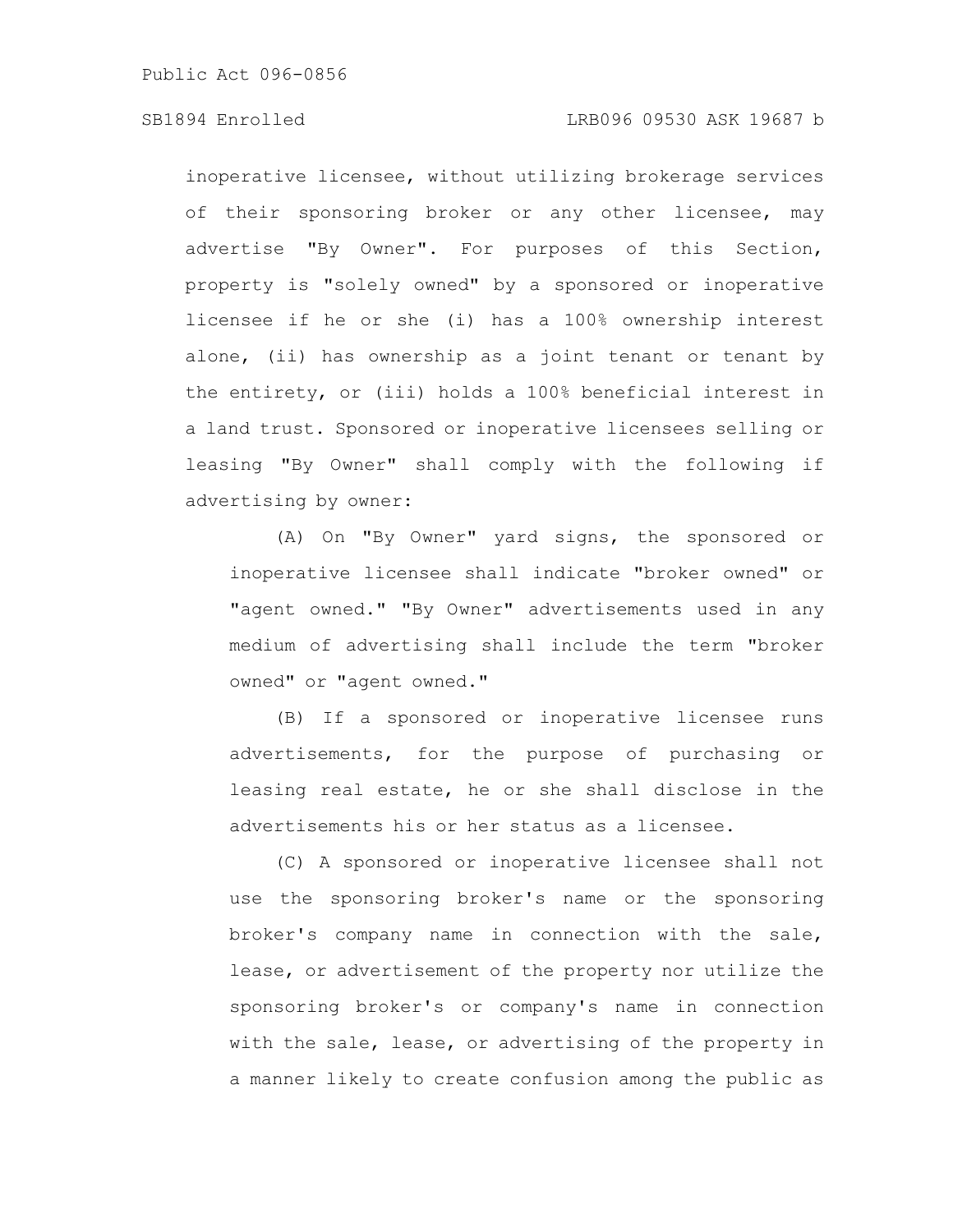to whether or not the services of a real estate company are being utilized or whether or not a real estate company has an ownership interest in the property.

(d) A sponsored licensee may not advertise under his or her own name. Advertising in any media shall be under the direct supervision of the sponsoring or managing broker and in the sponsoring broker's business name, which in the case of a franchise shall include the franchise affiliation as well as the name of the individual firm. This provision does not apply under the following circumstances:

(1) When a licensee enters into a brokerage agreement relating to his or her own real estate, or real estate in which he or she has an ownership interest, with another licensed broker; or

(2) When a licensee is selling or leasing his or her own real estate or buying or leasing real estate for himself or herself, after providing the appropriate written disclosure of his or her ownership interest as required in paragraph (2) of subsection (c) of this Section.

(e) No licensee shall list his or her name under the heading or title "Real Estate" in the telephone directory or otherwise advertise in his or her own name to the general public through any medium of advertising as being in the real estate business without listing his or her sponsoring broker's business name.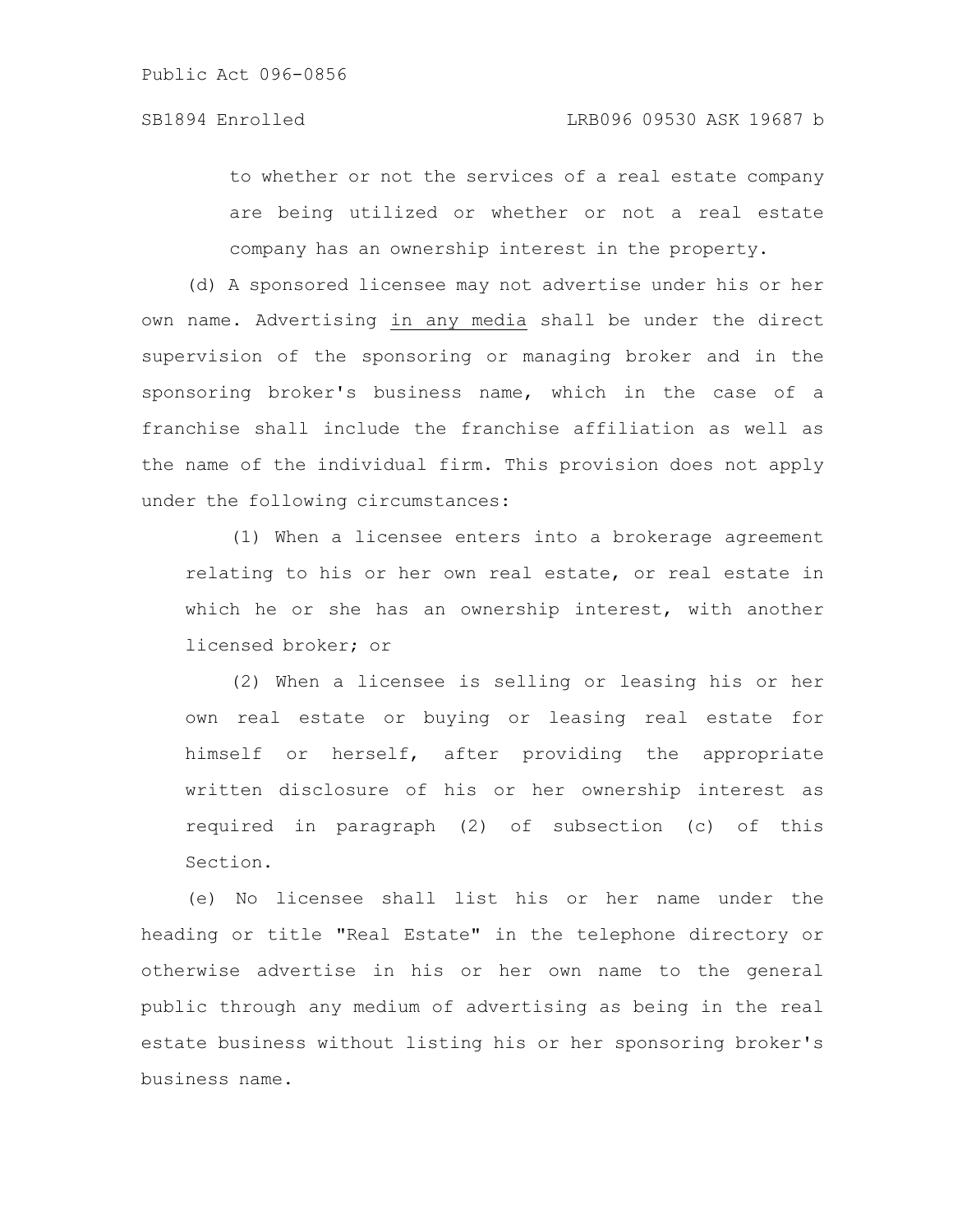(f) The sponsoring broker's business name and the name of the licensee must appear in all advertisements, including business cards. Nothing in this Act shall be construed to require specific print size as between the broker's business name and the name of the licensee.

(g) Those individuals licensed as a managing broker and designated with the Department as a managing broker by their sponsoring broker shall identify themselves to the public in advertising as a managing broker. No other individuals holding a managing broker's license may hold themselves out to the public or other licensees as a managing broker.

(Source: P.A. 91-245, eff. 12-31-99.)

(225 ILCS 454/10-35 new)

Sec. 10-35. Internet and related advertising.

(a) Licensees intending to sell or share consumer information gathered from or through the Internet or other electronic communication media shall disclose that intention to consumers in a timely and readily apparent manner.

(b) A licensee using Internet or other similar electronic advertising media must not:

(1) use a URL or domain name that is deceptive or misleading;

(2) deceptively or without authorization frame another real estate brokerage or multiple listing service website; or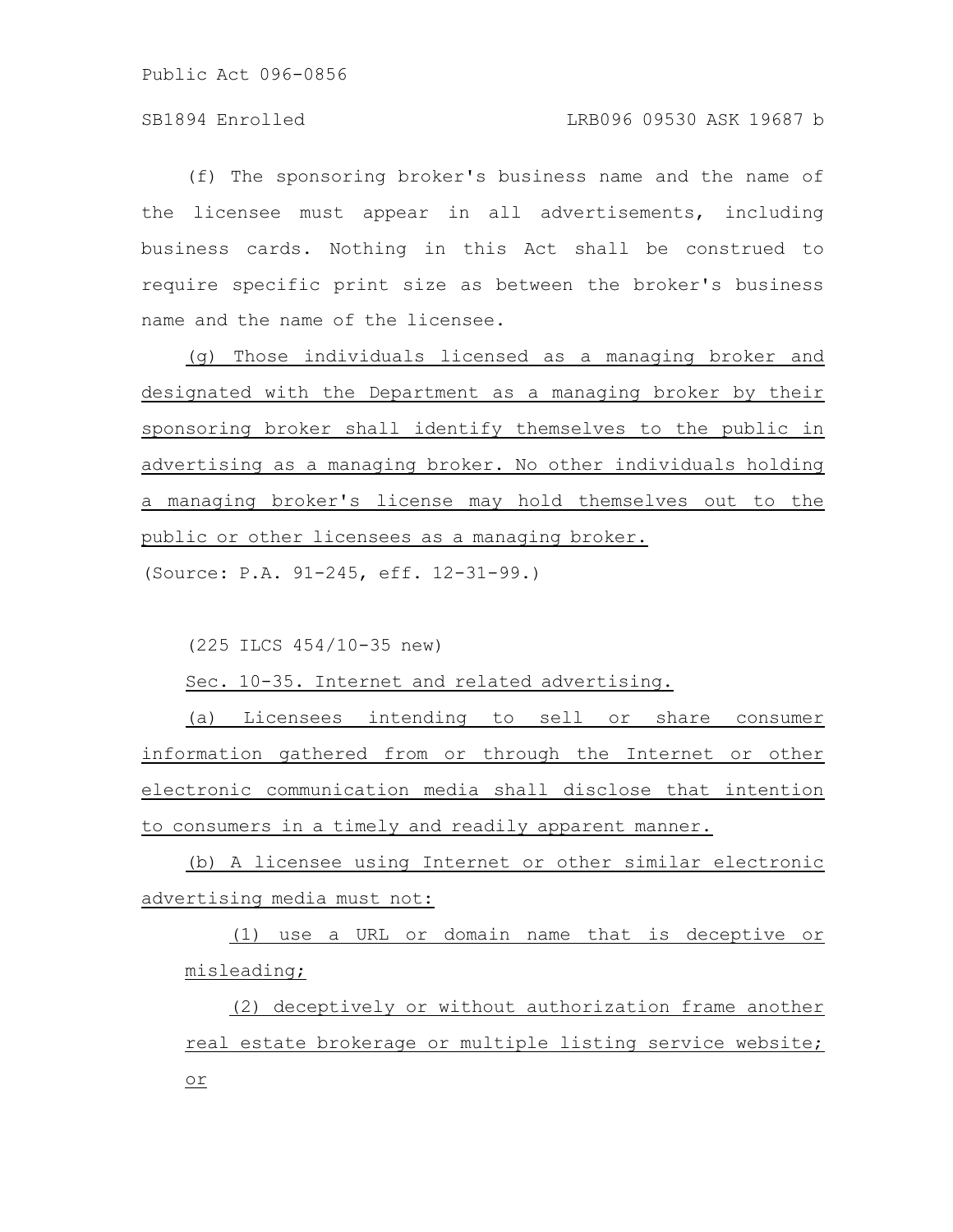(3) engage in the deceptive use of metatags, keywords or other devices and methods to direct, drive or divert Internet traffic or otherwise mislead consumers.

(225 ILCS 454/10-40 new)

Sec. 10-40. Company policy. Every brokerage company or entity, other than a sole proprietorship with no other sponsored licensees, shall adopt a company or office policy dealing with topics such as:

(1) the agency policy of the entity;

(2) fair housing, nondiscrimination and harassment;

(3) confidentiality of client information;

(4) advertising;

(5) training and supervision of sponsored licensees;

(6) required disclosures and use of forms;

(7) handling of risk management matters; and

(8) handling of earnest money and escrows.

These topics are provided as an example and are not intended to be inclusive or exclusive of other topics.

(225 ILCS 454/15-15)

(Section scheduled to be repealed on January 1, 2010)

Sec. 15-15. Duties of licensees representing clients.

(a) A licensee representing a client shall:

(1) Perform the terms of the brokerage agreement between a broker and the client.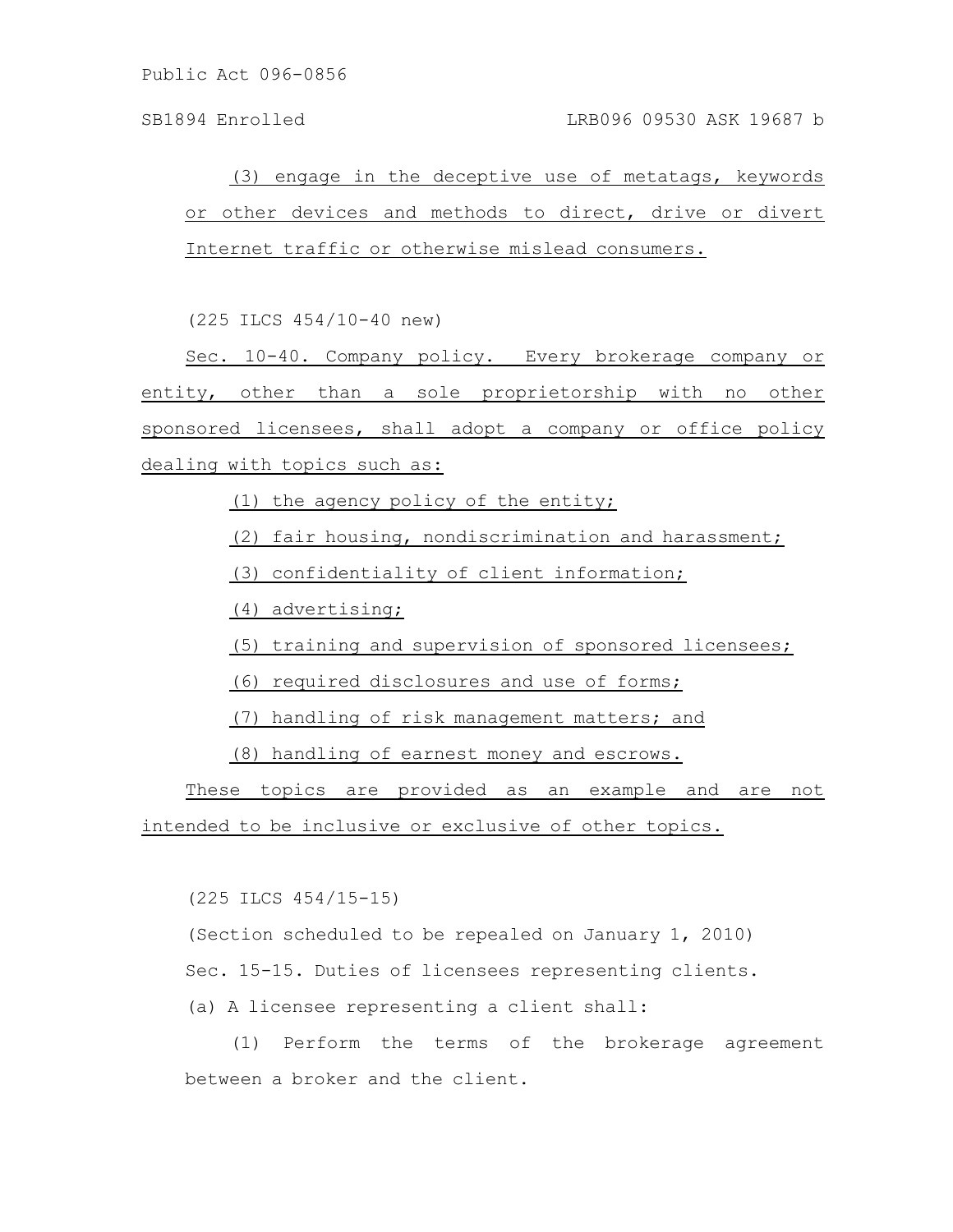(2) Promote the best interest of the client by:

(A) Seeking a transaction at the price and terms stated in the brokerage agreement or at a price and terms otherwise acceptable to the client.

(B) Timely presenting all offers to and from the client, unless the client has waived this duty.

(C) Disclosing to the client material facts concerning the transaction of which the licensee has actual knowledge, unless that information is confidential information. Material facts do not include the following when located on or related to real estate that is not the subject of the transaction: (i) physical conditions that do not have a substantial adverse effect on the value of the real estate, (ii) fact situations, or (iii) occurrences.

(D) Timely accounting for all money and property received in which the client has, may have, or should have had an interest.

(E) Obeying specific directions of the client that are not otherwise contrary to applicable statutes, ordinances, or rules.

(F) Acting in a manner consistent with promoting the client's best interests as opposed to a licensee's or any other person's self-interest.

(3) Exercise reasonable skill and care in the performance of brokerage services.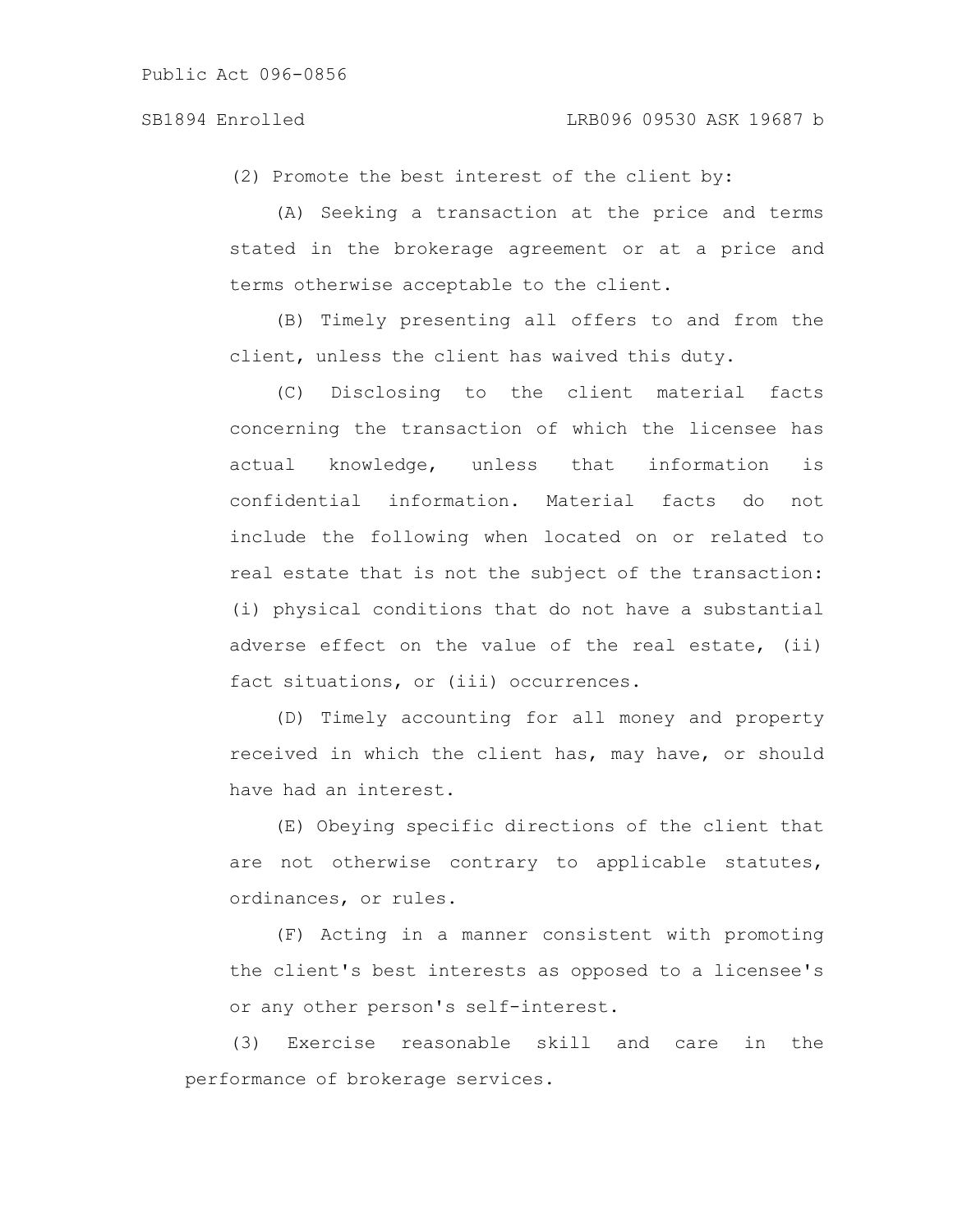# SB1894 Enrolled LRB096 09530 ASK 19687 b

(4) Keep confidential all confidential information received from the client.

(5) Comply with all requirements of this Act and all applicable statutes and regulations, including without limitation fair housing and civil rights statutes.

(b) A licensee representing a client does not breach a duty or obligation to the client by showing alternative properties to prospective buyers or tenants,  $er$  by showing properties in which the client is interested to other prospective buyers or tenants, or by making or preparing contemporaneous offers or contracts to purchase or lease the same property. However, a licensee shall provide written disclosure to all clients for whom the licensee is preparing or making contemporaneous offers or contracts to purchase or lease the same property and shall refer to another designated agent any client that requests such referral.

(c) A licensee representing a buyer or tenant client will not be presumed to have breached a duty or obligation to that client by working on the basis that the licensee will receive a higher fee or compensation based on higher selling price or lease cost.

(d) A licensee shall not be liable to a client for providing false information to the client if the false information was provided to the licensee by a customer unless the licensee knew or should have known the information was false.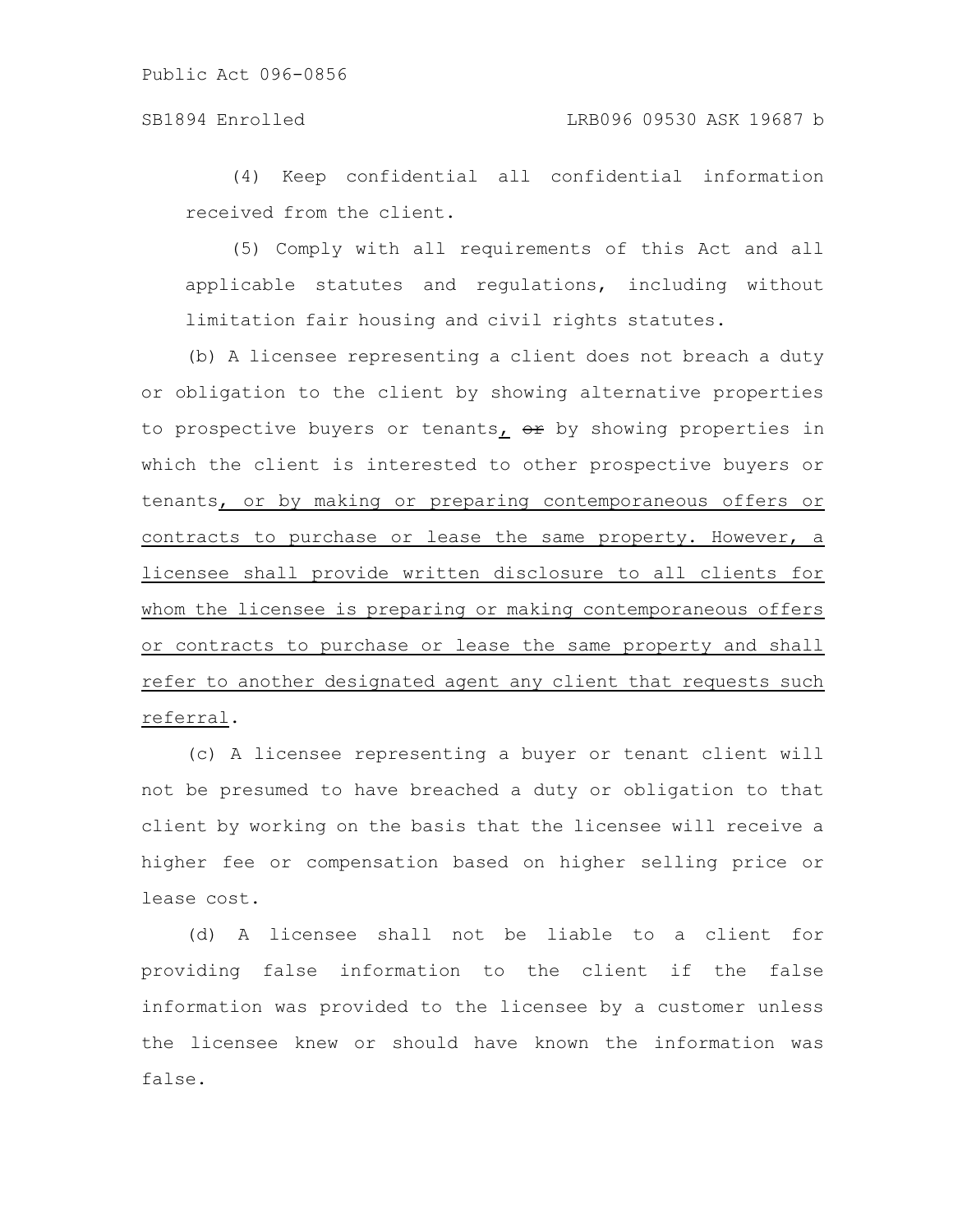(e) Nothing in the Section shall be construed as changing a licensee's duty under common law as to negligent or fraudulent misrepresentation of material information.

(Source: P.A. 91-245, eff. 12-31-99.)

(225 ILCS 454/15-35)

(Section scheduled to be repealed on January 1, 2010) Sec. 15-35. Agency relationship disclosure.

(a) A licensee shall advise a consumer in writing shall be advised of the following no later than beginning to work as a designated agent on behalf of the consumer entering into a brokerage agreement with the sponsoring broker:

(1) That a designated agency relationship exists, unless there is written agreement between the sponsoring broker and the consumer providing for a different brokerage relationship.

(2) The name or names of his or her designated agent or agents. The written disclosure can be included in a brokerage agreement or be a separate document, a copy of which is retained by the sponsoring broker for the licensee in writing.

(b)  $\left(3\right)$  The licensee representing the consumer shall discuss with the consumer the sponsoring broker's compensation and policy with regard to cooperating with brokers who represent other parties in a transaction.

(c)  $(b)$  A licensee shall disclose in writing to a customer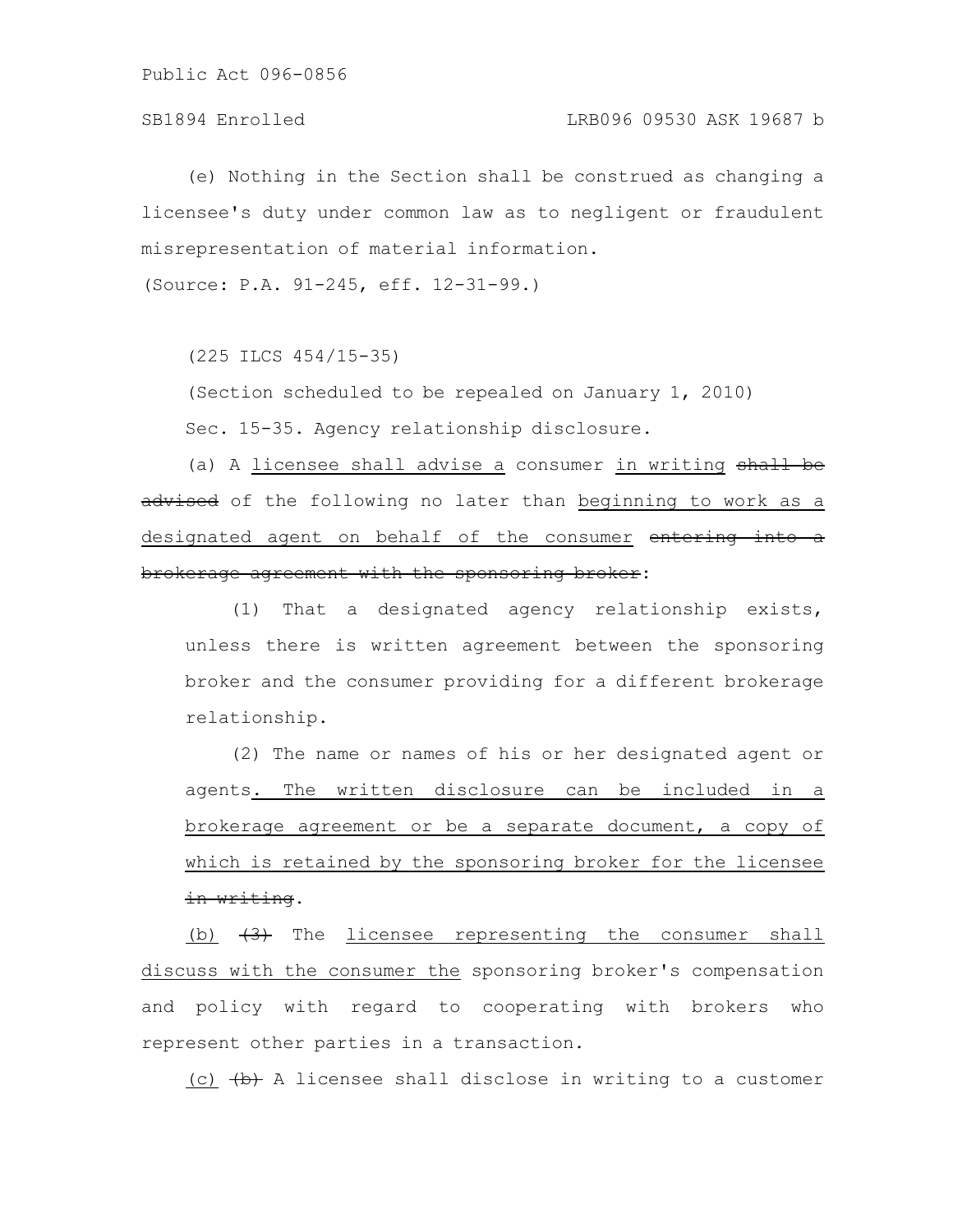### SB1894 Enrolled LRB096 09530 ASK 19687 b

that the licensee is not acting as the agent of the customer at a time intended to prevent disclosure of confidential information from a customer to a licensee, but in no event later than the preparation of an offer to purchase or lease real property. This subsection (b) does not apply residential lease or rental transactions unless the rental agreement includes an option to purchase real

(Source: P.A. 91-245, eff. 12-31-99.)

(225 ILCS 454/15-45)

(Section scheduled to be repealed on January 1, 2010) Sec. 15-45. Dual agency.

(a) A licensee may act as a dual agent only with the informed written consent of all clients. Informed written consent shall be presumed to have been given by any client who signs a document that includes the following:

"The undersigned (insert name(s)), ("Licensee"), may undertake a dual representation (represent both the seller or landlord and the buyer or tenant) for the sale or lease of property. The undersigned acknowledge they were informed of the possibility of this type of representation. Before signing this document please read the following: Representing more than one party to a transaction presents a conflict of interest since both clients may rely upon Licensee's advice and the client's respective interests may be adverse to each other. Licensee will undertake this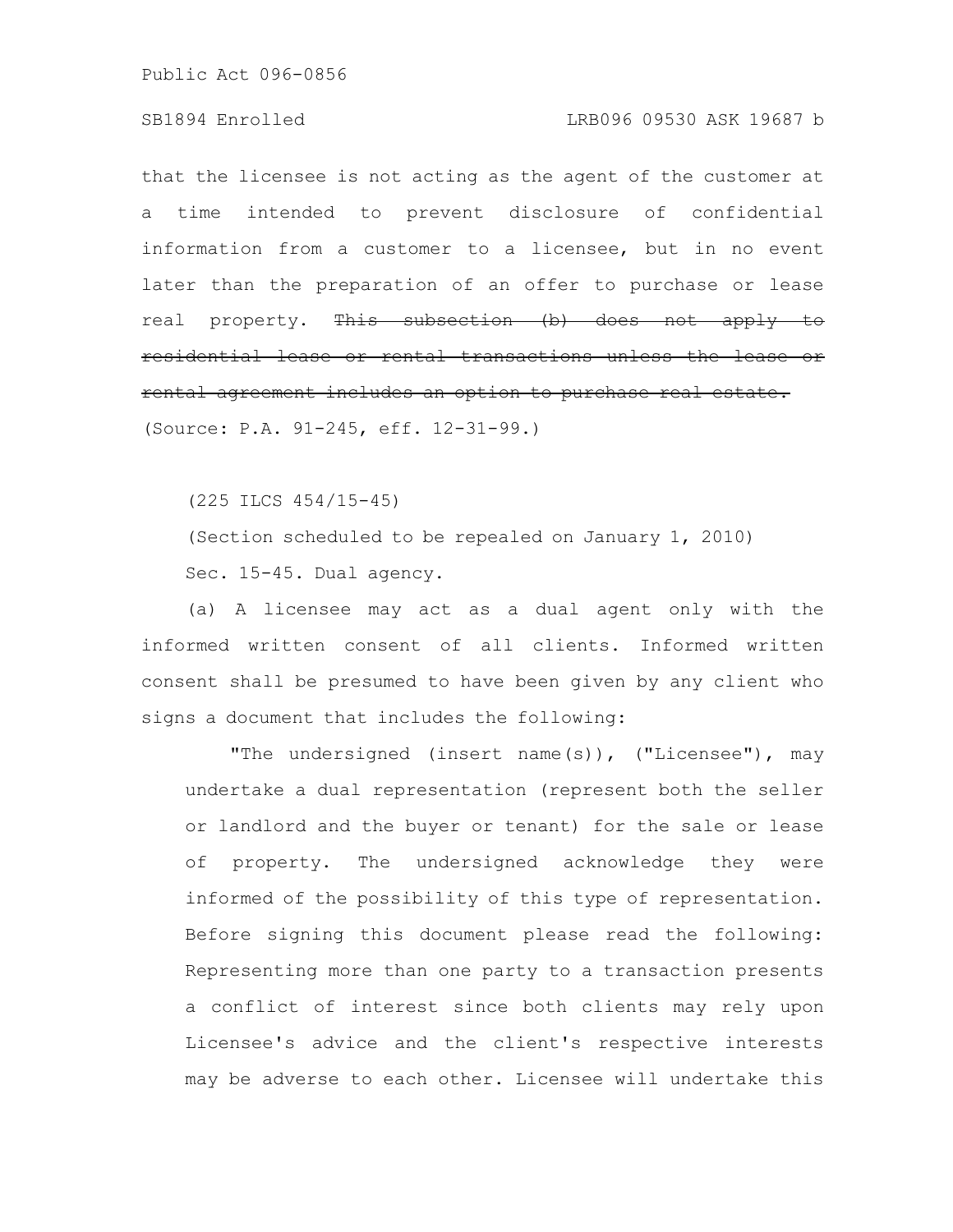## SB1894 Enrolled LRB096 09530 ASK 19687 b

representation only with the written consent of ALL clients in the transaction. Any agreement between the clients as to a final contract price and other terms is a result of negotiations between the clients acting in their own best interests and on their own behalf. You acknowledge that Licensee has explained the implications of dual representation, including the risks involved, and understand that you have been advised to seek independent advice from your advisors or attorneys before signing any documents in this transaction.

WHAT A LICENSEE CAN DO FOR CLIENTS

WHEN ACTING AS A DUAL AGENT

1. Treat all clients honestly.

2. Provide information about the property to the buyer or tenant.

3. Disclose all latent material defects in the property that are known to the Licensee.

4. Disclose financial qualification of the buyer or tenant to the seller or landlord.

5. Explain real estate terms.

6. Help the buyer or tenant to arrange for property inspections.

7. Explain closing costs and procedures.

8. Help the buyer compare financing alternatives.

9. Provide information about comparable properties that have sold so both clients may make educated decisions on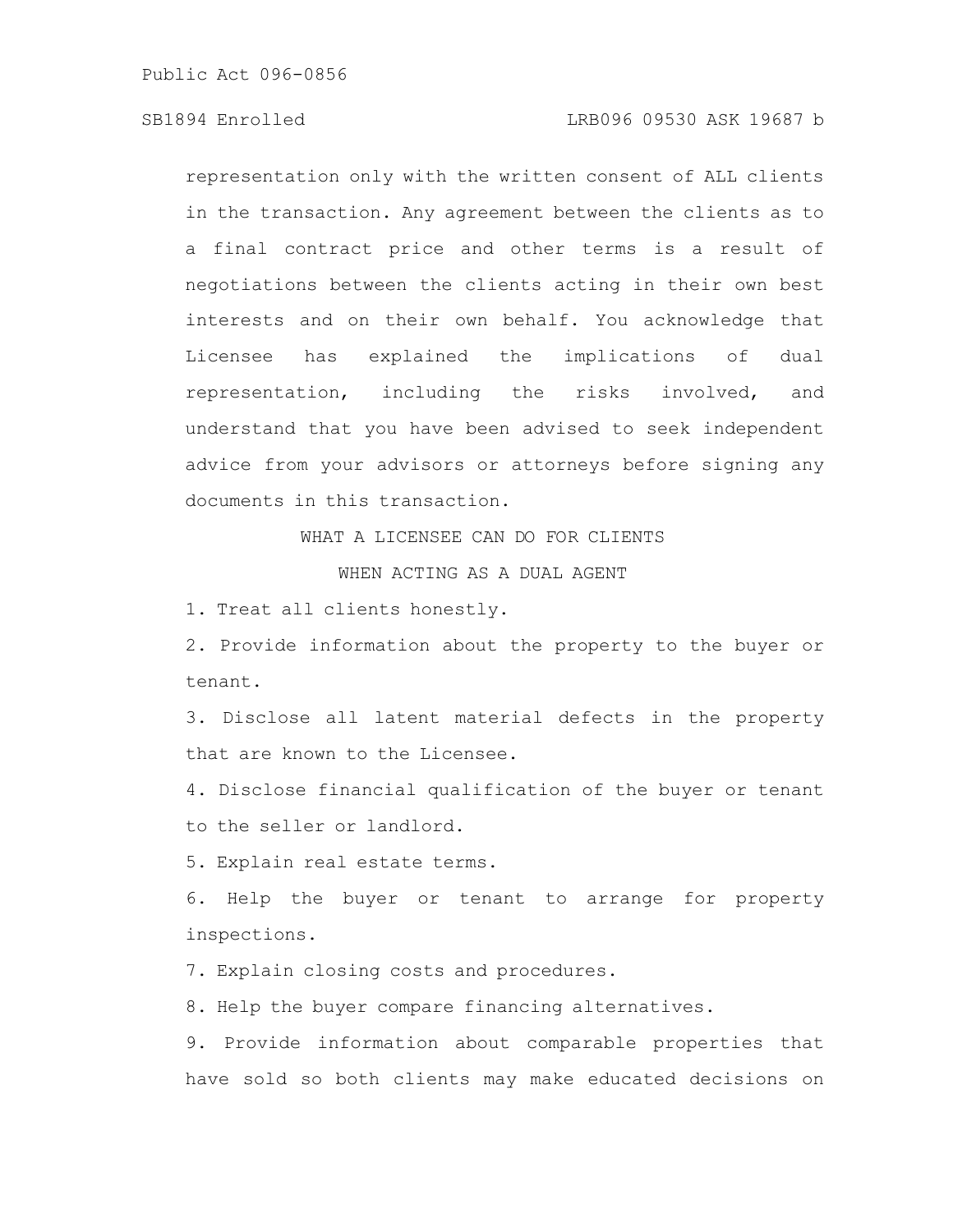### SB1894 Enrolled LRB096 09530 ASK 19687 b

what price to accept or offer.

WHAT LICENSEE CANNOT DISCLOSE TO CLIENTS WHEN

# ACTING AS A DUAL AGENT

1. Confidential information that Licensee may know about a client, without that client's permission.

2. The price or terms the seller or landlord will take other than the listing price without permission of the seller or landlord.

3. The price or terms the buyer or tenant is willing to pay without permission of the buyer or tenant.

4. A recommended or suggested price or terms the buyer or tenant should offer.

5. A recommended or suggested price or terms the seller or landlord should counter with or accept.

If either client is uncomfortable with this disclosure and dual representation, please let Licensee know. You are not required to sign this document unless you want to allow Licensee to proceed as a Dual Agent in this transaction. By signing below, you acknowledge that you have read and understand this form and voluntarily consent to Licensee acting as a Dual Agent (that is, to represent BOTH the seller or landlord and the buyer or tenant) should that become necessary."

(b) The dual agency disclosure form provided for in subsection (a) of this Section must be presented by a licensee, who offers dual representation, to the client at the time the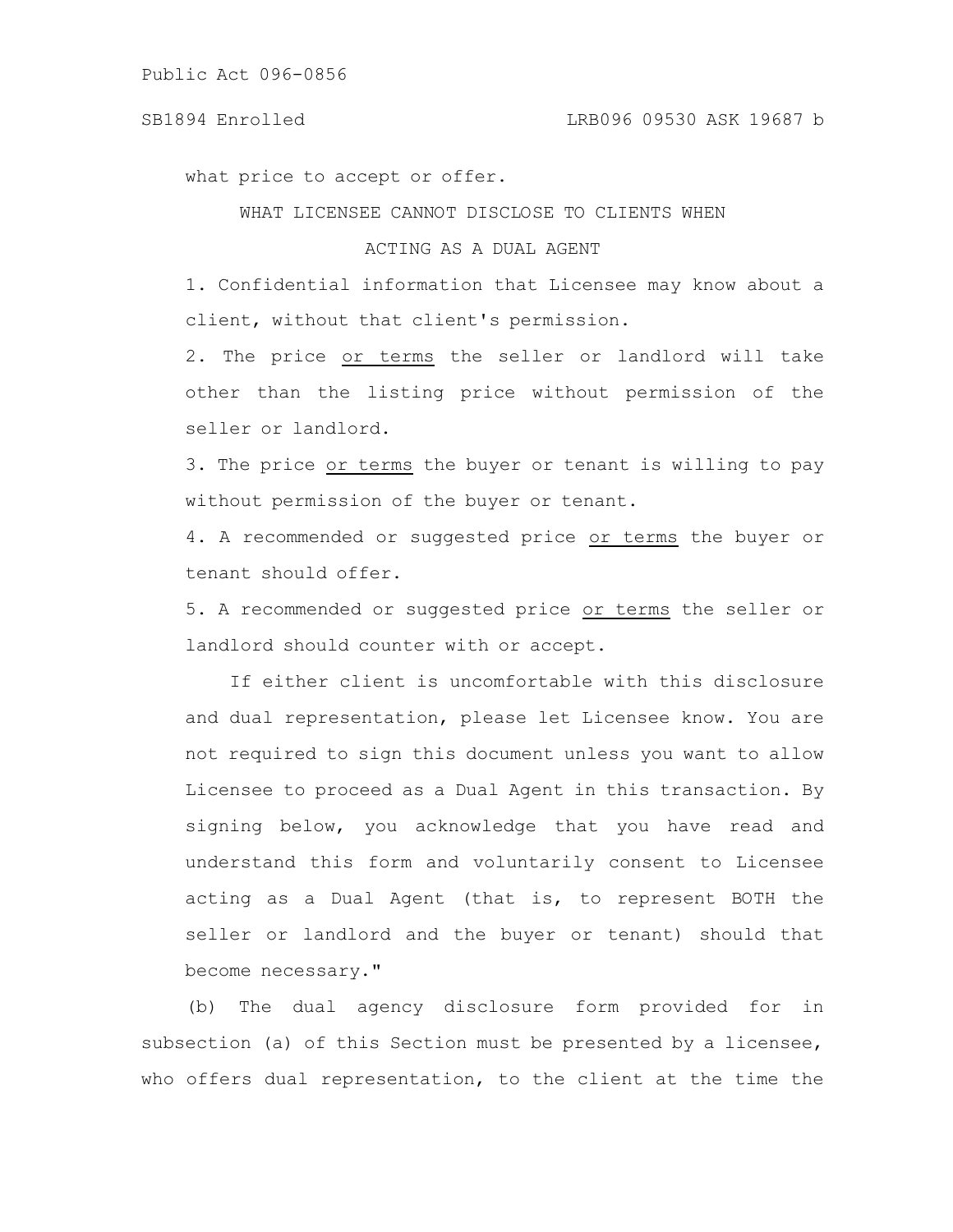### SB1894 Enrolled LRB096 09530 ASK 19687 b

brokerage agreement is entered into and may be signed by the client at that time or at any time before the licensee acts as a dual agent as to the client.

(c) A licensee acting in a dual agency capacity in a transaction must obtain a written confirmation from the licensee's clients of their prior consent for the licensee to act as a dual agent in the transaction. This confirmation should be obtained at the time the clients are executing any offer or contract to purchase or lease in a transaction in which the licensee is acting as a dual agent. This confirmation may be included in another document, such as a contract to purchase, in which case the client must not only sign the document but also initial the confirmation of dual agency provision. That confirmation must state, at a minimum, the following:

"The undersigned confirm that they have previously consented to (insert name(s)), ("Licensee"), acting as a Dual Agent in providing brokerage services on their behalf and specifically consent to Licensee acting as a Dual Agent in regard to the transaction referred to in this document."

(d) No cause of action shall arise on behalf of any person against a dual agent for making disclosures allowed or required by this Article, and the dual agent does not terminate any agency relationship by making the allowed or required disclosures.

(e) In the case of dual agency, each client and the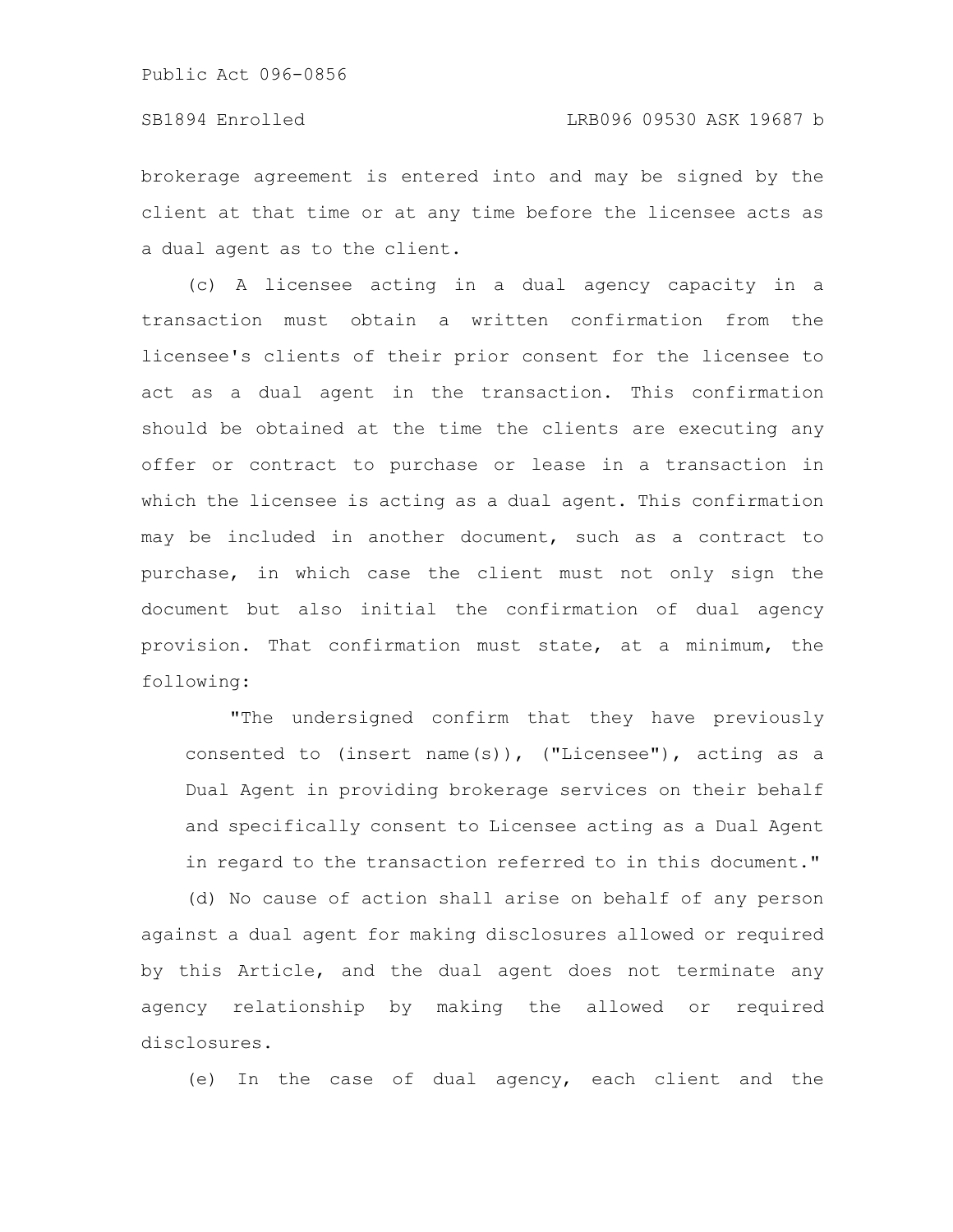licensee possess only actual knowledge and information. There shall be no imputation of knowledge or information among or between clients, brokers, or their affiliated licensees.

(f) In any transaction, a licensee may without liability withdraw from representing a client who has not consented to a disclosed dual agency. The withdrawal shall not prejudice the ability of the licensee to continue to represent the other client in the transaction or limit the licensee from representing the client in other transactions. When a withdrawal as contemplated in this subsection (f) occurs, the licensee shall not receive a referral fee for referring a client to another licensee unless written disclosure is made to both the withdrawing client and the client that continues to be represented by the licensee.

(Source: P.A. 91-245, eff. 12-31-99.)

(225 ILCS 454/15-65)

(Section scheduled to be repealed on January 1, 2010)

Sec. 15-65. Regulatory enforcement. Nothing contained in this Article limits the Department OBRE in its regulation of licensees under other Articles of this Act and the substantive rules adopted by the Department OBRE. The Department OBRE, with the advice of the Board, is authorized to promulgate any rules that may be necessary for the implementation and enforcement of this Article 15.

(Source: P.A. 91-245, eff. 12-31-99.)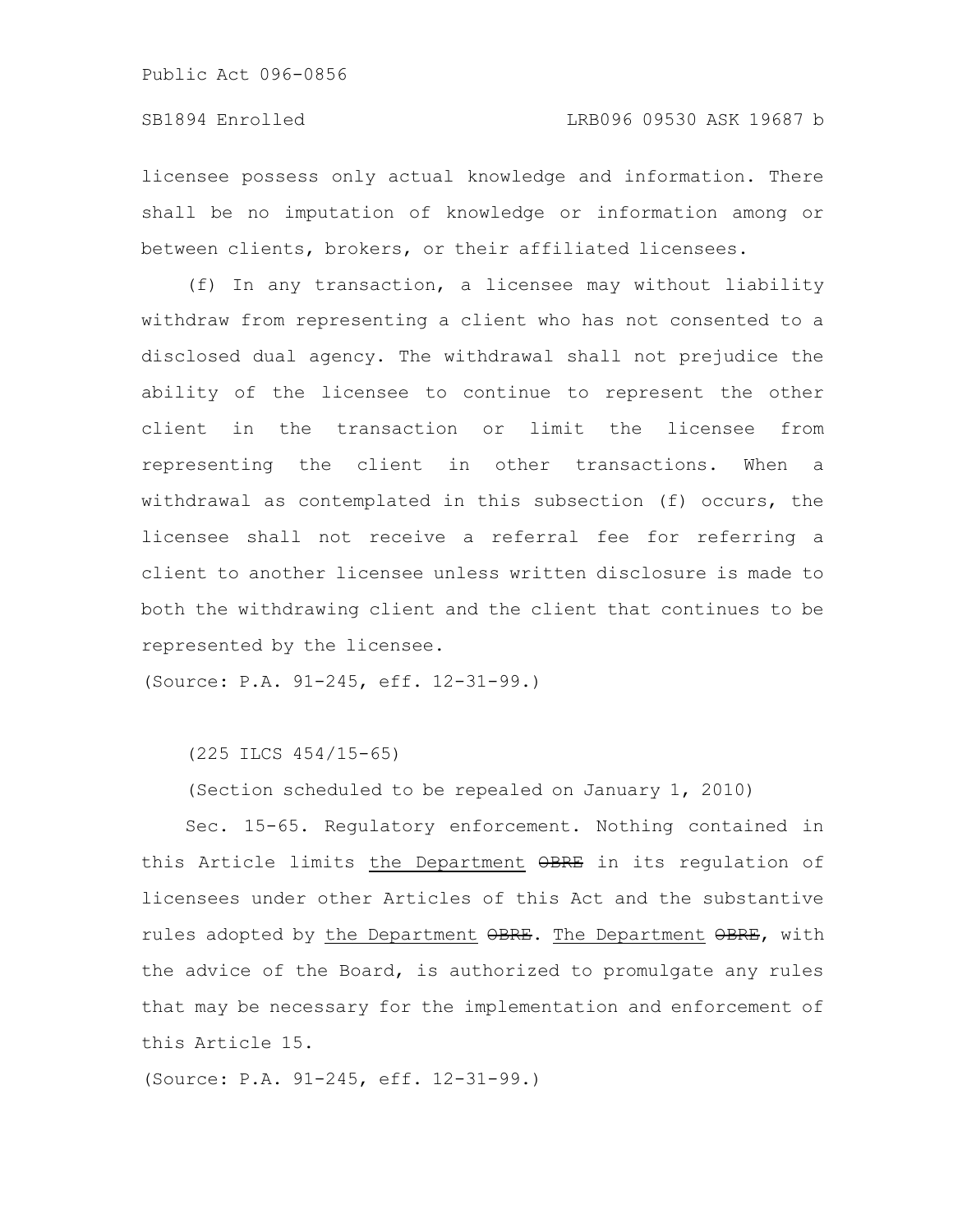(225 ILCS 454/20-5)

(Section scheduled to be repealed on January 1, 2010)

Sec. 20-5. Index of decisions. The Department OBRE shall maintain an index of formal decisions regarding the issuance, refusal to issue, renewal, refusal to renew, revocation, and suspension of licenses and probationary or other disciplinary action taken under this Act on or after December 31, 1999. The decisions shall be indexed according to the Sections of statutes and the administrative rules, if any, that are the basis for the decision. The index shall be available to the public during regular business hours.

(Source: P.A. 91-245, eff. 12-31-99.)

(225 ILCS 454/20-10)

(Section scheduled to be repealed on January 1, 2010) Sec. 20-10. Unlicensed practice; civil penalty.

(a) Any person who practices, offers to practice, attempts to practice, or holds oneself out to practice as a real estate broker, real estate salesperson, or leasing agent without being licensed under this Act shall, in addition to any other penalty provided by law, pay a civil penalty fine to the Department OBRE in an amount not to exceed \$25,000 for each offense as determined by the Department OBRE. The civil penalty fine shall be assessed by the Department OBRE after a hearing is held in accordance with the provisions set forth in this Act regarding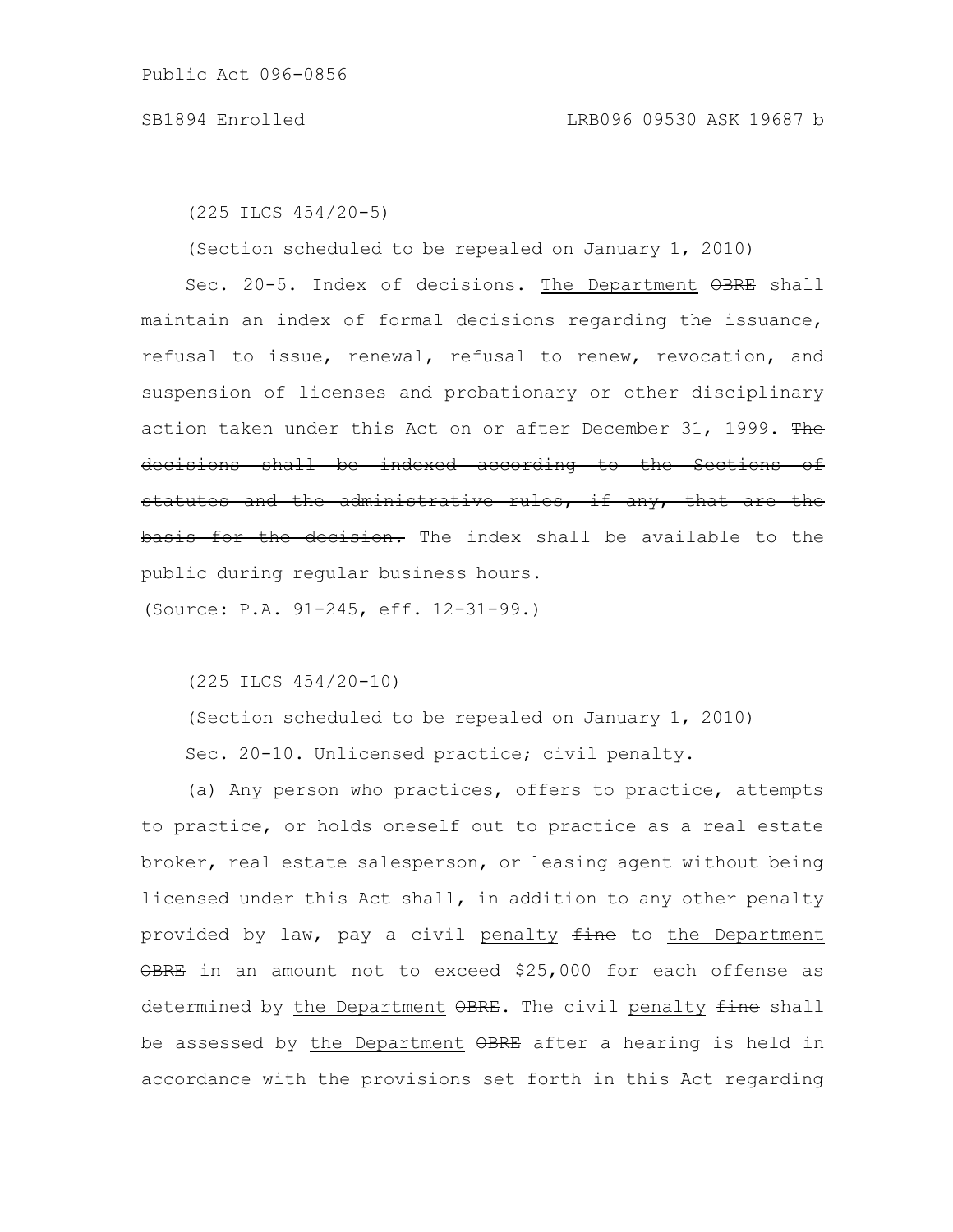the provision of a hearing for the discipline of a license.

(b) The Department OBRE has the authority and power to investigate any and all unlicensed activity.

(c) The civil penalty  $fine$  shall be paid within 60 days after the effective date of the order imposing the civil penalty fine. The order shall constitute a judgment judgement and may be filed and execution had thereon in the same manner from any court of record.

(Source: P.A. 91-245, eff. 12-31-99.)

(225 ILCS 454/20-20)

(Section scheduled to be repealed on January 1, 2010)

Sec. 20-20. Grounds for discipline Disciplinary actions; causes.

(a) The Department OBRE may refuse to issue or renew a license, may place on probation, suspend, or revoke any license, or may censure, reprimand, or take any other disciplinary or non-disciplinary action as the Department may deem proper otherwise discipline or impose a eivil fine not to exceed \$25,000 upon any licensee under this Act or against a licensee in handling his or her own property, whether held by deed, option, or otherwise, hereunder for any one or any combination of the following causes:

(1) Fraud or misrepresentation in applying for, or procuring, a license under this Act or in connection with applying for renewal of a license under this Act.  $(a)$  When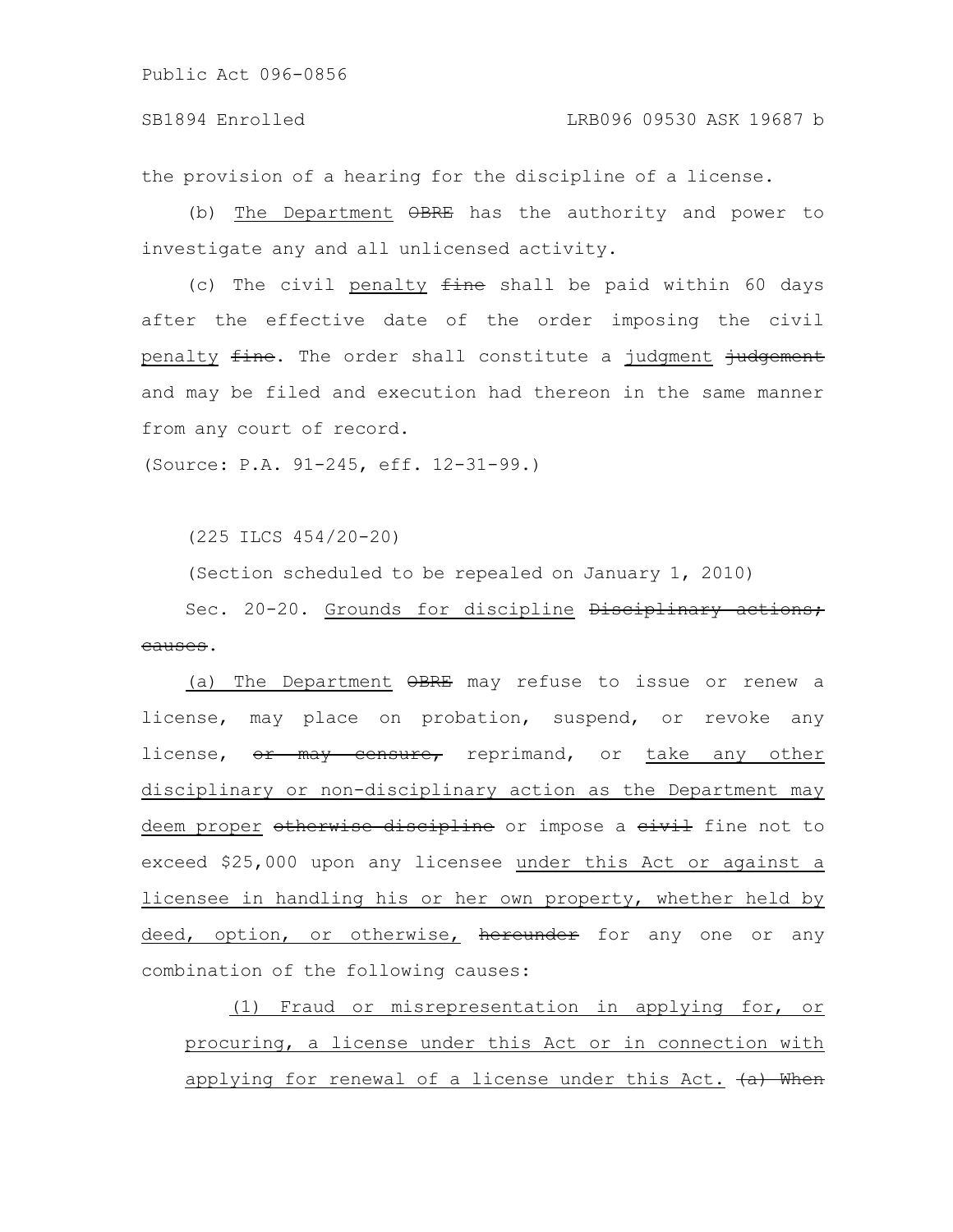the applicant or licensee has, by false or fraudulent representation, obtained or sought to obtain a license.

(2) The conviction of, plea of guilty or plea of nolo contendre to a felony or misdemeanor (b) When the applicant or licensee has been convicted of any crime, an essential element of which is dishonesty or fraud or larceny, embezzlement, or obtaining money, property, or credit by false pretenses or by means of a confidence game, in has been convicted in this or another state of a crime that is a felony under the laws of this State, or any other jurisdiction has been convicted of a felony in a federal court.

(3) Inability to practice the profession with reasonable judgment, skill, or safety as a result of a physical illness, including, but not limited to, deterioration through the aging process or loss of motor skill, or a mental illness or disability  $(e)$  When the applicant or licensee has been adjudged to be a person under legal disability or subject to involuntary admission or to meet the standard for judicial admission as provided in the Mental Health and Developmental Disabilities Code.

(4) Practice under this Act as a (d) When the licensee performs or attempts to perform any act as a broker or salesperson in a retail sales establishment from an office, desk, or space that is not separated from the main retail business by a separate and distinct area within the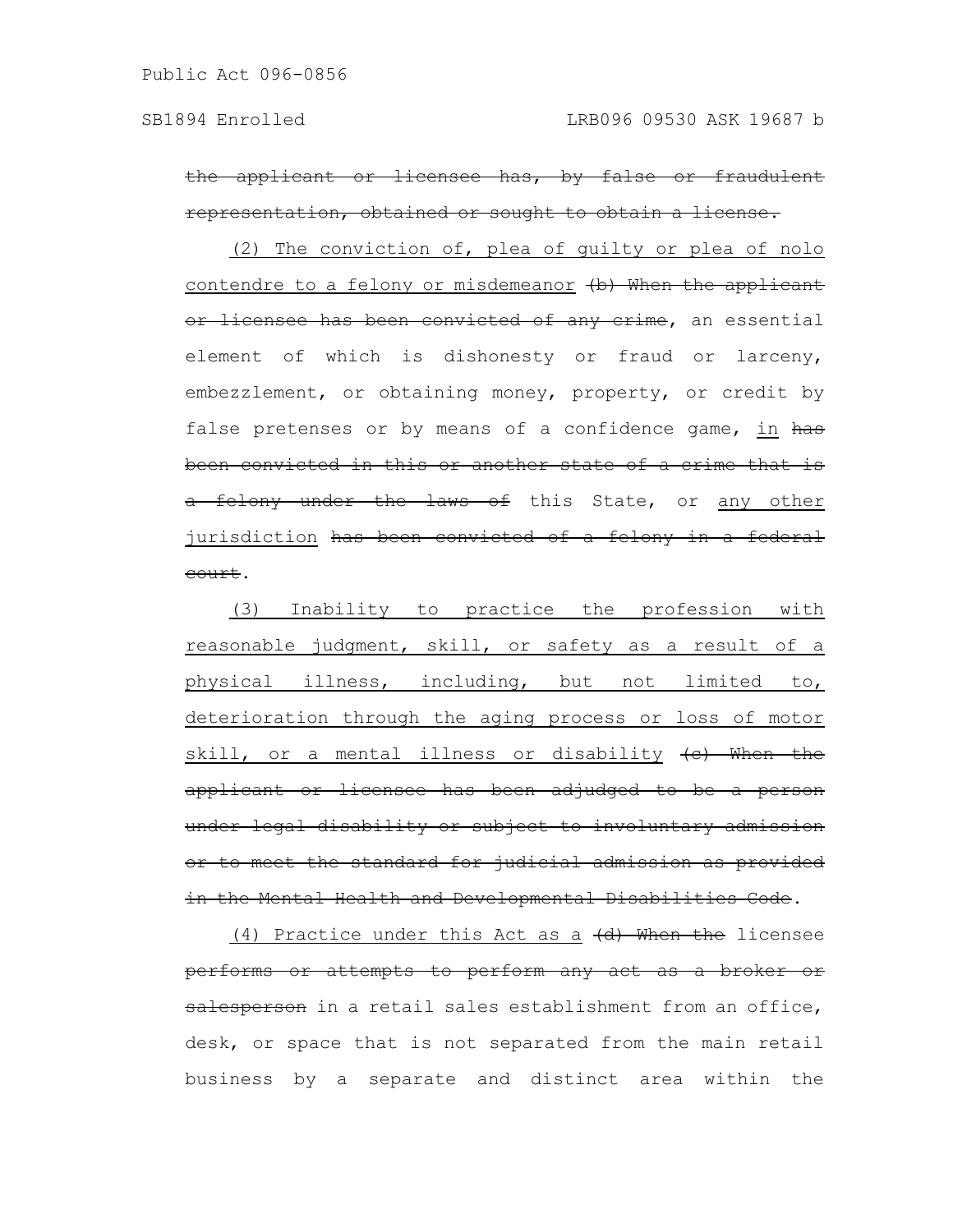establishment.

(5) Disciplinary action of another state or jurisdiction against the license or other authorization to practice as a managing broker, broker, salesperson, or leasing agent (e) Discipline of a licensee by another state, the District of Columbia, a territory, a foreign nation, a governmental agency, or any other entity authorized to impose discipline if at least one of the grounds for that discipline is the same as or the equivalent of one of the grounds for discipline set forth in this Act. A certified copy of the record of the action by the other state or jurisdiction shall be prima facie evidence thereof $\frac{1}{r}$  in which case the only issue will be whether one of the grounds for that discipline is the same or equivalent to one of the grounds for discipline under this Act.

(6) Engaging in the practice of  $(f)$  When the applicant or licensee has engaged in real estate brokerage activity without a license or after the licensee's license was expired or while the license was inoperative.

(7) Cheating on or attempting  $\left( q\right)$  When the applicant or licensee attempts to subvert or cheat on the Real Estate License Exam or continuing education exam.

(8) Aiding or abetting aids and abets an applicant to subvert or cheat on the Real Estate License Exam or continuing education exam administered pursuant to this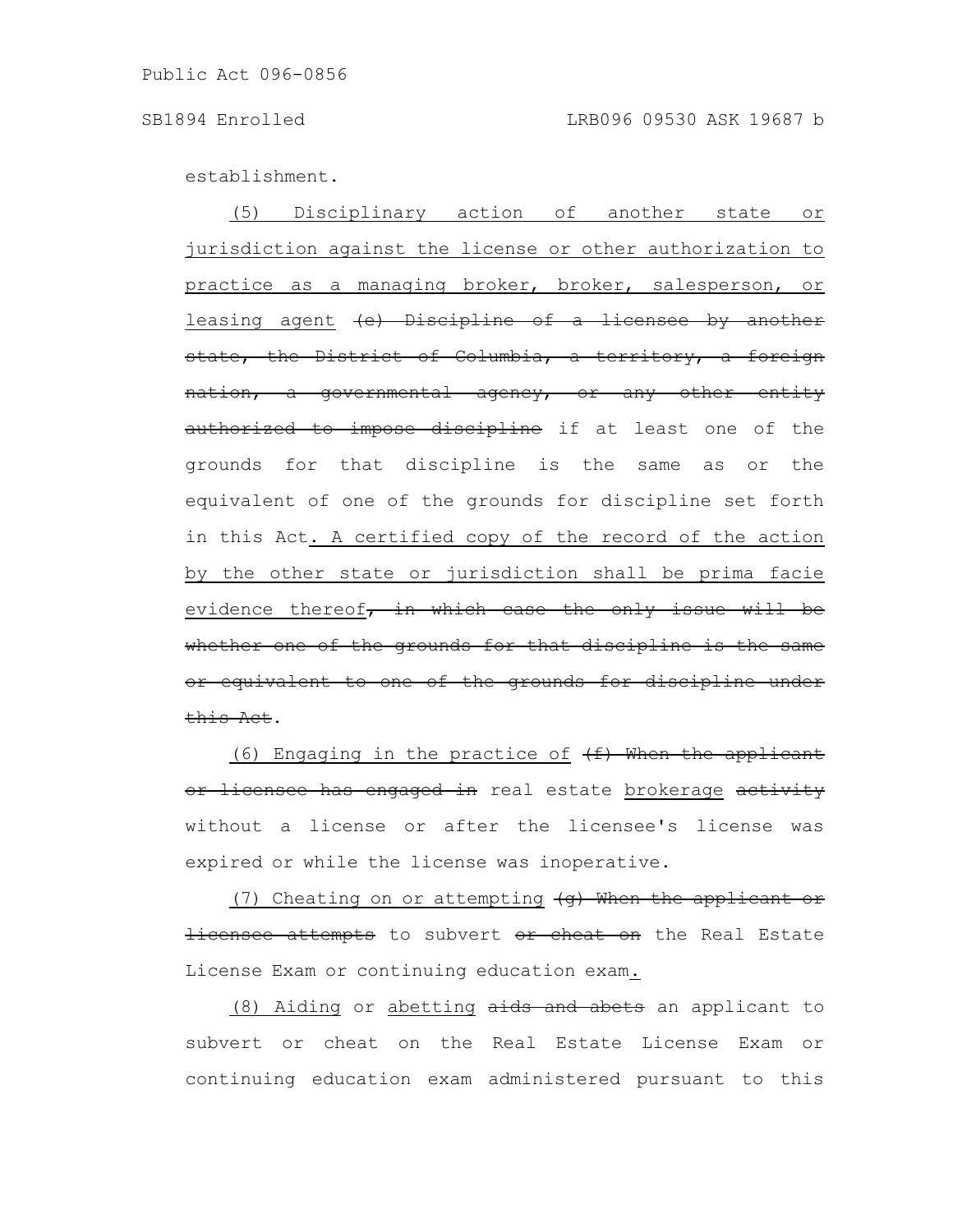Act.

(9) Advertising that is inaccurate, misleading, or contrary to the provisions of the Act. (h) When the licensee in performing, attempting to perform, pretending to perform any act as a broker, salesperson, or leasing agent or when the licensee in handling his or own property, whether held by deed, option, is found quilty of:

(10)  $(1)$  Making any substantial misrepresentation or untruthful advertising.

(11)  $(2)$  Making any false promises of a character likely to influence, persuade, or induce.

(12)  $(3)$  Pursuing a continued and flagrant course of misrepresentation or the making of false promises through licensees, employees, agents, advertising, or otherwise.

(13)  $(4)$  Any misleading or untruthful advertising, or using any trade name or insignia of membership in any real estate organization of which the licensee is not a member.

 $(14)$   $\leftarrow$  Acting for more than one party in a transaction without providing written notice to all parties for whom the licensee acts.

(15) (6) Representing or attempting to represent a broker other than the sponsoring broker.

(16)  $(7)$  Failure to account for or to remit any moneys or documents coming into his or her possession that belong to others.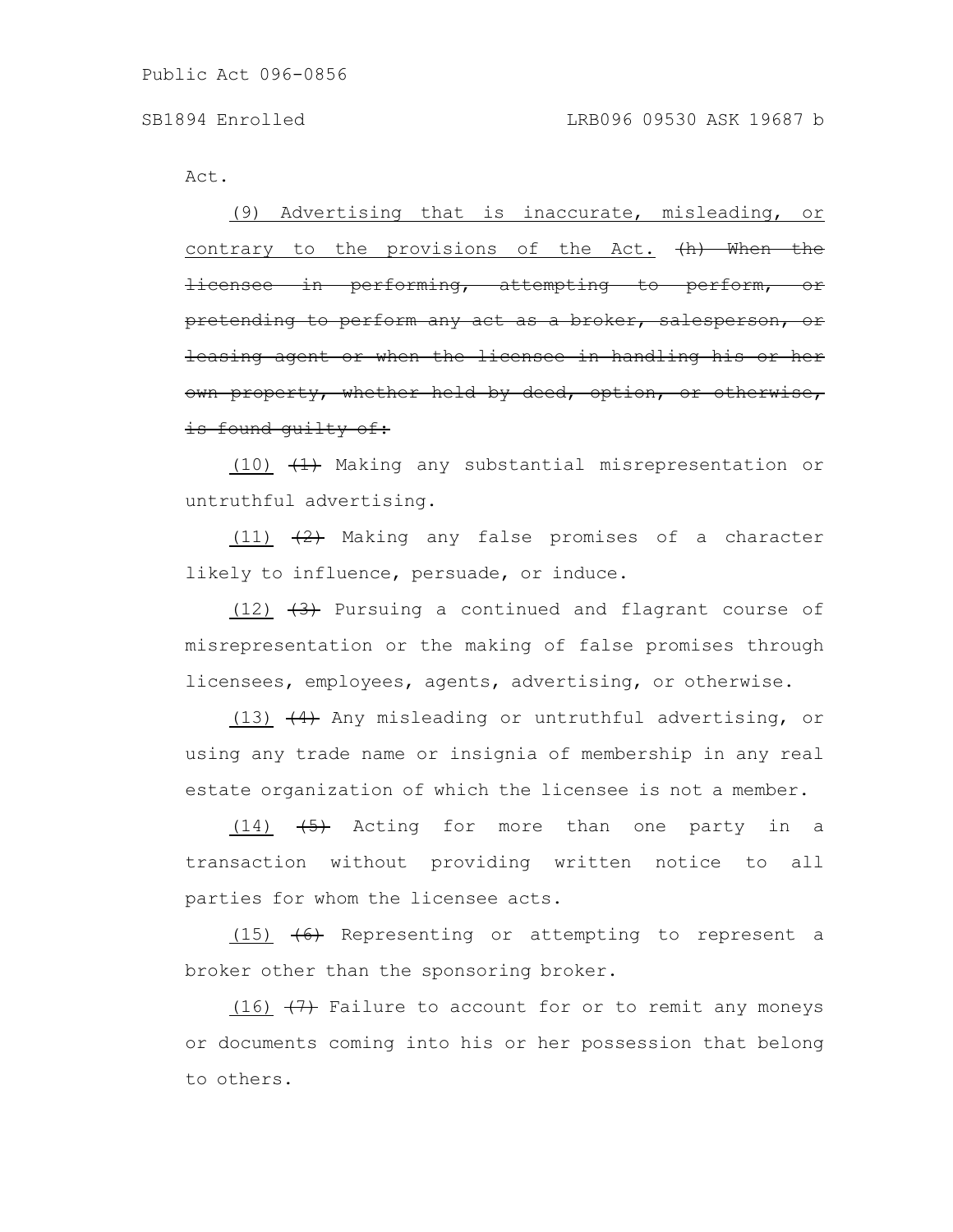# SB1894 Enrolled LRB096 09530 ASK 19687 b

 $(17)$   $(8)$  Failure to maintain and deposit in a special account, separate and apart from personal and other business accounts, all escrow moneys belonging to others entrusted to a licensee while acting as a real estate broker, escrow agent, or temporary custodian of the funds of others or failure to maintain all escrow moneys on deposit in the account until the transactions are consummated or terminated, except to the extent that the moneys, or any part thereof, shall be:

(A) disbursed prior to the consummation or termination (i) in accordance with the written direction of the principals to the transaction or their duly authorized agents, (ii) in accordance with directions providing for the release, payment, or distribution of escrow moneys contained in any written contract signed by the principals to the transaction or their duly authorized agents, or (iii) pursuant to an order of a court of competent jurisdiction; or

(B) deemed abandoned and transferred to the Office of the State Treasurer to be handled as unclaimed property pursuant to the Uniform Disposition of Unclaimed Property Act. Escrow moneys may be deemed abandoned under this subparagraph (B) only: (i) in the absence of disbursement under subparagraph (A); (ii) in the absence of notice of the filing of any claim in a court of competent jurisdiction; and (iii) if 6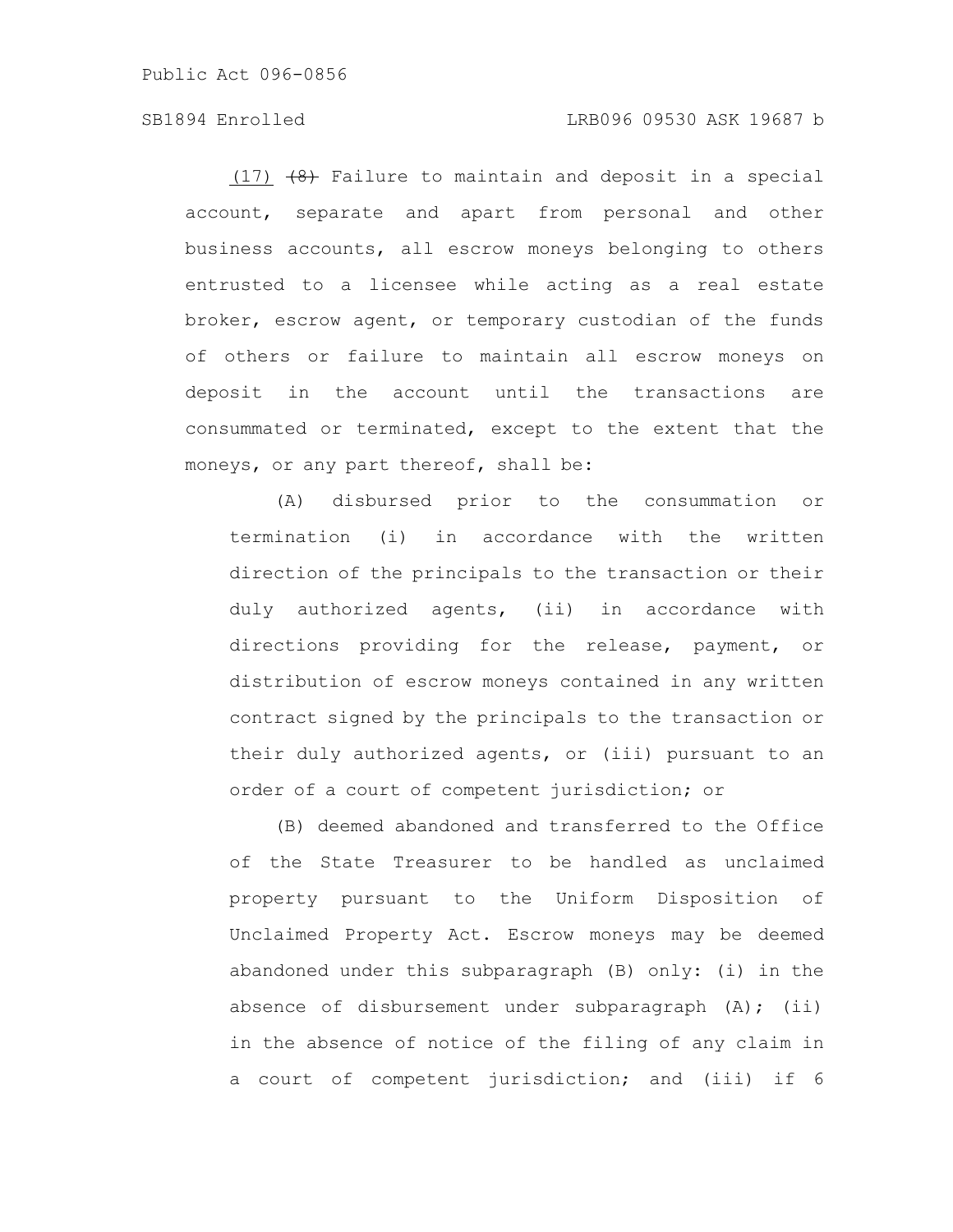months have elapsed after the receipt of a written demand for the escrow moneys from one of the principals to the transaction or the principal's duly authorized agent.

The account shall be noninterest bearing, unless the character of the deposit is such that payment of interest thereon is otherwise required by law or unless the principals to the transaction specifically require, in writing, that the deposit be placed in an interest bearing account.

(18)  $\left(9\right)$  Failure to make available to the Department real estate enforcement personnel of OBRE during normal business hours all escrow records and related documents maintained in connection with the practice of real estate within 24 hours of a request for those documents by Department OBRE personnel.

(19)  $(10)$  Failing to furnish copies upon request of  $\frac{11}{10}$ documents relating to a real estate transaction to a party who has executed that document all parties executing them.

(20) (11) Failure of a sponsoring broker to timely provide information, sponsor cards, or termination of licenses to the Department OBRE.

(21)  $\overline{42}$  Engaging in dishonorable, unethical, or unprofessional conduct of a character likely to deceive, defraud, or harm the public.

 $(22)$   $(13)$  Commingling the money or property of others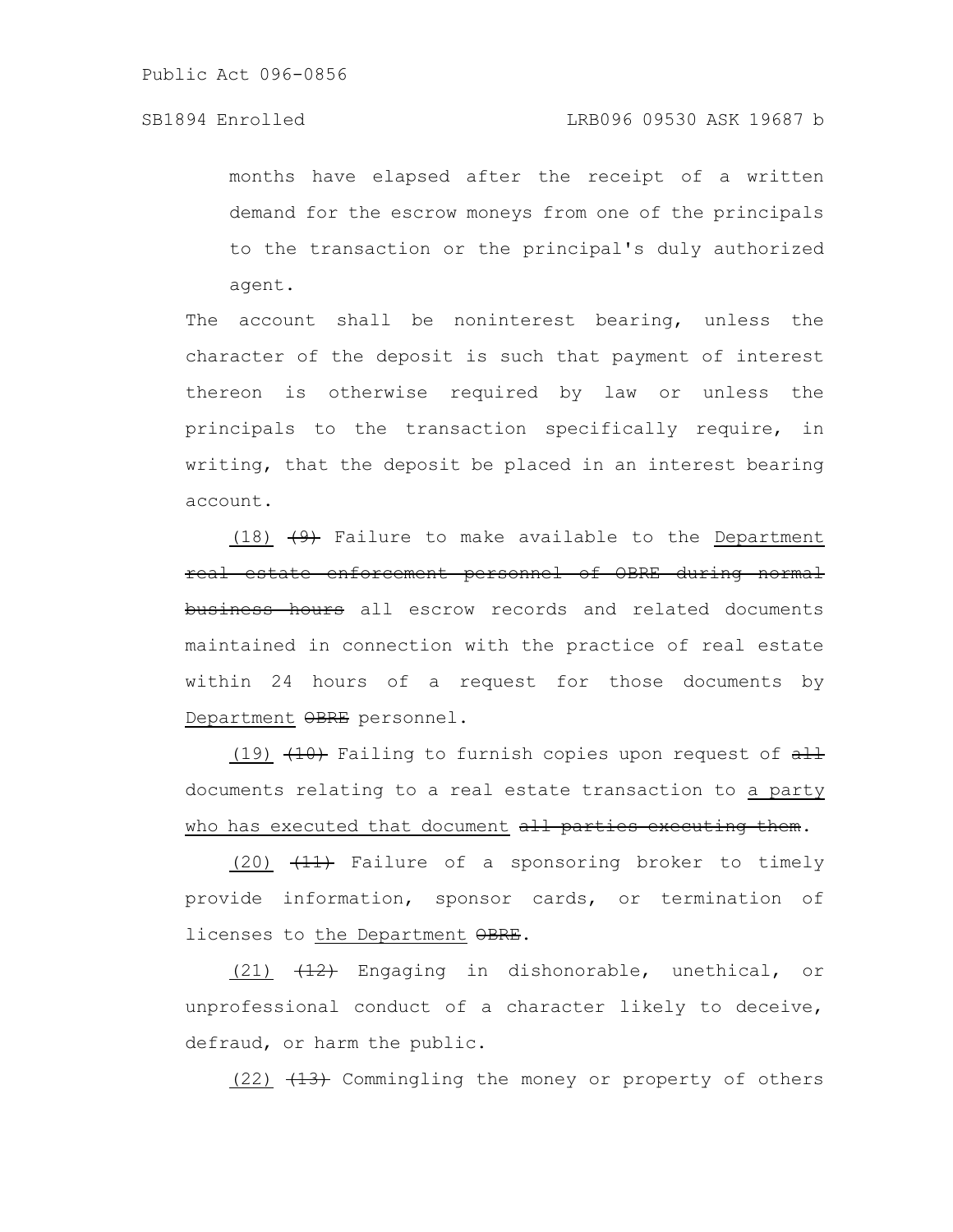with his or her own money or property.

 $(23)$   $(14)$  Employing any person on a purely temporary or single deal basis as a means of evading the law regarding payment of commission to nonlicensees on some contemplated transactions.

 $(24)$   $(15)$  Permitting the use of his or her license as a broker to enable a salesperson or unlicensed person to operate a real estate business without actual participation therein and control thereof by the broker.

 $(25)$   $(16)$  Any other conduct, whether of the same or a different character from that specified in this Section, that constitutes dishonest dealing.

(26)  $(17)$  Displaying a "for rent" or "for sale" sign on any property without the written consent of an owner or his or her duly authorized agent or advertising by any means that any property is for sale or for rent without the written consent of the owner or his or her authorized agent.

 $(27)$   $(18)$  Failing to provide information requested by the Department, or otherwise respond to that request OBRE, within 30 days of the request, either as the result of a formal or informal complaint to OBRE or as a result of a random audit conducted by OBRE, which would violation of this Act.

(28)  $\left( \frac{19}{12} \right)$  Advertising by means of a blind advertisement, except as otherwise permitted in Section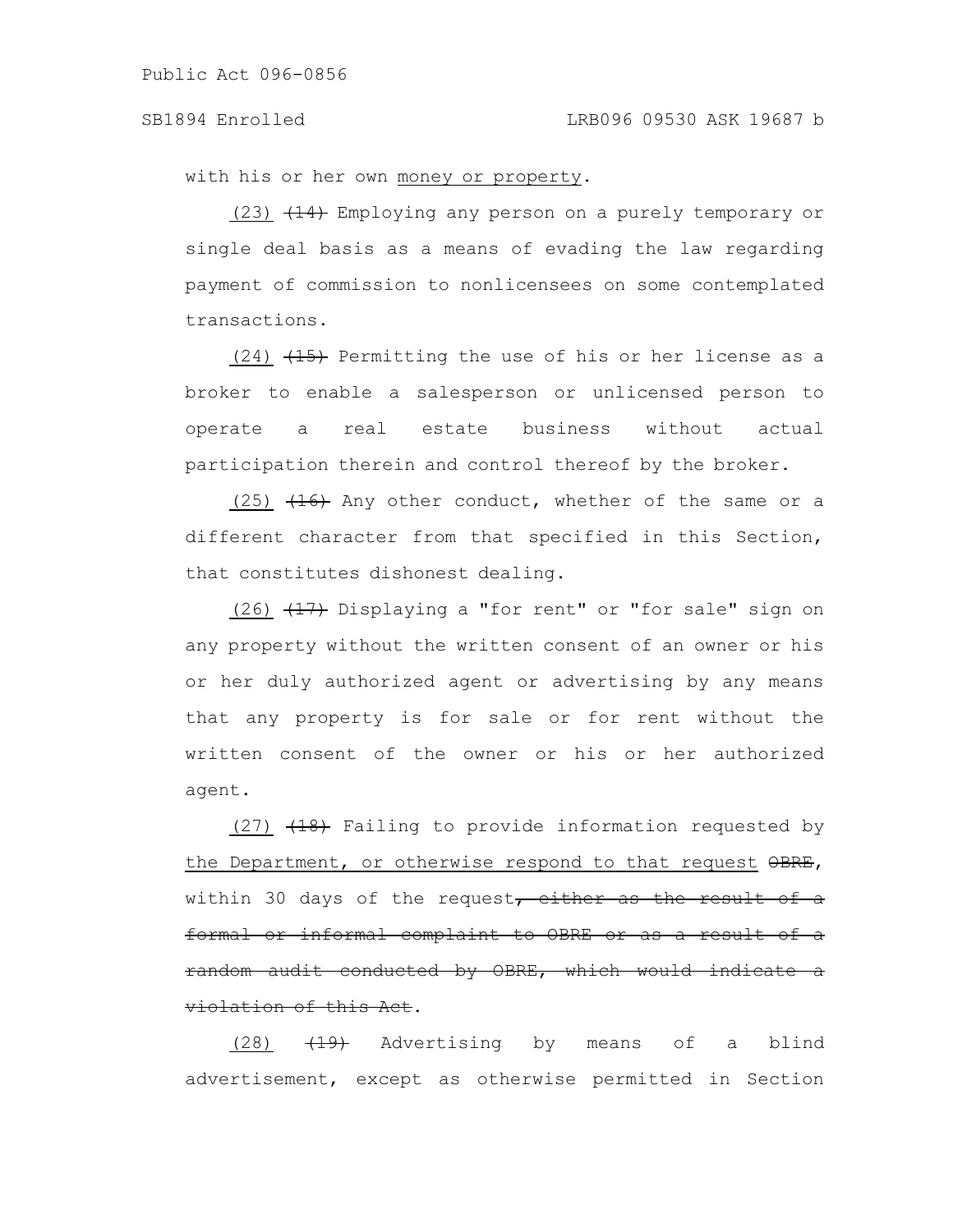10-30 of this Act.

 $(29)$   $(29)$  Offering guaranteed sales plans, as defined in clause (A) of this subdivision (29)  $(29)$ , except to the extent hereinafter set forth:

(A) A "guaranteed sales plan" is any real estate purchase or sales plan whereby a licensee enters into a conditional or unconditional written contract with a seller, prior to entering into a brokerage agreement with the seller, by the terms of which a licensee agrees to purchase a property of the seller within a specified period of time at a specific price in the event the property is not sold in accordance with the terms of a brokerage agreement to be entered into **listing contract** between the sponsoring broker and the seller or on other terms acceptable to the seller.

(B) A licensee offering a guaranteed sales plan shall provide the details and conditions of the plan in writing to the party to whom the plan is offered.

(C) A licensee offering a guaranteed sales plan shall provide to the party to whom the plan is offered evidence of sufficient financial resources to satisfy the commitment to purchase undertaken by the broker in the plan.

(D) Any licensee offering a guaranteed sales plan shall undertake to market the property of the seller subject to the plan in the same manner in which the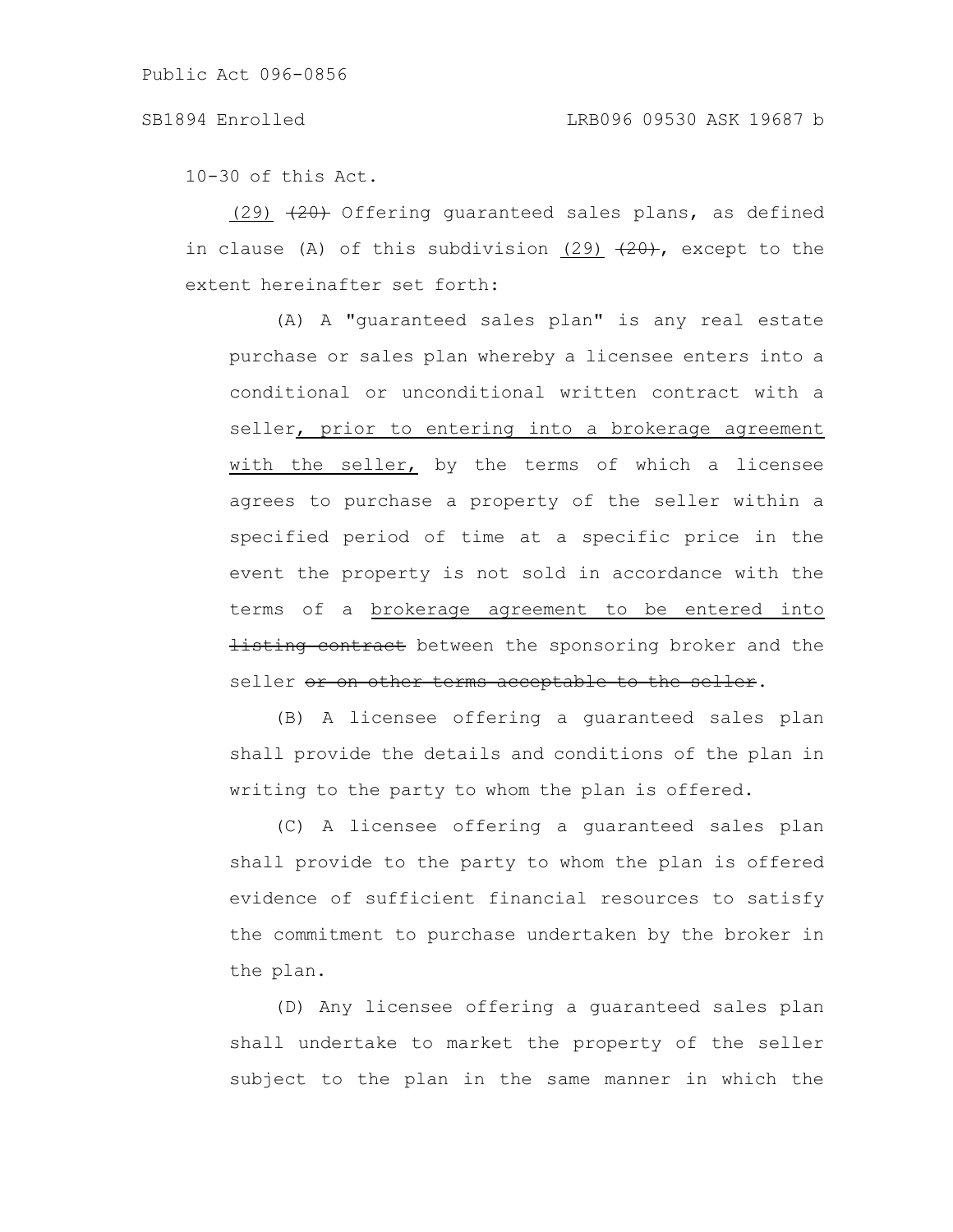broker would market any other property, unless the agreement with the seller provides otherwise.

(E) The licensee cannot purchase seller's property until the brokerage agreement has ended according to its terms or is otherwise terminated.

(F) Any licensee who fails to perform on a guaranteed sales plan in strict accordance with its terms shall be subject to all the penalties provided in this Act for violations thereof and, in addition, shall be subject to a civil fine payable to the party injured by the default in an amount of up to \$25,000.

(30)  $(21)$  Influencing or attempting to influence, by any words or acts, a prospective seller, purchaser, occupant, landlord, or tenant of real estate, in connection with viewing, buying, or leasing real estate, so as to promote or tend to promote the continuance or maintenance of racially and religiously segregated housing or so as to retard, obstruct, or discourage racially integrated housing on or in any street, block, neighborhood, or community.

(31)  $(22)$  Engaging in any act that constitutes a violation of any provision of Article 3 of the Illinois Human Rights Act, whether or not a complaint has been filed with or adjudicated by the Human Rights Commission.

 $(32)$   $(23)$  Inducing any party to a contract of sale or lease or brokerage agreement to break the contract of sale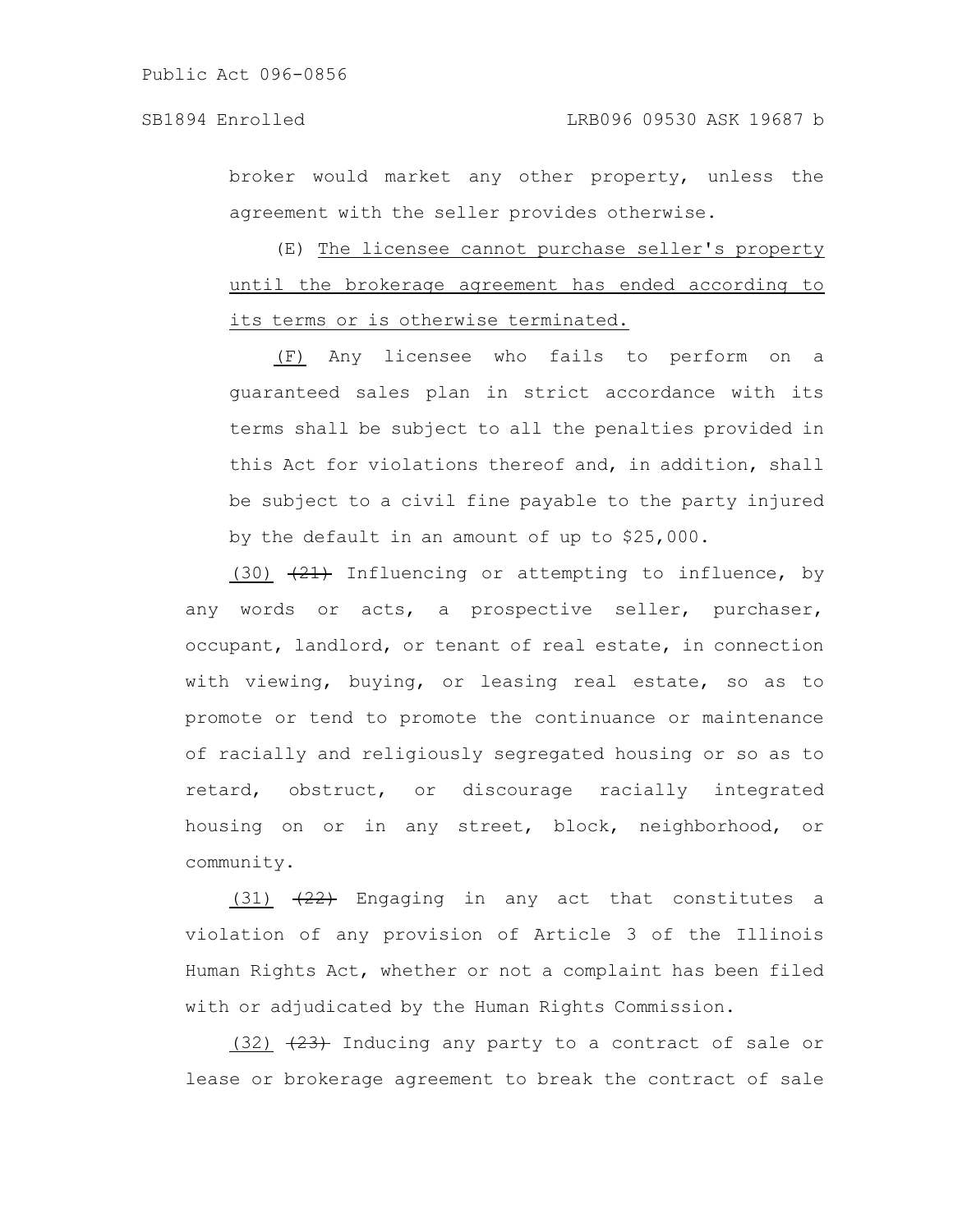or lease or brokerage agreement for the purpose of substituting, in lieu thereof, a new contract for sale or lease or brokerage agreement with a third party.

(33)  $(24)$  Negotiating a sale, exchange, or lease of real estate directly with any person if the licensee knows that the person has an a written exclusive brokerage agreement with another broker, unless specifically authorized by that broker.

 $(34)$   $(25)$  When a licensee is also an attorney, acting as the attorney for either the buyer or the seller in the same transaction in which the licensee is acting or has acted as a broker or salesperson.

 $(35)$   $(26)$  Advertising or offering merchandise or services as free if any conditions or obligations necessary for receiving the merchandise or services are not disclosed in the same advertisement or offer. These conditions or obligations include without limitation the requirement that the recipient attend a promotional activity or visit a real estate site. As used in this subdivision (35)  $(26)$ , "free" includes terms such as "award", "prize", "no charge", "free of charge", "without charge", and similar words or phrases that reasonably lead a person to believe that he or she may receive or has been selected to receive something of value, without any conditions or obligations on the part of the recipient.

(36)  $\left(27\right)$  Disregarding or violating any provision of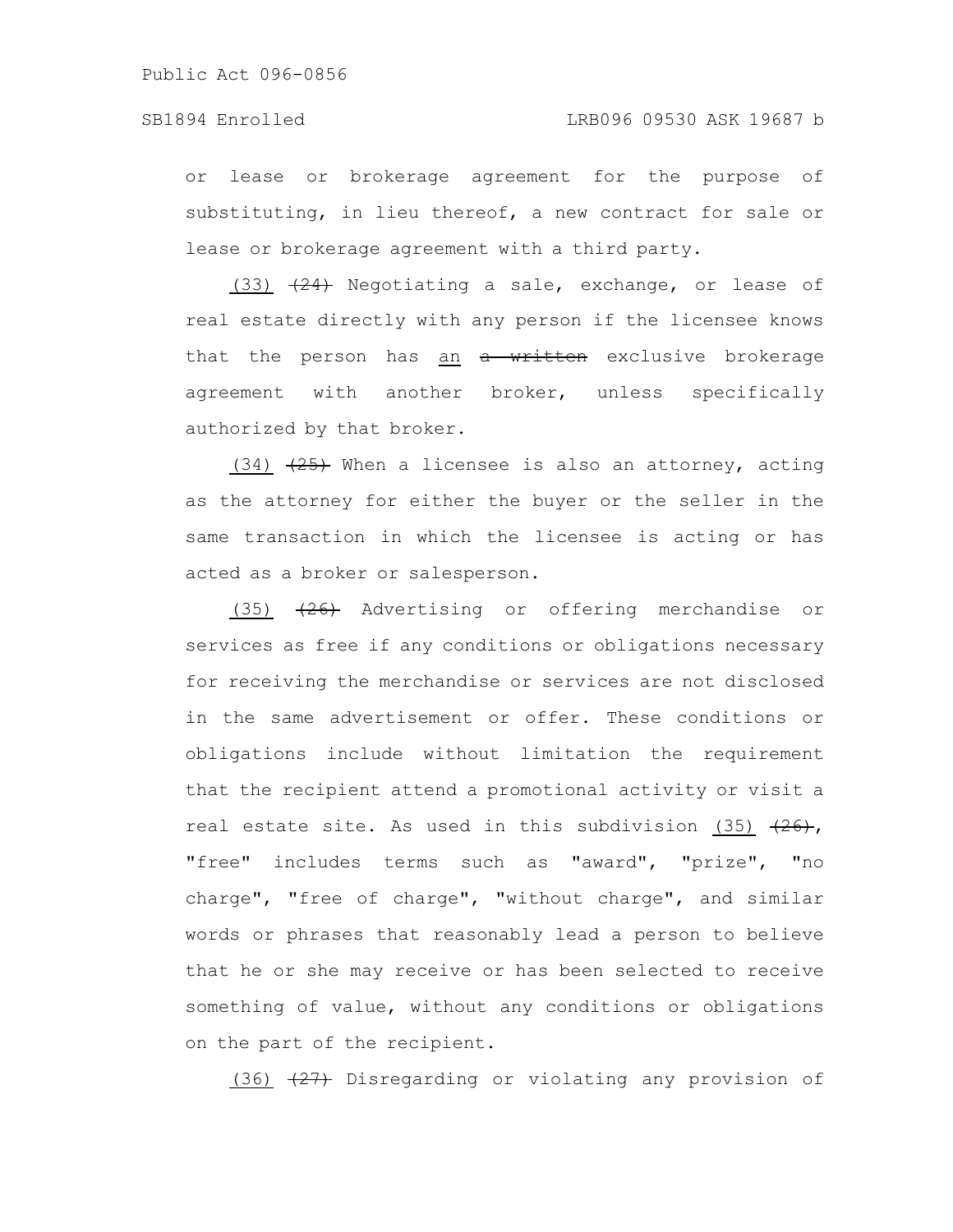the Land Sales Registration Act of 1989, the Illinois Real Estate Time-Share Act, or the published rules promulgated by the Department OBRE to enforce those Acts.

 $(37)$   $(28)$  Violating the terms of a disciplinary order issued by the Department OBRE.

 $(38)$   $(29)$  Paying or failing to disclose compensation in violation of Article 10 of this Act.

(39)  $(39)$  Requiring a party to a transaction who is not a client of the licensee to allow the licensee to retain a portion of the escrow moneys for payment of the licensee's commission or expenses as a condition for release of the escrow moneys to that party.

(40) (31) Disregarding or violating any provision of this Act or the published rules promulgated by the Department OBRE to enforce this Act or aiding or abetting any individual, partnership, registered limited liability partnership, limited liability company, or corporation in disregarding any provision of this Act or the published rules promulgated by the Department OBRE to enforce this Act.

 $(41)$   $(32)$  Failing to provide the minimum services required by Section 15-75 of this Act when acting under an exclusive brokerage agreement.

(42) Habitual or excessive use or addiction to alcohol, narcotics, stimulants, or any other chemical agent or drug that results in a managing broker, broker, salesperson, or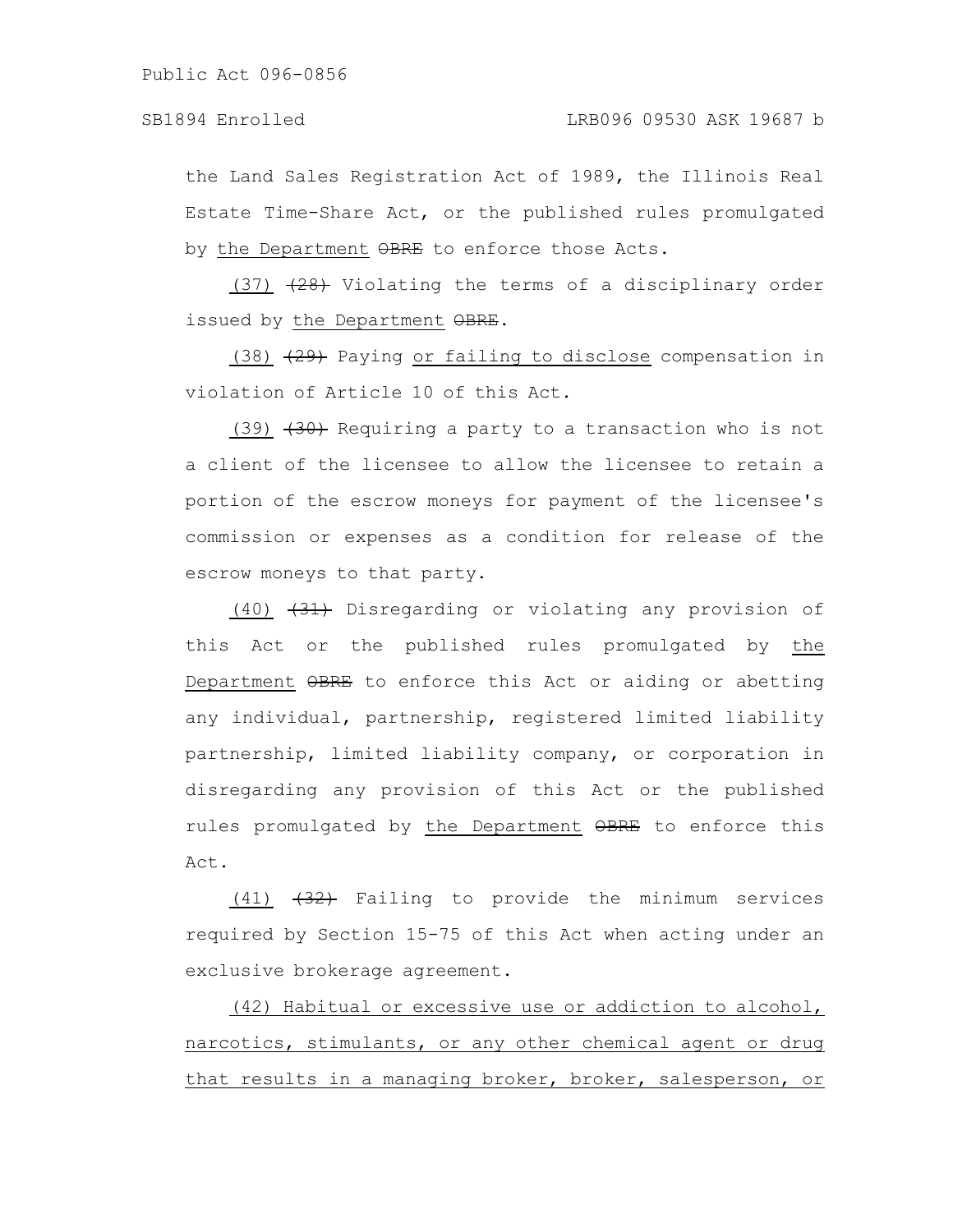leasing agent's inability to practice with reasonable skill or safety.

(b) The Department may refuse to issue or renew or may suspend the license of any person who fails to file a return, pay the tax, penalty or interest shown in a filed return, or pay any final assessment of tax, penalty, or interest, as required by any tax Act administered by the Department of Revenue, until such time as the requirements of that tax Act are satisfied in accordance with subsection (g) of Section 2105-15 of the Civil Administrative Code of Illinois.

(c) The Department shall deny a license or renewal authorized by this Act to a person who has defaulted on an educational loan or scholarship provided or guaranteed by the Illinois Student Assistance Commission or any governmental agency of this State in accordance with item (5) of subsection (g) of Section 2105-15 of the Civil Administrative Code of Illinois.

(d) In cases where the Department of Healthcare and Family Services (formerly Department of Public Aid) has previously determined that a licensee or a potential licensee is more than 30 days delinquent in the payment of child support and has subsequently certified the delinquency to the Department may refuse to issue or renew or may revoke or suspend that person's license or may take other disciplinary action against that person based solely upon the certification of delinquency made by the Department of Healthcare and Family Services in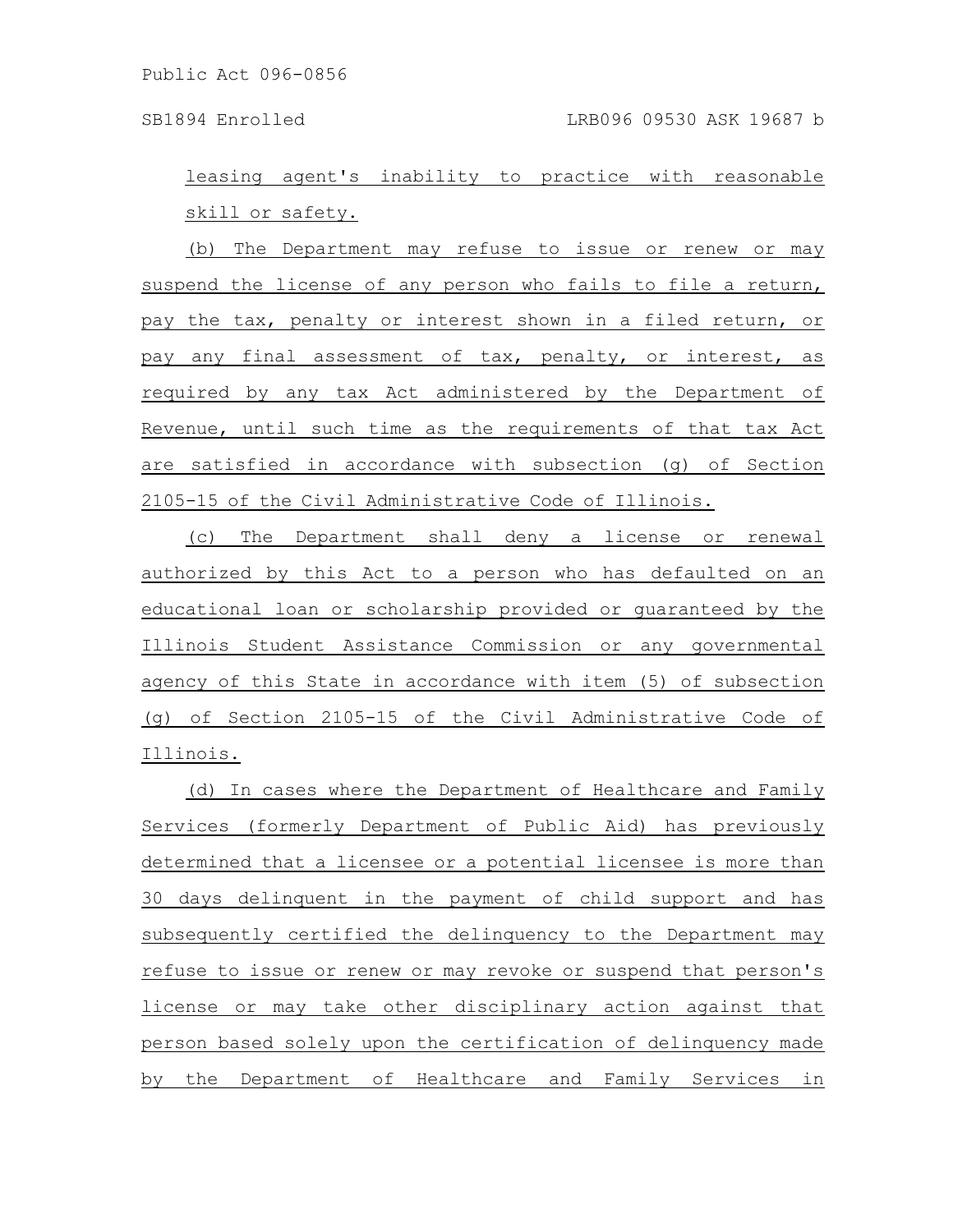accordance with item (5) of subsection (g) of Section 2105-15 of the Civil Administrative Code of Illinois.

(e) In enforcing this Section, the Department or Board upon a showing of a possible violation may compel an individual licensed to practice under this Act, or who has applied for licensure under this Act, to submit to a mental or physical examination, or both, as required by and at the expense of the Department. The Department or Board may order the examining physician to present testimony concerning the mental or physical examination of the licensee or applicant. No information shall be excluded by reason of any common law or statutory privilege relating to communications between the licensee or applicant and the examining physician. The examining physicians shall be specifically designated by the Board or Department. The individual to be examined may have, at his or her own expense, another physician of his or her choice present during all aspects of this examination. Failure of an individual to submit to a mental or physical examination, when directed, shall be grounds for suspension of his or her license until the individual submits to the examination if the Department finds, after notice and hearing, that the refusal to submit to the examination was without reasonable cause.

If the Department or Board finds an individual unable to practice because of the reasons set forth in this Section, the Department or Board may require that individual to submit to care, counseling, or treatment by physicians approved or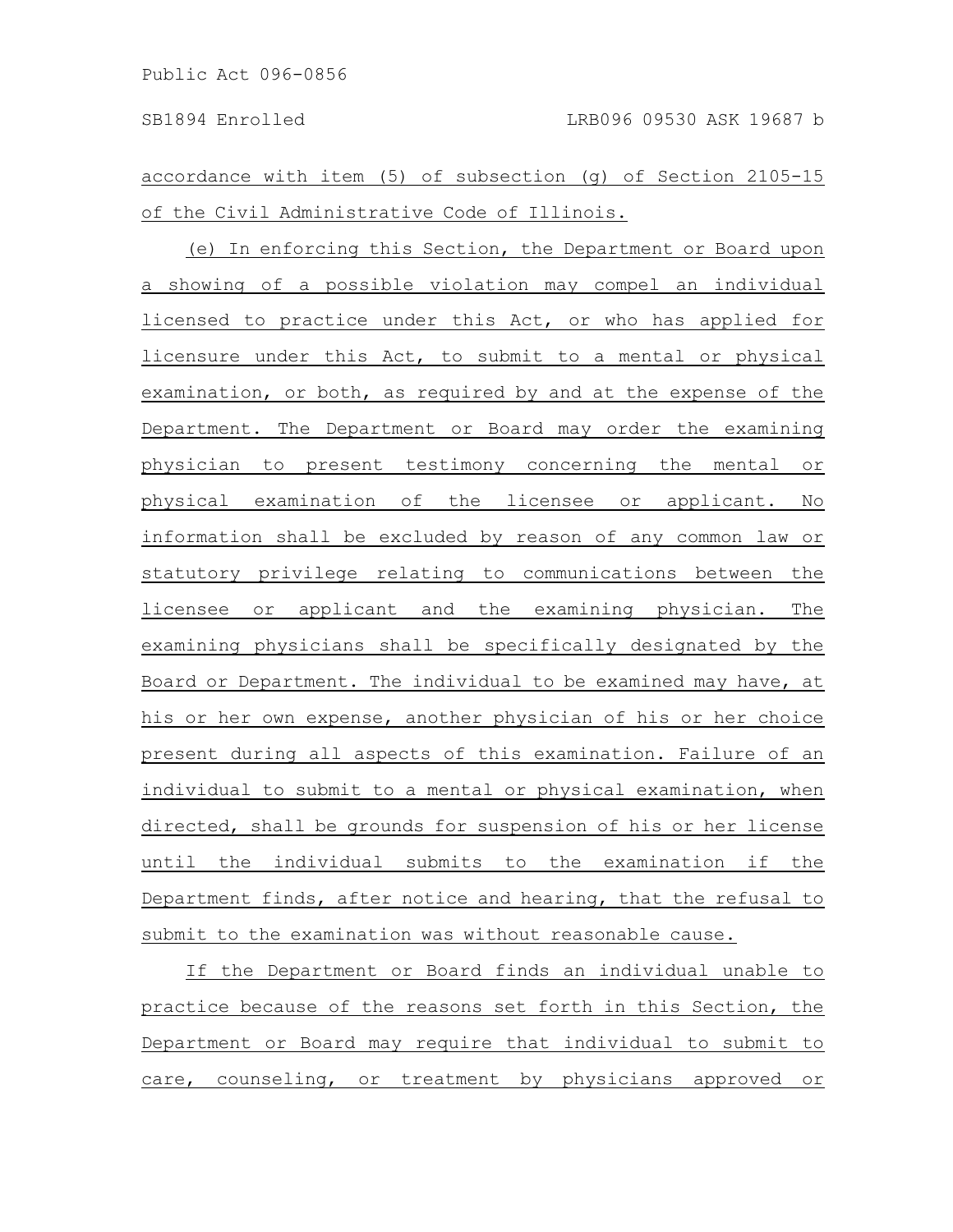designated by the Department or Board, as a condition, term, or restriction for continued, reinstated, or renewed licensure to practice; or, in lieu of care, counseling, or treatment, the Department may file, or the Board may recommend to the Department to file, a complaint to immediately suspend, revoke, or otherwise discipline the license of the individual. An individual whose license was granted, continued, reinstated, renewed, disciplined or supervised subject to such terms, conditions, or restrictions, and who fails to comply with such terms, conditions, or restrictions, shall be referred to the Secretary for a determination as to whether the individual shall have his or her license suspended immediately, pending a hearing by the Department.

In instances in which the Secretary immediately suspends a person's license under this Section, a hearing on that person's license must be convened by the Department within 30 days after the suspension and completed without appreciable delay. The Department and Board shall have the authority to review the subject individual's record of treatment and counseling regarding the impairment to the extent permitted by applicable federal statutes and regulations safeguarding the confidentiality of medical records.

An individual licensed under this Act and affected under this Section shall be afforded an opportunity to demonstrate to the Department or Board that he or she can resume practice in compliance with acceptable and prevailing standards under the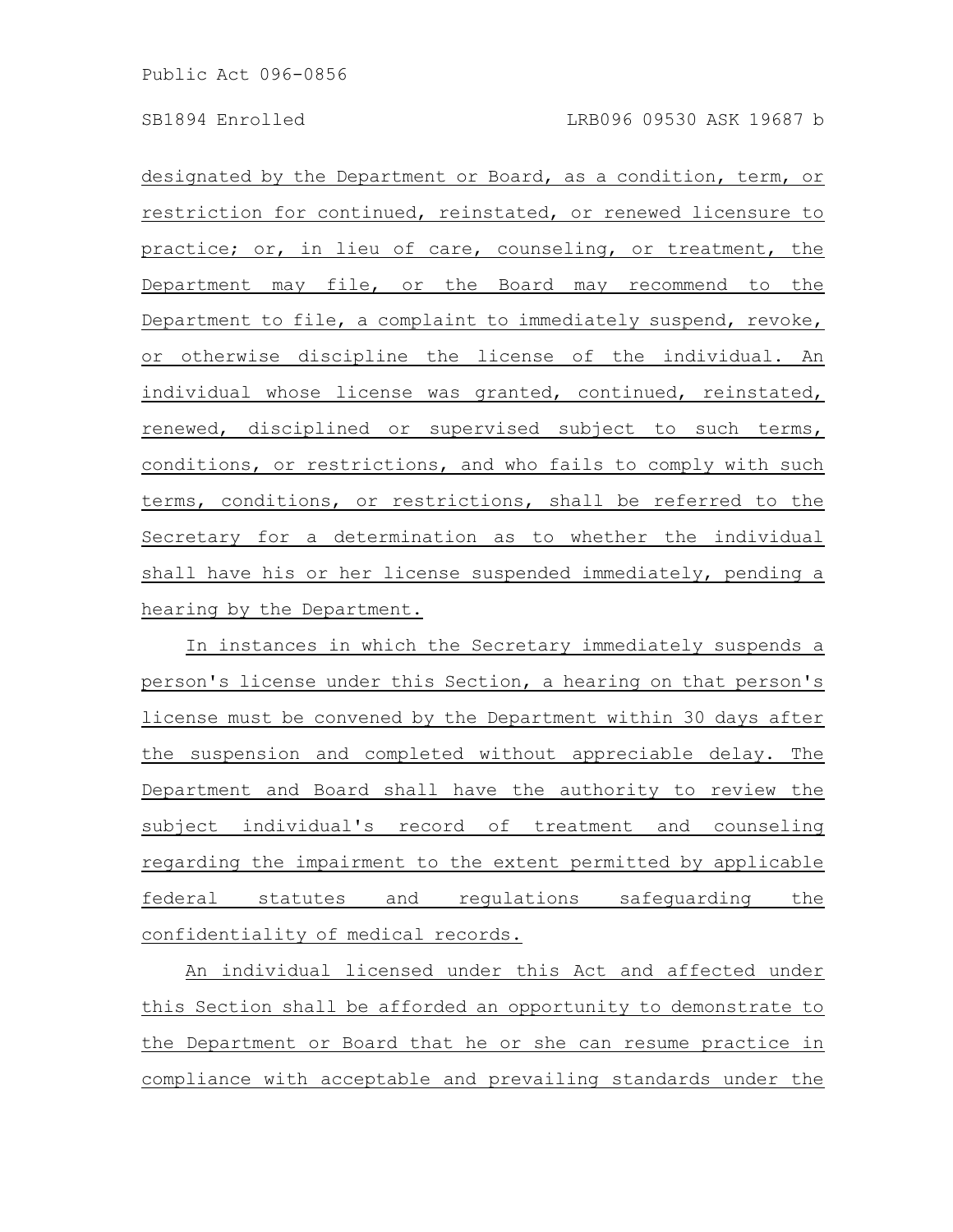provisions of his or her license.

(Source: P.A. 95-851, eff. 1-1-09.)

(225 ILCS 454/20-21 new)

Sec. 20-21. Injunctions; cease and desist order.

(a) If any person violates the provisions of this Act, the Secretary may, in the name of the People of the State of Illinois, through the Attorney General of the State of Illinois or the State's Attorney for any county in which the action is brought, petition for an order enjoining the violation or for an order enforcing compliance with this Act. Upon the filing of a verified petition in court, the court may issue a temporary restraining order, without notice or condition, and may preliminarily and permanently enjoin the violation. If it is established that the person has violated or is violating the injunction, the Court may punish the offender for contempt of court. Proceedings under this Section shall be in addition to, and not in lieu of, all other remedies and penalties provided by this Act.

(b) Whenever in the opinion of the Department a person violates a provision of this Act, the Department may issue a ruling to show cause why an order to cease and desist should not be entered against that person. The rule shall clearly set forth the grounds relied upon by the Department and shall allow at least 7 days from the date of the rule to file an answer to the satisfaction of the Department. Failure to answer to the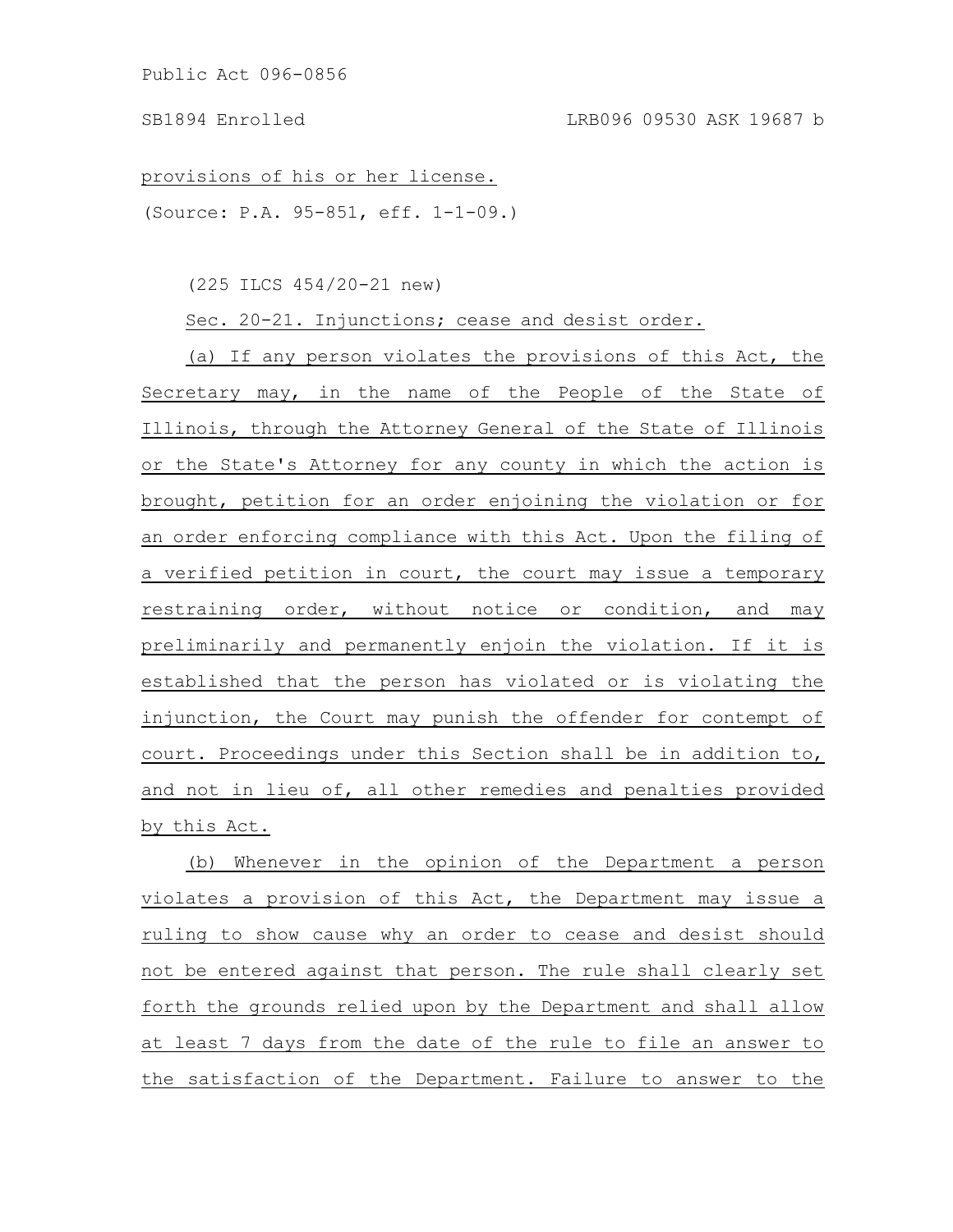satisfaction of the Department shall cause an order to cease and desist to be issued immediately.

(c) Other than as provided in Section 5-20 of this Act, if any person practices as a real estate broker, real estate salesperson or leasing agent or holds himself or herself out as a licensed sponsoring broker, managing broker, real estate broker, real estate salesperson or leasing agent under this Act without being issued a valid existing license by the Department, then any licensed sponsoring broker, managing broker, real estate broker, real estate salesperson, leasing agent, any interested party, or any person injured thereby may, in addition to the Secretary, petition for relief as provided in subsection (a) of this Section.

(225 ILCS 454/20-22 new)

Sec. 20-22. Violations. Any person who is found working or acting as a managing broker, real estate broker, real estate salesperson, or leasing agent or holding himself or herself out as a licensed sponsoring broker, managing broker, real estate broker, real estate salesperson, or leasing agent without being issued a valid existing license is guilty of a Class A misdemeanor and on conviction of a second or subsequent offense the violator shall be guilty of a Class 4 felony.

(225 ILCS 454/20-25)

(Section scheduled to be repealed on January 1, 2010)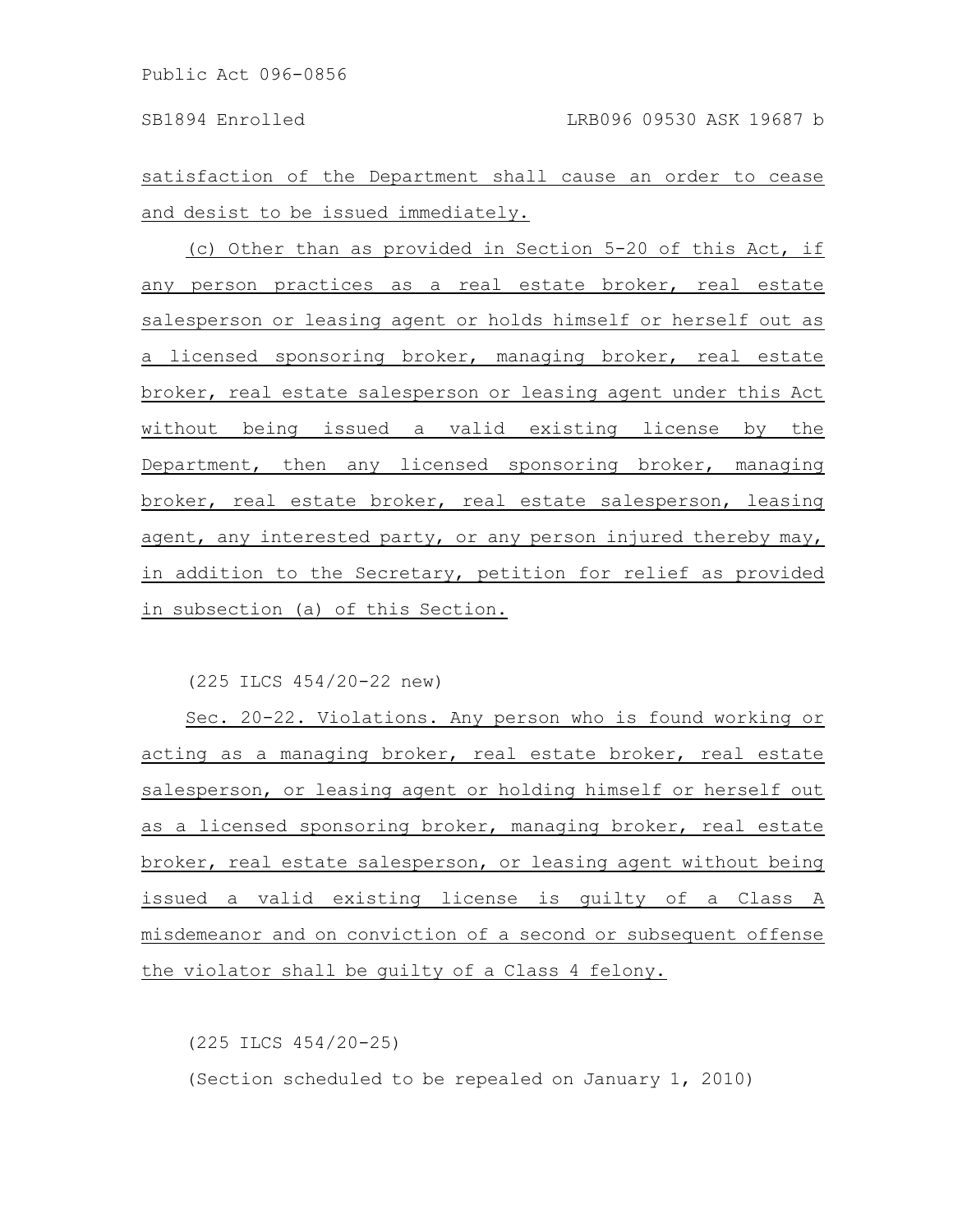Sec. 20-25. Returned checks; fees. Any person who delivers a check or other payment to the Department OBRE that is returned to the Department OBRE unpaid by the financial institution upon which it is drawn shall pay to the Department OBRE, in addition to the amount already owed to the Department OBRE, a fee of \$50. The Department OBRE shall notify the person that payment of fees and fines shall be paid to the Department OBRE by certified check or money order within 30 calendar days of the notification. If, after the expiration of 30 days from the date of the notification, the person has failed to submit the necessary remittance, the Department  $\Theta$ BRE shall automatically terminate the license or deny the application, without hearing. If, after termination or denial, the person seeks a license, he or she shall apply to the Department OBRE for restoration or issuance of the license and pay all fees and fines due to the Department  $\Theta$ BRE. The Department  $\Theta$ BRE may establish a fee for the processing of an application for restoration of a license to pay all expenses of processing this application. The Secretary Commissioner may waive the fees due under this Section in individual cases where the Secretary Commissioner finds that the fees would be unreasonable or unnecessarily burdensome.

(Source: P.A. 91-245, eff. 12-31-99; 92-146, eff. 1-1-02.)

(225 ILCS 454/20-50)

(Section scheduled to be repealed on January 1, 2010)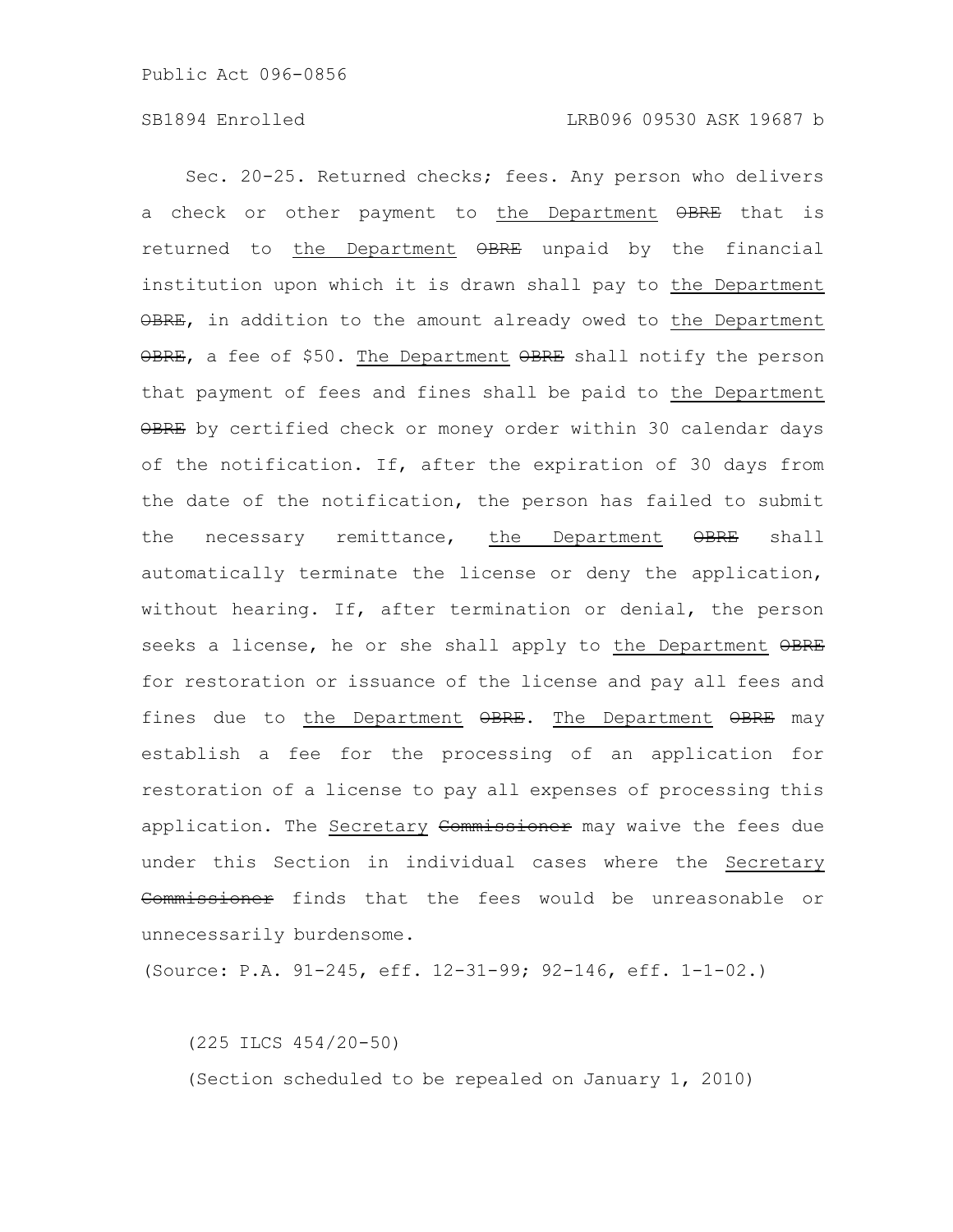# SB1894 Enrolled LRB096 09530 ASK 19687 b

Sec. 20-50. Illegal discrimination. When there has been an adjudication in a civil or criminal proceeding that a licensee has illegally discriminated while engaged in any activity for which a license is required under this Act, the Department OBRE, upon the recommendation of the Board as to the extent of the suspension or revocation, shall suspend or revoke the license of that licensee in a timely manner, unless the adjudication is in the appeal process. When there has been an order in an administrative proceeding finding that a licensee has illegally discriminated while engaged in any activity for which a license is required under this Act, the Department OBRE, upon recommendation of the Board as to the nature and extent of the discipline, shall take one or more of the disciplinary actions provided for in Section 20-20 of this Act in a timely manner, unless the administrative order is in the appeal process.

(Source: P.A. 91-245, eff. 12-31-99.)

(225 ILCS 454/20-55)

(Section scheduled to be repealed on January 1, 2010)

Sec. 20-55. Illinois Administrative Procedure Act. The Illinois Administrative Procedure Act is hereby expressly adopted and incorporated herein as if all of the provisions of that Act were included in this Act, except that the provision of subsection (d) of Section 10-65 of the Illinois Administrative Procedure Act that provides that at hearings the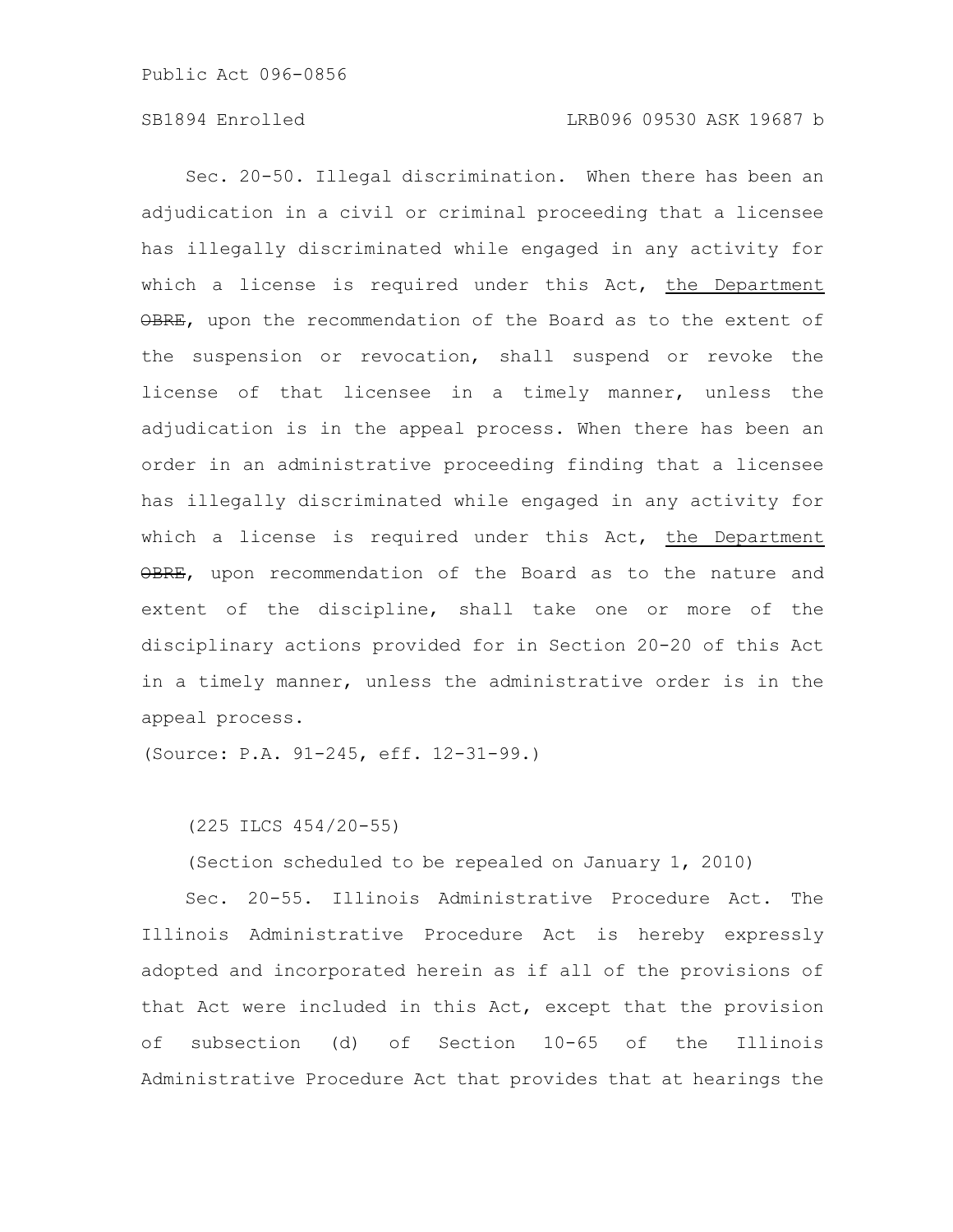# SB1894 Enrolled LRB096 09530 ASK 19687 b

licensee has the right to show compliance with all lawful requirements for retention, continuation, or renewal of the license is specifically excluded. For the purposes of this Act, the notice required under the Illinois Administrative Procedure Act is deemed sufficient when mailed to the last known address of record a party.

(Source: P.A. 91-245, eff. 12-31-99.)

(225 ILCS 454/20-60)

(Section scheduled to be repealed on January 1, 2010)

Sec. 20-60. Investigations Hearing; investigation; notice and hearing<del>; disciplinary consent order</del>. The Department may investigate the actions of any applicant or of any person or persons rendering or offering to render services or any person holding or claiming to hold a license under this Act. The Department shall, before revoking,  $(a)$  OBRE may conduct hearings through the Board or a duly appointed hearing officer on proceedings to suspend, revoke, or to refuse to renew licenses of persons applying for licensure or licensed under this Act or to censure, reprimand, or impose a civil fine not to exceed \$25,000 upon any licensee hereunder and may revoke, suspend, or refuse to issue or renew these licenses or censure, reprimand, or impose a civil fine not  $$25,000$  upon any licensee hereunder. (b) Upon the motion either OBRE or the Board or upon the verified complaint writing of any persons setting forth facts that if proven would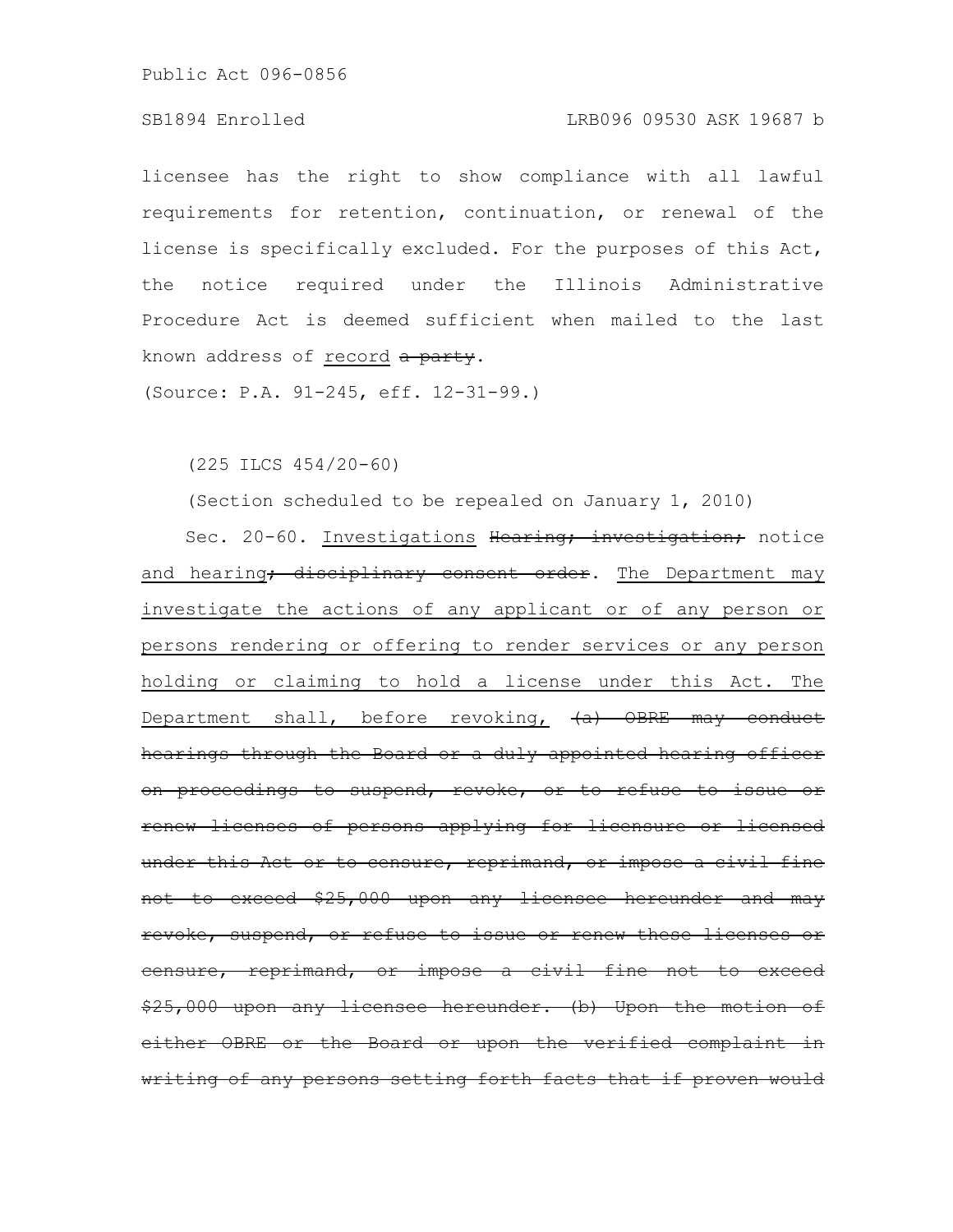constitute grounds for suspension or revocation under this Act, OBRE, the Board, or its subcommittee shall cause to be investigated the actions of any person so accused who holds a license or is holding himself or herself out to be a licensee. This person is hereinafter called the accused. (c) Prior to initiating any formal disciplinary proceedings resulting from an investigation conducted pursuant to subsection (b) of this Section, that matter shall be reviewed by a subcommittee of the Board according to procedures established by rule. The subcommittee shall make a recommendation to the full Board as to the validity of the complaint and may recommend that the Board not proceed with formal disciplinary proceedings if the complaint is determined to be frivolous or without merit. (d) Except as provided for in Section 20-65 of this Act, OBRE shall, before suspending, revoking, placing on probation, reprimanding **probationary status,** or taking any other disciplinary action under Article 20 of this Act, at least 30 days before the date set for the hearing, (i)  $as$  OBRE may deem proper with regard to any license: (1) notify the accused in writing of the at least 30 days prior to the date set for the hearing of any charges made and the time and place for the hearing on  $\theta$  the charges, (ii) direct him or her to file a written answer to the charges with to be heard before the Board under oath within 20 days after the service on him or her of the notice, and (iii)  $\rightarrow$  and  $(2)$  inform the accused that if he or she fails to answer upon failure to file an answer and request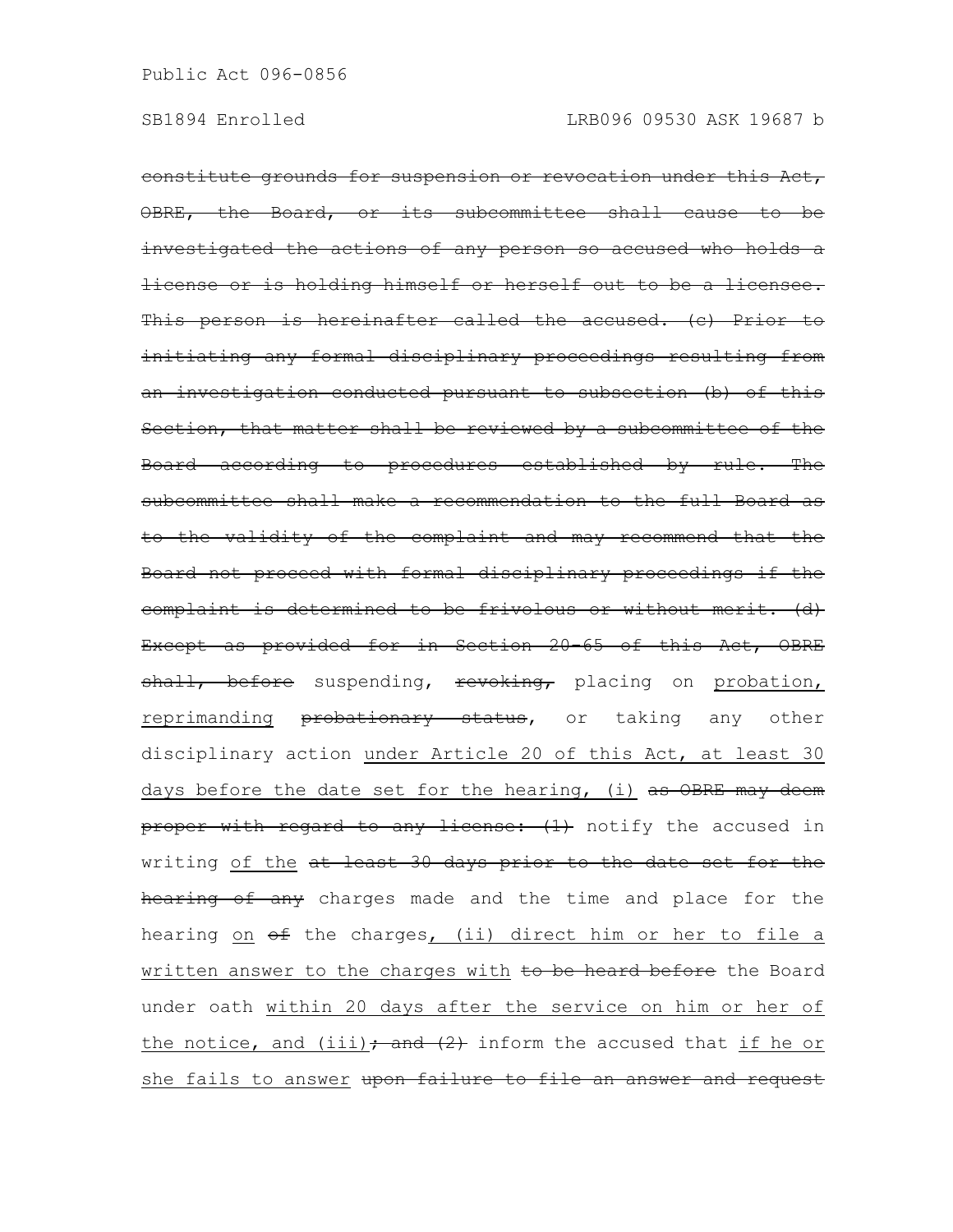a hearing before the date originally set for the hearing, default will be taken against him or her or that the accused and his or her license may be suspended, revoked, or placed on probationary status, or other disciplinary action taken with regard to the license, including limiting the scope, nature, or extent of his or her practice, as the Department may consider proper. At the time and place fixed in the notice, the Board shall proceed to hear the charges and the parties or their counsel shall be accorded ample opportunity to present any pertinent statements, testimony, evidence, and arguments. The Board may continue the hearing from time to time. In case the person, after receiving the the accused's practice, as OBRE may deem proper, may be taken with regard thereto. In case the person fails to file an answer after receiving notice, fails to file an answer, his or her license may, in the discretion of the Department OBRE, be suspended, revoked, or placed on probationary status, or the Department OBRE may take whatever disciplinary action considered deemed proper, including limiting the scope, nature, or extent of the person's practice or the imposition of a fine, without a hearing, if the act or acts charged constitute sufficient grounds for that such action under this Act. The written notice may be served by personal delivery or by certified mail to the address specified by the accused in his or her last notification with the Department.

(e) At the time and place fixed in the notice, the Board proceed to hearing of the charges and both the accused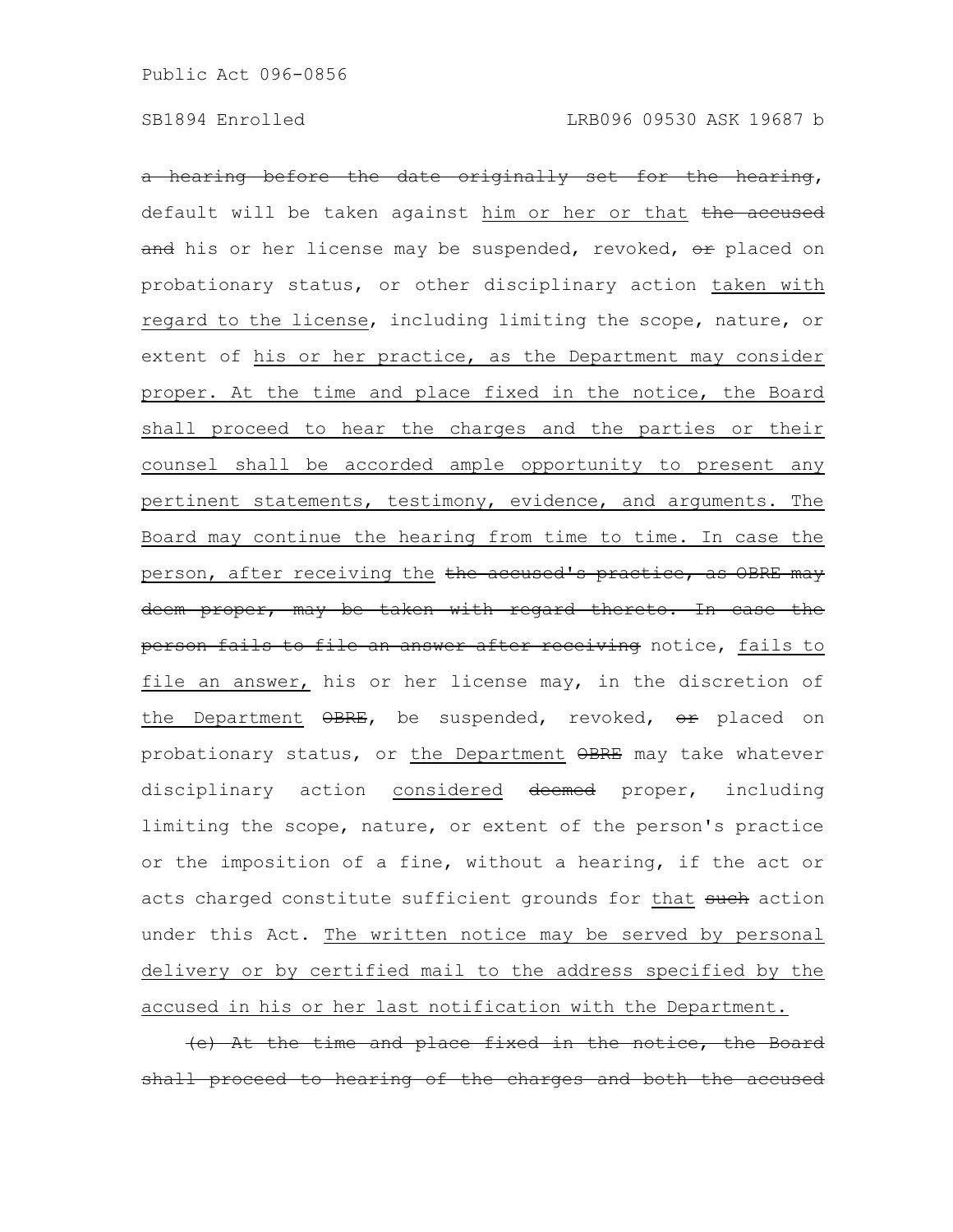person and the complainant shall be accorded ample opportunity to present in person or by counsel such statements, testimony, evidence and argument as may be pertinent to the charges or to any defense thereto. The Board or its hearing officer may continue a hearing date upon its own motion or upon an accused's motion for one period not to exceed 30 days. The Board or its hearing officer may grant further continuances for periods not to exceed 30 days only upon good cause being shown by the moving party. The non-moving party shall have the opportunity to object to a continuance on the record at a hearing upon the motion to continue. All motions for continuances and any denial or grant thereof shall be in writing. All motions shall be submitted not later than 48 hours before the scheduled hearing unless made upon an emergency basis. In determining whether good cause for a continuance is shown, the Board or its hearing officer shall consider such factors as the volume of cases pending, the nature and complexity of legal issues raised, the diligence of the party making the request, the availability of party's legal representative or witnesses, and the number of previous requests for continuance.

(f) Any unlawful act or violation of any of the provisions of this Act upon the part of any licensees employed by a real estate broker or associated by written agreement with the real estate broker, or unlicensed employee of a licensed broker, shall not be cause for the revocation of the license of any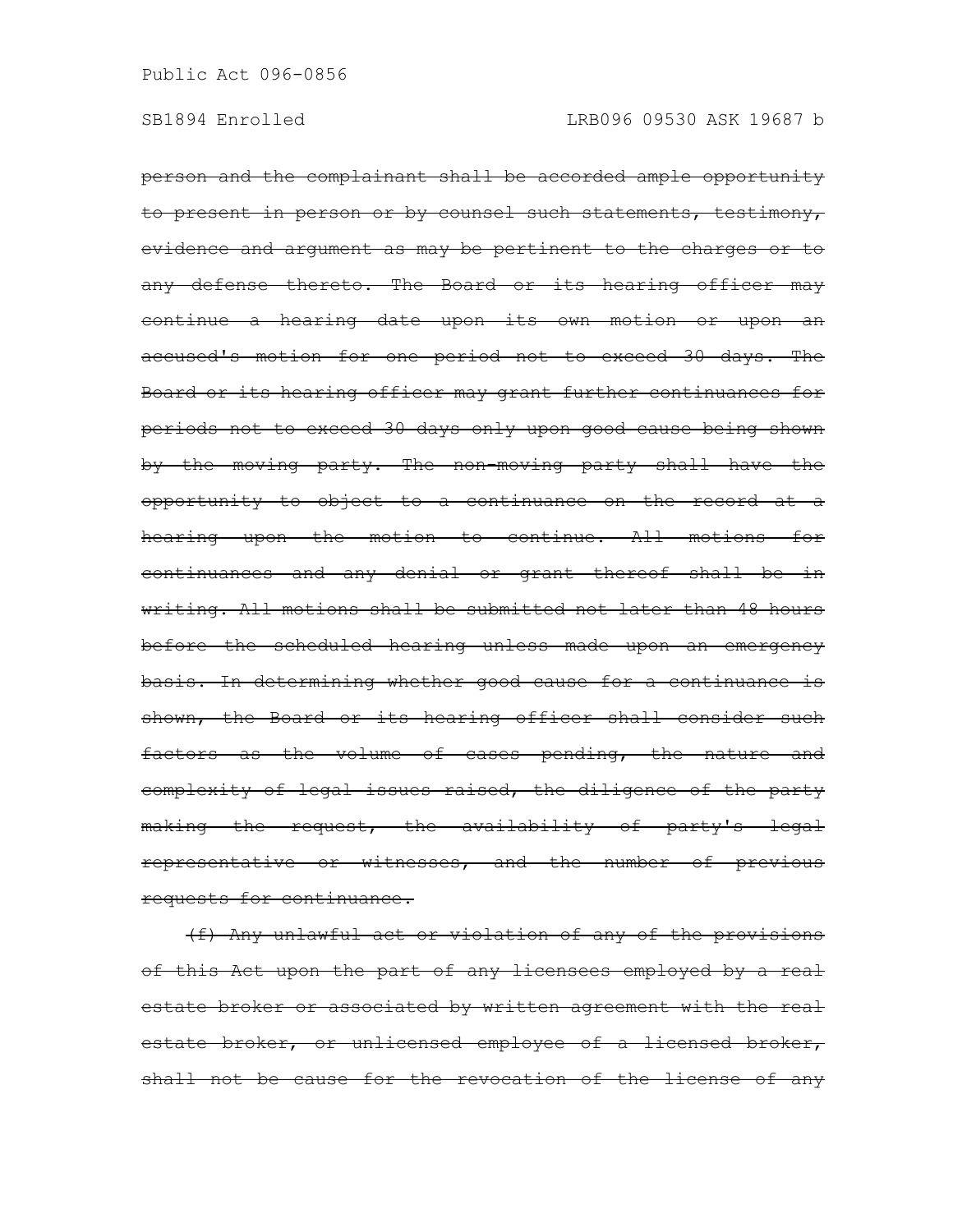such broker, partial or otherwise, unless it appears to the satisfaction of OBRE that the broker had knowledge thereof.

(g) OBRE or the Board has power to subpoena any persons or documents for the purpose of investigation or hearing with the same fees and mileage and in the same manner as prescribed by law for judicial procedure in civil cases in courts of this State. The Commissioner, the Director, any member of the Board, a certified court reporter, or a hearing officer shall each have power to administer oaths to witnesses at any hearing which OBRE is authorized under this Act to conduct.

(h) Any circuit court or any judge thereof, upon the application of the accused person, complainant, OBRE, or the Board, may, by order entered, require the attendance of witnesses and the production of relevant books and papers before the Board in any hearing relative to the application for or refusal, recall, suspension, or revocation of a license, and the court or judge may compel obedience to the court's or the judge's order by proceedings for contempt.

(i) OBRE, at its expense, shall preserve a record of all proceedings at the formal hearing of any case involving the refusal to issue or the revocation, suspension, or other discipline of a licensee. The notice of hearing, complaint and all other documents in the nature of pleadings and written motions filed in the proceedings, the transcript of testimony, the report of the Board, and the orders of OBRE shall be the record of the proceeding. At all hearings or pre-hearing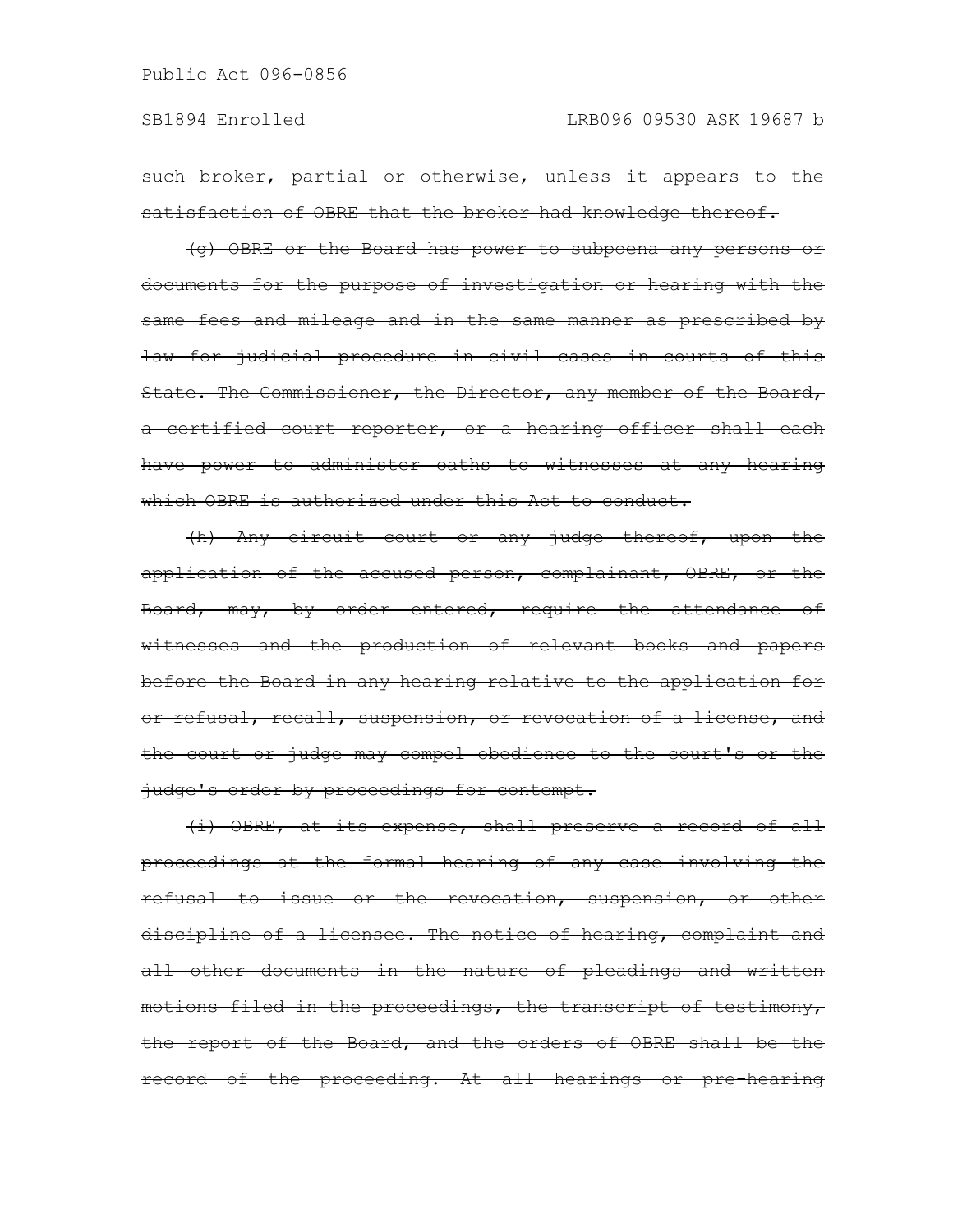conferences, OBRE and the accused shall be entitled to have a court reporter in attendance for purposes of transcribing the proceeding or pre-hearing conference at the expense of the party requesting the court reporter's attendance. A copy of the transcribed proceeding shall be available to the other party for the cost of a copy of the transcript.

(i) The Board shall present to the Commissioner its written report of its findings and recommendations. A copy of the report shall be served upon the accused, either personally or by certified mail as provided in this Act for the service of the citation. Within 20 days after the service, the accused may present to the Commissioner a motion in writing for a rehearing that shall specify the particular grounds therefor. If the accused shall order and pay for a transcript of the record as provided in this Act, the time elapsing thereafter and before the transcript is ready for delivery to the accused shall not be counted as part of the 20 days. Whenever the Commissioner is satisfied that substantial justice has not been done, the Commissioner may order a rehearing by the Board or other special committee appointed by the Commissioner or may remand the matter to the Board for their reconsideration of the matter based on the pleadings and evidence presented to the Board. In all instances, under this Act, in which the Board has rendered a recommendation to the Commissioner with respect to a particular licensee or applicant, the Commissioner shall, in the event that he or she disagrees with or takes action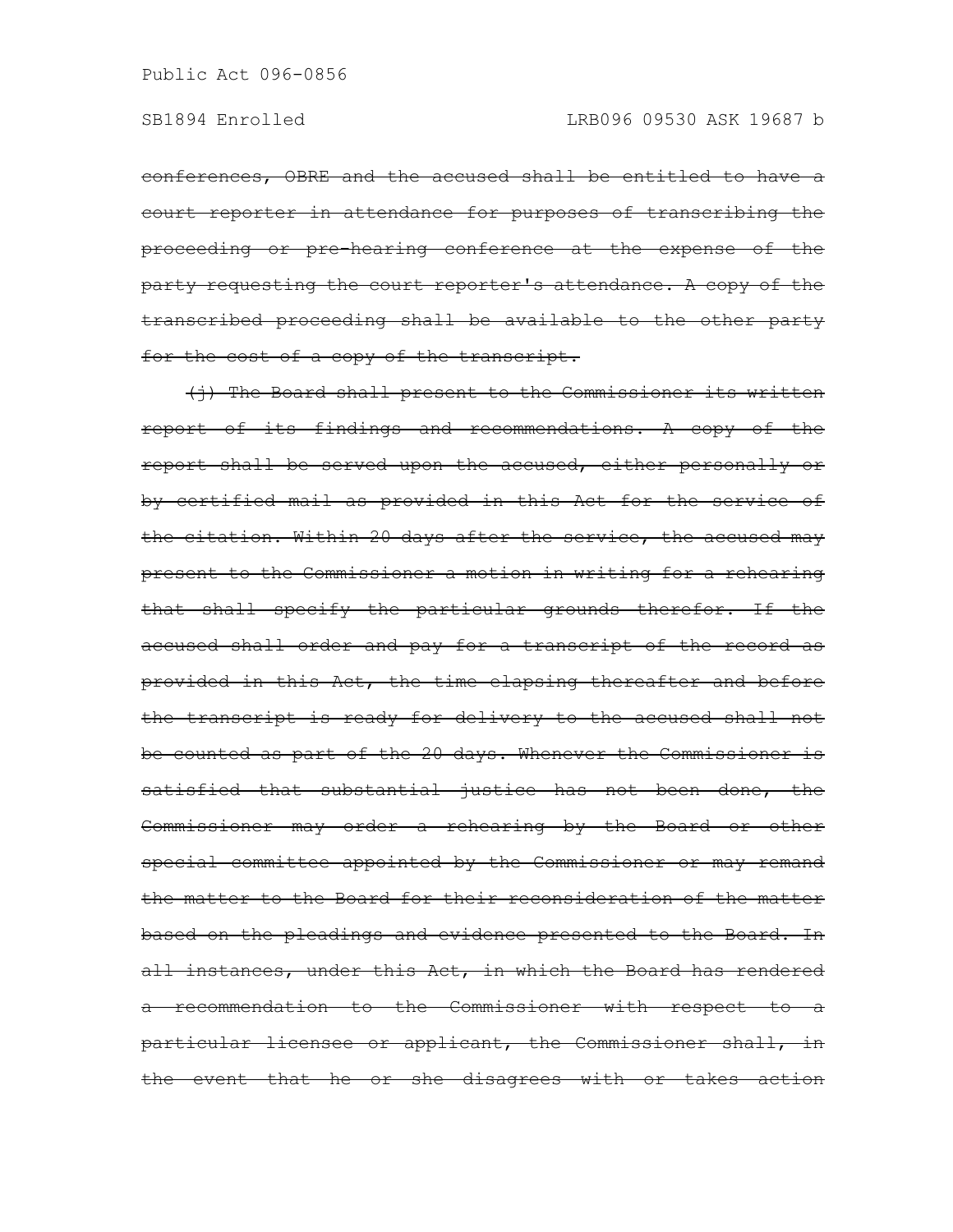contrary to the recommendation of the Board, file with the Board and the Secretary of State his specific written reasons of disagreement with the Board. The reasons shall be filed within 60 days of the Board's recommendation to the Commissioner and prior to any contrary action. At the expiration of the time specified for filing a motion for a rehearing, the Commissioner shall have the right to take the action recommended by the Board. Upon the suspension or revocation of a license, the licensee shall be required to surrender his or her license to OBRE, and upon failure or refusal to do so, OBRE shall have the right to seize the license.

(k) At any time after the suspension, temporary suspension, or revocation of any license, OBRE may restore it to the accused without examination, upon the written recommendation of the Board.

(l) An order of revocation or suspension or a certified copy thereof, over the seal of OBRE and purporting to be signed by the Commissioner, shall be prima facie proof that:

(1) The signature is the genuine signature of the Commissioner.

(2) The Commissioner is duly appointed and qualified. (3) The Board and the members thereof are qualified. Such proof may be rebutted.

(m) Notwithstanding any provisions concerning the conduct of hearings and recommendations for disciplinary actions, OBRE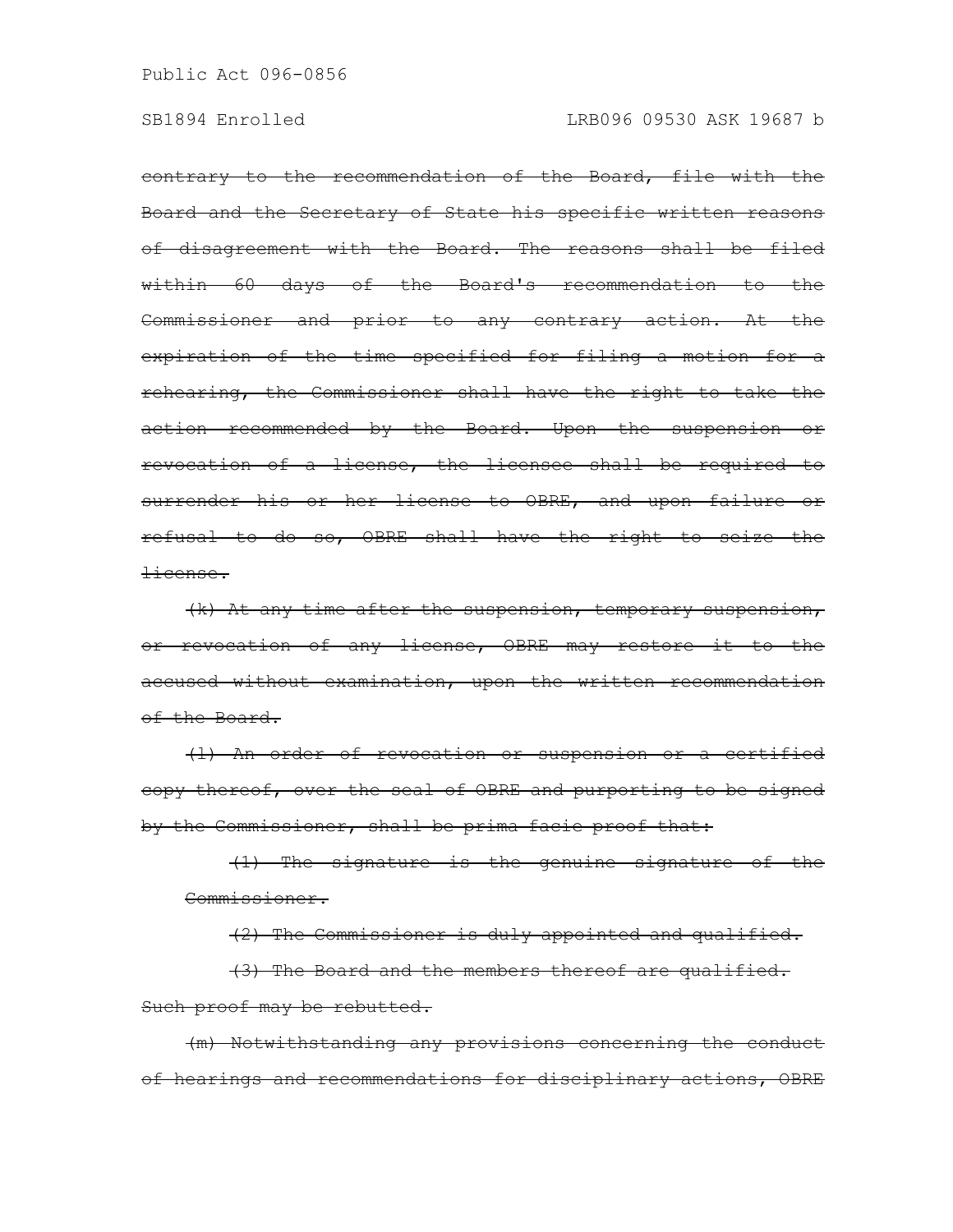as directed by the Commissioner has the authority to negotiate agreements with licensees and applicants resulting disciplinary consent orders. These consent orders may provide for any of the forms of discipline provided in this consent orders shall provide that they were not entered into as a result of any coercion by OBRE. Any such consent order shall be filed with the Commissioner along with the Board's recommendation and accepted or rejected by the Commissioner within 60 days of the Board's recommendation.

(Source: P.A. 91-245, eff. 12-31-99; 92-217, eff. 8-2-01.)

(225 ILCS 454/20-62 new)

Sec. 20-62. Record of proceedings; transcript. The Department, at its expense, shall preserve a record of all proceedings at the formal hearing of any case. The notice of hearing, complaint, all other documents in the nature of pleadings, written motions filed in the proceedings, the transcripts of testimony, the report of the Board, and orders of the Department shall be in the record of the proceeding.

(225 ILCS 454/20-63 new)

Sec. 20-63. Subpoenas; depositions; oaths. The Department has the power to subpoena documents, books, records, or other materials and to bring before it any person and to take testimony either orally or by deposition, or both, with the same fees and mileage and in the same manner as prescribed in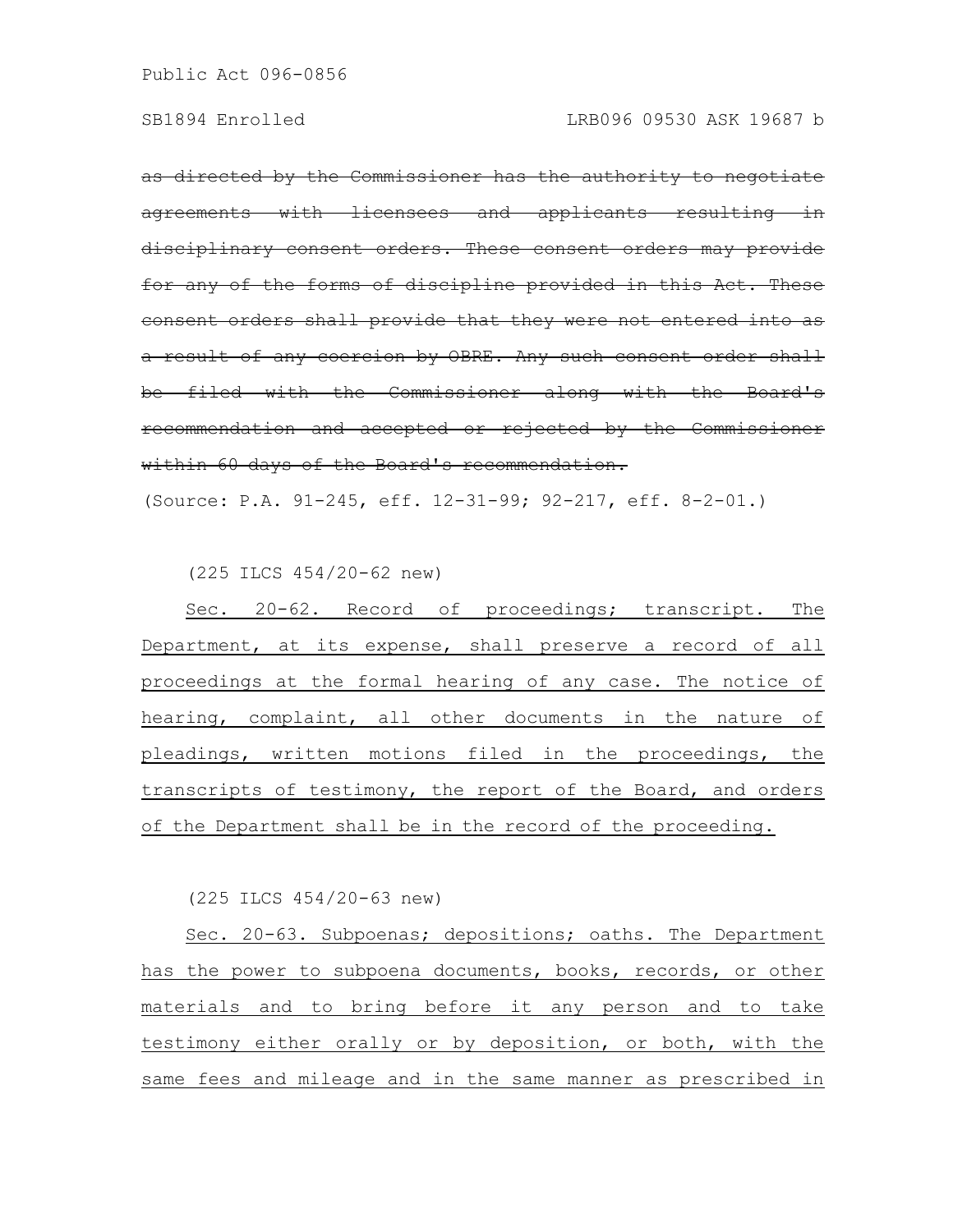civil cases in the courts of this State. The Secretary, the designated hearing officer, and every member of the Board has the power to administer oaths to witnesses at any hearing that the Department is authorized to conduct, and any other oaths authorized in an Act that is administered by the Department.

(225 ILCS 454/20-64 new)

Sec. 20-64. Board; rehearing. At the conclusion of a hearing, a copy of the Board's report shall be served upon the applicant or licensee by the Department, either personally or as provided in this Act for the service of a notice of hearing. Within 20 days after service, the applicant or licensee may present to the Department a motion in writing for a rehearing, which shall specify the particular grounds for rehearing. The Department may respond to the motion, or if a motion for rehearing is denied, then upon denial, and except as provided in Section 20-72 of this Act, the Secretary may enter an order in accordance with the recommendations of the Board. If the applicant or licensee orders from the reporting service and pays for a transcript of the record within the time for filing a motion for rehearing, then the 20-day period within which a motion may be filed shall commence upon the delivery of the transcript to the applicant or licensee.

(225 ILCS 454/20-65)

(Section scheduled to be repealed on January 1, 2010)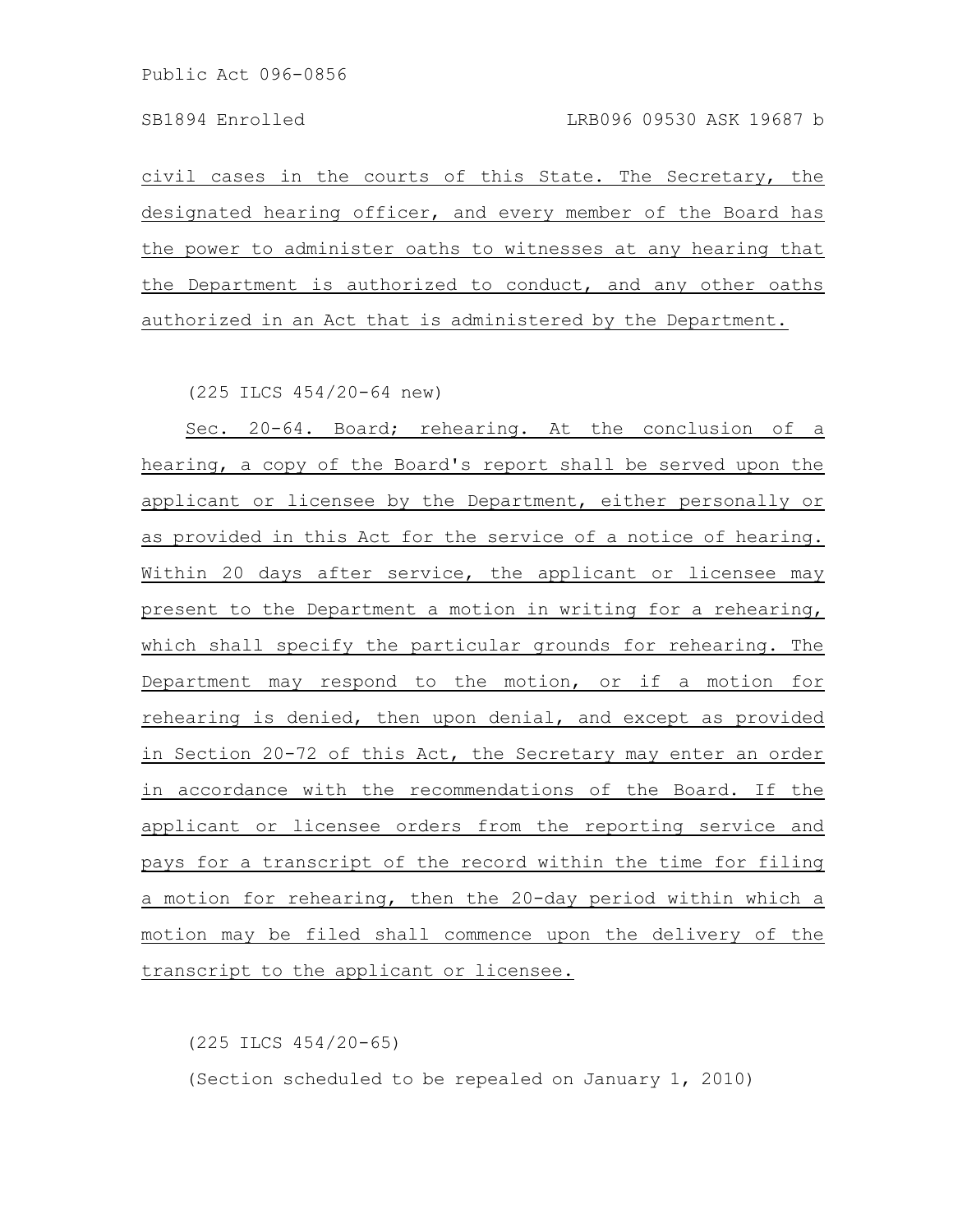Sec. 20-65. Temporary suspension. The Secretary Commissioner may temporarily suspend the license of a licensee without a hearing, simultaneously with the institution of proceedings for a hearing provided for in Section 20-61 20-60 of this Act, if the Secretary Commissioner finds that the evidence indicates that the public interest, safety, or welfare imperatively requires emergency action. In the event that the Secretary Commissioner temporarily suspends the license without a hearing before the Board, a hearing shall be commenced held within 30 days after the suspension has occurred. The suspended licensee may seek a continuance of the hearing during which the suspension shall remain in effect. The proceeding shall be concluded without appreciable delay. (Source: P.A. 91-245, eff. 12-31-99.)

(225 ILCS 454/20-66 new)

Sec. 20-66. Appointment of a hearing officer. The Secretary has the authority to appoint any attorney licensed to practice law in the State of Illinois to serve as the hearing officer in any action for refusal to issue, restore, or renew a license or to discipline a licensee. The hearing officer has full authority to conduct the hearing. Any Board member may attend the hearing. The hearing officer shall report his or her findings of fact, conclusions of law, and recommendations to the Board. The Board shall review the report of the hearing officer and present its findings of fact, conclusions of law,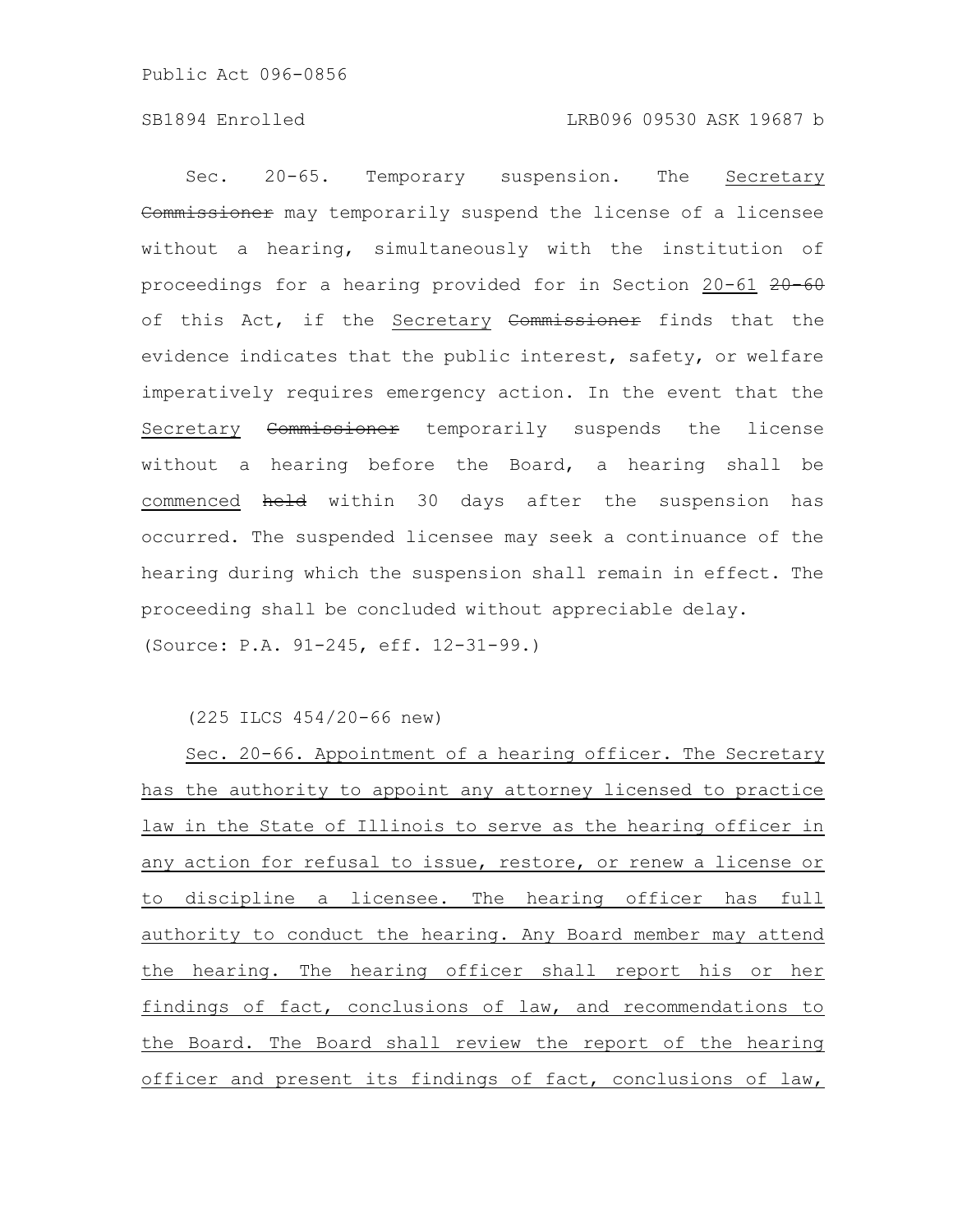and recommendations to the Secretary and all parties to the proceeding. If the Secretary disagrees with a recommendation of the Board or of the hearing officer, then the Secretary may issue an order in contravention of the recommendation.

(225 ILCS 454/20-67 new)

Sec. 20-67. Order or certified copy; prima facie proof. An order, or certified copy of an order, over the seal of the Department and purporting to be signed by the Secretary is prima facie proof that (i) the signature is the genuine signature of the Secretary, (ii) the Secretary is duly appointed and qualified, and (iii) the Board and its members are qualified to act.

(225 ILCS 454/20-68 new)

Sec. 20-68. Surrender of license. Upon the revocation or suspension of a license, the licensee shall immediately surrender his or her license to the Department. If the licensee fails to do so, the Department has the right to seize the license.

(225 ILCS 454/20-69 new)

Sec. 20-69. Restoration of a suspended or revoked license. At any time after the successful completion of a term of suspension or revocation of a license, the Department may restore it to the licensee, upon the written recommendation of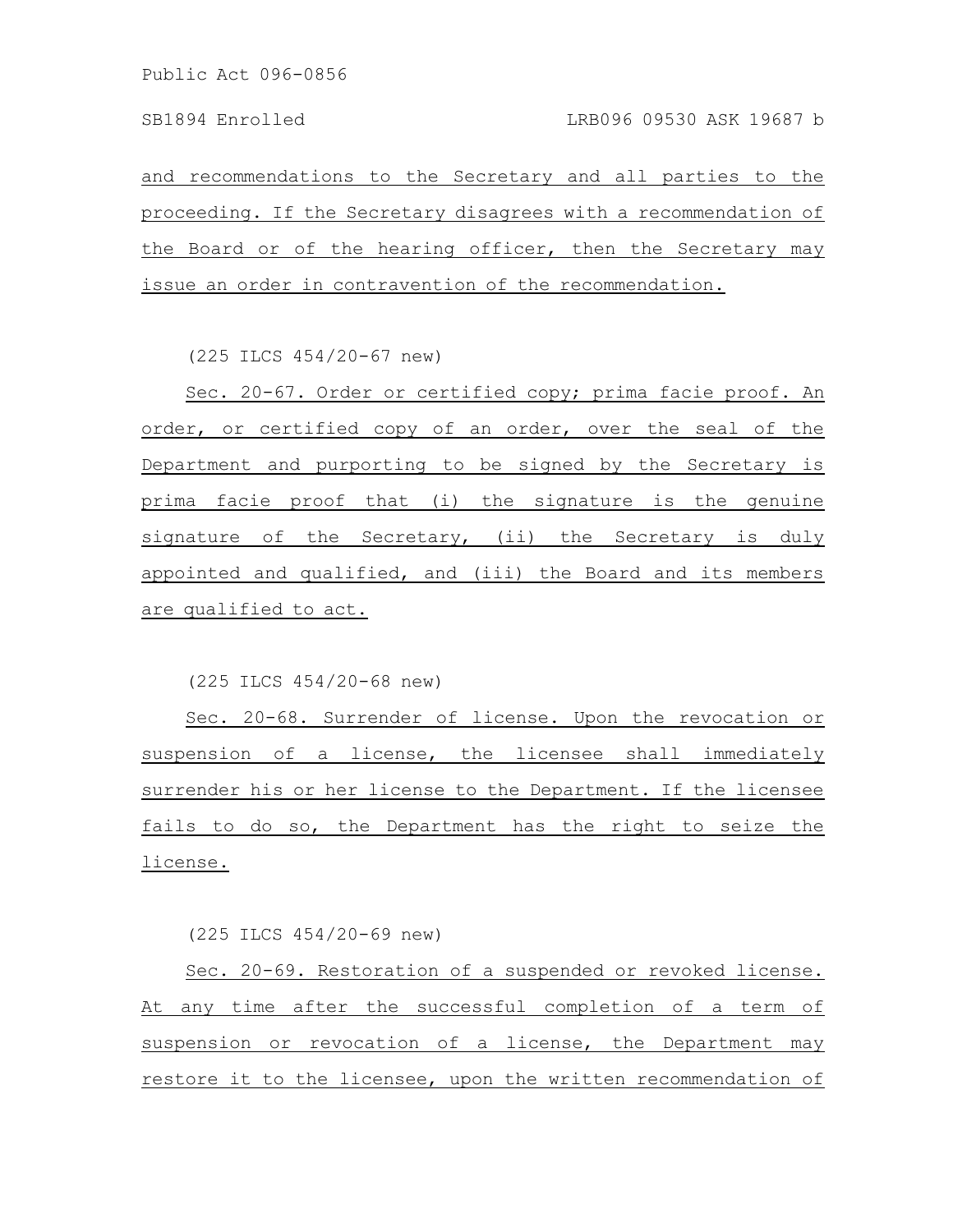the Board, unless after an investigation and a hearing the Board determines that restoration is not in the public interest.

(225 ILCS 454/20-72 new)

Sec. 20-72. Secretary; rehearing. If the Secretary believes that substantial justice has not been done in the revocation, suspension, or refusal to issue, restore, or renew a license, or any other discipline of an applicant or licensee, then he or she may order a rehearing by the same or other examiners.

(225 ILCS 454/20-73 new)

Sec. 20-73. Certifications of record; costs. The Department shall not be required to certify any record to the court, to file an answer in court, or to otherwise appear in any court in a judicial review proceeding unless there is filed in the court, with the complaint, a receipt from the Department acknowledging payment of the costs of furnishing and certifying the record, which costs shall be determined by the Department. Failure on the part of the plaintiff to file the receipt in court is grounds for dismissal of the action.

(225 ILCS 454/20-75)

(Section scheduled to be repealed on January 1, 2010) Sec. 20-75. Administrative Review venue Law; certification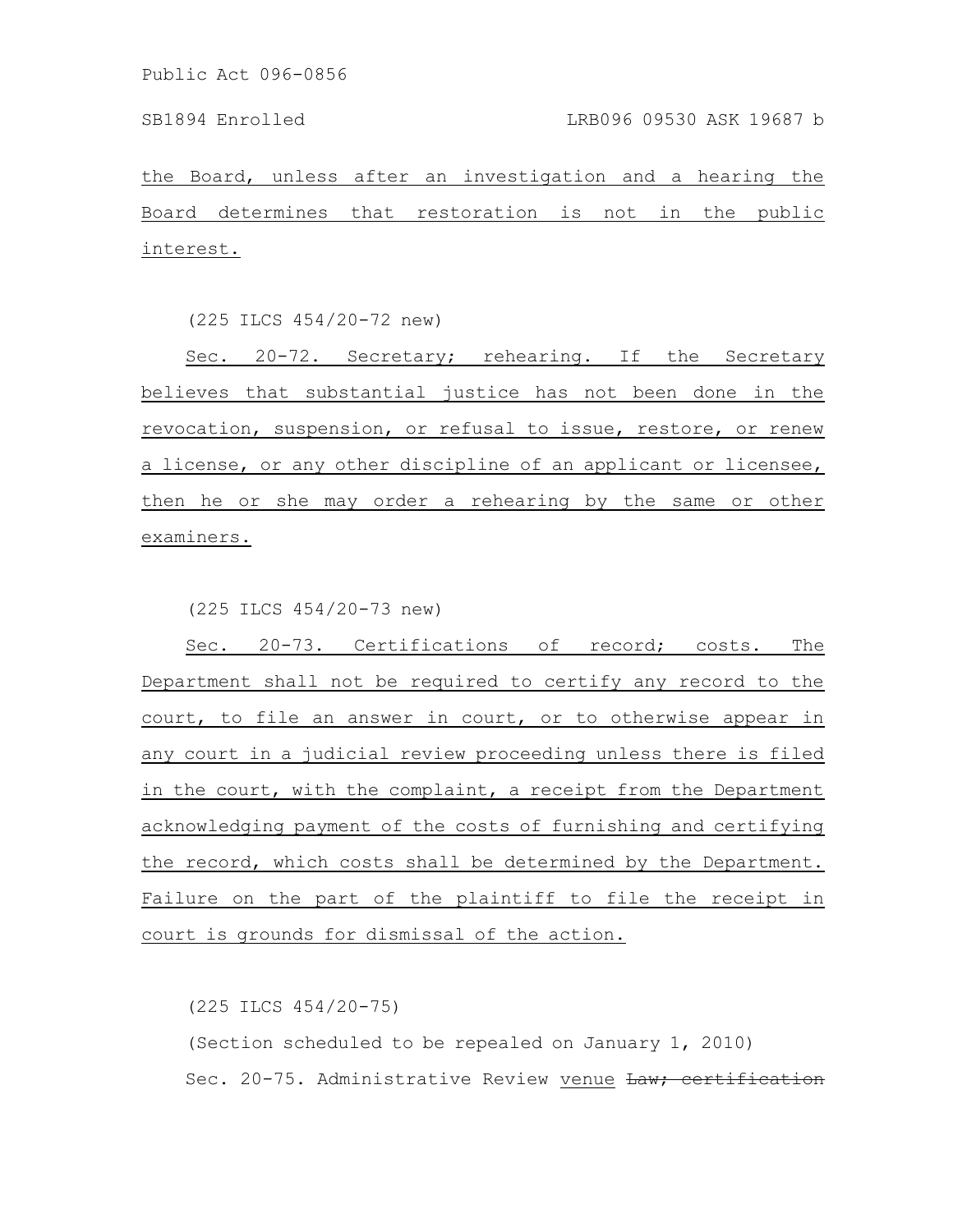### SB1894 Enrolled LRB096 09530 ASK 19687 b

### fee; summary report of final disciplinary actions.

(a) All final administrative decisions of the Department are OBRE shall be subject to judicial review under pursuant to the provisions of the Administrative Review Law and its the rules adopted pursuant thereto. The term "administrative decision" is defined in Section 3-101 of the Code of Civil Procedure Administrative Review Law.

(b) Proceedings for judicial review shall be commenced in the circuit court of the court in which the party applying for review resides, but if the party is not a resident of Illinois, the venue shall be in Sangamon County. OBRE shall not be required to certify any record or file any answer or otherwise appear unless the party filing the complaint pays to OBRE the certification fee provided for by rule representing costs of the certification. Failure on the part of the plaintiff to make such a deposit shall be grounds for dismissal of the action. OBRE shall prepare from time to time, but in no event less often than once every other month, a summary report of final disciplinary actions taken since the previous summary report. The summary report shall contain a brief description of the action that brought about the discipline and the final disciplinary action taken. The summary report shall be made available upon request.

(Source: P.A. 91-245, eff. 12-31-99.)

(225 ILCS 454/20-82 new)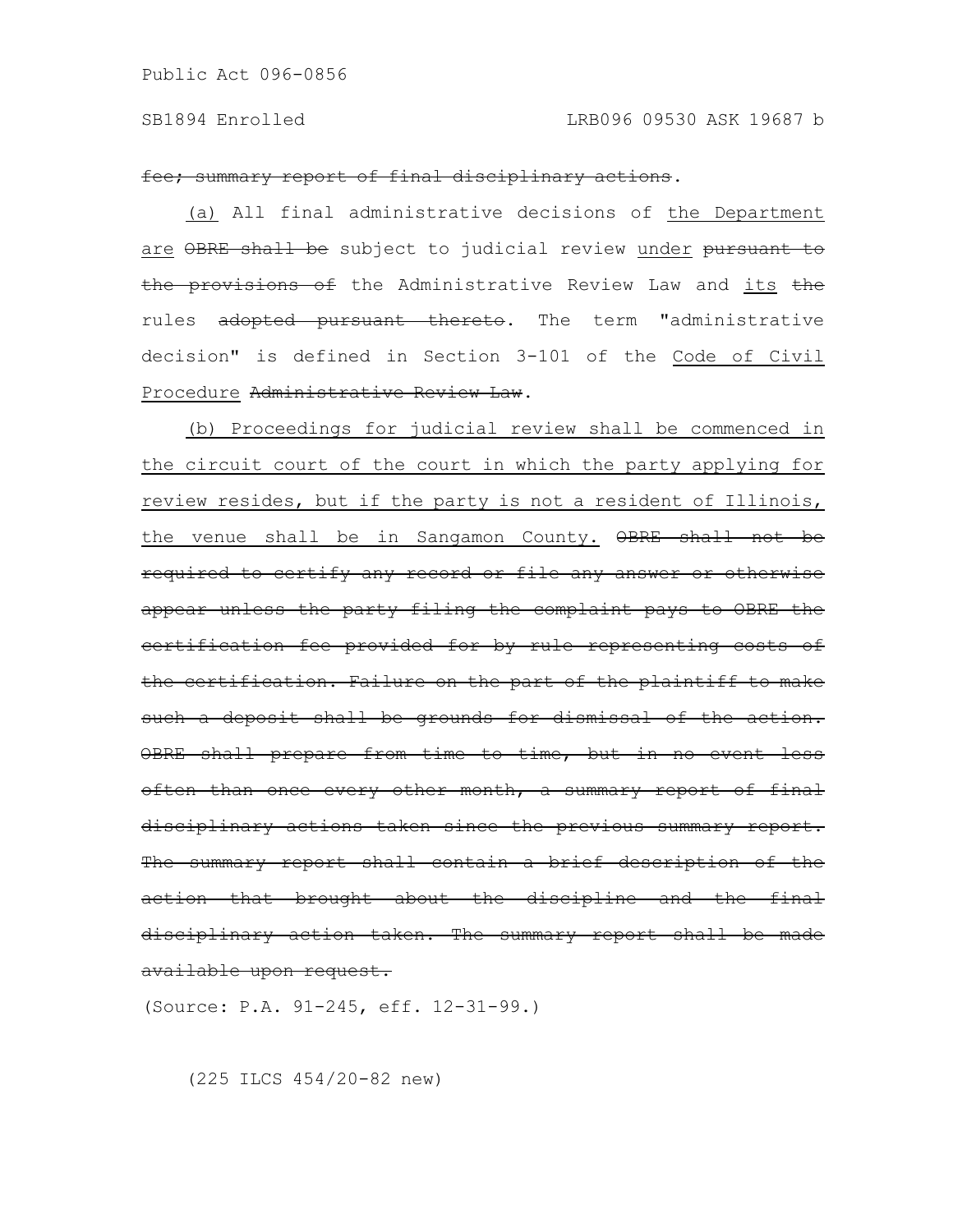Sec. 20-82. Fines and penalties; Real Estate Recovery Fund. All fines and penalties collected under this Act by the Department shall be deposited in the Real Estate Recovery Fund.

(225 ILCS 454/20-85)

(Section scheduled to be repealed on January 1, 2010)

Sec. 20-85. Recovery from Real Estate Recovery Fund. The Department OBRE shall maintain a Real Estate Recovery Fund from which any person aggrieved by an act, representation, transaction, or conduct of a licensee or unlicensed employee of a licensee that is in violation of this Act or the rules promulgated pursuant thereto, constitutes embezzlement of money or property, or results in money or property being unlawfully obtained from any person by false pretenses, artifice, trickery, or forgery or by reason of any fraud, misrepresentation, discrimination, or deceit by or on the part of any such licensee or the unlicensed employee of a licensee and that results in a loss of actual cash money, as opposed to losses in market value, may recover. The aggrieved person may recover, by order of the circuit court of the county where the violation occurred, an amount of not more than \$25,000 \$10,000 from the Fund for damages sustained by the act, representation, transaction, or conduct, together with costs of suit and attorney's fees incurred in connection therewith of not to exceed 15% of the amount of the recovery ordered paid from the Fund. However, no licensee <del>licensed broker or salesperson</del> may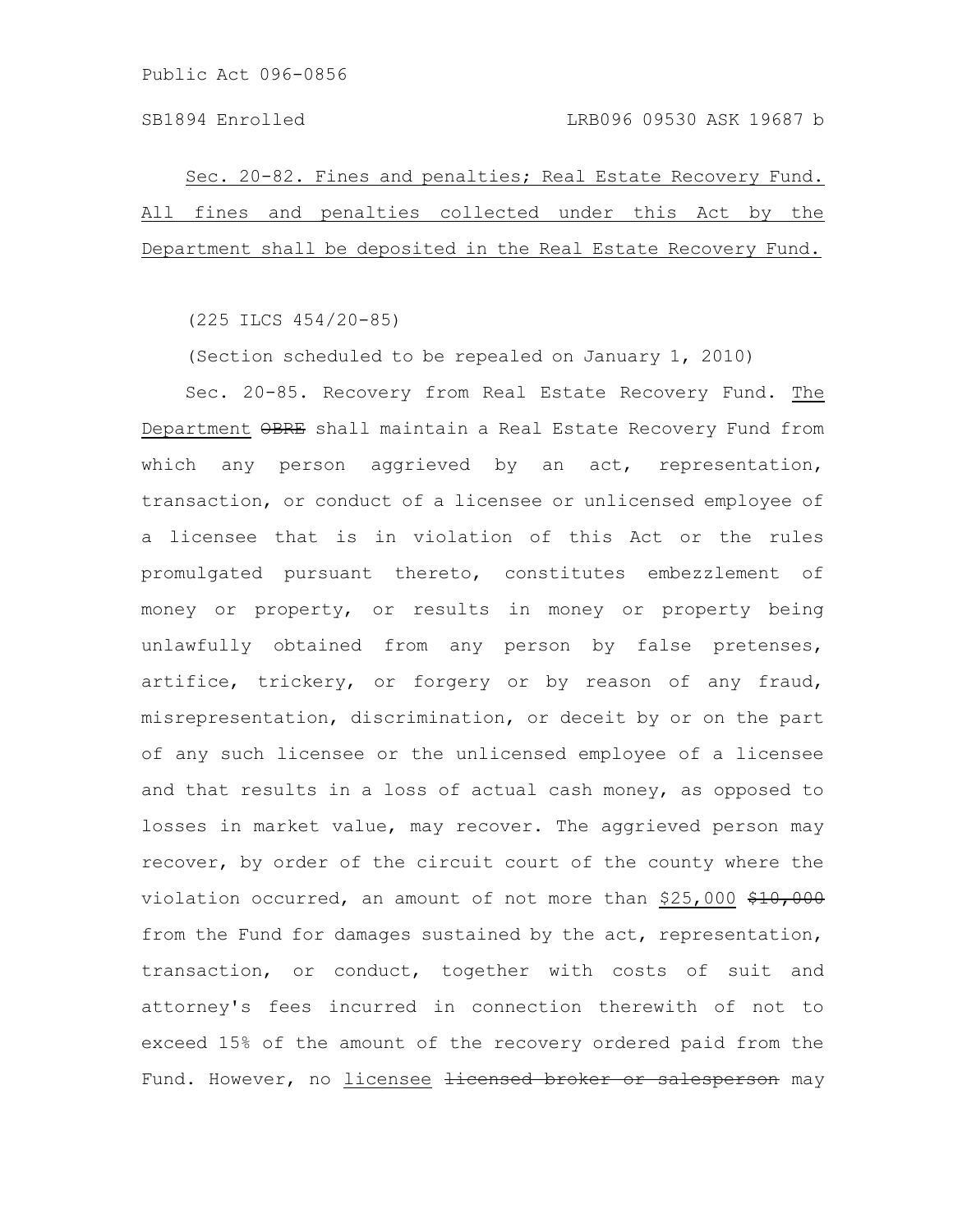recover from the Fund unless the court finds that the person suffered a loss resulting from intentional misconduct. The court order shall not include interest on the judgment. The maximum liability against the Fund arising out of any one act shall be as provided in this Section, and the judgment order shall spread the award equitably among all co-owners or otherwise aggrieved persons, if any. The maximum liability against the Fund arising out of the activities of any one licensee or one unlicensed employee of a licensee, since January 1, 1974, shall be \$100,000  $$50,000$ . Nothing in this Section shall be construed to authorize recovery from the Fund unless the loss of the aggrieved person results from an act or omission of a licensee under this Act <del>licensed broker,</del> salesperson, or unlicensed employee who was at the time of the act or omission acting in such capacity or was apparently acting in such capacity and unless the aggrieved person has obtained a valid judgment as provided in Section 20-90 of this Act. No person aggrieved by an act, representation, or transaction that is in violation of the Illinois Real Estate Time-Share Act or the Land Sales Registration Act of 1989 may recover from the Fund.

(Source: P.A. 91-245, eff. 12-31-99.)

(225 ILCS 454/20-90) (Section scheduled to be repealed on January 1, 2010) Sec. 20-90. Collection from Real Estate Recovery Fund;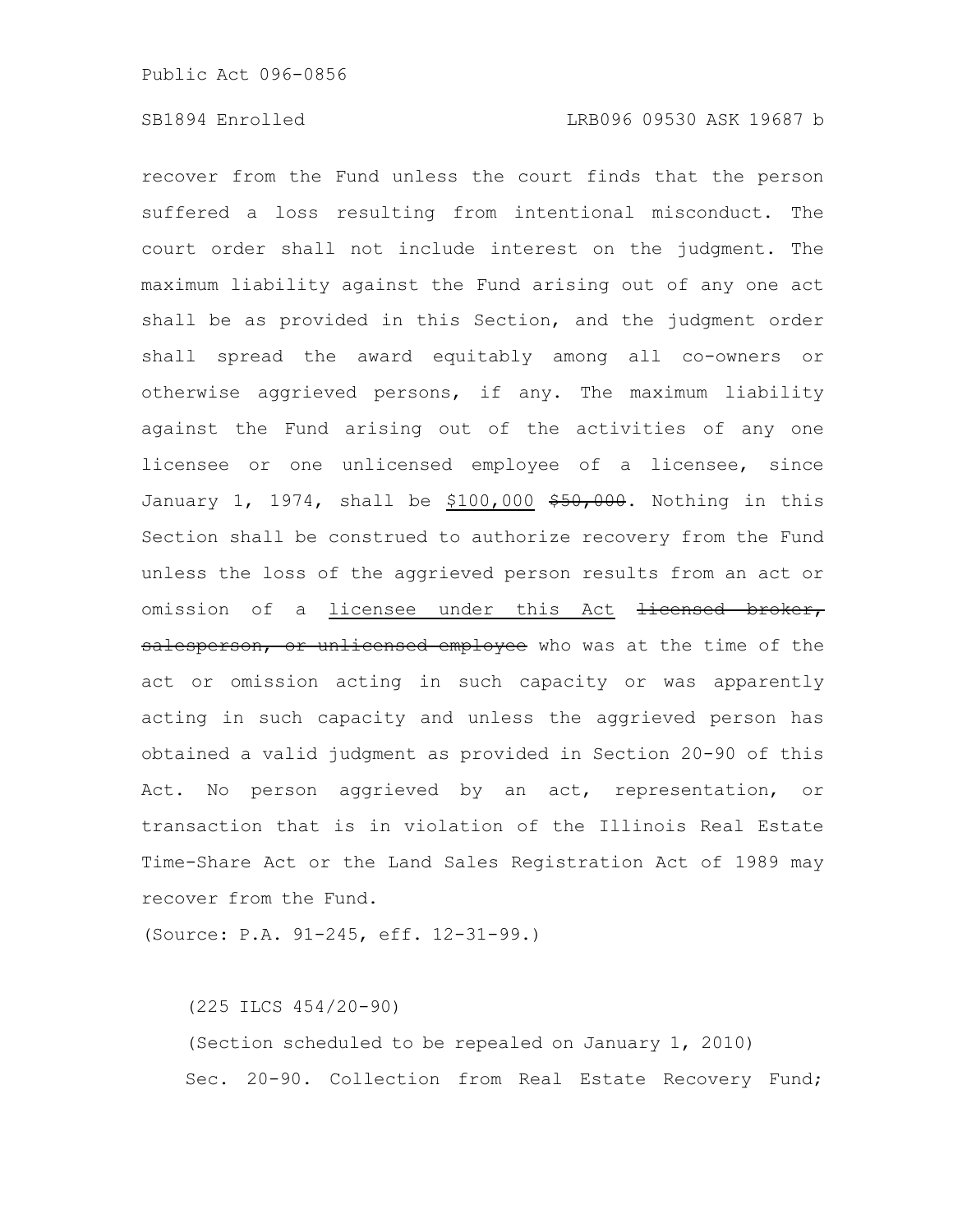# SB1894 Enrolled LRB096 09530 ASK 19687 b

procedure.

(a) No action for a judgment that subsequently results in an order for collection from the Real Estate Recovery Fund shall be started later than 2 years after the date on which the aggrieved person knew, or through the use of reasonable diligence should have known, of the acts or omissions giving rise to a right of recovery from the Real Estate Recovery Fund.

(b) When any aggrieved person commences action for a judgment that may result in collection from the Real Estate Recovery Fund, the aggrieved person must name as parties defendant to that action any and all individual licensees real estate brokers, real estate salespersons, or their employees who allegedly committed or are responsible for acts or omissions giving rise to a right of recovery from the Real Estate Recovery Fund. Failure to name as parties defendant such licensees individual brokers, salespersons, or their employees shall preclude recovery from the Real Estate Recovery Fund of any portion of any judgment received in such an action. The aggrieved party may also name as additional parties defendant any corporations, limited liability companies, partnerships, registered limited liability partnership, or other business associations that may be responsible for acts giving rise to a right of recovery from the Real Estate Recovery Fund.

(c) When any aggrieved person commences action for a judgment that may result in collection from the Real Estate Recovery Fund, the aggrieved person must notify the Department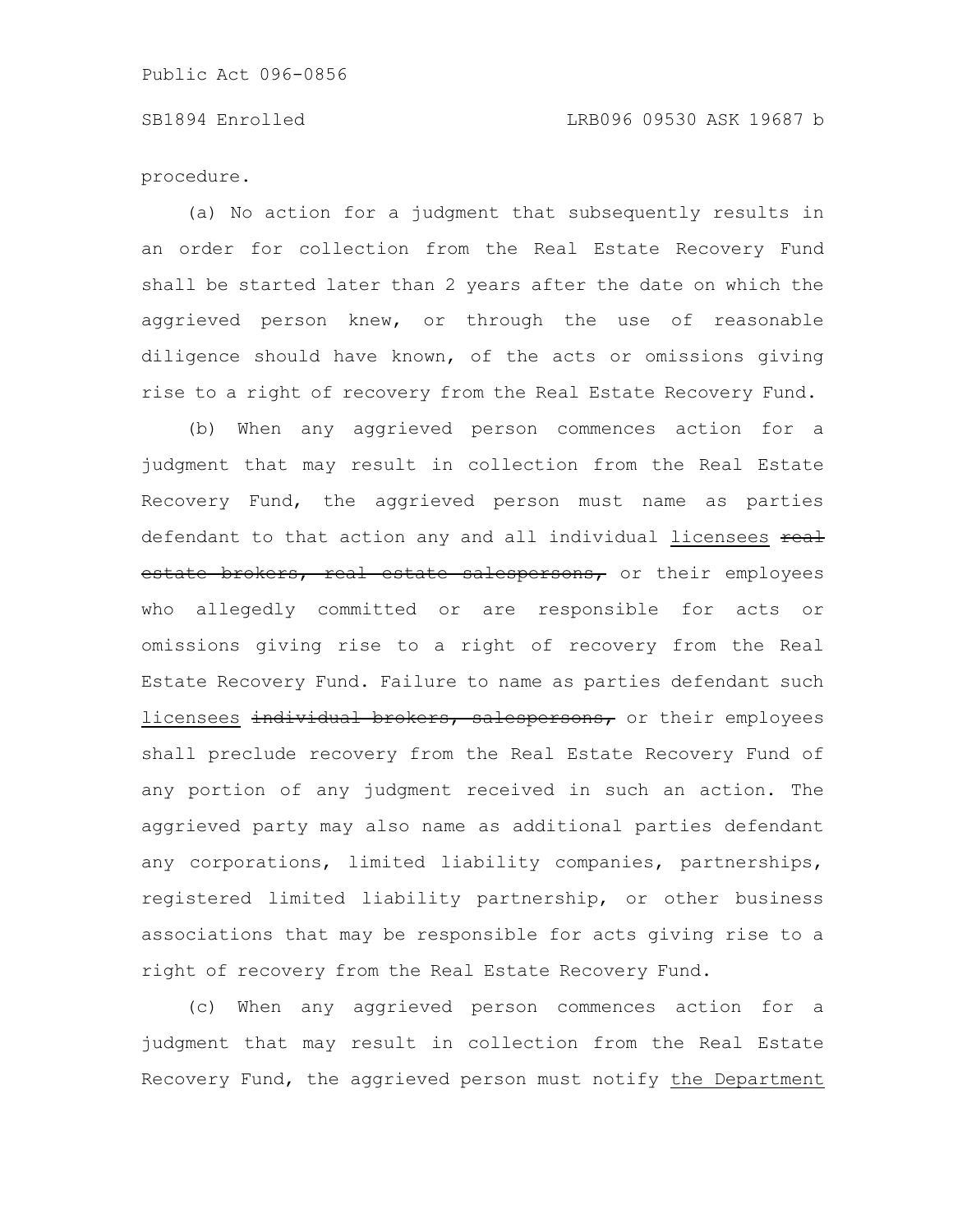# SB1894 Enrolled LRB096 09530 ASK 19687 b

OBRE in writing to this effect within 7 days of the commencement of the action. Failure to so notify the Department OBRE shall preclude recovery from the Real Estate Recovery Fund of any portion of any judgment received in such an action. After receiving notice of the commencement of such an action, the Department OBRE upon timely application shall be permitted to intervene as a party defendant to that action.

(d) When any aggrieved person commences action for a judgment that may result in collection from the Real Estate Recovery Fund, and the aggrieved person is unable to obtain legal and proper service upon the defendant under the provisions of Illinois law concerning service of process in civil actions, the aggrieved person may petition the court where the action to obtain judgment was begun for an order to allow service of legal process on the Secretary Commissioner. Service of process on the Secretary Commissioner shall be taken and held in that court to be as valid and binding as if due service had been made upon the defendant. In case any process mentioned in this Section is served upon the Secretary Commissioner, the Secretary Commissioner shall forward a copy of the process by certified mail to the licensee's last address on record with the Department OBRE. Any judgment obtained after service of process on the Secretary Commissioner under this Act shall apply to and be enforceable against the Real Estate Recovery Fund only. OBRE may intervene in and defend any such action.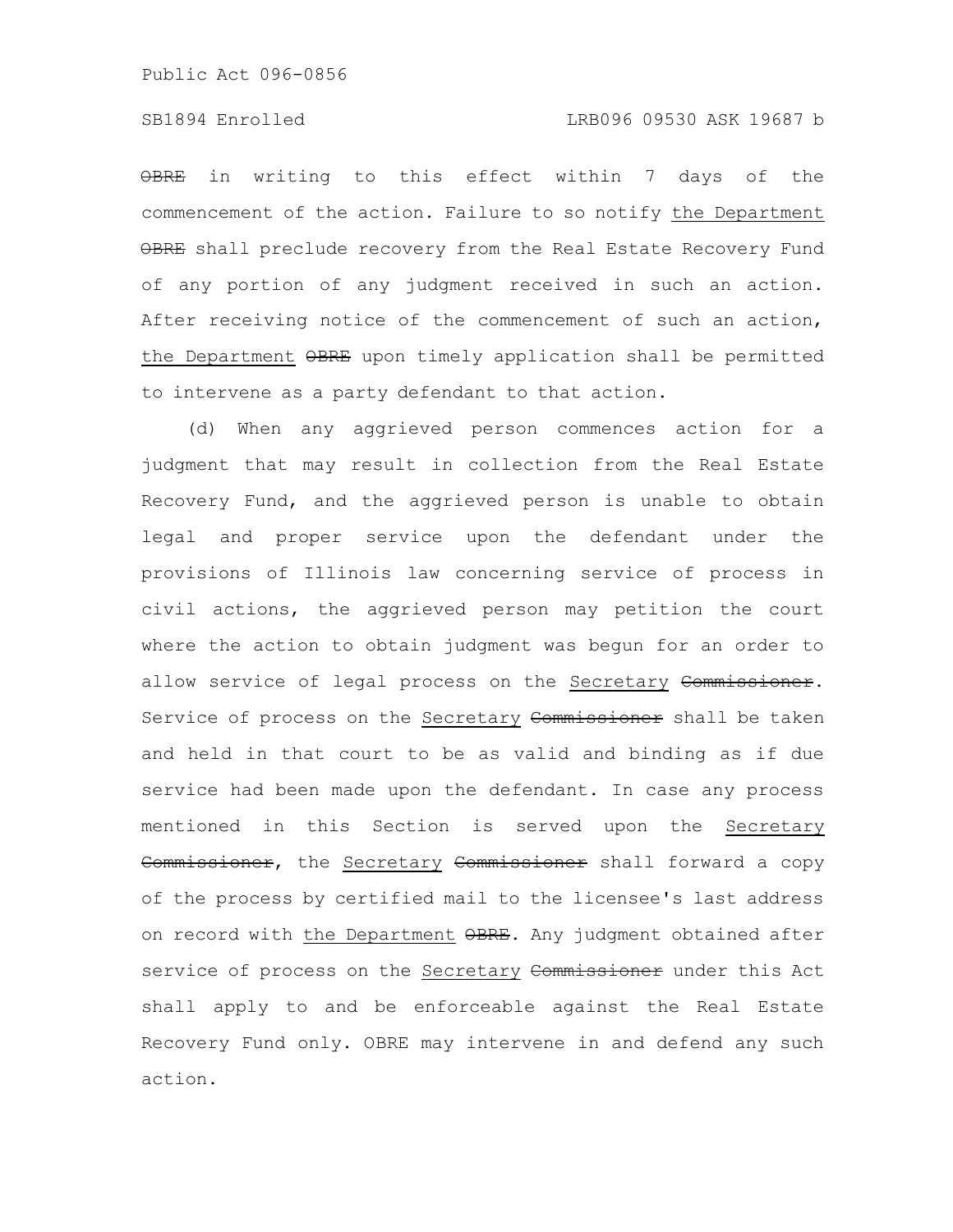# SB1894 Enrolled LRB096 09530 ASK 19687 b

(e) When an aggrieved party commences action for a judgment that may result in collection from the Real Estate Recovery Fund, and the court before which that action is commenced enters judgment by default against the defendant and in favor of the aggrieved party, the court shall upon motion of the Department OBRE set aside that judgment by default. After such a judgment by default has been set aside, the Department OBRE shall appear as party defendant to that action, and thereafter the court shall require proof of the allegations in the pleadings upon which relief is sought.

(f) The aggrieved person shall give written notice to the Department OBRE within 30 days of the entry of any judgment that may result in collection from the Real Estate Recovery Fund. The aggrieved person shall provide OBRE within 20 days prior written notice of all supplementary proceedings so as to allow the Department OBRE to participate in all efforts to collect on the judgment.

(g) When any aggrieved person recovers a valid judgment in any court of competent jurisdiction against any licensee or an unlicensed employee of any broker, upon the grounds of fraud, misrepresentation, discrimination, or deceit, the aggrieved person may, upon the termination of all proceedings, including review and appeals in connection with the judgment, file a verified claim in the court in which the judgment was entered and, upon 30 days' written notice to the Department OBRE, and to the person against whom the judgment was obtained, may apply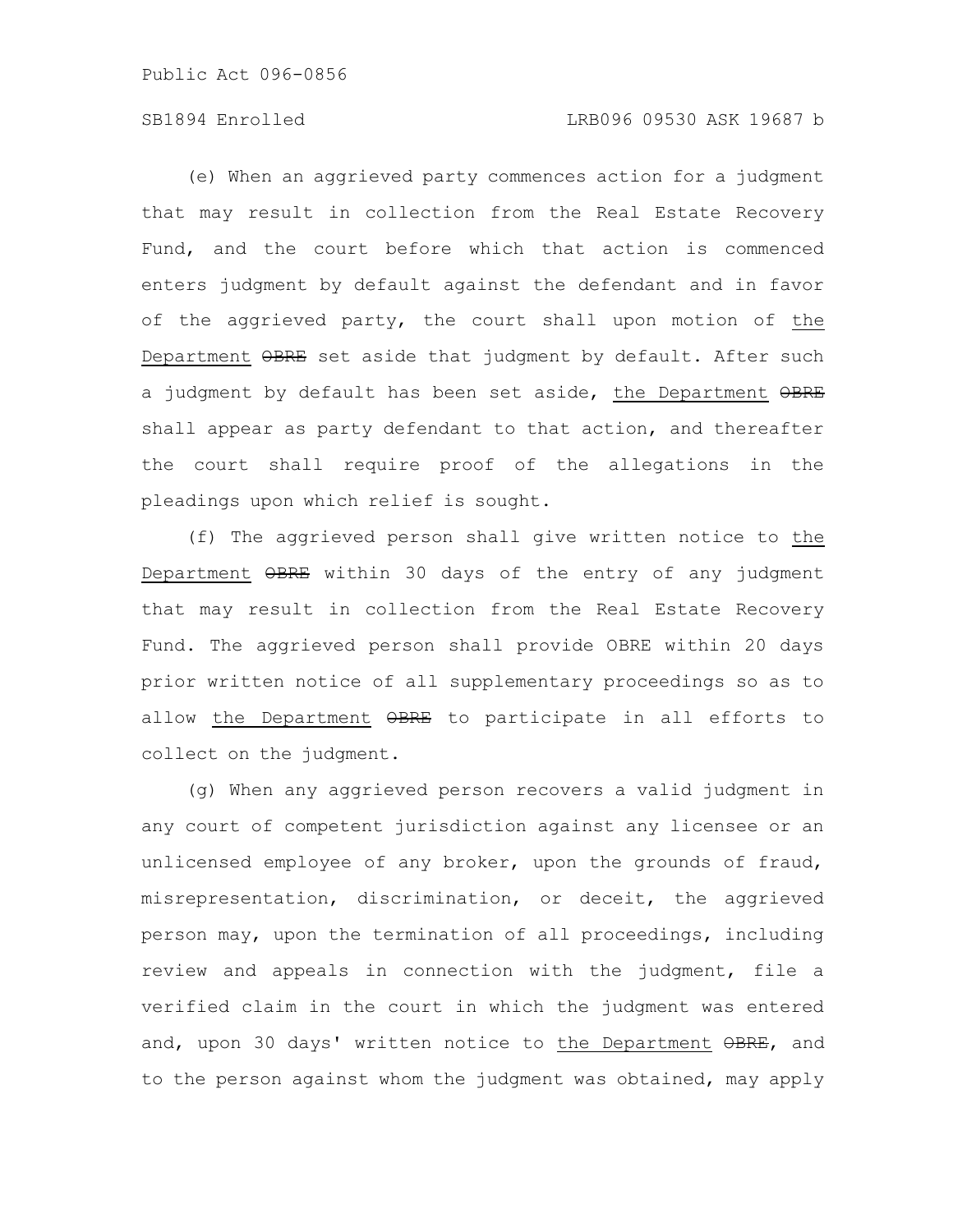# SB1894 Enrolled LRB096 09530 ASK 19687 b

to the court for an order directing payment out of the Real Estate Recovery Fund of the amount unpaid upon the judgment, not including interest on the judgment, and subject to the limitations stated in Section 20-85 of this Act. The aggrieved person must set out in that verified claim and at an evidentiary hearing to be held by the court upon the application the aggrieved party shall be required to show that the aggrieved person:

(1) Is not a spouse of the debtor or the personal representative of such spouse.

(2) Has complied with all the requirements of this Section.

(3) Has obtained a judgment stating the amount thereof and the amount owing thereon, not including interest thereon, at the date of the application.

(4) Has made all reasonable searches and inquiries to ascertain whether the judgment debtor is possessed of real or personal property or other assets, liable to be sold or applied in satisfaction of the judgment.

(5) By such search has discovered no personal or real property or other assets liable to be sold or applied, or has discovered certain of them, describing them as owned by the judgment debtor and liable to be so applied and has taken all necessary action and proceedings for the realization thereof, and the amount thereby realized was insufficient to satisfy the judgment, stating the amount so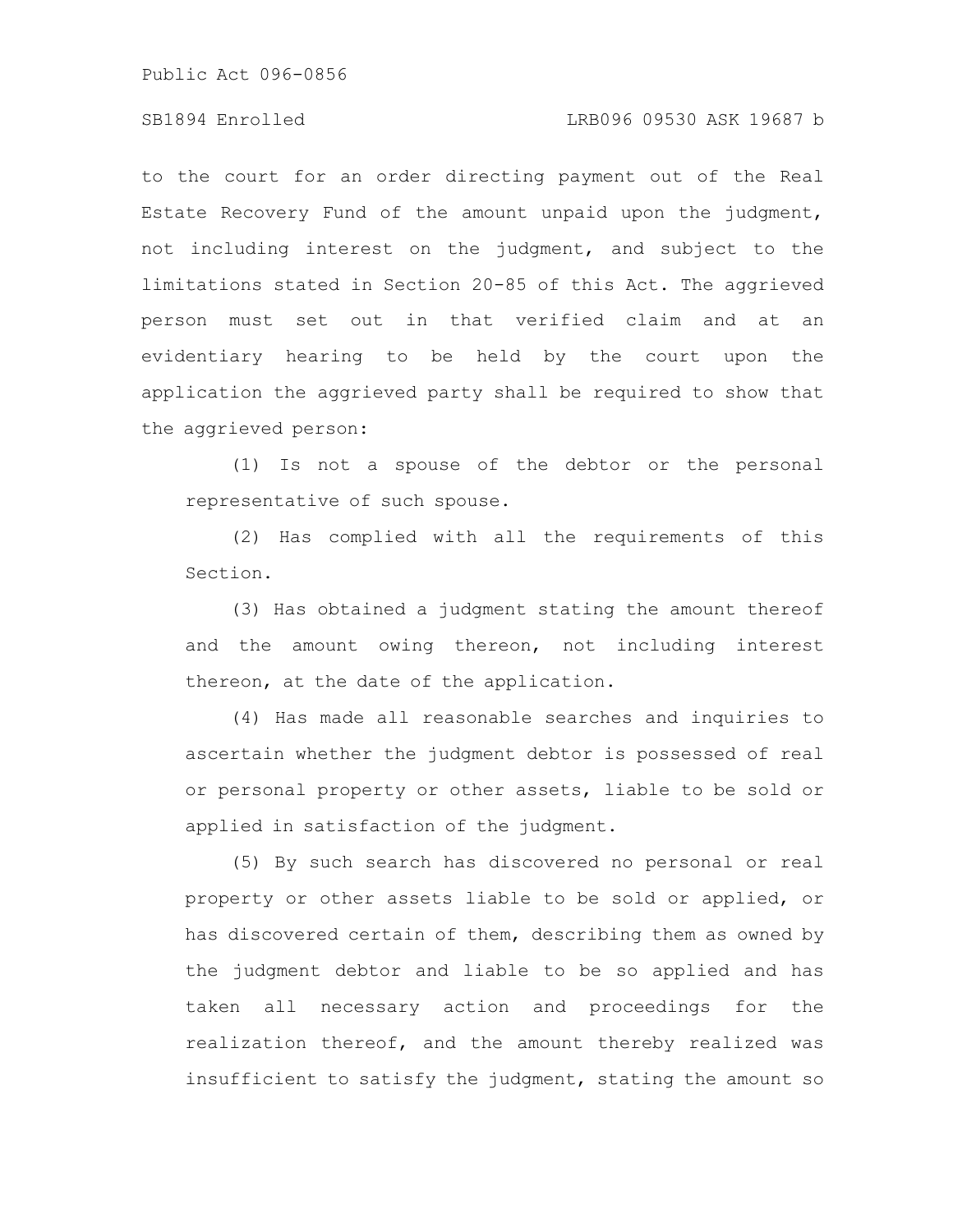realized and the balance remaining due on the judgment after application of the amount realized.

(6) Has diligently pursued all remedies against all the judgment debtors and all other persons liable to the aggrieved person in the transaction for which recovery is sought from the Real Estate Recovery Fund, including the filing of an adversary action to have the debts declared non-dischargeable in any bankruptcy petition matter filed by any judgment debtor or person liable to the aggrieved person.

The aggrieved person shall also be required to prove the amount of attorney's fees sought to be recovered and the reasonableness of those fees up to the maximum allowed pursuant to Section 20-85 of this Act.

(h) The court shall make an order directed to the Department OBRE requiring payment from the Real Estate Recovery Fund of whatever sum it finds to be payable upon the claim, pursuant to and in accordance with the limitations contained in Section 20-85 of this Act, if the court is satisfied, upon the hearing, of the truth of all matters required to be shown by the aggrieved person under subsection (g) of this Section and that the aggrieved person has fully pursued and exhausted all remedies available for recovering the amount awarded by the judgment of the court.

(i) Should the Department OBRE pay from the Real Estate Recovery Fund any amount in settlement of a claim or toward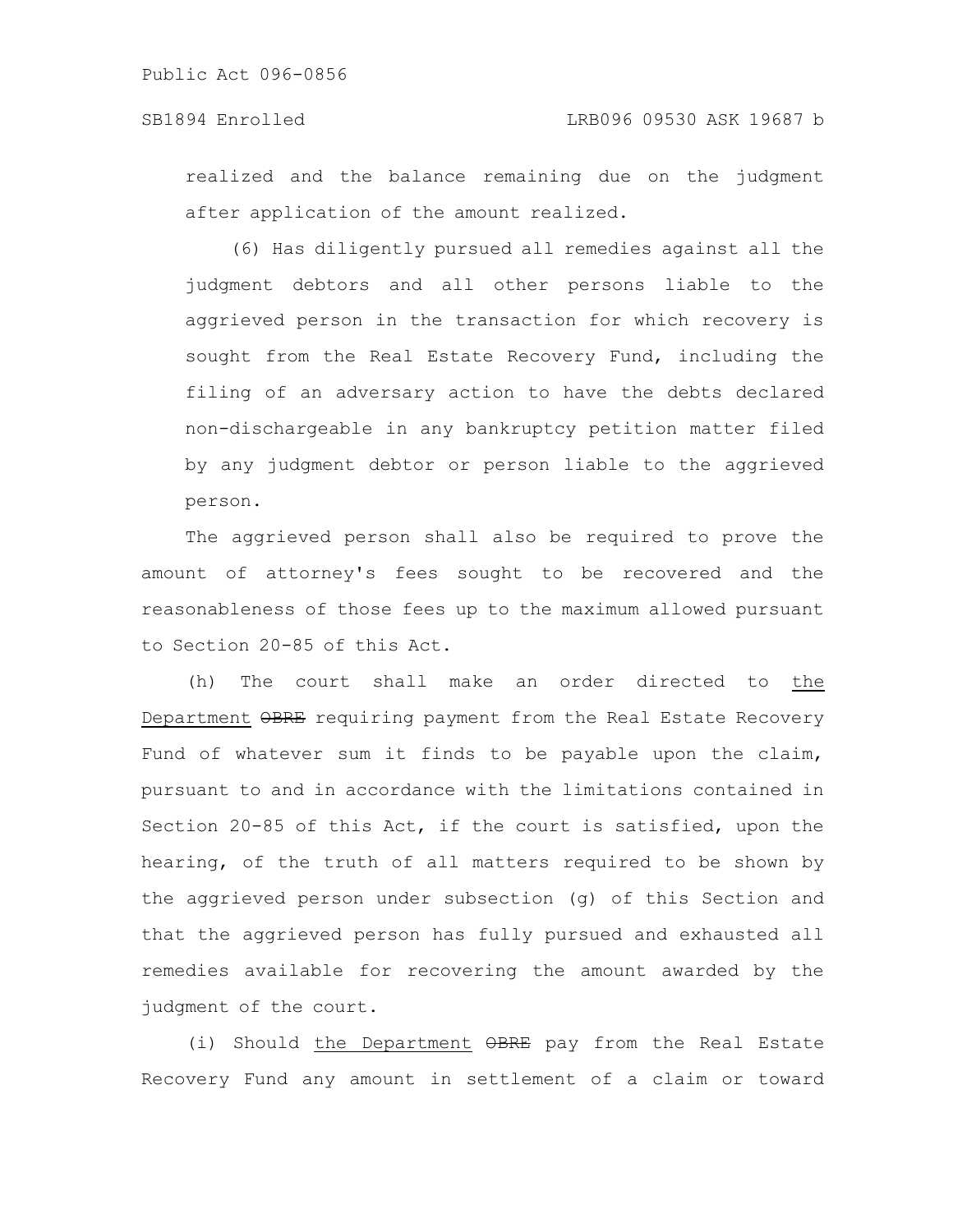# SB1894 Enrolled LRB096 09530 ASK 19687 b

satisfaction of a judgment against a licensed broker or salesperson or an unlicensed employee of a broker, the licensee's license shall be automatically terminated upon the issuance of a court order authorizing payment from the Real Estate Recovery Fund. No petition for restoration of a license shall be heard until repayment has been made in full, plus interest at the rate prescribed in Section 12-109 of the Code of Civil Procedure of the amount paid from the Real Estate Recovery Fund on their account. A discharge in bankruptcy shall not relieve a person from the penalties and disabilities provided in this subsection (i).

(j) If, at any time, the money deposited in the Real Estate Recovery Fund is insufficient to satisfy any duly authorized claim or portion thereof, the Department  $\Theta$ BRE shall, when sufficient money has been deposited in the Real Estate Recovery Fund, satisfy such unpaid claims or portions thereof, in the order that such claims or portions thereof were originally filed, plus accumulated interest at the rate prescribed in Section 12-109 of the Code of Civil Procedure.

(Source: P.A. 91-245, eff. 12-31-99.)

(225 ILCS 454/20-95)

(Section scheduled to be repealed on January 1, 2010)

Sec. 20-95. Power of the Department OBRE to defend. When the Department OBRE receives any process, notice, order, or other document provided for or required under Section 20-90 of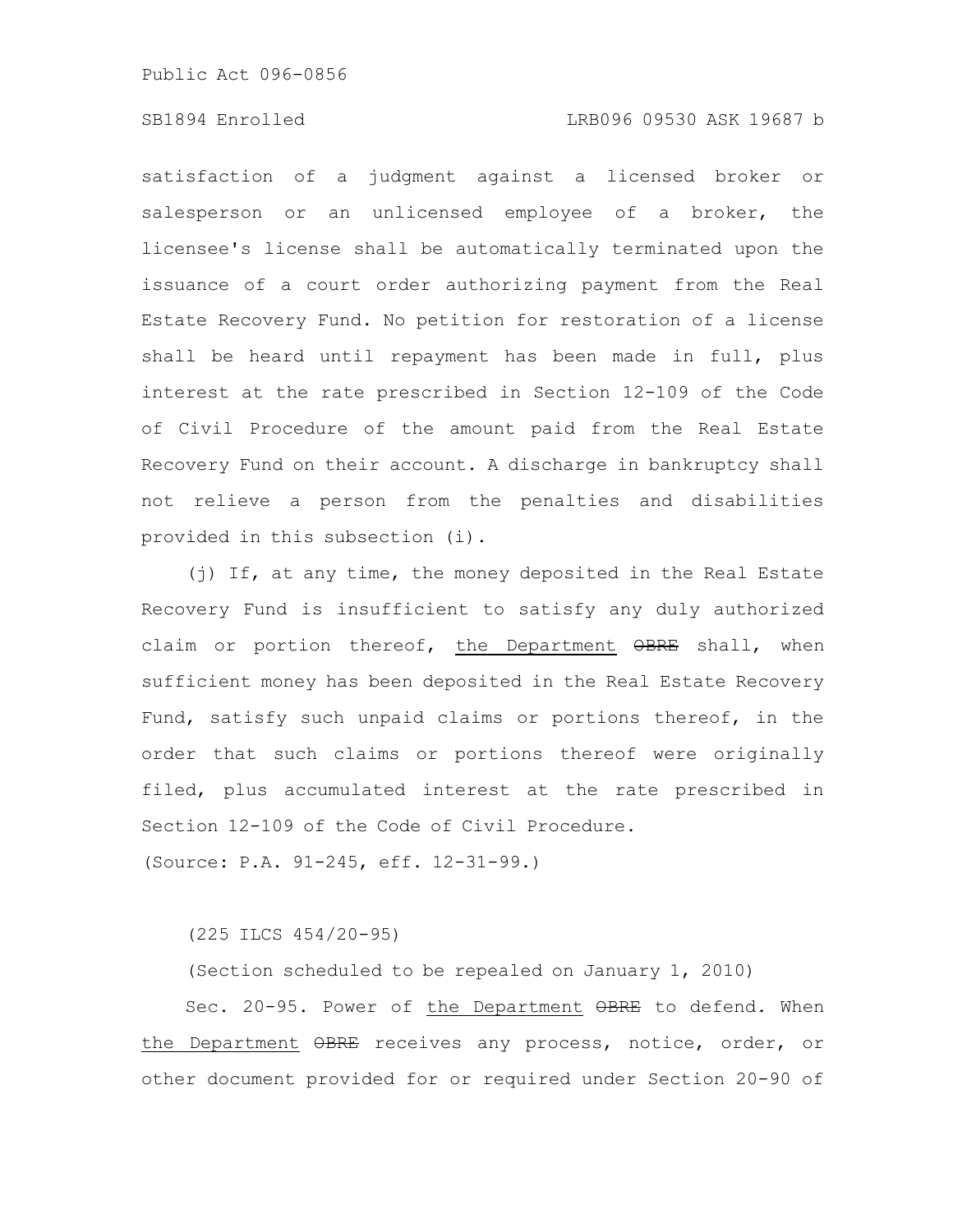# SB1894 Enrolled LRB096 09530 ASK 19687 b

this Act, it may enter an appearance, file an answer, appear at the court hearing, defend the action, or take whatever other action it deems appropriate on behalf and in the name of the defendant and take recourse through any appropriate method of review on behalf of and in the name of the defendant.

(Source: P.A. 91-245, eff. 12-31-99.)

(225 ILCS 454/20-100)

(Section scheduled to be repealed on January 1, 2010)

Sec. 20-100. Subrogation of the Department OBRE to rights of judgment creditor. When, upon the order of the court, the Department OBRE has paid from the Real Estate Recovery Fund any sum to the judgment creditor, the Department OBRE shall be subrogated to all of the rights of the judgment creditor and the judgment creditor shall assign all rights, title, and interest in the judgment to the Department OBRE and any amount and interest so recovered by the Department OBRE on the judgment shall be deposited in the Real Estate Recovery Fund. (Source: P.A. 91-245, eff. 12-31-99.)

(225 ILCS 454/20-110)

(Section scheduled to be repealed on January 1, 2010)

Sec. 20-110. Disciplinary actions of the Department  $\Theta$ BRE not limited. Nothing contained in Sections 20-80 through 20-100 of this Act limits the authority of the Department OBRE to take disciplinary action against any licensee for a violation of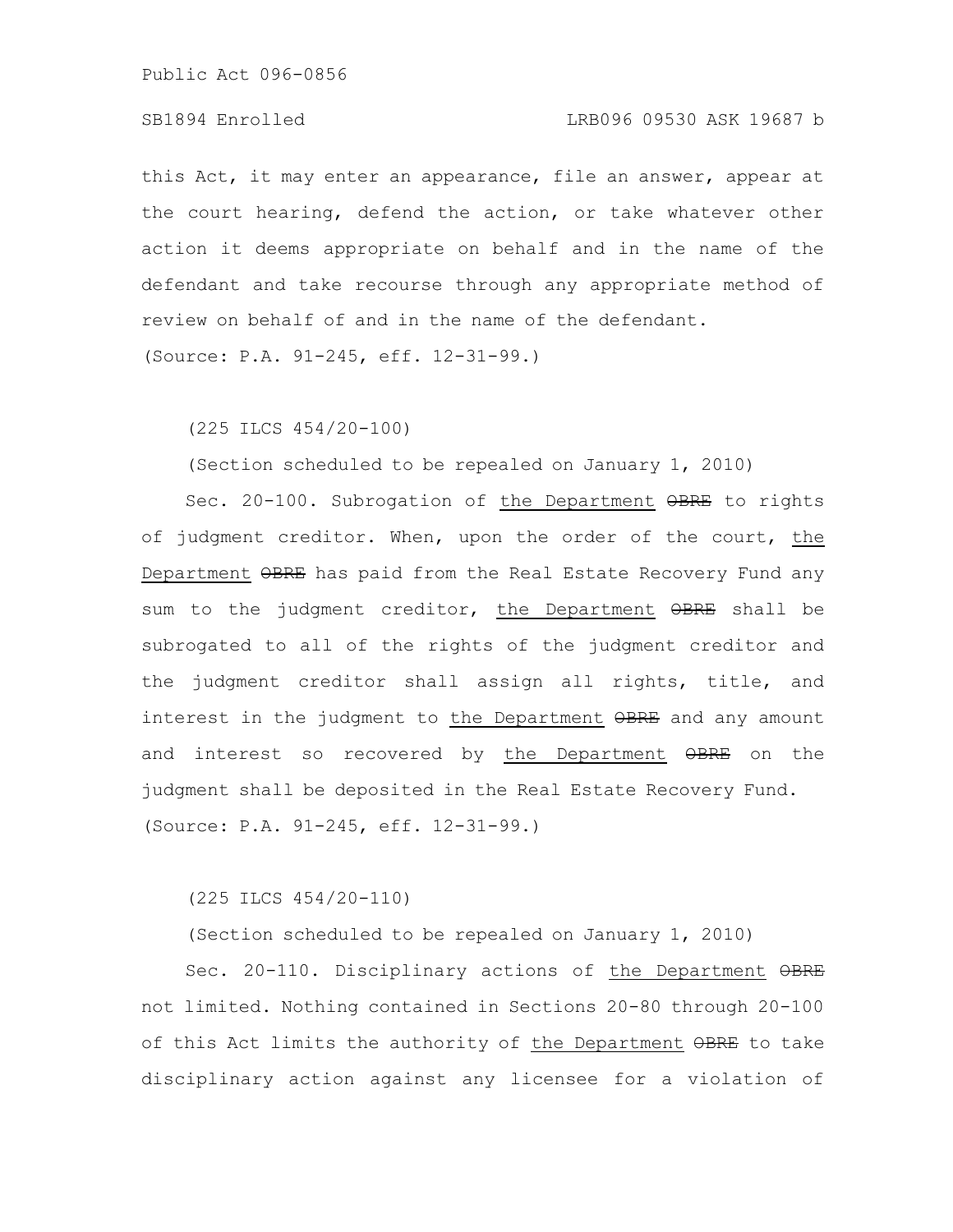# SB1894 Enrolled LRB096 09530 ASK 19687 b

this Act or the rules of the Department  $\theta$ BRE, nor shall the repayment in full of all obligations to the Real Estate Recovery Fund by any licensee nullify or modify the effect of any other disciplinary proceeding brought pursuant to this Act. (Source: P.A. 91-245, eff. 12-31-99.)

(225 ILCS 454/20-115)

(Section scheduled to be repealed on January 1, 2010)

Sec. 20-115. Time limit on action. No action may be taken by the Department  $\Theta$ BRE against any person for violation of the terms of this Act or its rules unless the action is commenced within 5 years after the occurrence of the alleged violation. (Source: P.A. 91-245, eff. 12-31-99.)

(225 ILCS 454/25-5)

(Section scheduled to be repealed on January 1, 2010)

Sec. 25-5. The Department  $\Theta$ BRE; powers and duties. The Department  $\Theta$ BRE shall exercise the powers and duties prescribed by the Civil Administrative Code of Illinois for the administration of licensing acts and shall exercise such other powers and duties as are prescribed by this Act. The Department OBRE may contract with third parties for services or the development of courses necessary for the proper administration of this Act.

(Source: P.A. 91-245, eff. 12-31-99.)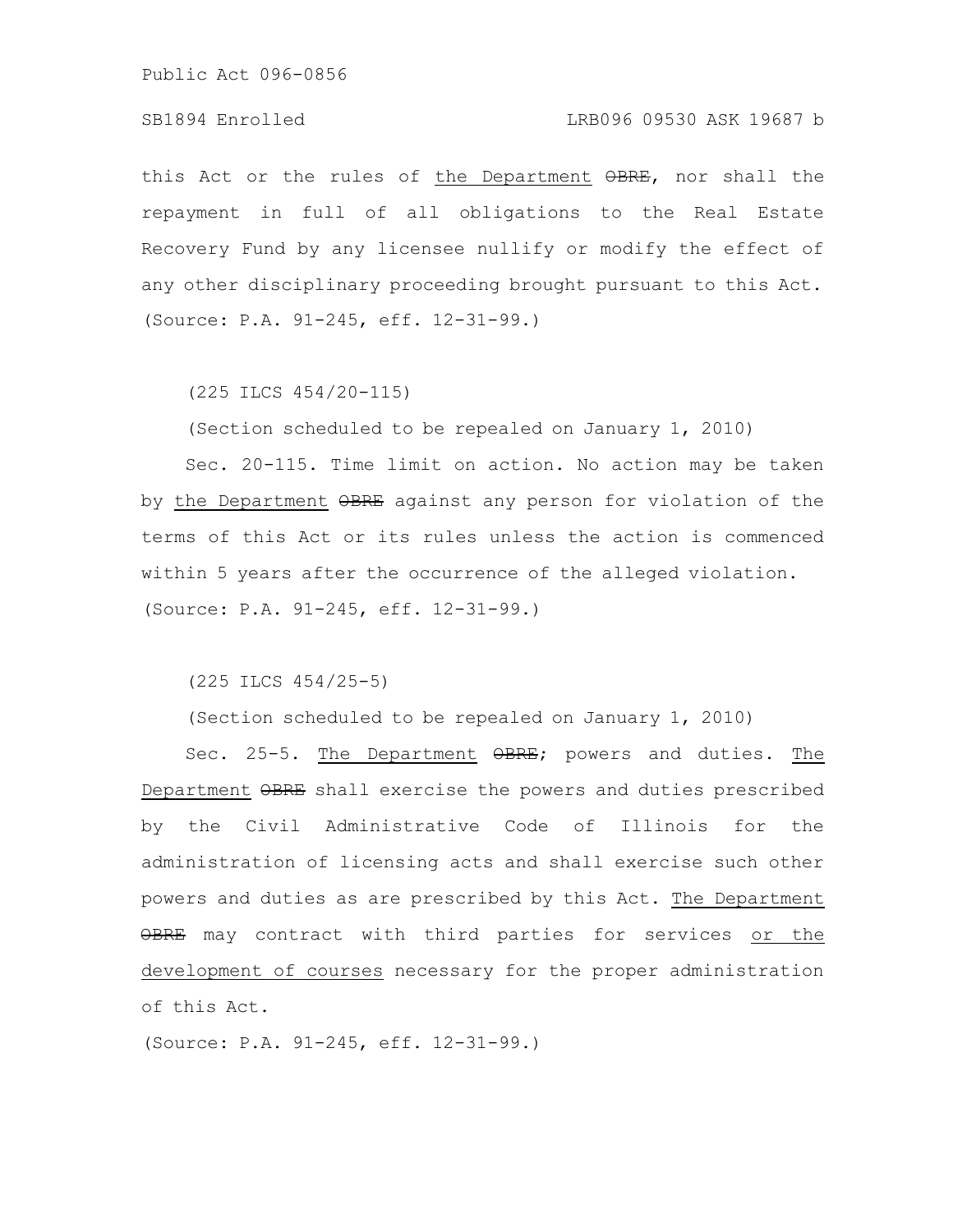### SB1894 Enrolled LRB096 09530 ASK 19687 b

(225 ILCS 454/25-10)

(Section scheduled to be repealed on January 1, 2010)

Sec. 25-10. Real Estate Administration and Disciplinary Board; duties. There is created the Real Estate Administration and Disciplinary Board. The Board shall be composed of 9 persons appointed by the Governor. Members shall be appointed to the Board subject to the following conditions:

(1) All members shall have been residents and citizens of this State for at least 6 years prior to the date of appointment.

(2) Six members shall have been actively engaged as brokers or salespersons or both for at least the 10 years prior to the appointment.

(3) Three members of the Board shall be public members who represent consumer interests.

None of these members shall be (i) a person who is licensed under this Act or a similar Act of another jurisdiction, (ii) the spouse or family member of a licensee, (iii), the spouse of a person licensed under this Act, or a person who has an ownership interest in a real estate brokerage business, or (iv) a person the Department determines to have any other connection with a real estate brokerage business or a licensee. The members' terms shall be 4 years or until their successor is appointed, and the expiration of their terms shall be staggered. Appointments to fill vacancies shall be for the unexpired portion of the term. No A member shall be reappointed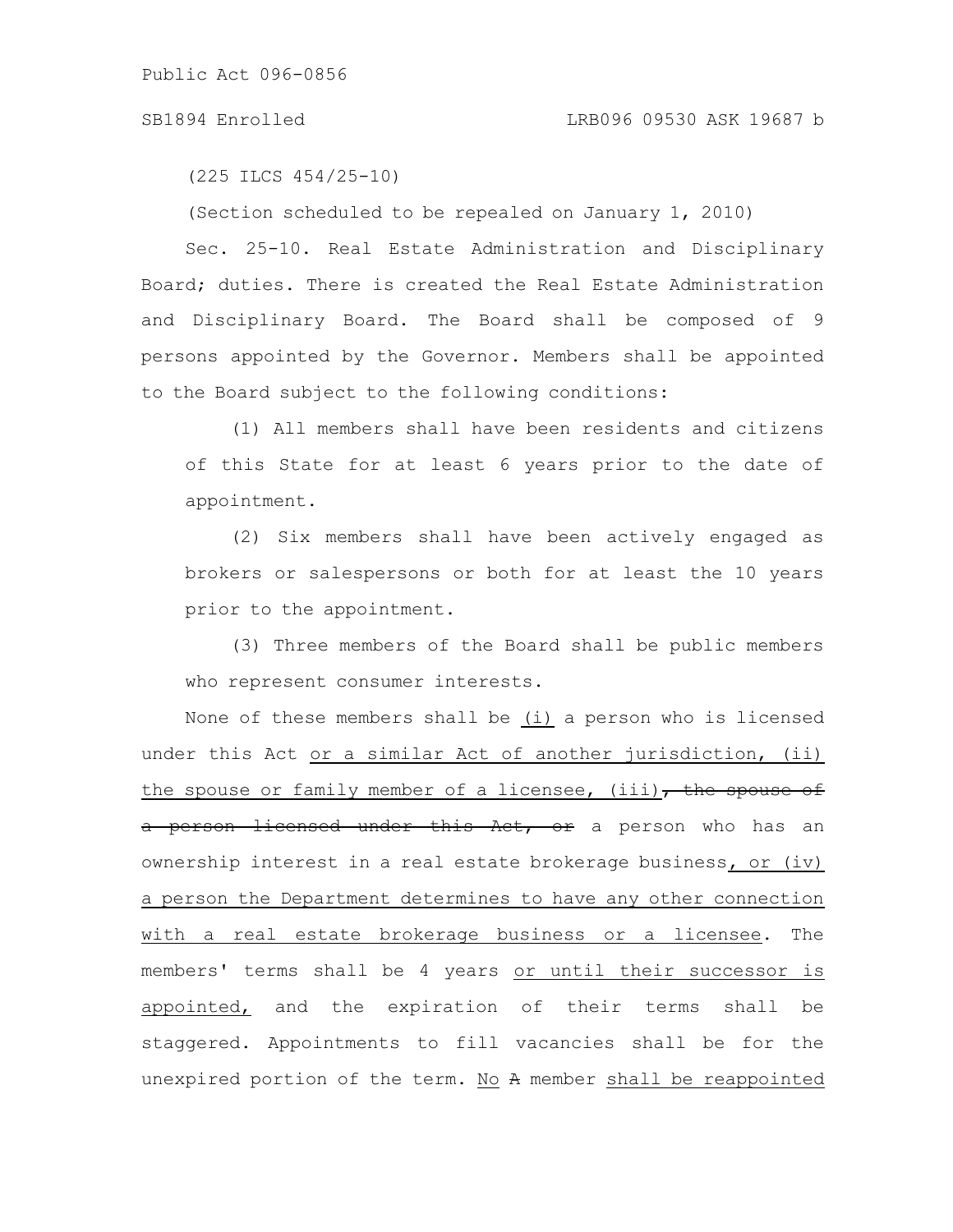to the Board for a term that would cause his or her service on the Board to be longer than 12 years in a lifetime may be reappointed for successive terms but no person more than 2 terms or any part her lifetime. Persons holding office as members immediately prior to December 31, 1999 under the Real Estate License Act of 1983 shall continue as members of the Board until the expiration of the term for which they were appointed and until their successors are appointed and qualified. The membership of the Board should reasonably reflect the geographic distribution of the licensee population in this State. In making the appointments, the Governor shall give due consideration to the recommendations by members and organizations of the profession. The Governor may terminate the appointment of any member for cause that in the opinion of the Governor reasonably justifies the termination. Cause for termination shall include without limitation misconduct, incapacity, neglect of duty, or missing 4 board meetings during any one calendar year. Each member of the Board may shall receive a per diem stipend in an amount to be determined by the Secretary Commissioner. Each member shall be paid his or her necessary expenses while engaged in the performance of his or her duties. Such compensation and expenses shall be paid out of the Real Estate License Administration Fund. The Secretary Commissioner shall consider the recommendations of the Board on questions involving standards of professional conduct,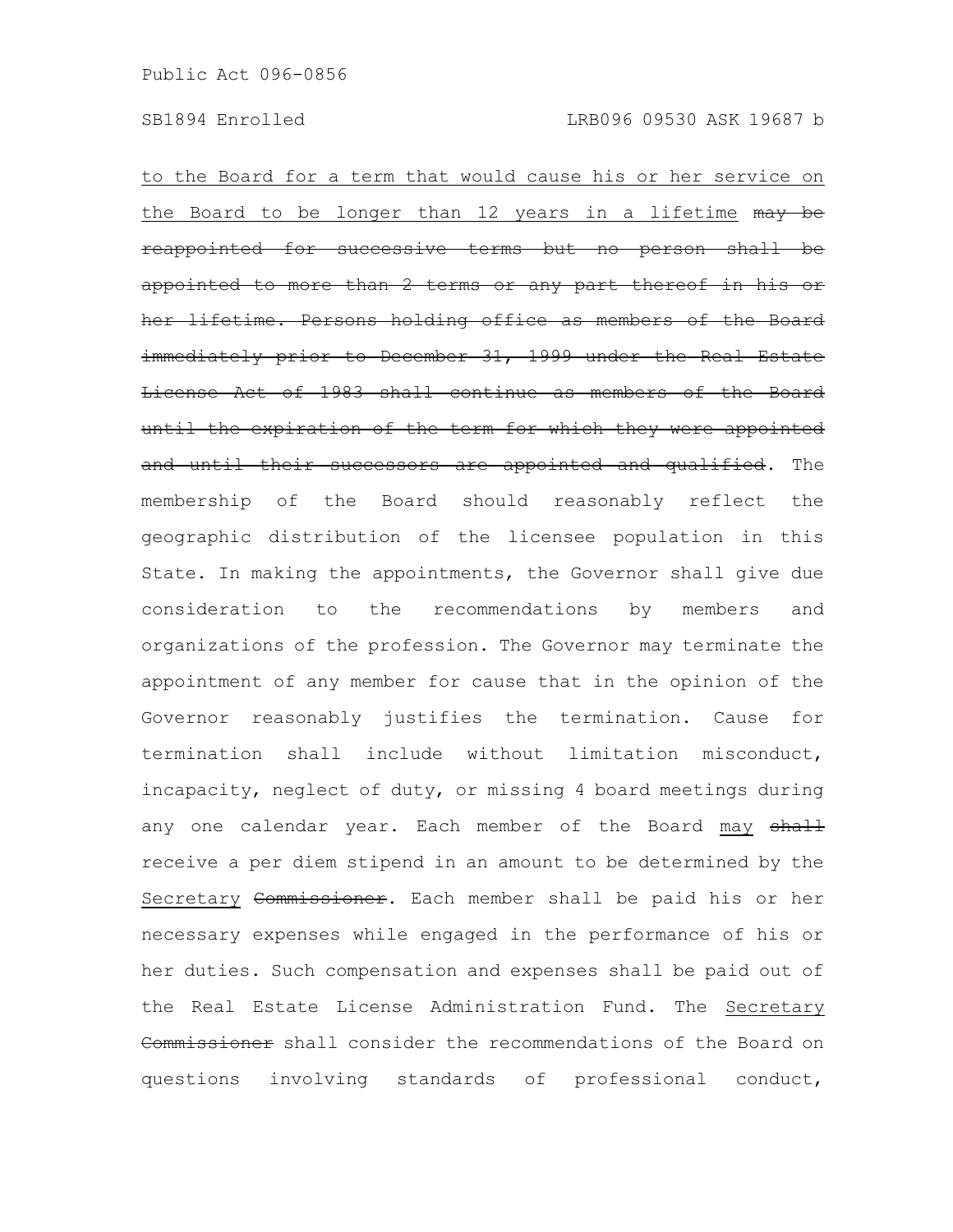### SB1894 Enrolled LRB096 09530 ASK 19687 b

discipline, and examination of candidates under this Act. The Department  $\Theta$ BRE, after notifying and considering the recommendations of the Board, if any, may issue rules, consistent with the provisions of this Act, for the administration and enforcement thereof and may prescribe forms that shall be used in connection therewith. Five Board members shall constitute a quorum. A quorum is required for all Board decisions None of the functions, powers, or duties enumerated in Sections 20-20 and 30-5 and subsections  $(a)$  and  $(i)$  of Section 20-60 of this Act shall be exercised by OBRE except upon the action and report in writing of the Board.

(Source: P.A. 91-245, eff. 12-31-99.)

(225 ILCS 454/25-13)

(Section scheduled to be repealed on January 1, 2010)

Sec. 25-13. Rules. The Department  $\theta$ BRE, after notifying and considering the recommendations of the Board, if any, shall adopt, promulgate, and issue any rules that may be necessary for the implementation and enforcement of this Act.

(Source: P.A. 91-245, eff. 12-31-99.)

(225 ILCS 454/25-14)

(Section scheduled to be repealed on January 1, 2010)

Sec. 25-14. Reliance on advisory letters. Licensees or their representatives may seek an advisory letter from the Department OBRE as to matters arising under this Act or the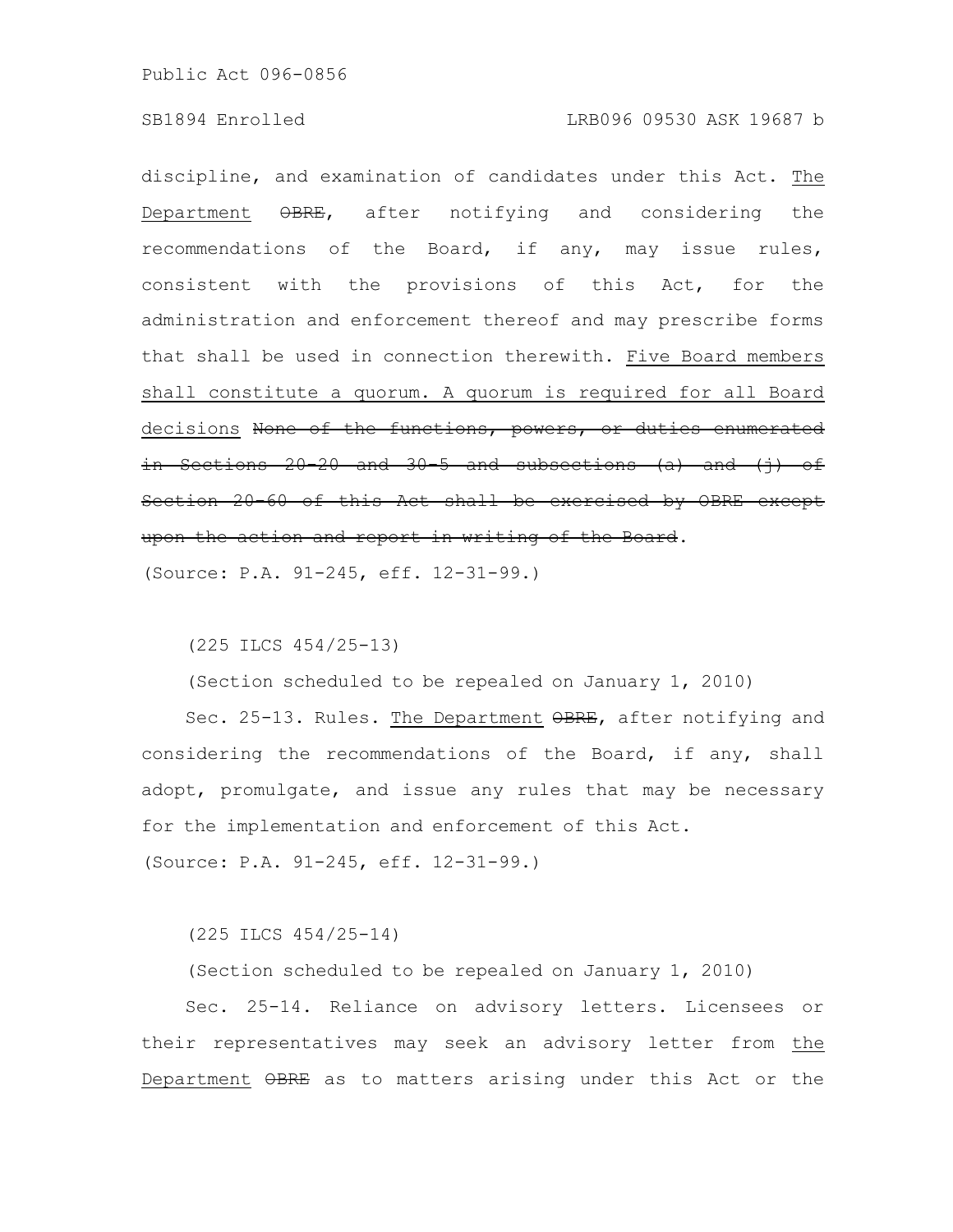### SB1894 Enrolled LRB096 09530 ASK 19687 b

rules promulgated pursuant to this Act. The Department OBRE shall promulgate rules as to the process of seeking and obtaining an advisory letter and topics and areas on which advisory rules will be issued by the Department OBRE. A licensee is entitled to rely upon an advisory letter from the Department OBRE and will not be disciplined by the Department OBRE for actions taken in reliance on the advisory letter. (Source: P.A. 92-217, eff. 8-2-01.)

(225 ILCS 454/25-15)

(Section scheduled to be repealed on January 1, 2010)

Sec. 25-15. Director of Real Estate Coordinator; duties. There shall be in the Department a OBRE a Director and a Deputy Director of Real Estate Coordinator, appointed by the Secretary Commissioner, who shall hold a currently valid broker's license, which shall be surrendered to the Department OBRE during the appointment. The **Director of** Real Estate Coordinator shall have report to the Commissioner and shall do the following duties and responsibilities:

(1) act as Chairperson of the Board, ex-officio, without vote;

(2) be the direct liaison between the Department OBRE, the profession, and real estate organizations and associations;

(3) prepare and circulate to licensees any educational and informational material that the Department OBRE deems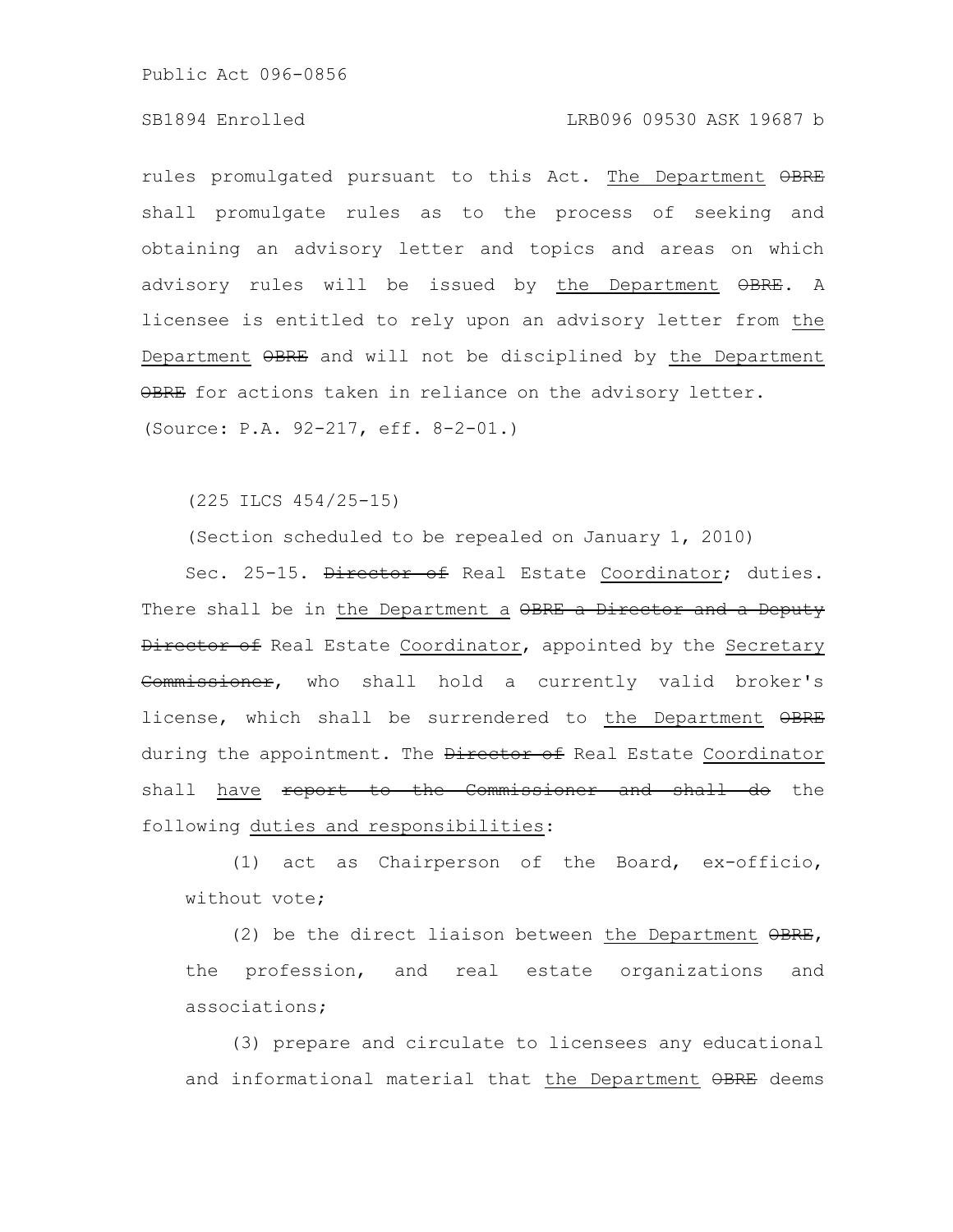necessary for providing guidance or assistance to licensees;

(4) appoint any necessary committees to assist in the performance of the functions and duties of the Department OBRE under this Act; and

(5) subject to the administrative approval of the Secretary Commissioner, supervise all real estate activities of OBRE.

The Commissioner shall appoint, for a term of 4 years, a Deputy Director of Real Estate who shall hold a currently valid broker's license, which shall be surrendered to OBRE during the appointment. Under direction of the Director of Real Estate, the Deputy Director of Real Estate shall be responsible for the administration of the licensing, disciplinary, and education provisions of this Act. The Deputy Director shall also assist the Director of Real Estate in the performance of duties.

In designating the Director and Deputy Director of Real Estate Coordinator, the Secretary Commissioner shall give due consideration to recommendations by members and organizations of the profession.

(Source: P.A. 91-245, eff. 12-31-99.)

(225 ILCS 454/25-20) (Section scheduled to be repealed on January 1, 2010) Sec. 25-20. Staff. The Department OBRE shall employ a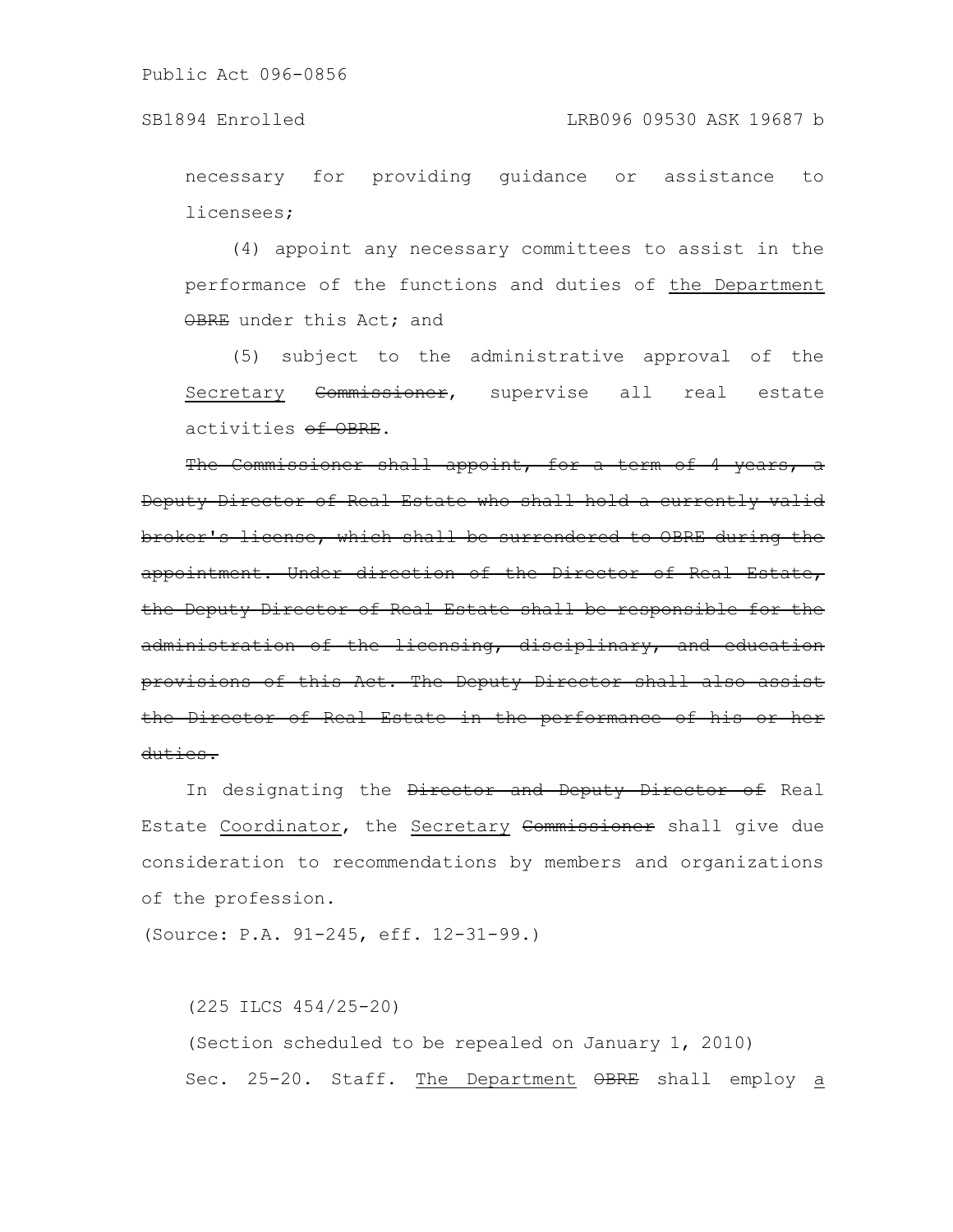minimum of one investigator per 10,000 licensees and one prosecutor per 20,000 licensees in order to have sufficient staff to perform the Department's obligations under the Act. carry out the provisions of this Act.

(Source: P.A. 91-245, eff. 12-31-99.)

(225 ILCS 454/25-21 new)

Sec. 25-21. Peer review advisors. The Department may contract with licensees meeting qualifications established by the Department to serve as peer review advisors for complaints and alleged violations of the Act. A peer review advisor is authorized to investigate and determine the facts of a complaint. The peer review advisor shall, at the direction of the Department, interview witnesses, the complainant and any licensees involved in the alleged matter and make a recommendation as to the findings of fact to the Department. The Department shall have 30 days from receipt of the recommendation to accept, reject or modify the recommended findings of fact. Peer review advisors shall be compensated from the Real Estate Audit Fund at a rate of not to exceed \$15,000.00 per advisor annually. A peer review advisor shall not investigate a complaint from a marketplace in which the peer review advisor does business.

(225 ILCS 454/25-25)

(Section scheduled to be repealed on January 1, 2010)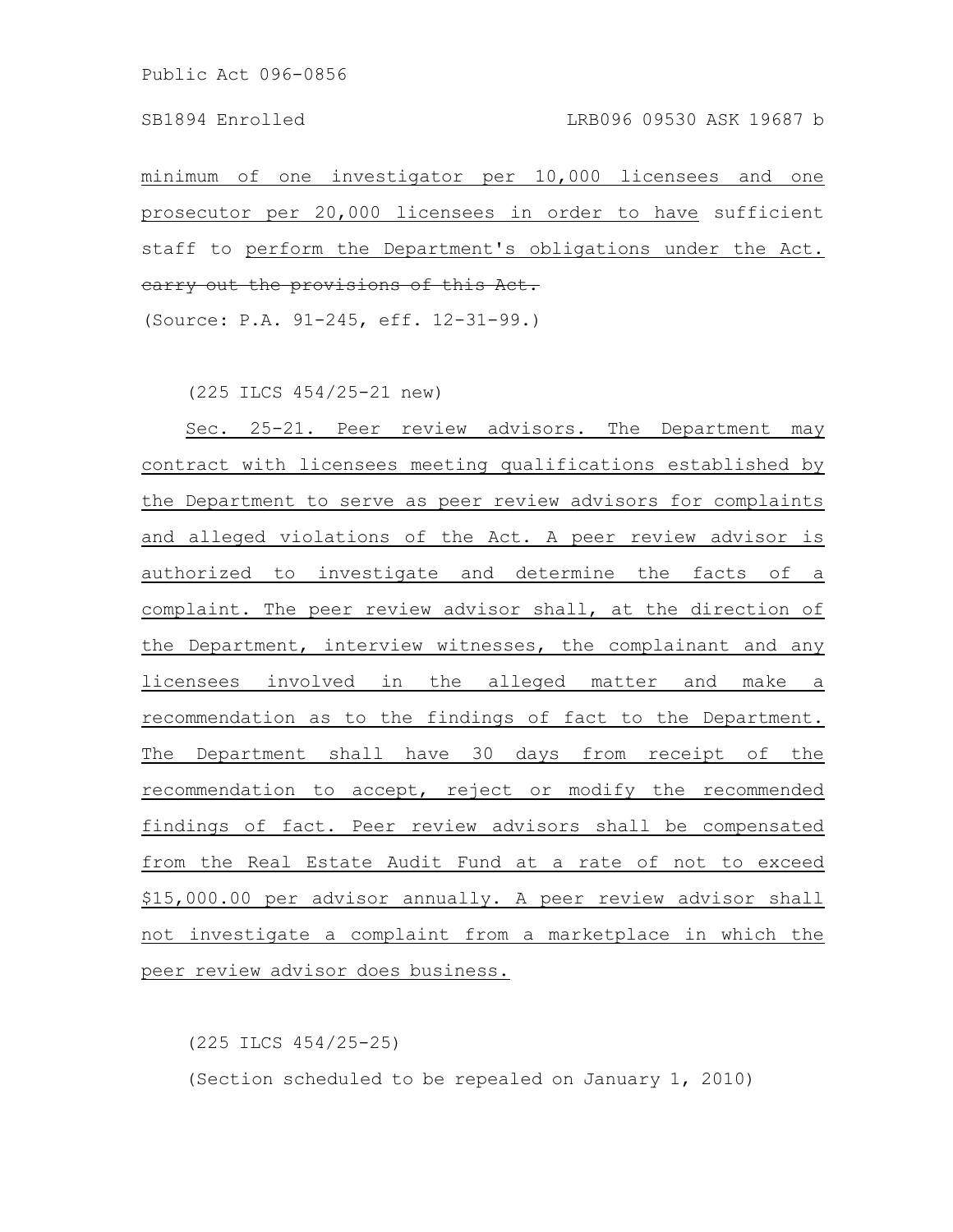# SB1894 Enrolled LRB096 09530 ASK 19687 b

Sec. 25-25. Real Estate Research and Education Fund. A special fund to be known as the Real Estate Research and Education Fund is created and shall be held in trust in the State Treasury. Annually, on September 15th, the State Treasurer shall cause a transfer of \$125,000 to the Real Estate Research and Education Fund from the Real Estate License Administration Fund. The Real Estate Research and Education Fund shall be administered by the Department OBRE. Money deposited in the Real Estate Research and Education Fund may be used for research and education at state institutions of higher education or other organizations for research and the advancement of education in the real estate industry. Of the \$125,000 annually transferred into the Real Estate Research and Education Fund, \$15,000 shall be used to fund a scholarship program for persons of minority racial origin who wish to pursue a course of study in the field of real estate. For the purposes of this Section, "course of study" means a course or courses that are part of a program of courses in the field of real estate designed to further an individual's knowledge or expertise in the field of real estate. These courses shall include without limitation courses that a salesperson licensed under this Act must complete to qualify for a real estate broker's license, courses that a broker licensed under this Act must complete to qualify for a managing broker's license, courses required to obtain the Graduate Realtors Institute designation, and any other courses or programs offered by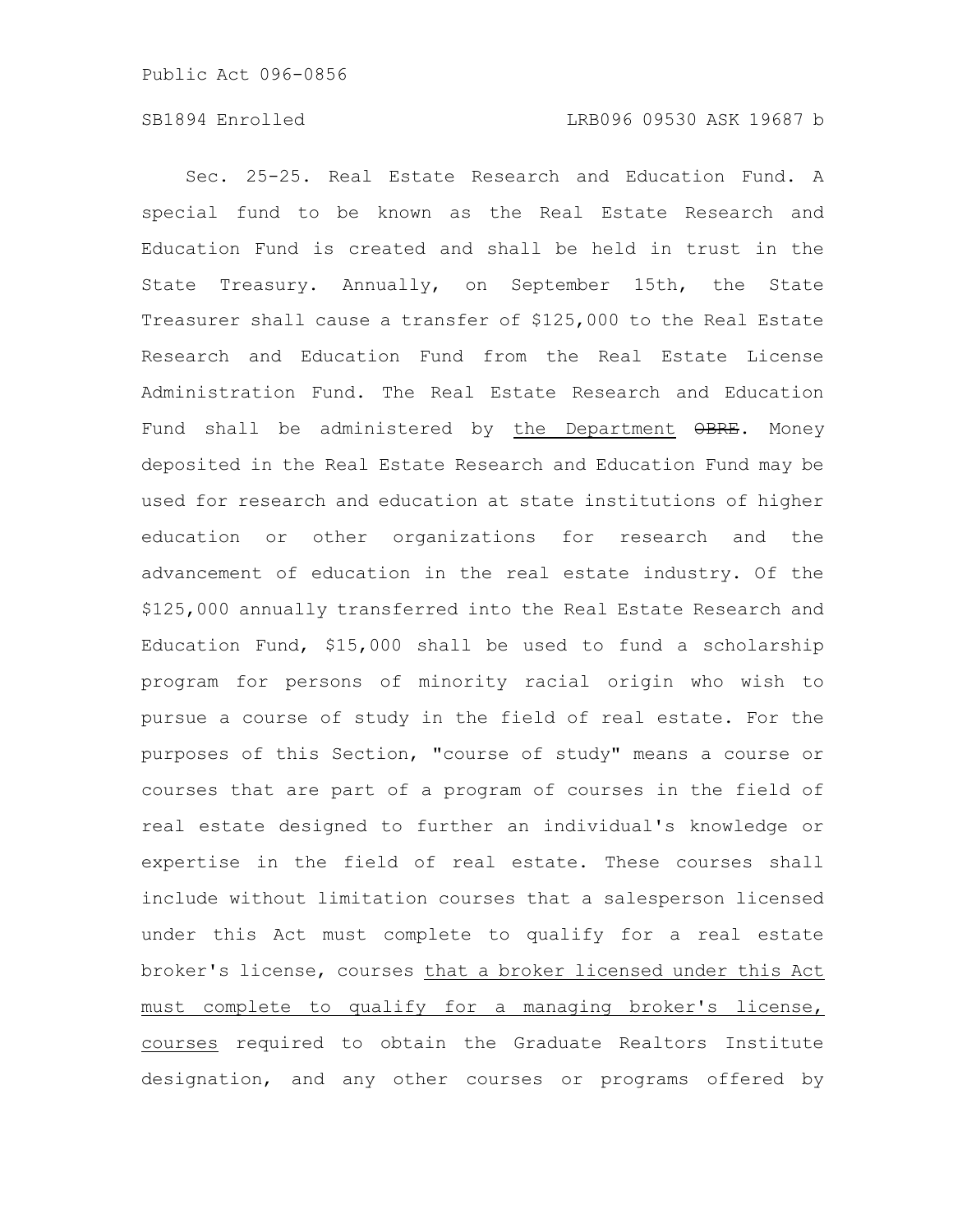# SB1894 Enrolled LRB096 09530 ASK 19687 b

accredited colleges, universities, or other institutions of higher education in Illinois. The scholarship program shall be administered by the Department OBRE or its designee. Moneys in the Real Estate Research and Education Fund may be invested and reinvested in the same manner as funds in the Real Estate Recovery Fund and all earnings, interest, and dividends received from such investments shall be deposited in the Real Estate Research and Education Fund and may be used for the same purposes as moneys transferred to the Real Estate Research and Education Fund. Moneys in the Real Estate Research and Education Fund may be transferred to the Professions Indirect Cost Fund as authorized under Section 2105-300 of the Department of Professional Regulation Law of the Civil Administrative Code of Illinois.

(Source: P.A. 94-91, eff. 7-1-05.)

(225 ILCS 454/25-30)

(Section scheduled to be repealed on January 1, 2010)

Sec. 25-30. Real Estate License Administration Fund; audit. A special fund to be known as the Real Estate License Administration Fund is created in the State Treasury. All fees received by the Department OBRE under this Act shall be deposited in the Real Estate License Administration Fund. The moneys deposited in the Real Estate License Administration Fund shall be appropriated to the Department OBRE for expenses of the Department  $\Theta$ BRE and the Board in the administration of this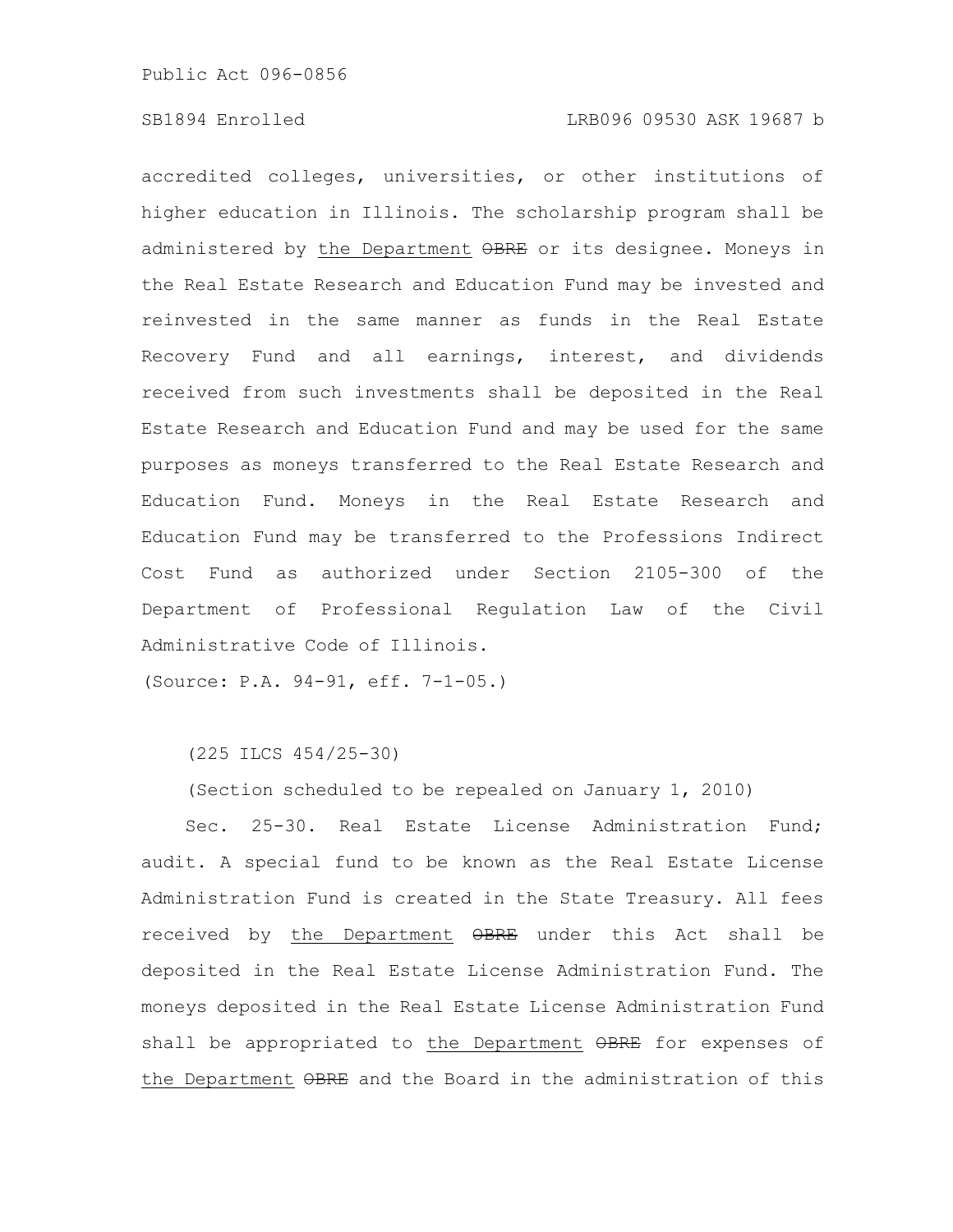Act and for the administration of any Act administered by the Department OBRE providing revenue to this Fund. Moneys in the Real Estate License Administration Fund may be invested and reinvested in the same manner as funds in the Real Estate Recovery Fund. All earnings received from such investment shall be deposited in the Real Estate License Administration Fund and may be used for the same purposes as fees deposited in the Real Estate License Administration Fund. Moneys in the Real Estate License Administration Fund may be transferred to the Professions Indirect Cost Fund as authorized under Section 2105-300 of the Department of Professional Regulation Law of the Civil Administrative Code of Illinois. Upon the completion of any audit of the Department  $\Theta$ BRE, as prescribed by the Illinois State Auditing Act, which includes an audit of the Real Estate License Administration Fund, the Department OBRE shall make the audit open to inspection by any interested person.

(Source: P.A. 94-91, eff. 7-1-05.)

(225 ILCS 454/25-35)

(Section scheduled to be repealed on January 1, 2010)

Sec. 25-35. Real Estate Recovery Fund. A special fund to be known as the Real Estate Recovery Fund is created in the State Treasury. All fines and penalties The sums received by the Department OBRE pursuant to Article 20 the provisions of Sections 20-20, 20-30, and 20-80 through 20-100 of this Act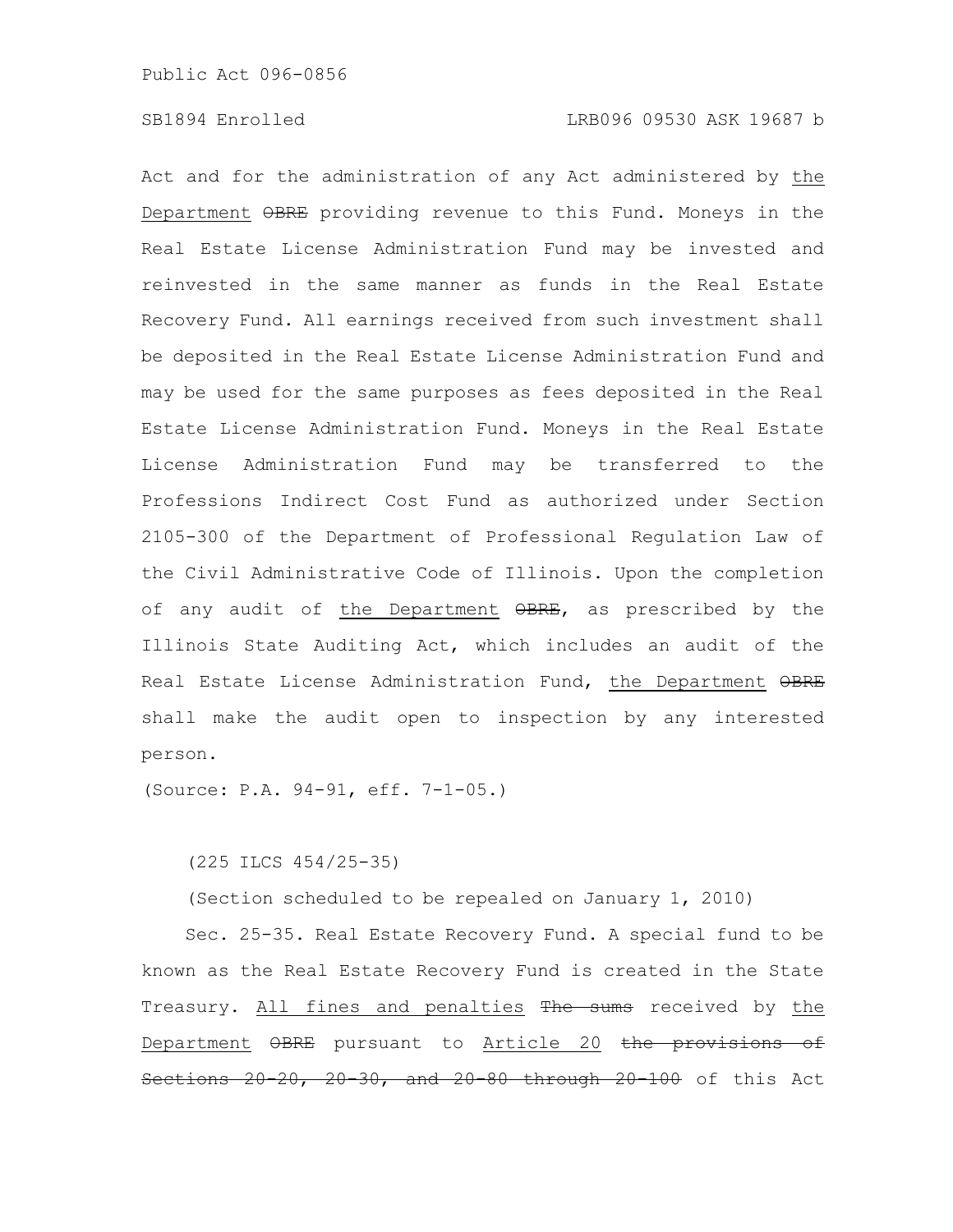shall be deposited into the State Treasury and held in the Real Estate Recovery Fund. The money in the Real Estate Recovery Fund shall be used by the Department OBRE exclusively for carrying out the purposes established by this Act. If, at any time, the balance remaining in the Real Estate Recovery Fund is less than \$750,000, the State Treasurer shall cause a transfer of moneys to the Real Estate Recovery Fund from the Real Estate License Administration Fund in an amount necessary to establish a balance of \$800,000 in the Real Estate Recovery Fund. These funds may be invested and reinvested in the same manner as authorized for pension funds in Article 1 44 of the Illinois Pension Code. All earnings, interest, and dividends received from investment of funds in the Real Estate Recovery Fund shall be deposited into the Real Estate License Administration Fund and shall be used for the same purposes as other moneys deposited in the Real Estate License Administration Fund. (Source: P.A. 91-245, eff. 12-31-99.)

(225 ILCS 454/25-37)

(Section scheduled to be repealed on January 1, 2010)

Sec. 25-37. Real Estate Audit Fund; audit of special accounts; audit of fund.

(a) A special fund to be known as the Real Estate Audit Fund is created in the State Treasury. The State Treasurer shall cause a transfer of \$200,000 from the Real Estate License Administration Fund to the Real Estate Audit Fund on January 1,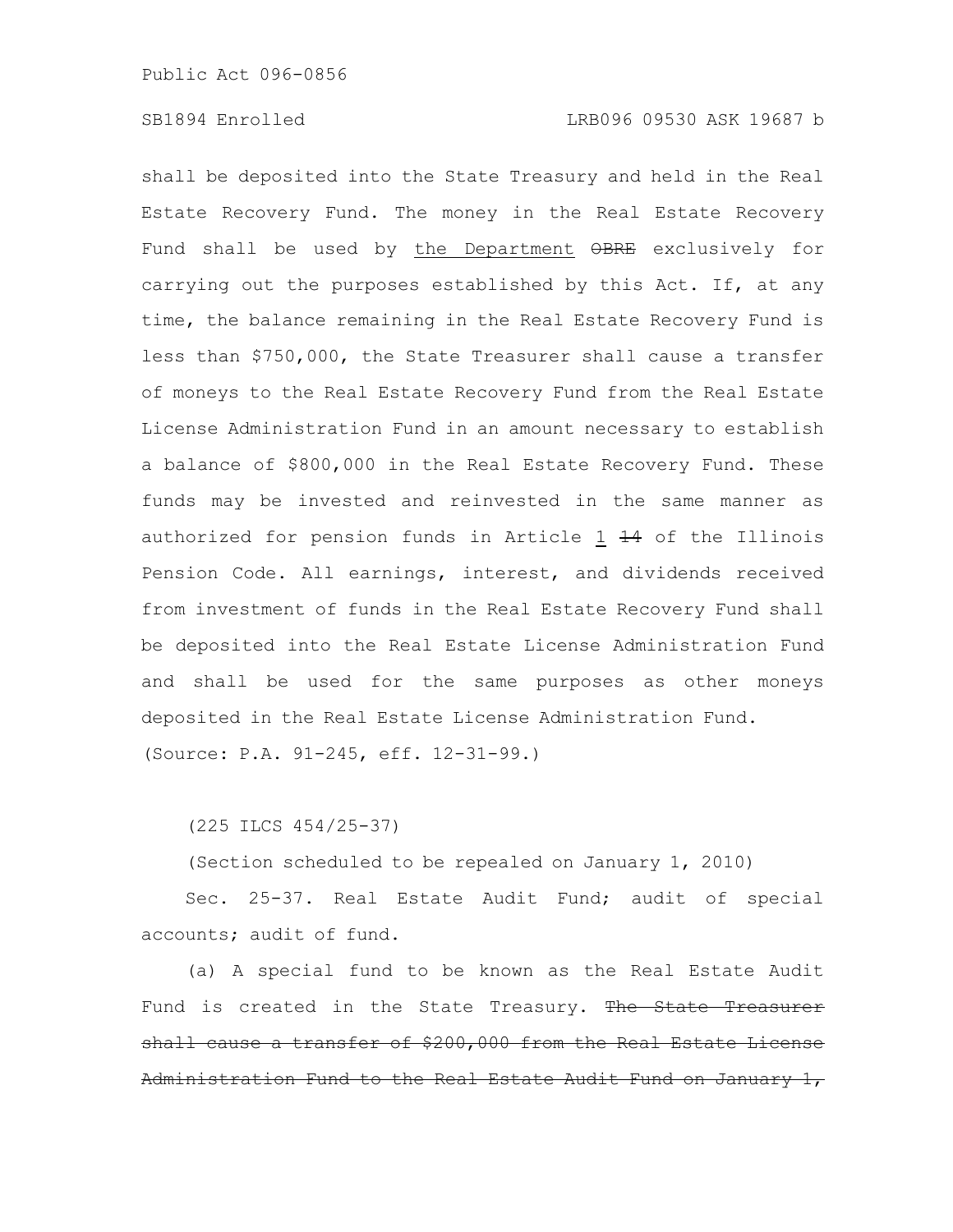# SB1894 Enrolled LRB096 09530 ASK 19687 b

2002. If, at any time, the balance in the Real Estate Audit Fund is less than \$25,000, the State Treasurer shall cause a transfer of \$200,000 from the Real Estate License Administration Fund to the Real Estate Audit Fund. The moneys held in the Real Estate Audit Fund shall be used exclusively by the Department  $\Theta$ BRE to conduct audits of special accounts of moneys belonging to others held by a broker.

(b) Upon receipt of a complaint or evidence by the Department  $\Theta$ BRE sufficient to cause the Department  $\Theta$ BRE to reasonably believe that funds required to be maintained in a special account by a broker have been misappropriated, the broker shall, within 30 days of written notice, submit to an audit of all special accounts. Such audit shall be performed by a licensed certified public accountant, shall result in a written report by the accountant, and shall specifically refer to the escrow and record-keeping requirements of this Act and the rules adopted under this Act. If it is found, pursuant to an order issued by the Secretary Commissioner, that moneys required to be maintained in a special account by a broker were misappropriated, as further defined by rule, the broker shall reimburse the Department OBRE, in addition to any other discipline or civil penalty imposed, for the cost of the audit performed pursuant to this Section. The Department  $\Theta$ BRE may file in circuit court for a judgment to enforce the collection of the reimbursement of the cost of such audit. Any reimbursement collected by the Department  $\Theta$ BRE shall be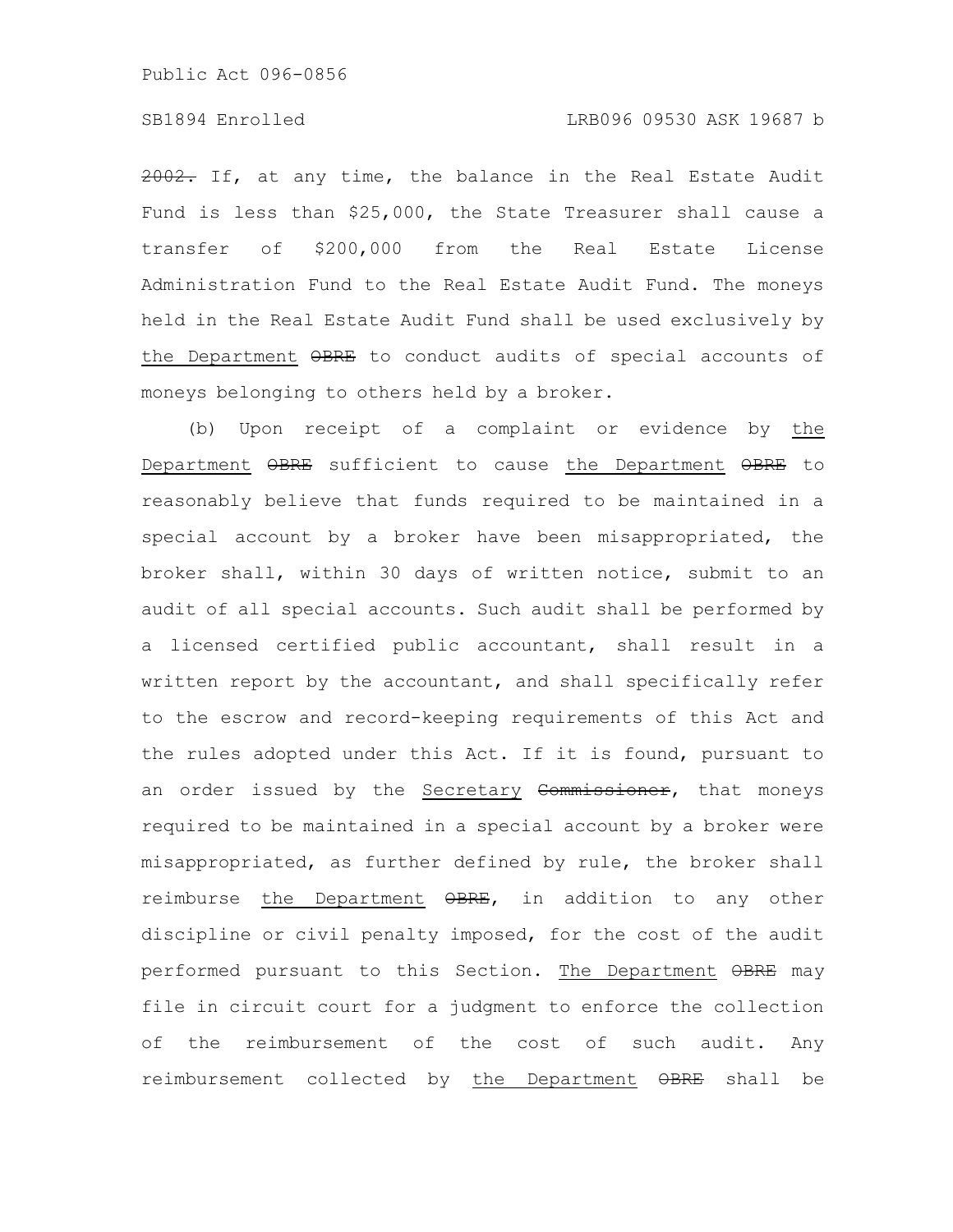deposited into the Real Estate Audit Fund.

(c) Moneys in the Real Estate Audit Fund may be invested and reinvested in the same manner as funds in the Real Estate Recovery Fund. All earnings received from such investment shall be deposited in the Real Estate Audit Fund and may be used for the same purpose as other moneys deposited in the Real Estate Audit Fund. Moneys in the Real Estate Audit Fund may be transferred to the Professions Indirect Cost Fund as authorized under Section 2105-300 of the Department of Professional Regulation Law of the Civil Administrative Code of Illinois. Upon completion of any audit of the Department OBRE, prescribed by the Illinois State Auditing Act, which includes an audit of the Real Estate Audit Fund, the Department OBRE shall make the audit open to inspection by any interested person.

(Source: P.A. 94-91, eff. 7-1-05.)

(225 ILCS 454/30-5)

(Section scheduled to be repealed on January 1, 2010)

Sec. 30-5. Licensing of pre-license schools, school branches, and instructors.

(a) No person shall operate a pre-license school or school branch without possessing a valid pre-license school or school branch license issued by the Department  $\theta$ BRE. No person shall act as a pre-license instructor at a pre-license school or school branch without possessing a valid pre-license instructor license issued by the Department OBRE. Every person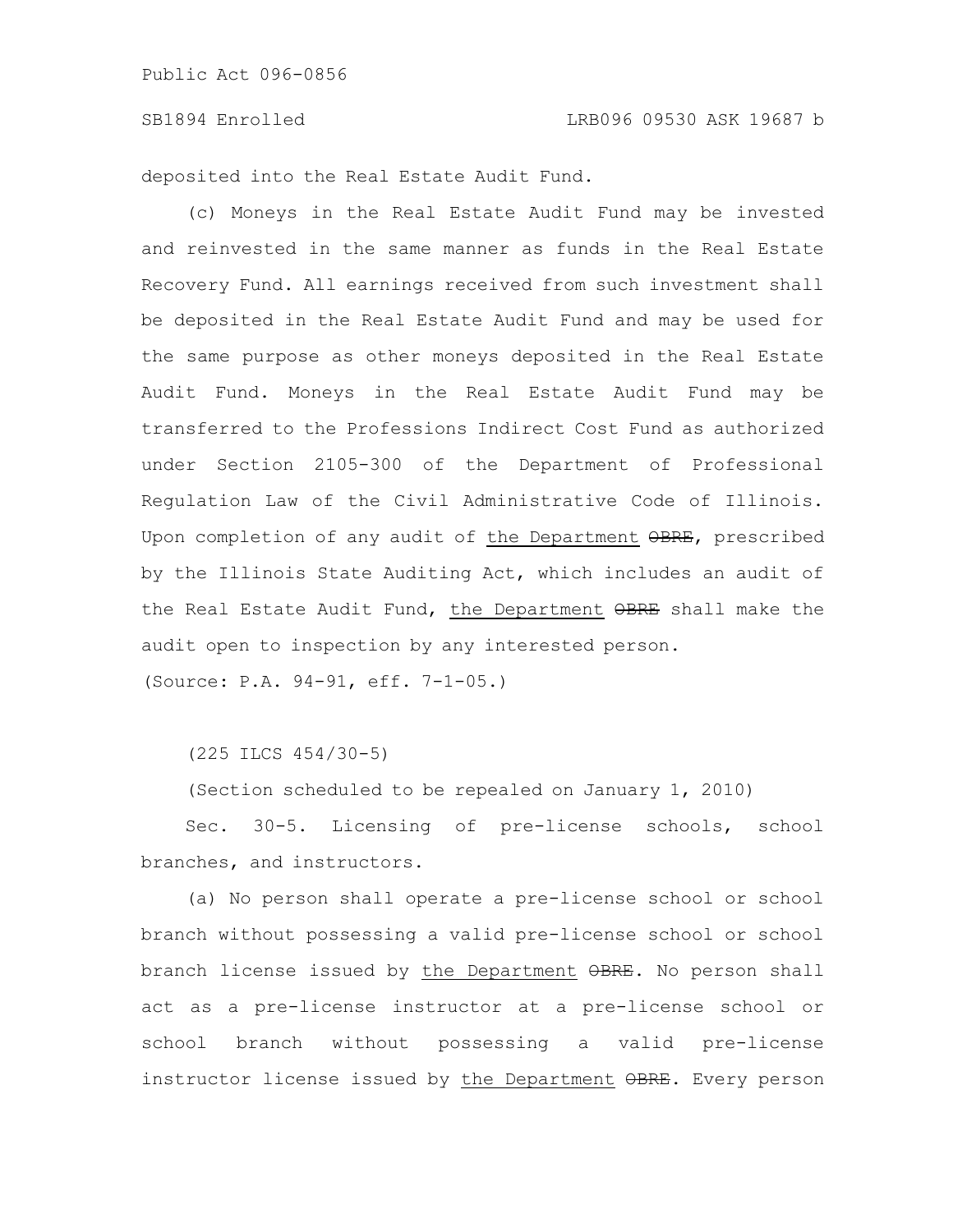who desires to obtain a pre-license school, school branch, or pre-license instructor license shall make application to the Department OBRE in writing in form and substance satisfactory to the Department  $\Theta$ BRE and pay the required fees prescribed by rule. In addition to any other information required to be contained in the application, every application for an original or renewed license shall include the applicant's Social Security number. The Department  $\Theta$ BRE shall issue a pre-license school, school branch, or pre-license instructor license to applicants who meet qualification criteria established by rule. The Department OBRE may refuse to issue, suspend, revoke, or otherwise discipline a pre-license school, school branch, or pre-license instructor license or may withdraw approval of a course offered by a pre-license school for good cause. Disciplinary proceedings shall be conducted by the Board in the same manner as other disciplinary proceedings under this Act.

(b) All pre-license instructors must teach at least one course within the period of licensure or take an instructor training program approved by the Department OBRE in lieu thereof. A pre-license instructor may teach at more than one licensed pre-license school.

(c) The term of license for pre-license schools, branches, and instructors shall be 2 years as established by rule.

(d) The Department OBRE or the Advisory Council may, after notice, cause a pre-license school to attend an informal conference before the Advisory Council for failure to comply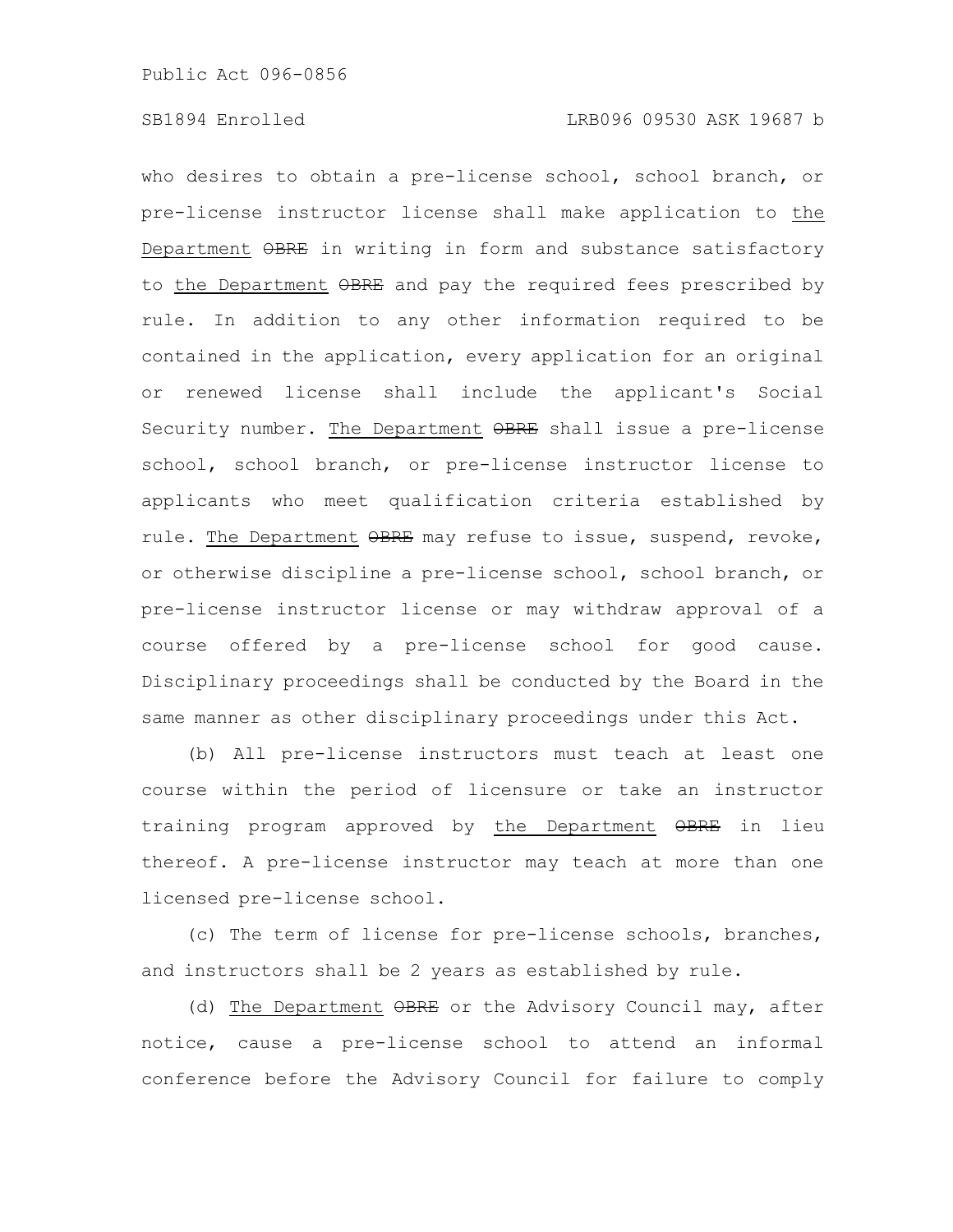# SB1894 Enrolled LRB096 09530 ASK 19687 b

with any requirement for licensure or for failure to comply with any provision of this Act or the rules for the administration of this Act. The Advisory Council shall make a recommendation to the Board as a result of its findings at the conclusion of any such informal conference.

(e) For purposes of this Section, the term "pre-license" shall also include the 30-hour post-license course required to be taken to retain a broker's license.

(Source: P.A. 91-245, eff. 12-31-99.)

(225 ILCS 454/30-10)

(Section scheduled to be repealed on January 1, 2010)

Sec. 30-10. Advisory Council; powers and duties. There is created within the Department OBRE an Advisory Council to be comprised of  $5$   $7$  members appointed by the Governor. The members' terms shall be 4 years or until their successor is appointed and the expiration of their terms shall be staggered for 4 year staggered terms. No member shall be reappointed to the Advisory Council for a term that would cause his or her service on the Advisory Council to be longer than 12 serve more than 8 years in a lifetime. Two Three of the members shall be licensees who are current members of the Board, one member shall be a representative of an Illinois real estate trade organization who is not a member of the Board, one member shall be a representative of a licensed pre-license school or continuing education school, and one member shall be a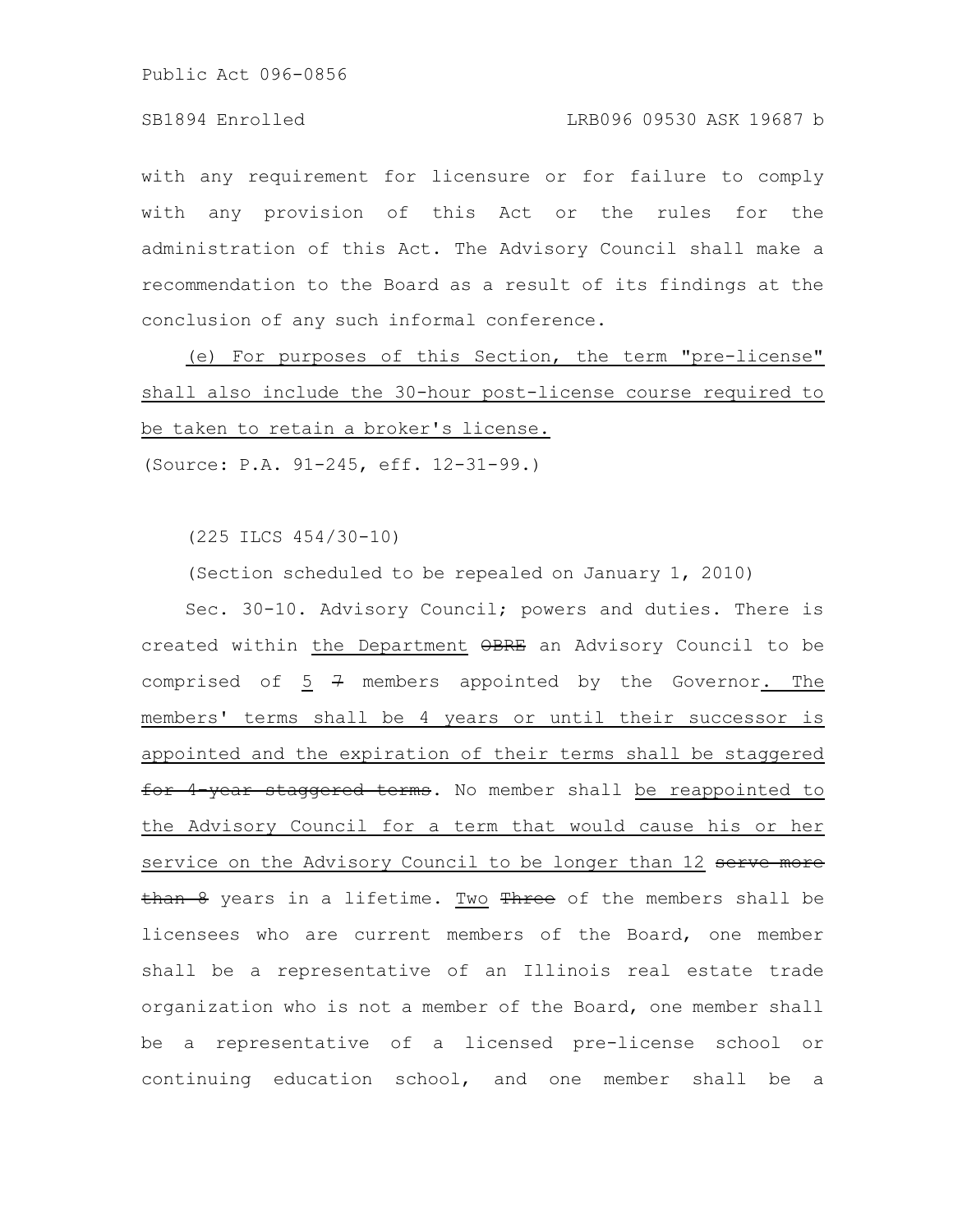representative of an institution of higher education that offers pre-license and continuing education courses. The Real Estate Coordinator Director shall serve as the chairman of the Advisory Council, ex officio, without vote. Three Advisory Council members shall constitute a quorum. A quorum is required for all Advisory Council decisions. The Advisory Council shall recommend criteria for the licensing and renewal of pre-license schools, pre-license instructors, continuing education schools, and continuing education instructors; review applications for these licenses to determine if the applicants meet the qualifications for licensure established in this Act and by rule; approve pre-license school and continuing education curricula; and make recommendations to the Board regarding rules to be adopted for the conduct of schools and instructors and the administration of the education provisions of this Act.

(Source: P.A. 91-245, eff. 12-31-99.)

(225 ILCS 454/30-15)

(Section scheduled to be repealed on January 1, 2010)

Sec. 30-15. Licensing of continuing education schools; approval of courses.

(a) Only continuing education schools in possession of a valid continuing education school license may provide real estate continuing education courses that will satisfy the requirements of this Act. Pre-license schools licensed to offer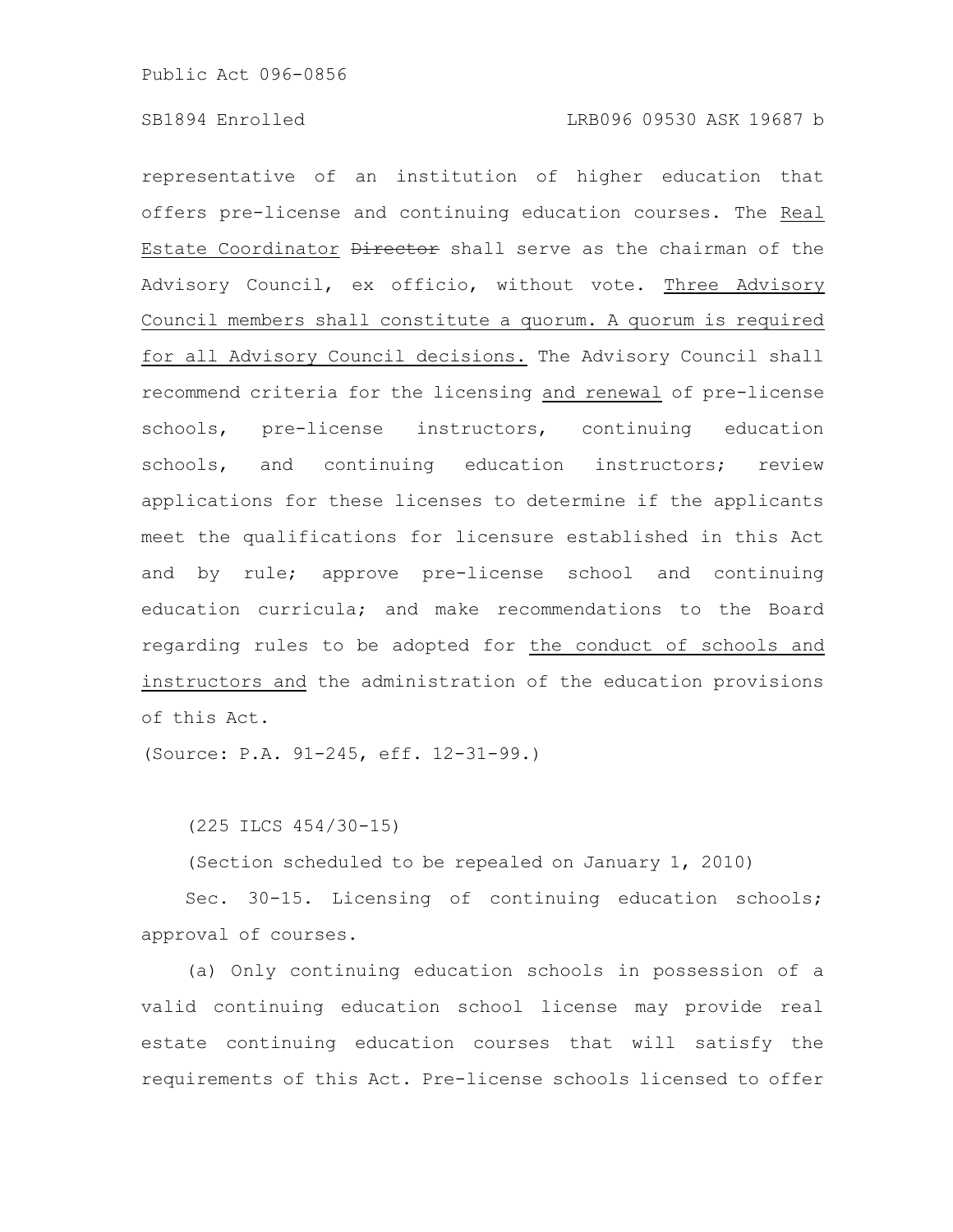#### SB1894 Enrolled LRB096 09530 ASK 19687 b

pre-license education courses for salespersons, brokers and managing brokers shall qualify for a continuing education school license upon completion of an application and the submission of the required fee. Every entity that desires to obtain a continuing education school license shall make application to the Department  $\Theta$ BRE in writing in forms prescribed by the Department OBRE and pay the fee prescribed by rule. In addition to any other information required to be contained in the application, every application for an original or renewed license shall include the applicant's Social Security number.

(b) The criteria for a continuing education license shall include the following:

(1) A sound financial base for establishing, promoting, and delivering the necessary courses. Budget planning for the School's courses should be clearly projected.

(2) A sufficient number of qualified, licensed instructors as provided by rule.

(3) Adequate support personnel to assist with administrative matters and technical assistance.

(4) Maintenance and availability of records of participation for licensees.

(5) The ability to provide each participant who successfully completes an approved program with a certificate of completion signed by the administrator of a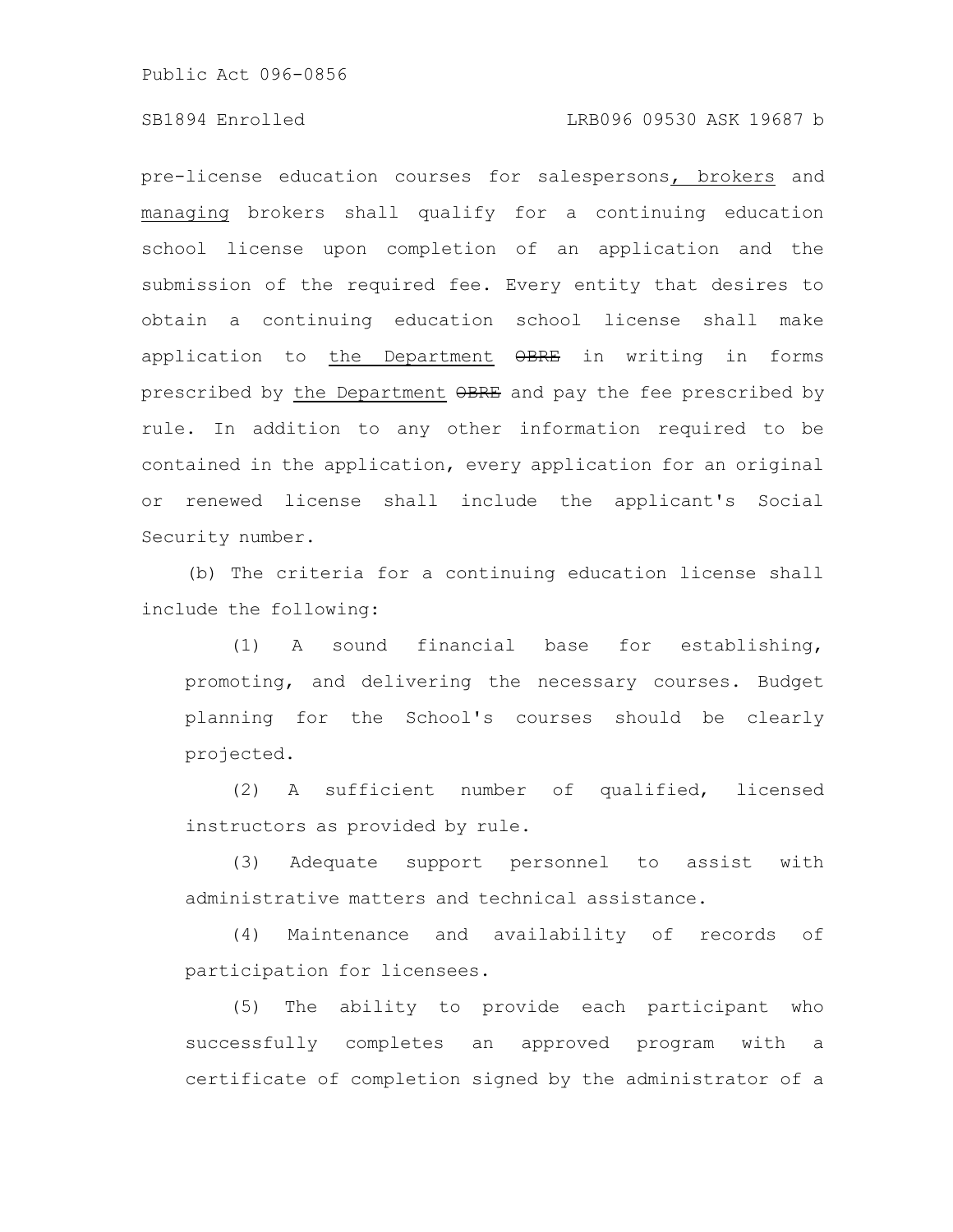licensed continuing education school on forms provided by the Department OBRE.

(6) The continuing education school must have a written policy dealing with procedures for the management of grievances and fee refunds.

(7) The continuing education school shall maintain lesson plans and examinations for each course.

(8) The continuing education school shall require a 70% passing grade for successful completion of any continuing education course.

(9) The continuing education school shall identify and use instructors who will teach in a planned program. Suggested criteria for instructor selections include:

- (A) appropriate credentials;
- (B) competence as a teacher;
- (C) knowledge of content area; and
- (D) qualification by experience.

(10) The continuing education school shall provide a proctor or an electronic means of proctoring for each examination. The continuing education school shall be responsible for the conduct of the proctor. The duties and responsibilities of a proctor shall be established by rule.

(11) The continuing education school must provide for closed book examinations for each course unless the Advisory Council excuses this requirement based on the complexity of the course material.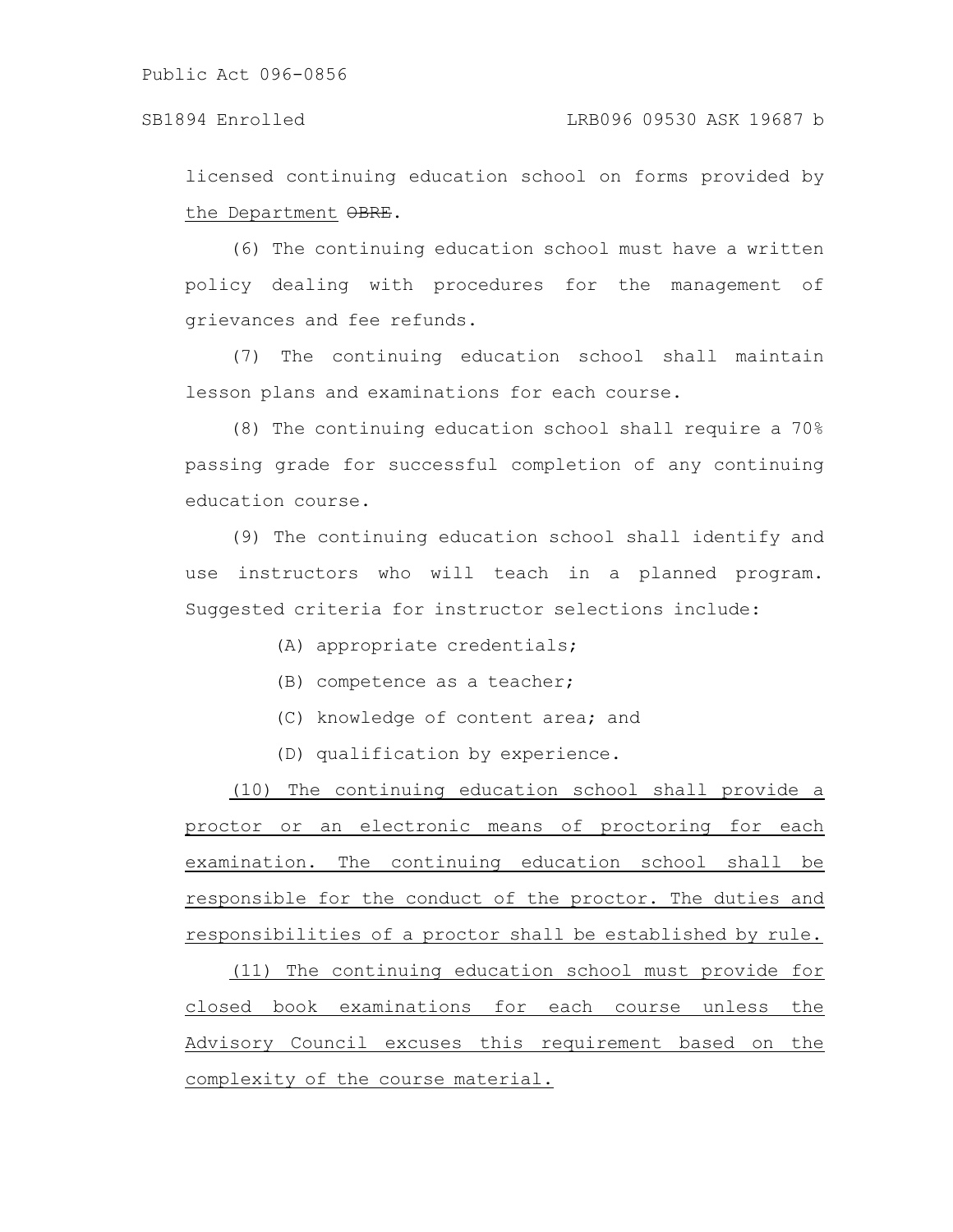# SB1894 Enrolled LRB096 09530 ASK 19687 b

(c) Advertising and promotion of continuing education activities must be carried out in a responsible fashion, clearly showing the educational objectives of the activity, the nature of the audience that may benefit from the activity, the cost of the activity to the participant and the items covered by the cost, the amount of credit that can be earned, and the credentials of the faculty.

(d) The Department OBRE may or upon request of the Advisory Council shall, after notice, cause a continuing education school to attend an informal conference before the Advisory Council for failure to comply with any requirement for licensure or for failure to comply with any provision of this Act or the rules for the administration of this Act. The Advisory Council shall make a recommendation to the Board as a result of its findings at the conclusion of any such informal conference.

(e) All continuing education schools shall maintain these minimum criteria and pay the required fee in order to retain their continuing education school license.

(f) All continuing education schools shall submit, at the time of initial application and with each license renewal, a list of courses with course materials to be offered by the continuing education school. The Department  $\theta$ BRE, however, shall establish a mechanism whereby continuing education schools may apply for and obtain approval for continuing education courses that are submitted after the time of initial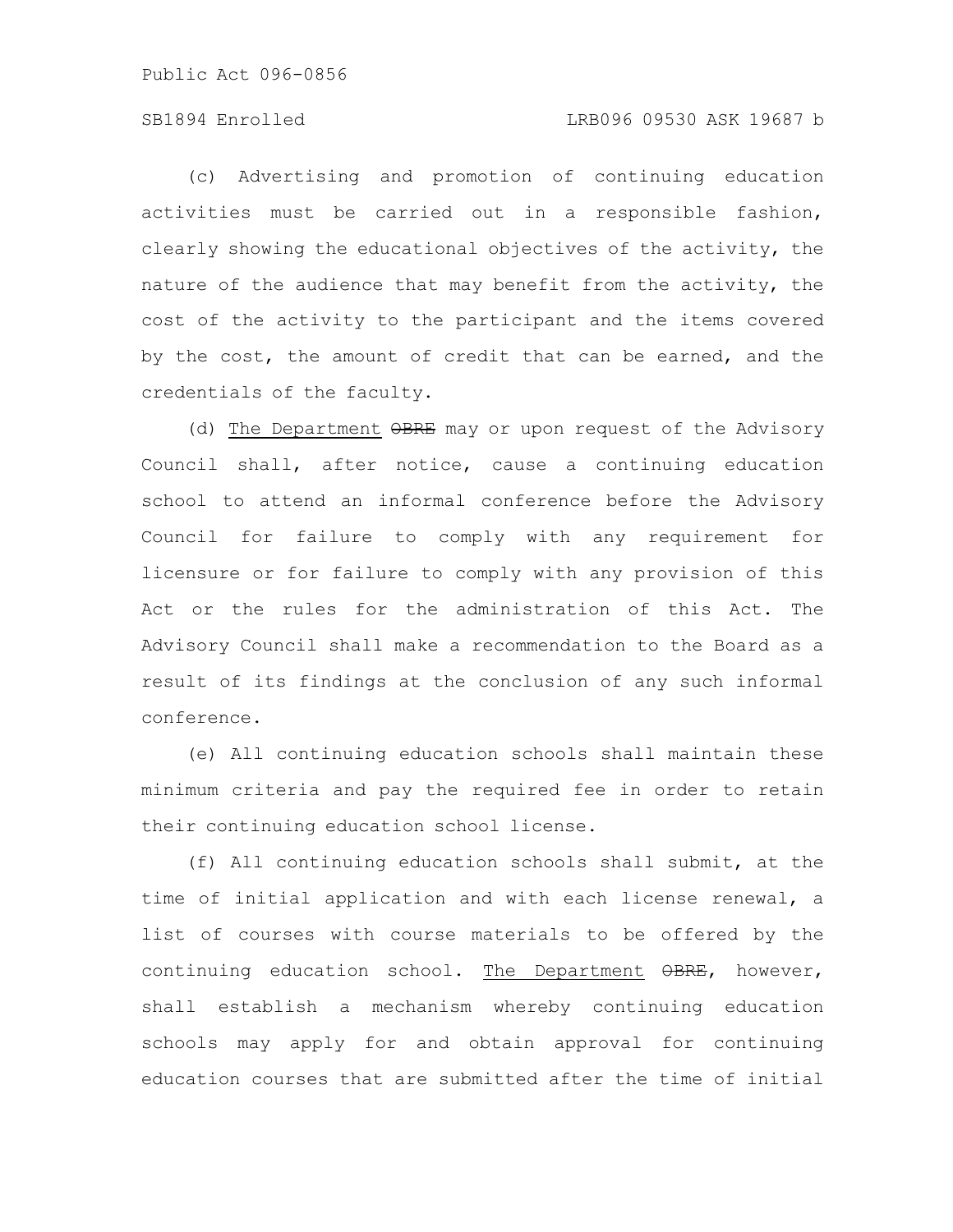# SB1894 Enrolled LRB096 09530 ASK 19687 b

application or renewal. The Department OBRE shall provide to each continuing education school a certificate for each approved continuing education course. All continuing education courses shall be valid for the period coinciding with the term of license of the continuing education school. All continuing education schools shall provide a copy of the certificate of the continuing education course within the course materials given to each student or shall display a copy of the certificate of the continuing education course in a conspicuous place at the location of the class.

(g) Each continuing education school shall provide to the Department OBRE a monthly report in a format determined by the Department OBRE, with information concerning students who successfully completed all approved continuing education courses offered by the continuing education school for the prior month.

(h) The Department  $\Theta$ BRE, upon the recommendation of the Advisory Council, may temporarily suspend a licensed continuing education school's approved courses without hearing and refuse to accept successful completion of or participation in any of these continuing education courses for continuing education credit from that school upon the failure of that continuing education school to comply with the provisions of this Act or the rules for the administration of this Act, until such time as the Department OBRE receives satisfactory assurance of compliance. The Department OBRE shall notify the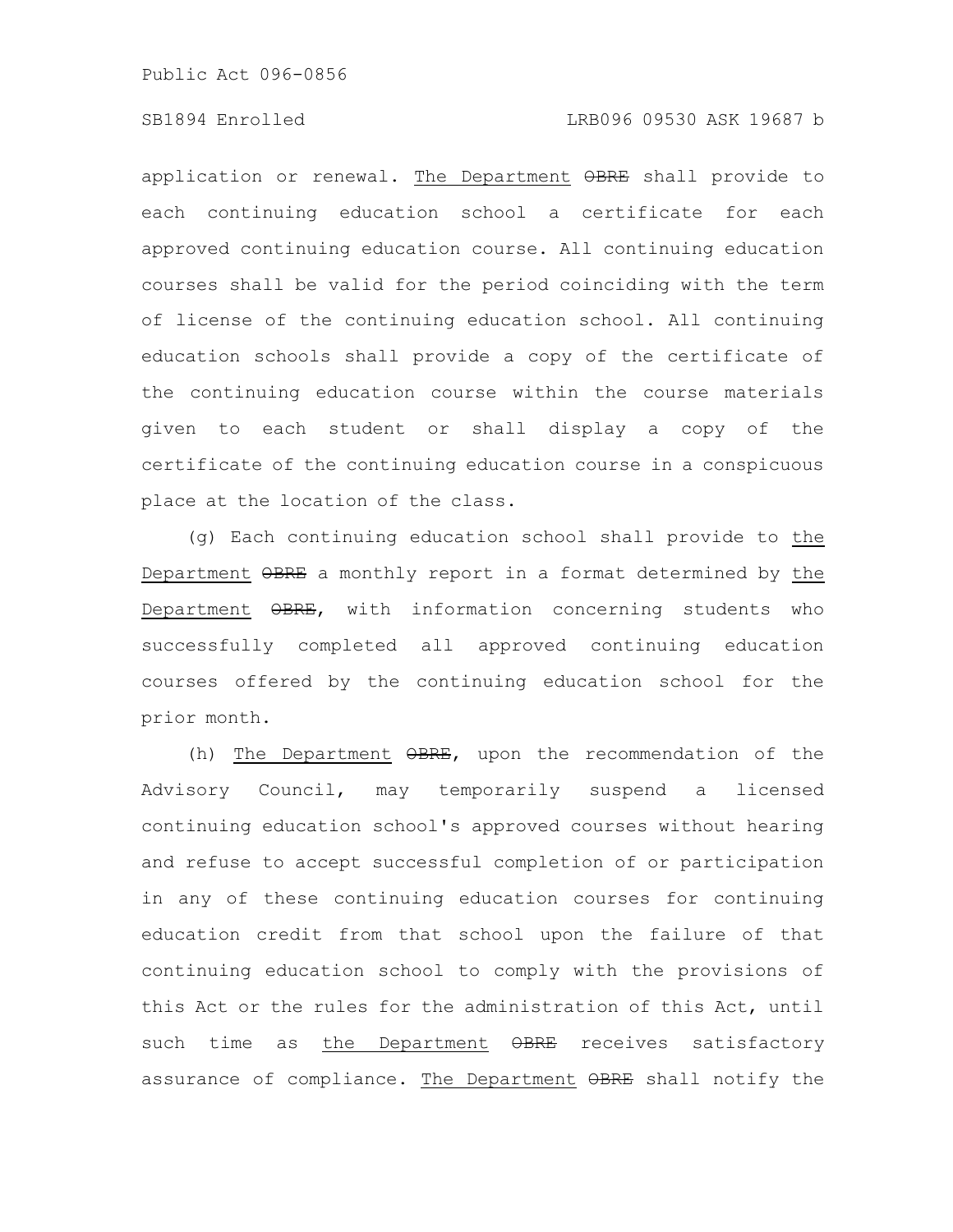### SB1894 Enrolled LRB096 09530 ASK 19687 b

continuing education school of the noncompliance and may initiate disciplinary proceedings pursuant to this Act. The Department OBRE may refuse to issue, suspend, revoke, or otherwise discipline the license of a continuing education school or may withdraw approval of a continuing education course for good cause. Failure to comply with the requirements of this Section or any other requirements established by rule shall be deemed to be good cause. Disciplinary proceedings shall be conducted by the Board in the same manner as other disciplinary proceedings under this Act.

(Source: P.A. 91-245, eff. 12-31-99.)

# (225 ILCS 454/30-20)

(Section scheduled to be repealed on January 1, 2010)

Sec. 30-20. Fees for continuing education school license; renewal; term. All applications for a continuing education school license shall be accompanied by a nonrefundable application fee in an amount established by rule. All continuing education schools shall be required to submit a renewal application, the required fee as established by rule, and a listing of the courses to be offered during the year to renew their continuing education school licenses. The term for a continuing education school license shall be 2 years and as established by rule. The fees collected under this Article 30 shall be deposited in the Real Estate License Administration Fund and shall be used to defray the cost of administration of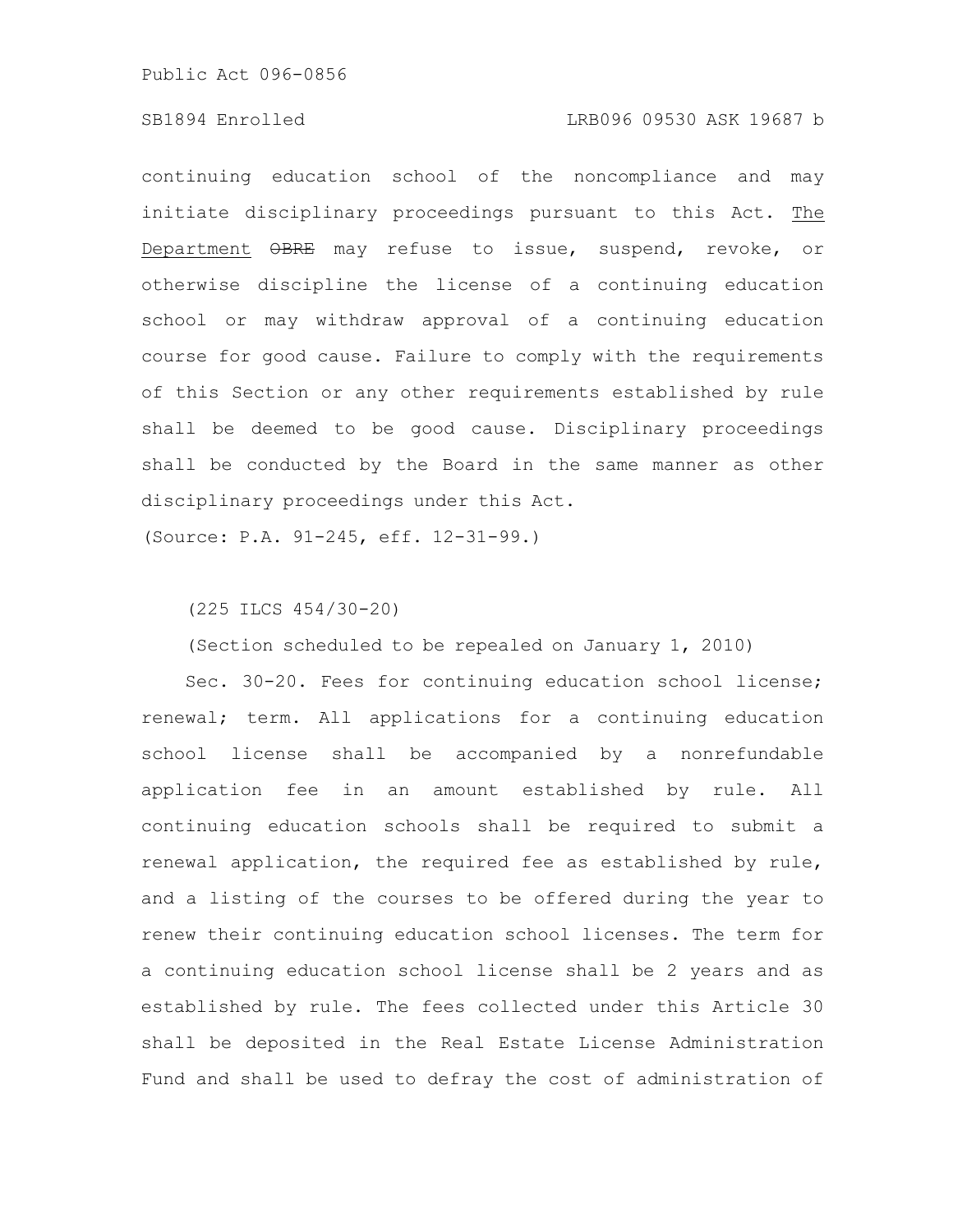the program and per diem of the Advisory Council as determined by the Secretary Commissioner.

(Source: P.A. 91-245, eff. 12-31-99.)

(225 ILCS 454/30-25)

(Section scheduled to be repealed on January 1, 2010) Sec. 30-25. Licensing of continuing education instructors.

(a) No such person shall act as a continuing education instructor at a continuing education school or branch without possessing Only persons approved by the Advisory Council and in possession of a valid continuing education instructor license and satisfying any other qualification criteria established by the Department by rule issued by OBRE may instruct education courses.

(b) After the effective date of this Act, every person who desires to obtain a continuing education instructor's license shall attend and successfully complete a one-day instructor development workshop, as approved by the Department. The term of licensure for a continuing education instructor shall be 2 years and as established by rule. Every person who desires to obtain a continuing education instructor license shall make application to the Department OBRE in writing on forms prescribed by the Office, accompanied by the fee prescribed by rule. In addition to any other information required to be contained in the application, every application for an original or renewed license shall include the applicant's Social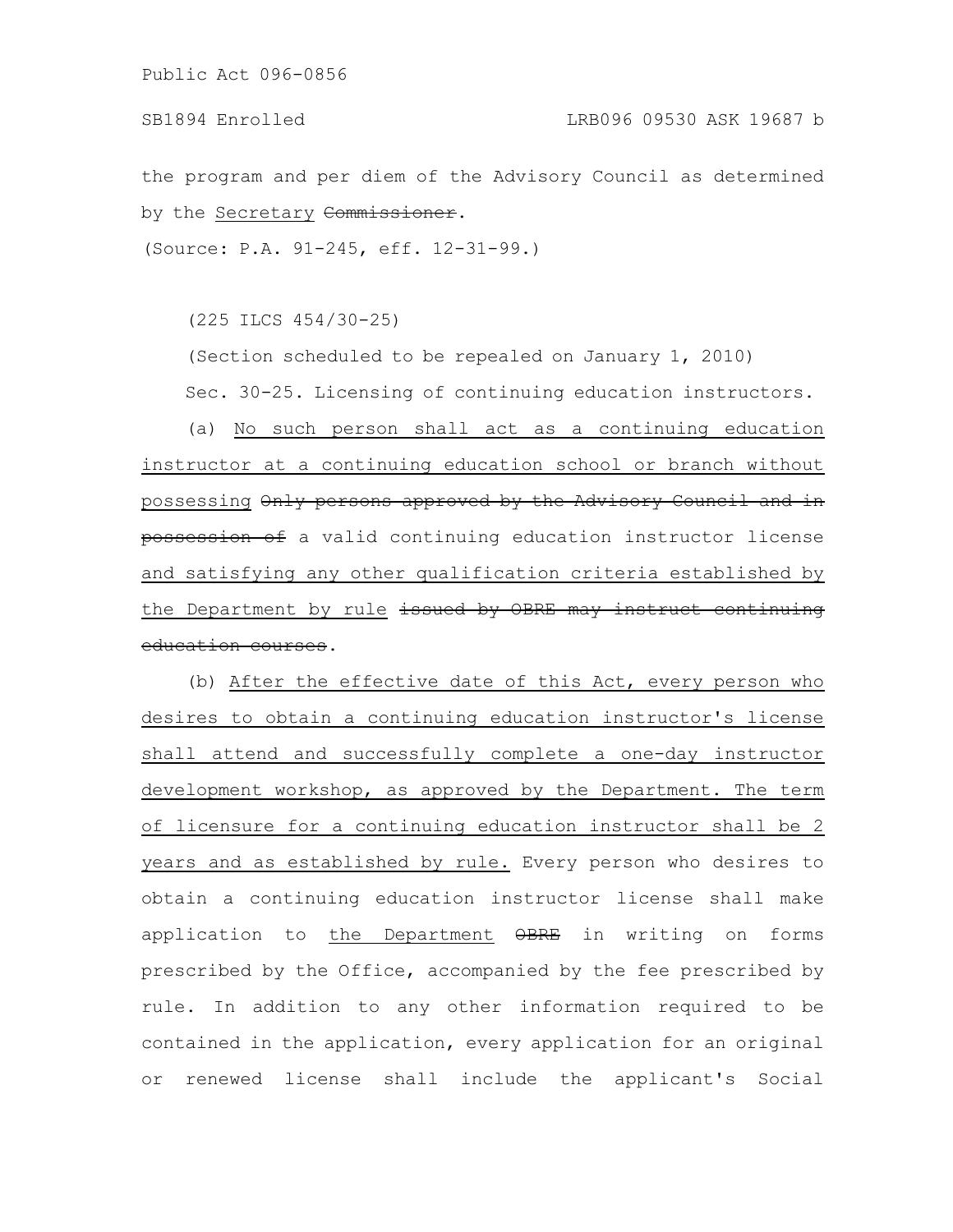Security number. The Department  $\Theta$ BRE shall issue a continuing education instructor license to applicants who meet qualification criteria established by this Act or rule.

(c) The Department OBRE may refuse to issue, suspend, revoke, or otherwise discipline a continuing education instructor for good cause. Disciplinary proceedings shall be conducted by the Board in the same manner as other disciplinary proceedings under this Act. All The term of a license for a continuing education instructors instructor shall be 2 years and as established by rule. All Continuing Education Instructors must teach at least one course within the period of licensure or take an instructor training program approved by the Department OBRE in lieu thereof.

(Source: P.A. 91-245, eff. 12-31-99.)

Section 25. The Code of Civil Procedure is amended by changing Sections 15-1503 and 15-1508 as follows:

(735 ILCS 5/15-1503) (from Ch. 110, par. 15-1503)

Sec. 15-1503. Notice of Foreclosure.

(a) A notice of foreclosure, whether the foreclosure is initiated by complaint or counterclaim, made in accordance with this Section and recorded in the county in which the mortgaged real estate is located shall be constructive notice of the pendency of the foreclosure to every person claiming an interest in or lien on the mortgaged real estate, whose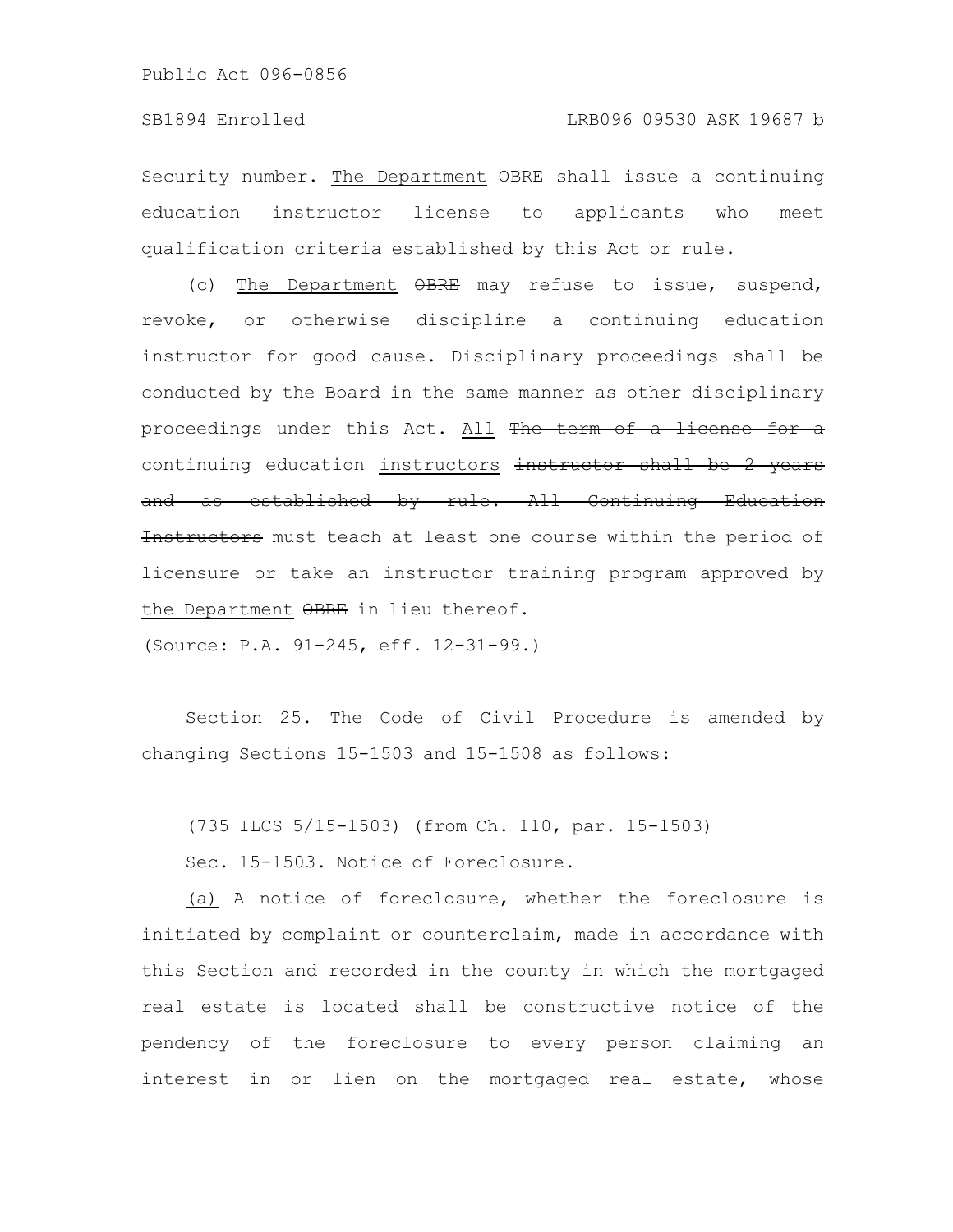interest or lien has not been recorded prior to the recording of such notice of foreclosure. Such notice of foreclosure must be executed by any party or any party's attorney and shall include (i) the names of all plaintiffs and the case number, (ii) the court in which the action was brought, (iii) the names of title holders of record, (iv) a legal description of the real estate sufficient to identify it with reasonable certainty, (v) a common address or description of the location of the real estate and (vi) identification of the mortgage sought to be foreclosed. An incorrect common address or description of the location, or an immaterial error in the identification of a plaintiff or title holder of record, shall not invalidate the lis pendens effect of the notice under this Section. A notice which complies with this Section shall be deemed to comply with Section 2-1901 of the Code of Civil Procedure and shall have the same effect as a notice filed pursuant to that Section; however, a notice which complies with Section 2-1901 shall not be constructive notice unless it also complies with the requirements of this Section.

(b) With respect to residential real estate, a copy of the notice of foreclosure described in subsection (a) of Section 15-1503 shall be sent by first class mail, postage prepaid, to the municipality within the boundary of which the mortgaged real estate is located, or to the county within the boundary of which the mortgaged real estate is located if the mortgaged real estate is located in an unincorporated territory. A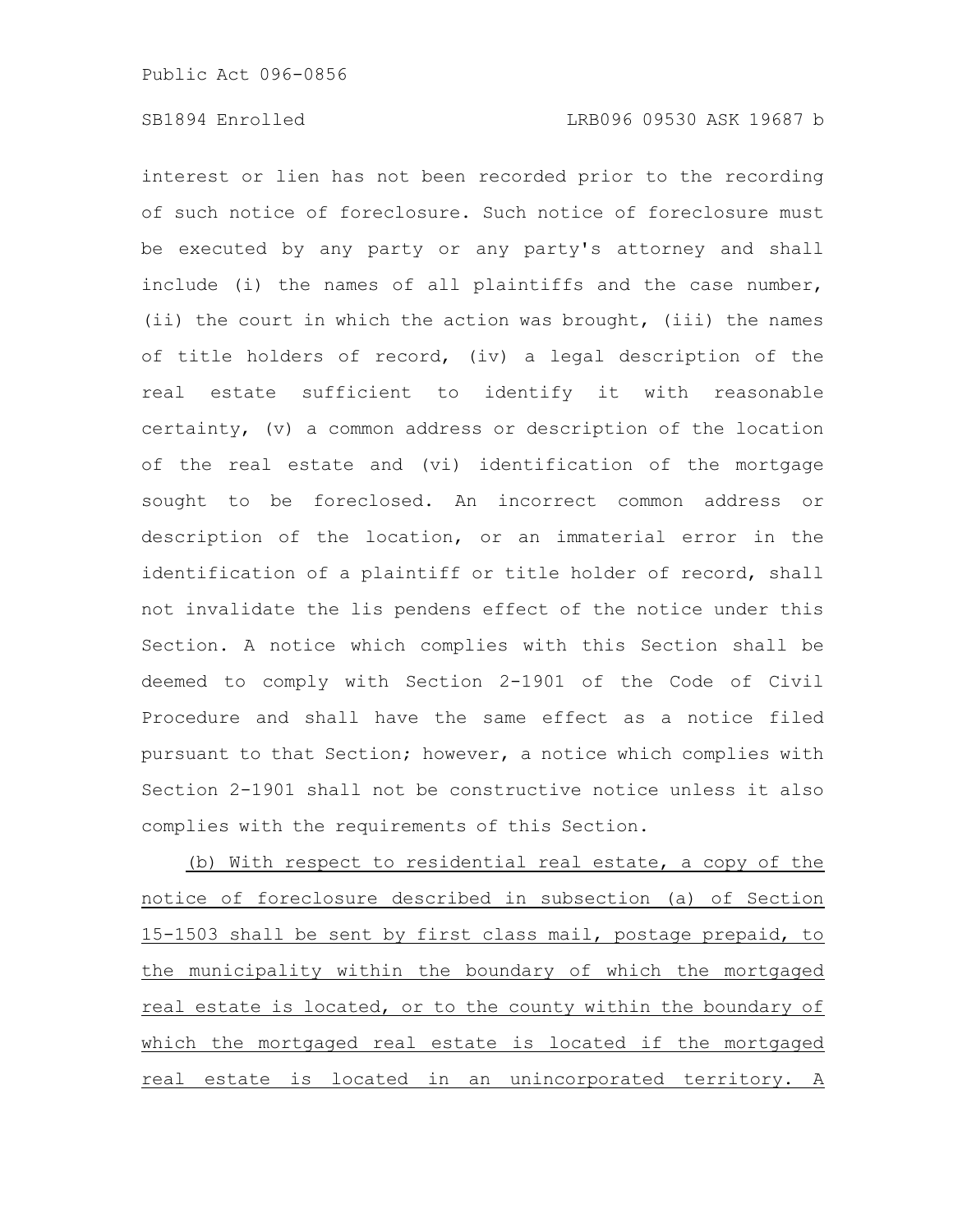municipality or county must clearly publish on its website a single address to which such notice shall be sent. If a municipality or county does not maintain a website, then the municipality or county must publicly post in its main office a single address to which such notice shall be sent. In the event that a municipality or county has not complied with the publication requirement in this subsection (b), then such notice to the municipality or county shall be provided pursuant to Section 2-211 of the Code of Civil Procedure.

(Source: P.A. 86-974.)

(735 ILCS 5/15-1508) (from Ch. 110, par. 15-1508)

Sec. 15-1508. Report of Sale and Confirmation of Sale.

(a) Report. The person conducting the sale shall promptly make a report to the court, which report shall include a copy of all receipts and, if any, certificate of sale.

(b) Hearing. Upon motion and notice in accordance with court rules applicable to motions generally, which motion shall not be made prior to sale, the court shall conduct a hearing to confirm the sale. Unless the court finds that (i) a notice required in accordance with subsection (c) of Section 15-1507 was not given, (ii) the terms of sale were unconscionable, (iii) the sale was conducted fraudulently or (iv) that justice was otherwise not done, the court shall then enter an order confirming the sale. The confirmation order shall include a name, address, and telephone number of the holder of the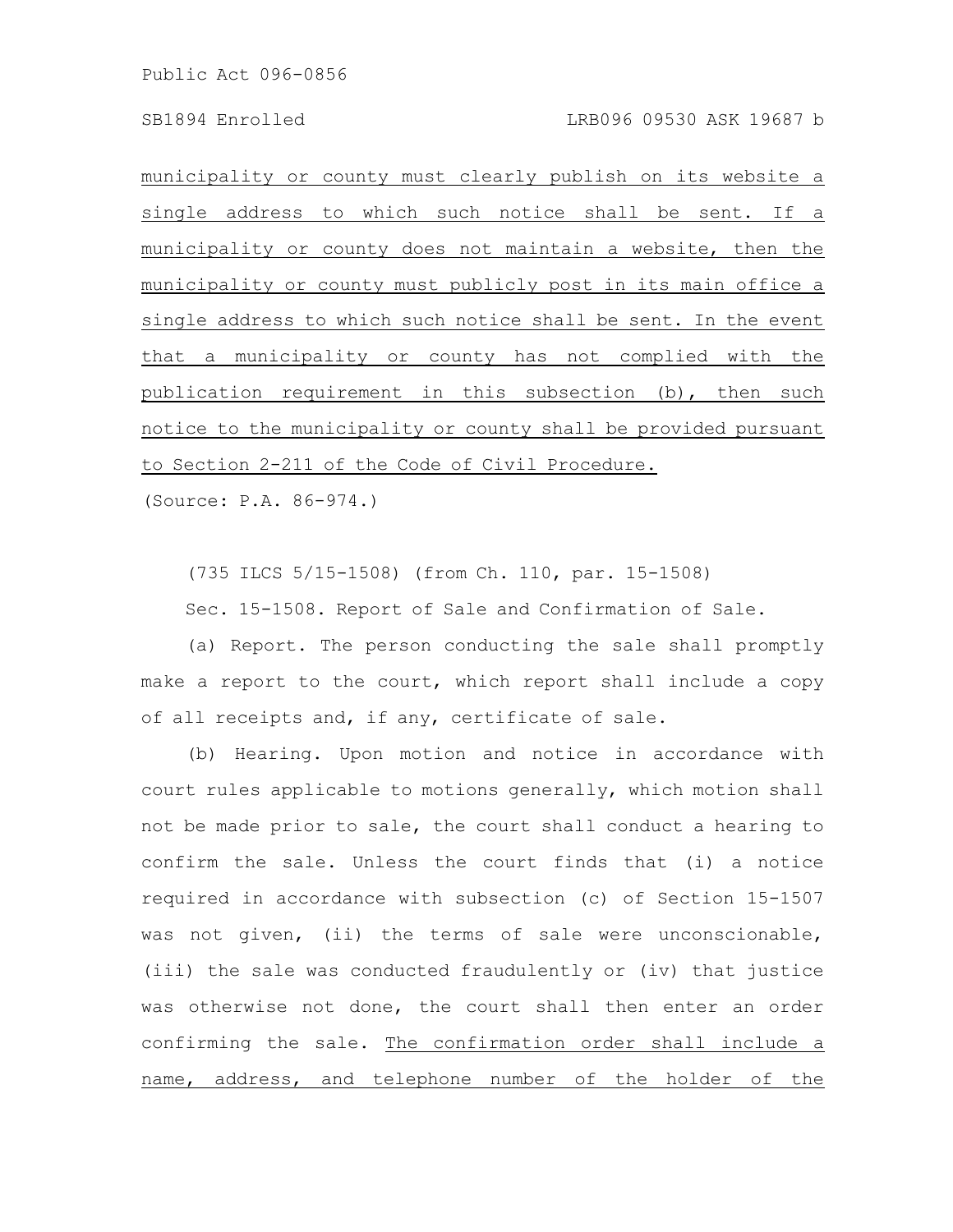certificate of sale or deed issued pursuant to that certificate or, if no certificate or deed was issued, the purchaser, whom a municipality or county may contact with concerns about the real estate. The confirmation order may also:

(1) approve the mortgagee's fees and costs arising between the entry of the judgment of foreclosure and the confirmation hearing, those costs and fees to be allowable to the same extent as provided in the note and mortgage and in Section 15-1504;

(2) provide for a personal judgment against any party for a deficiency; and

(3) determine the priority of the judgments of parties who deferred proving the priority pursuant to subsection (h) of Section 15-1506, but the court shall not defer confirming the sale pending the determination of such priority.

(b-5) Notice with respect to residential real estate. With respect to residential real estate, the notice required under subsection (b) of this Section shall be sent to the mortgagor even if the mortgagor has previously been held in default. In the event the mortgagor has filed an appearance, the notice shall be sent to the address indicated on the appearance. In all other cases, the notice shall be sent to the mortgagor at the common address of the foreclosed property. The notice shall be sent by first class mail. Unless the right to possession has been previously terminated by the court, the notice shall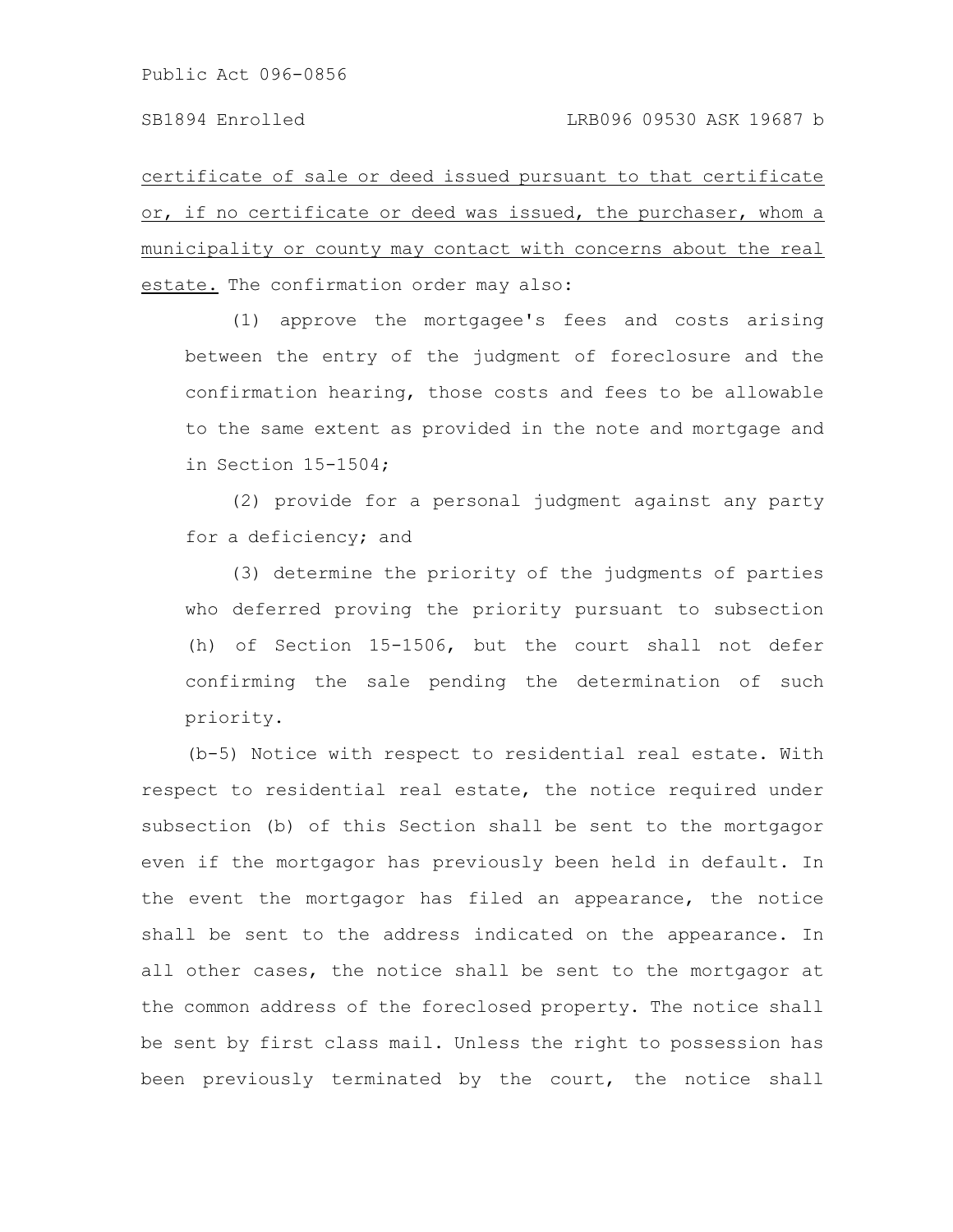include the following language in 12-point boldface capitalized type:

IF YOU ARE THE MORTGAGOR (HOMEOWNER), YOU HAVE THE RIGHT TO REMAIN IN POSSESSION FOR 30 DAYS AFTER ENTRY OF AN ORDER OF POSSESSION, IN ACCORDANCE WITH SECTION 15-1701(c) OF THE

ILLINOIS MORTGAGE FORECLOSURE LAW.

(b-10) Notice of confirmation order sent to municipality or county. A copy of the confirmation order required under subsection (b) shall be sent to the municipality in which the foreclosed property is located, or to the county within the boundary of which the foreclosed property is located if the foreclosed property is located in an unincorporated territory. A municipality or county must clearly publish on its website a single address to which such notice shall be sent. If a municipality or county does not maintain a website, then the municipality or county must publicly post in its main office a single address to which such notice shall be sent. In the event that a municipality or county has not complied with the publication requirement in this subsection (b-10), then such notice to the municipality or county shall be provided pursuant to Section 2-211 of the Code of Civil Procedure.

(c) Failure to Give Notice. If any sale is held without compliance with subsection (c) of Section 15-1507 of this Article, any party entitled to the notice provided for in paragraph (3) of that subsection (c) who was not so notified may, by motion supported by affidavit made prior to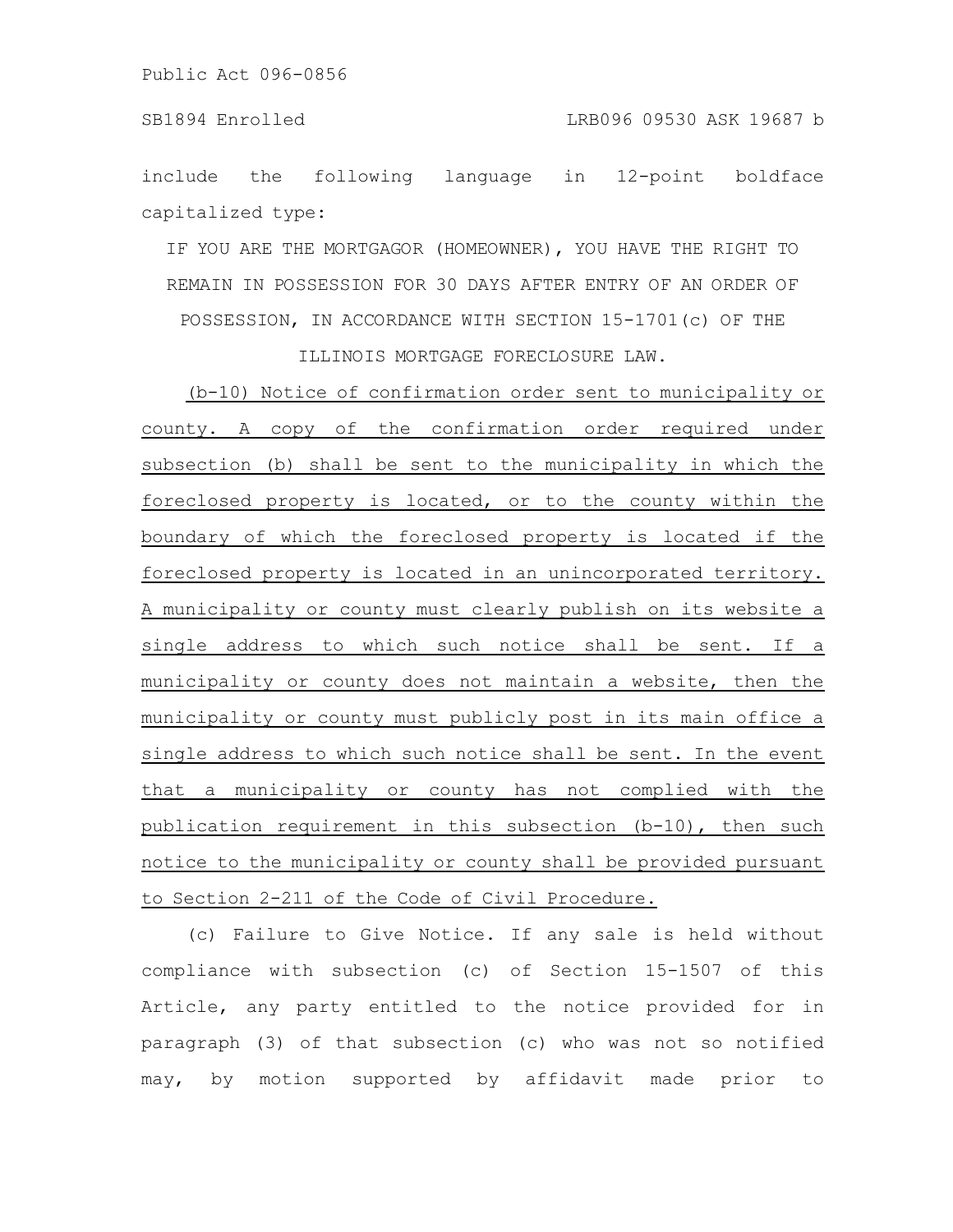# SB1894 Enrolled LRB096 09530 ASK 19687 b

confirmation of such sale, ask the court which entered the judgment to set aside the sale. Any such party shall guarantee or secure by bond a bid equal to the successful bid at the prior sale, unless the party seeking to set aside the sale is the mortgagor, the real estate sold at the sale is residential real estate, and the mortgagor occupies the residential real estate at the time the motion is filed. In that event, no guarantee or bond shall be required of the mortgagor. Any subsequent sale is subject to the same notice requirement as the original sale.

(d) Validity of Sale. Except as provided in subsection (c) of Section 15-1508, no sale under this Article shall be held invalid or be set aside because of any defect in the notice thereof or in the publication of the same, or in the proceedings of the officer conducting the sale, except upon good cause shown in a hearing pursuant to subsection (b) of Section 15-1508. At any time after a sale has occurred, any party entitled to notice under paragraph (3) of subsection (c) of Section 15-1507 may recover from the mortgagee any damages caused by the mortgagee's failure to comply with such paragraph (3). Any party who recovers damages in a judicial proceeding brought under this subsection may also recover from the mortgagee the reasonable expenses of litigation, including reasonable attorney's fees.

(e) Deficiency Judgment. In any order confirming a sale pursuant to the judgment of foreclosure, the court shall also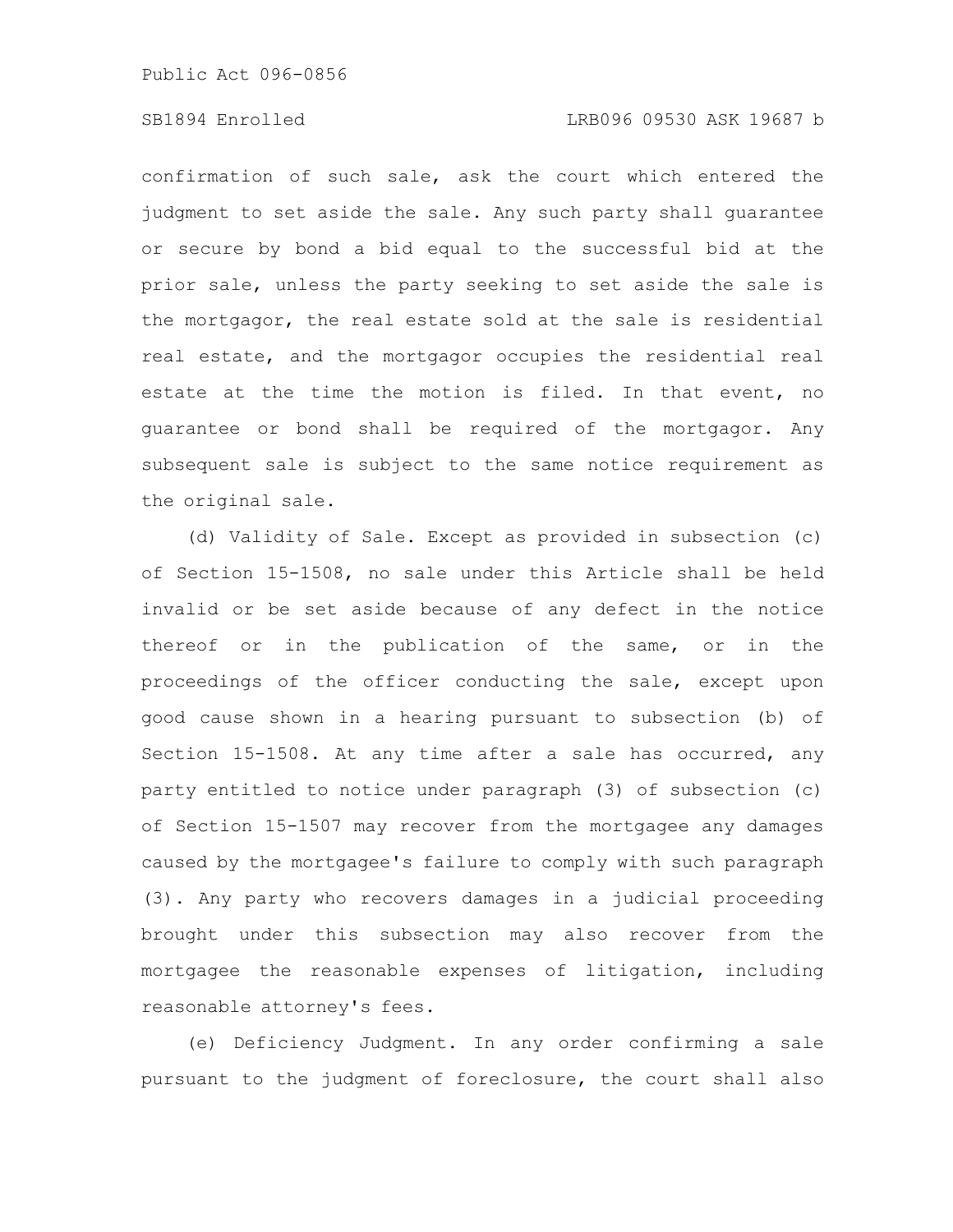enter a personal judgment for deficiency against any party (i) if otherwise authorized and (ii) to the extent requested in the complaint and proven upon presentation of the report of sale in accordance with Section 15-1508. Except as otherwise provided in this Article, a judgment may be entered for any balance of money that may be found due to the plaintiff, over and above the proceeds of the sale or sales, and enforcement may be had for the collection of such balance, the same as when the judgment is solely for the payment of money. Such judgment may be entered, or enforcement had, only in cases where personal service has been had upon the persons personally liable for the mortgage indebtedness, unless they have entered their appearance in the foreclosure action.

(f) Satisfaction. Upon confirmation of the sale, the judgment stands satisfied to the extent of the sale price less expenses and costs. If the order confirming the sale includes a deficiency judgment, the judgment shall become a lien in the manner of any other judgment for the payment of money.

(g) The order confirming the sale shall include, notwithstanding any previous orders awarding possession during the pendency of the foreclosure, an award to the purchaser of possession of the mortgaged real estate, as of the date 30 days after the entry of the order, against the parties to the foreclosure whose interests have been terminated.

An order of possession authorizing the removal of a person from possession of the mortgaged real estate shall be entered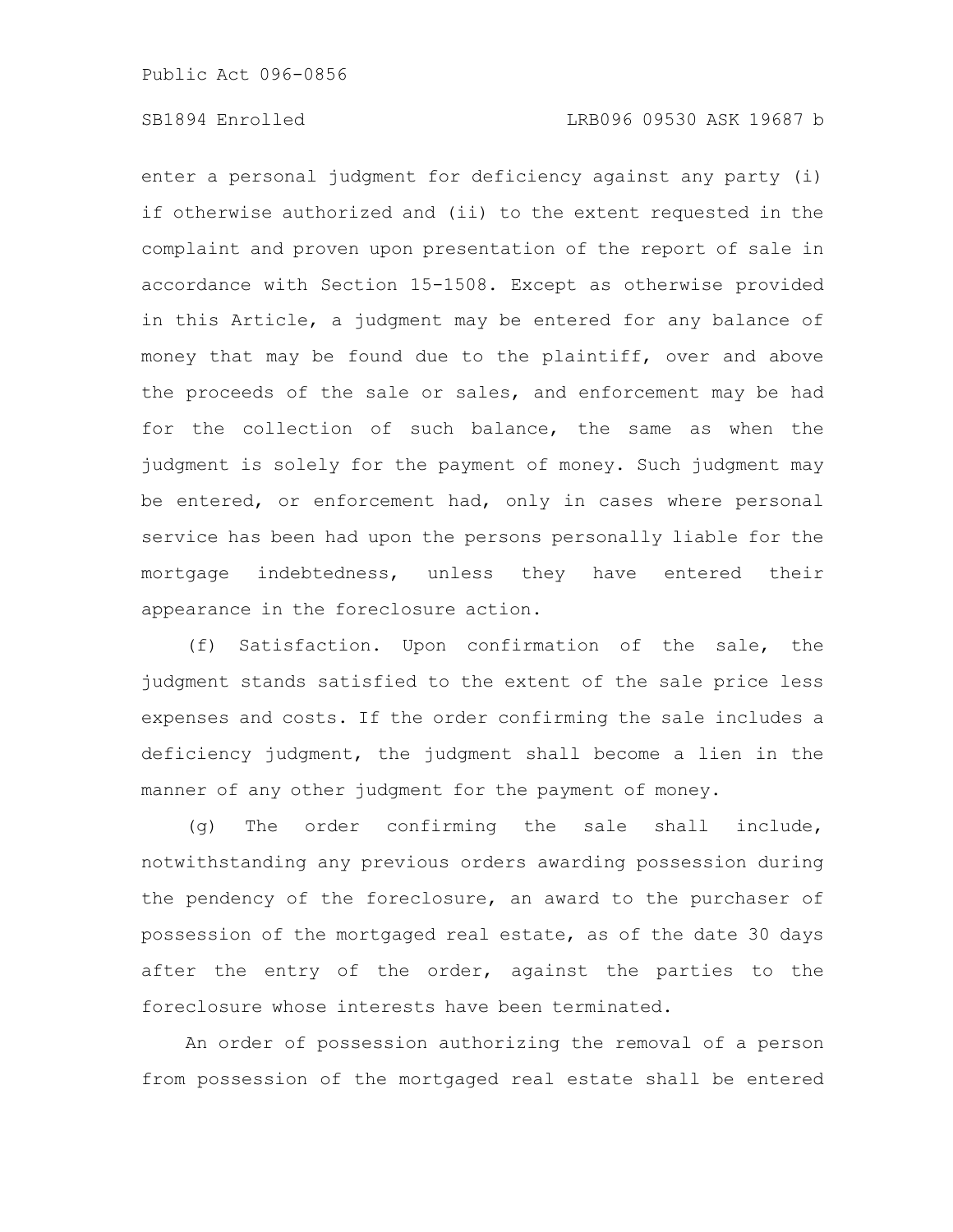### SB1894 Enrolled LRB096 09530 ASK 19687 b

and enforced only against those persons personally named as individuals in the complaint or the petition under subsection (h) of Section 15-1701 and in the order of possession and shall not be entered and enforced against any person who is only generically described as an unknown owner or nonrecord claimant or by another generic designation in the complaint.

Notwithstanding the preceding paragraph, the failure to personally name, include, or seek an award of possession of the mortgaged real estate against a person in the confirmation order shall not abrogate any right that the purchaser may have to possession of the mortgaged real estate and to maintain a proceeding against that person for possession under Article 9 of this Code or subsection (h) of Section 15-1701; and possession against a person who (1) has not been personally named as a party to the foreclosure and (2) has not been provided an opportunity to be heard in the foreclosure proceeding may be sought only by maintaining a proceeding under Article 9 of this Code or subsection (h) of Section 15-1701. (Source: P.A. 95-826, eff. 8-14-08; 96-265, eff. 8-11-09.)

Section 30. The Residential Real Property Disclosure Act is amended by changing Section 70 as follows:

(765 ILCS 77/70) Sec. 70. Predatory lending database program. (a) As used in this Article: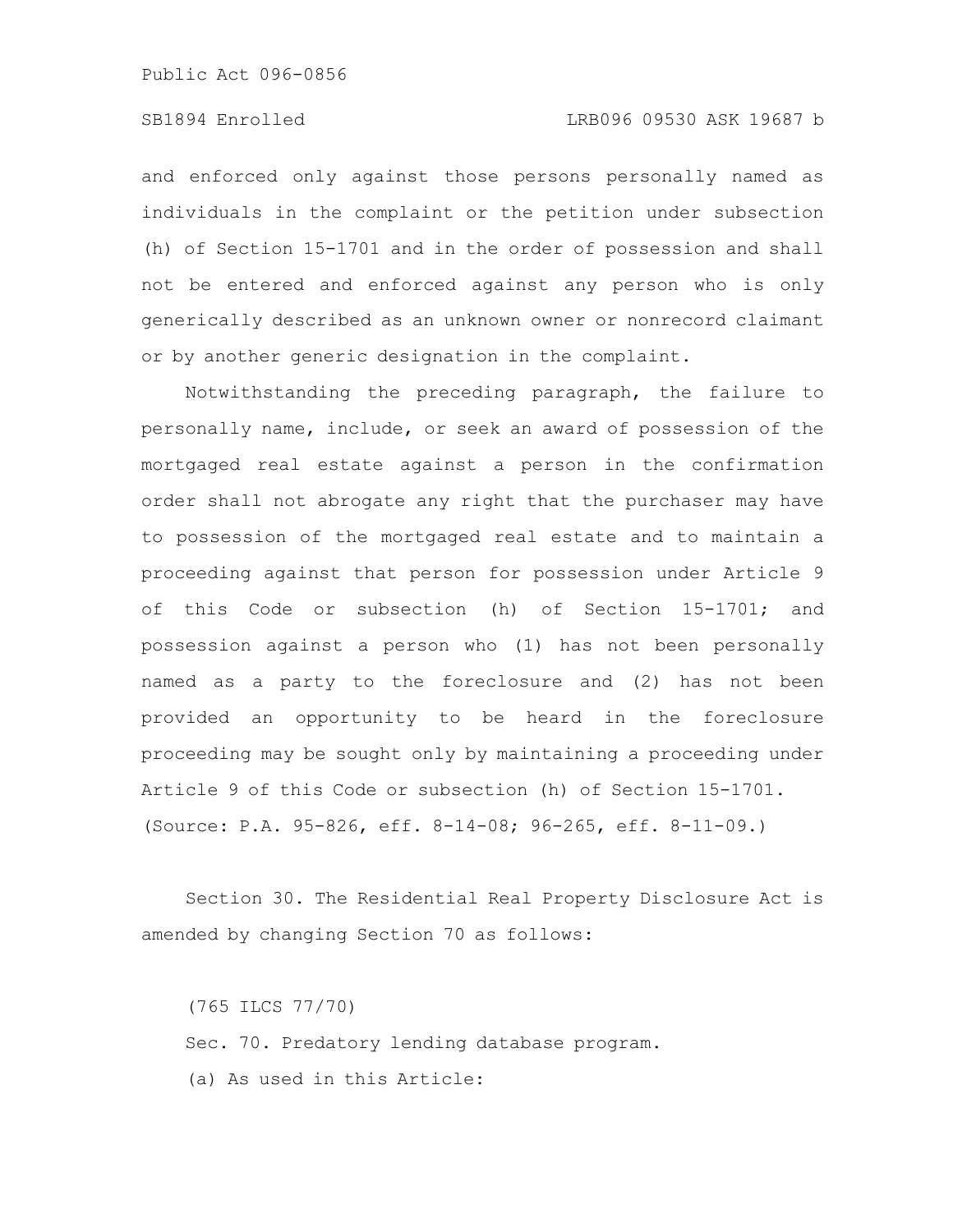#### SB1894 Enrolled LRB096 09530 ASK 19687 b

"Adjustable rate mortgage" or "ARM" means a closed-end mortgage transaction that allows adjustments of the loan interest rate during the first 3 years of the loan term.

"Borrower" means a person seeking a mortgage loan.

"Broker" means a "broker" or "loan broker", as defined in subsection (p) of Section 1-4 of the Residential Mortgage License Act of 1987.

"Closing agent" means an individual assigned by a title insurance company or a broker or originator to ensure that the execution of documents related to the closing of a real estate sale or the refinancing of a real estate loan and the disbursement of closing funds are in conformity with the instructions of the entity financing the transaction.

"Counseling" means in-person counseling provided by a counselor employed by a HUD-certified counseling agency to all borrowers, or documented telephone counseling where a hardship would be imposed on one or more borrowers. A hardship shall exist in instances in which the borrower is confined to his or her home due to medical conditions, as verified in writing by a physician, or the borrower resides 50 miles or more from the nearest participating HUD-certified housing counseling agency. In instances of telephone counseling, the borrower must supply all necessary documents to the counselor at least 72 hours prior to the scheduled telephone counseling session.

"Counselor" means a counselor employed by a HUD-certified housing counseling agency.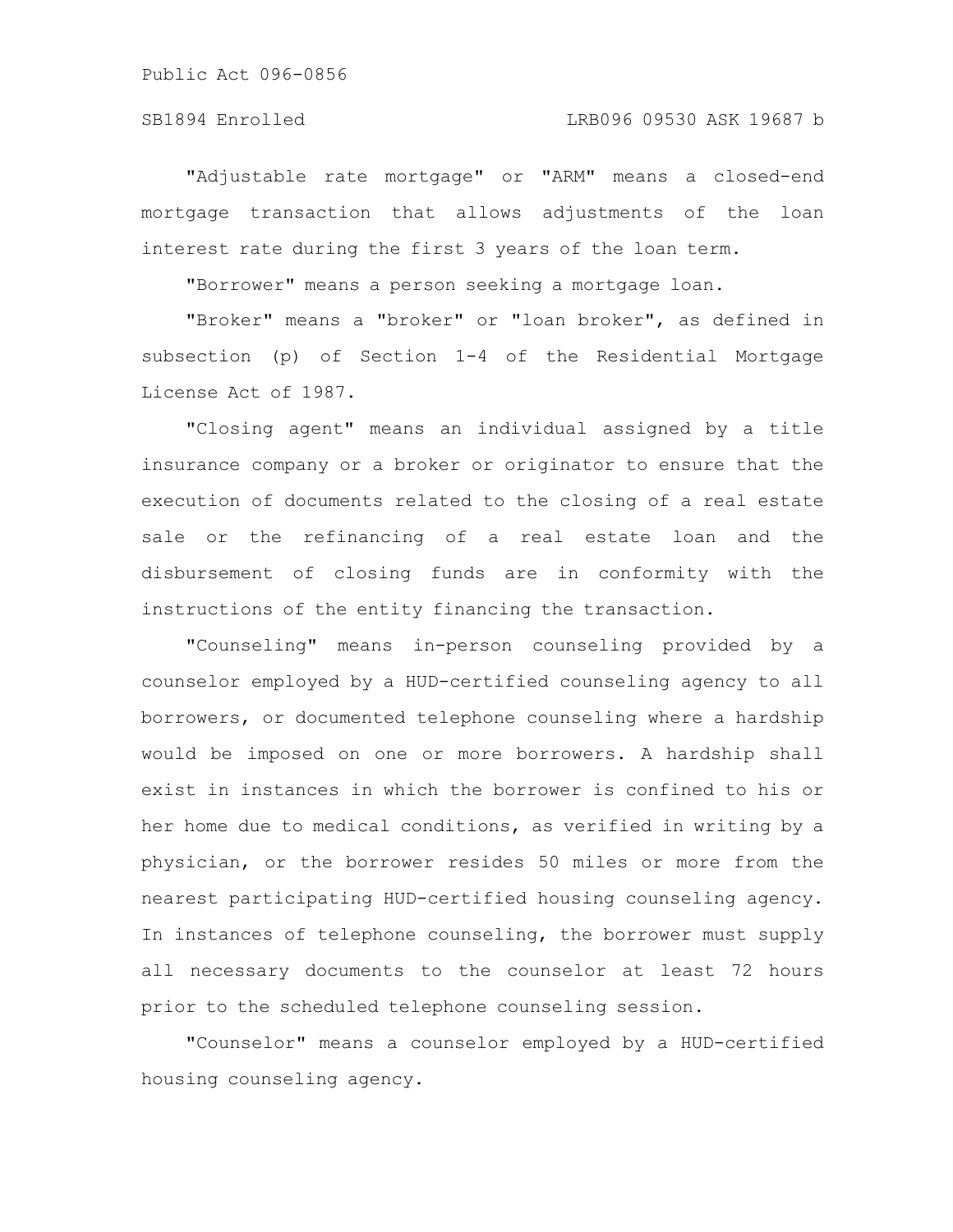#### SB1894 Enrolled LRB096 09530 ASK 19687 b

"Credit score" means a credit risk score as defined by the Fair Isaac Corporation, or its successor, and reported under such names as "BEACON", "EMPIRICA", and "FAIR ISAAC RISK SCORE" by one or more of the following credit reporting agencies or their successors: Equifax, Inc., Experian Information Solutions, Inc., and TransUnion LLC. If the borrower's credit report contains credit scores from 2 reporting agencies, then the broker or loan originator shall report the lower score. If the borrower's credit report contains credit scores from 3 reporting agencies, then the broker or loan originator shall report the middle score.

"Department" means the Department of Financial and Professional Regulation.

"Exempt person" means that term as it is defined in subsections (d)(1) and (d)(1.5) of Section  $1-4$  of the Residential Mortgage License Act of 1987.

"First-time homebuyer" means a borrower who has not held an ownership interest in residential property.

"HUD-certified counseling" or "counseling" means counseling given to a borrower by a counselor employed by a HUD-certified housing counseling agency.

"Interest only" means a closed-end loan that permits one or more payments of interest without any reduction of the principal balance of the loan, other than the first payment on the loan.

"Lender" means that term as it is defined in subsection (g)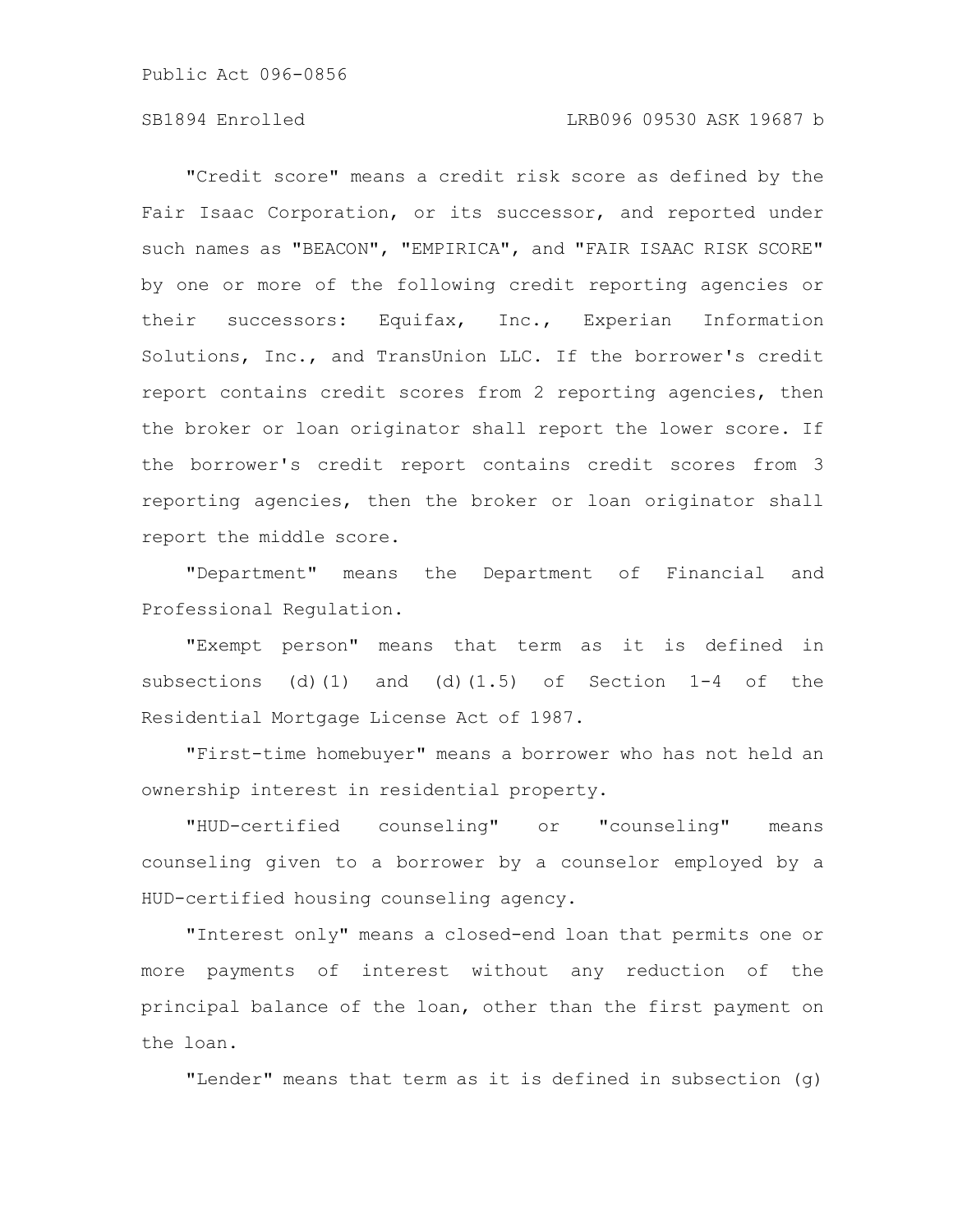of Section 1-4 of the Residential Mortgage License Act of 1987.

"Licensee" means that term as it is defined in subsection (e) of Section 1-4 of the Residential Mortgage License Act of 1987.

"Mortgage loan" means that term as it is defined in subsection (f) of Section 1-4 of the Residential Mortgage License Act of 1987.

"Negative amortization" means an amortization method under which the outstanding balance may increase at any time over the course of the loan because the regular periodic payment does not cover the full amount of interest due.

"Originator" means a "loan originator" as defined in subsection (hh) of Section 1-4 of the Residential Mortgage License Act of 1987, except an exempt person.

"Points and fees" has the meaning ascribed to that term in Section 10 of the High Risk Home Loan Act.

"Prepayment penalty" means a charge imposed by a lender under a mortgage note or rider when the loan is paid before the expiration of the term of the loan.

"Refinancing" means a loan secured by the borrower's or borrowers' primary residence where the proceeds are not used as purchase money for the residence.

"Title insurance company" means any domestic company organized under the laws of this State for the purpose of conducting the business of guaranteeing or insuring titles to real estate and any title insurance company organized under the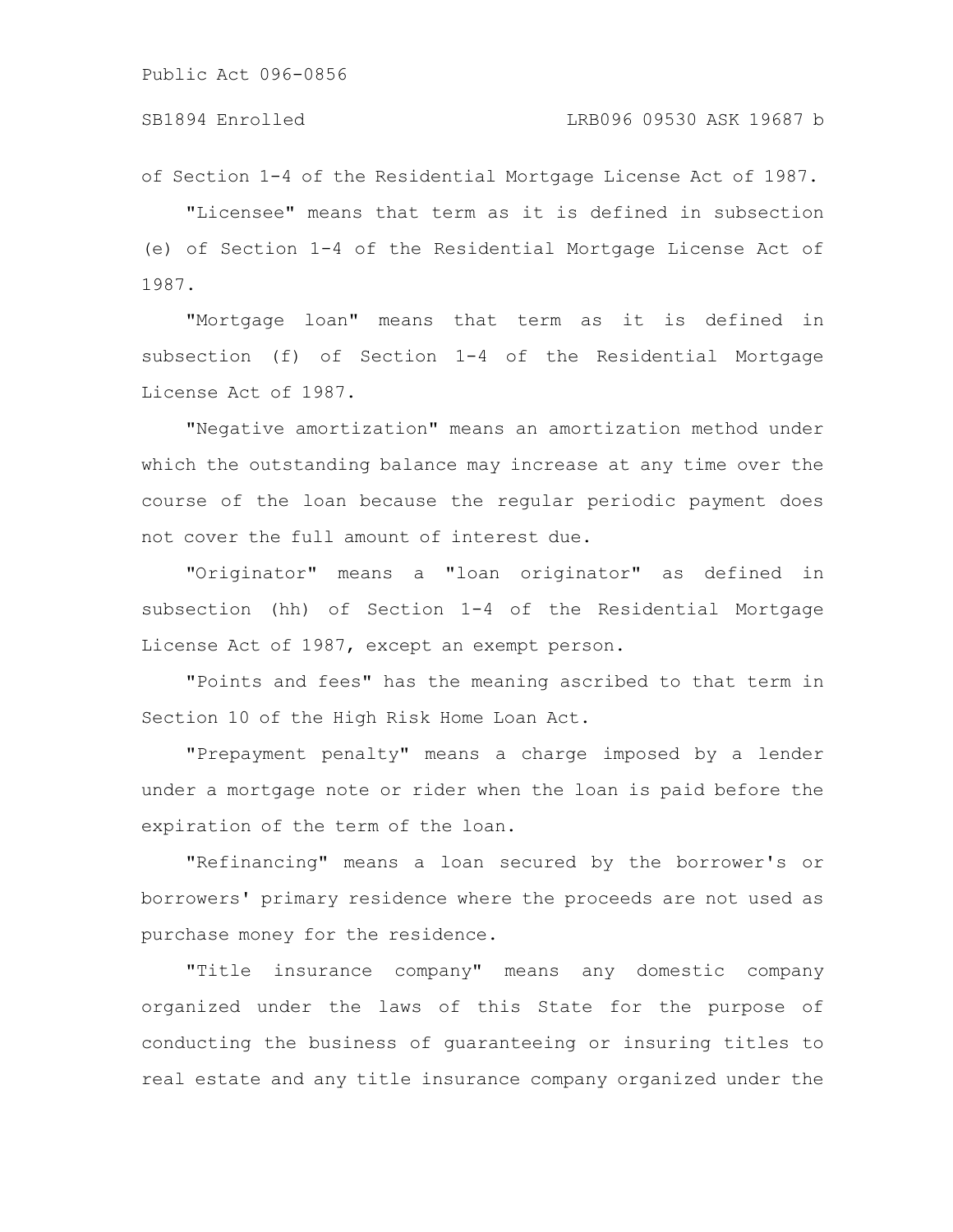laws of another State, the District of Columbia, or a foreign government and authorized to transact the business of guaranteeing or insuring titles to real estate in this State.

(a-5) A predatory lending database program shall be established within Cook County. The program shall be administered in accordance with this Article. The inception date of the program shall be July 1, 2008. A predatory lending database program shall be expanded to include Kane, Peoria, and Will counties. The inception date of the expansion of the program as it applies to Kane, Peoria, and Will counties shall be July 1, 2010. Until the inception date, none of the duties, obligations, contingencies, or consequences of or from the program shall be imposed. The program shall apply to all mortgage applications that are governed by this Article and that are made or taken on or after the inception of the program.

(b) The database created under this program shall be maintained and administered by the Department. The database shall be designed to allow brokers, originators, counselors, title insurance companies, and closing agents to submit information to the database online. The database shall not be designed to allow those entities to retrieve information from the database, except as otherwise provided in this Article. Information submitted by the broker or originator to the Department may be used to populate the online form submitted by a counselor, title insurance company, or closing agent.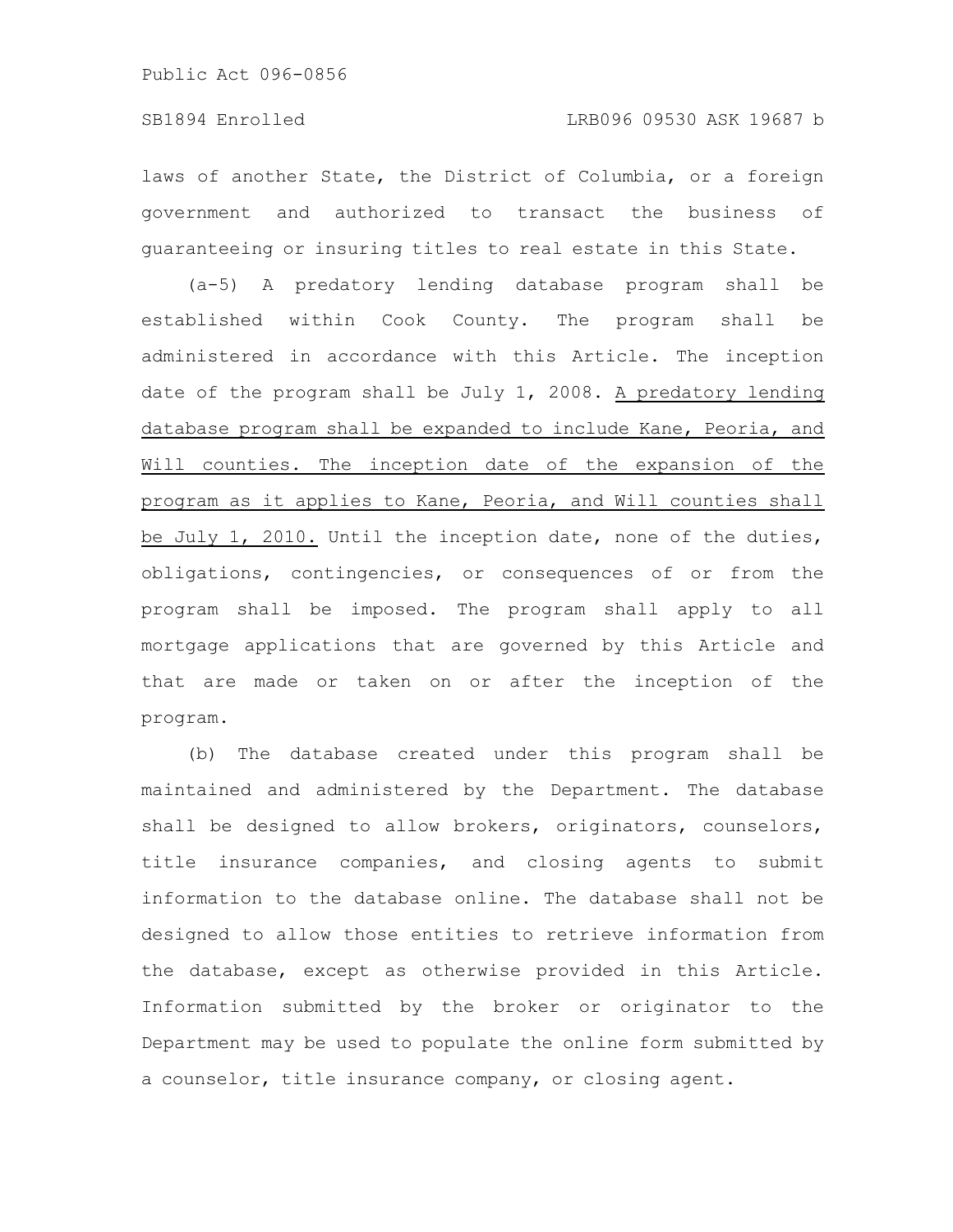# SB1894 Enrolled LRB096 09530 ASK 19687 b

(c) Within 10 days after taking a mortgage application, the broker or originator for any mortgage on residential property within the program area must submit to the predatory lending database all of the information required under Section 72 and any other information required by the Department by rule. Within 7 days after receipt of the information, the Department shall compare that information to the housing counseling standards in Section 73 and issue to the borrower and the broker or originator a determination of whether counseling is recommended for the borrower. The borrower may not waive counseling. If at any time after submitting the information required under Section 72 the broker or originator (i) changes the terms of the loan or (ii) issues a new commitment to the borrower, then, within 5 days thereafter, the broker or originator shall re-submit all of the information required under Section 72 and, within 4 days after receipt of the information re-submitted by the broker or originator, the Department shall compare that information to the housing counseling standards in Section 73 and shall issue to the borrower and the broker or originator a new determination of whether re-counseling is recommended for the borrower based on the information re-submitted by the broker or originator. The Department shall require re-counseling if the loan terms have been modified to meet another counseling standard in Section 73, or if the broker has increased the interest rate by more than 200 basis points.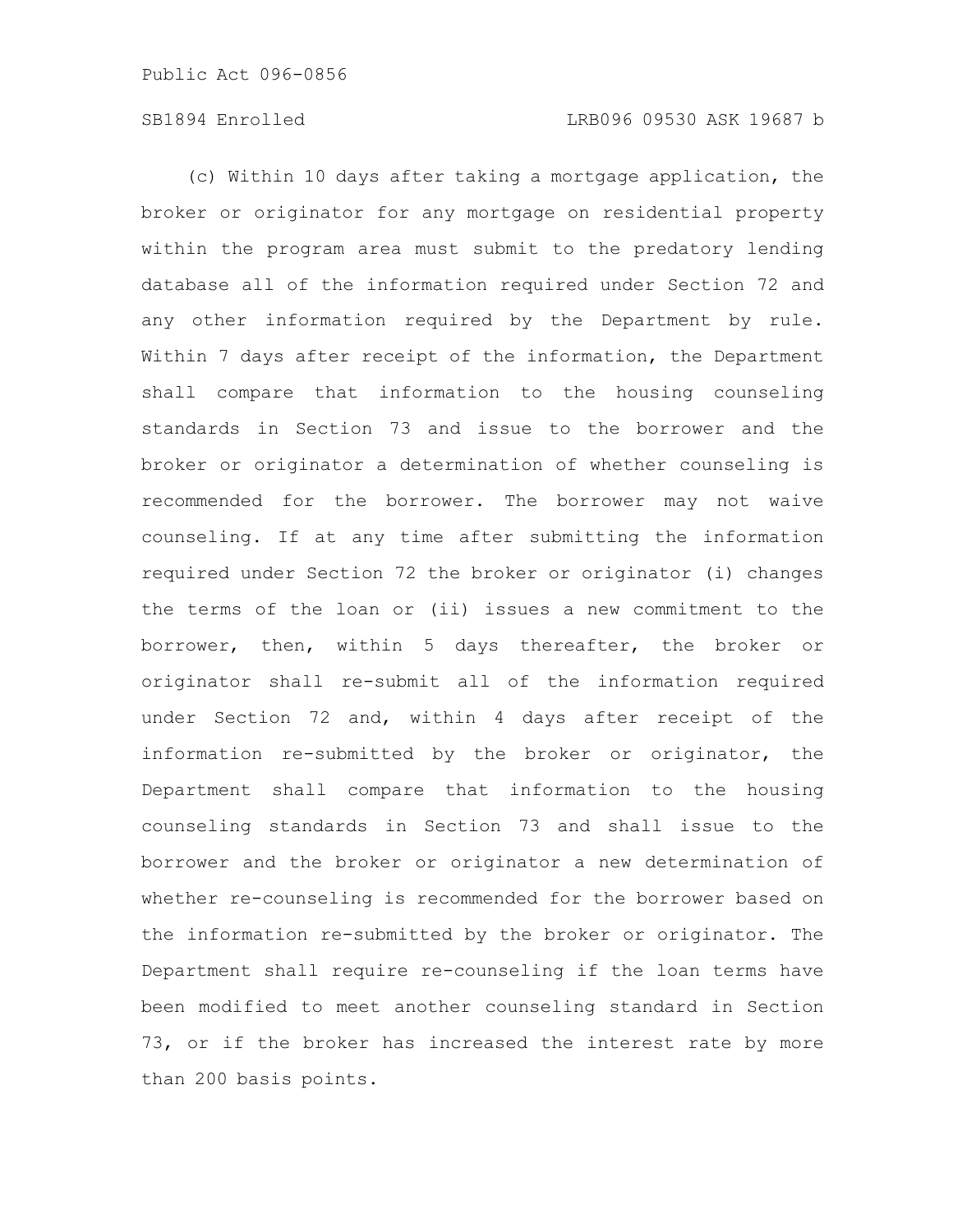# SB1894 Enrolled LRB096 09530 ASK 19687 b

(d) If the Department recommends counseling for the borrower under subsection (c), then the Department shall notify the borrower of all participating HUD-certified counseling agencies located within the State and direct the borrower to interview with a counselor associated with one of those agencies. Within 10 days after receipt of the notice of HUD-certified counseling agencies, the borrower shall select one of those agencies and shall engage in an interview with a counselor associated with that agency. Within 7 days after interviewing the borrower, the counselor must submit to the predatory lending database all of the information required under Section 74 and any other information required by the Department by rule. Reasonable and customary costs not to exceed \$300 associated with counseling provided under the program shall be paid by the broker or originator. The Department shall annually calculate to the nearest dollar an adjusted rate for inflation. A counselor shall not recommend or suggest that a borrower contact any specific mortgage origination company, financial institution, or entity that deals in mortgage finance to obtain a loan, another quote, or for any other reason related to the specific mortgage transaction; however, a counselor may suggest that the borrower seek an opinion or a quote from another mortgage origination company, financial institution, or entity that deals in mortgage finance. A counselor or housing counseling agency that in good faith provides counseling shall not be liable to a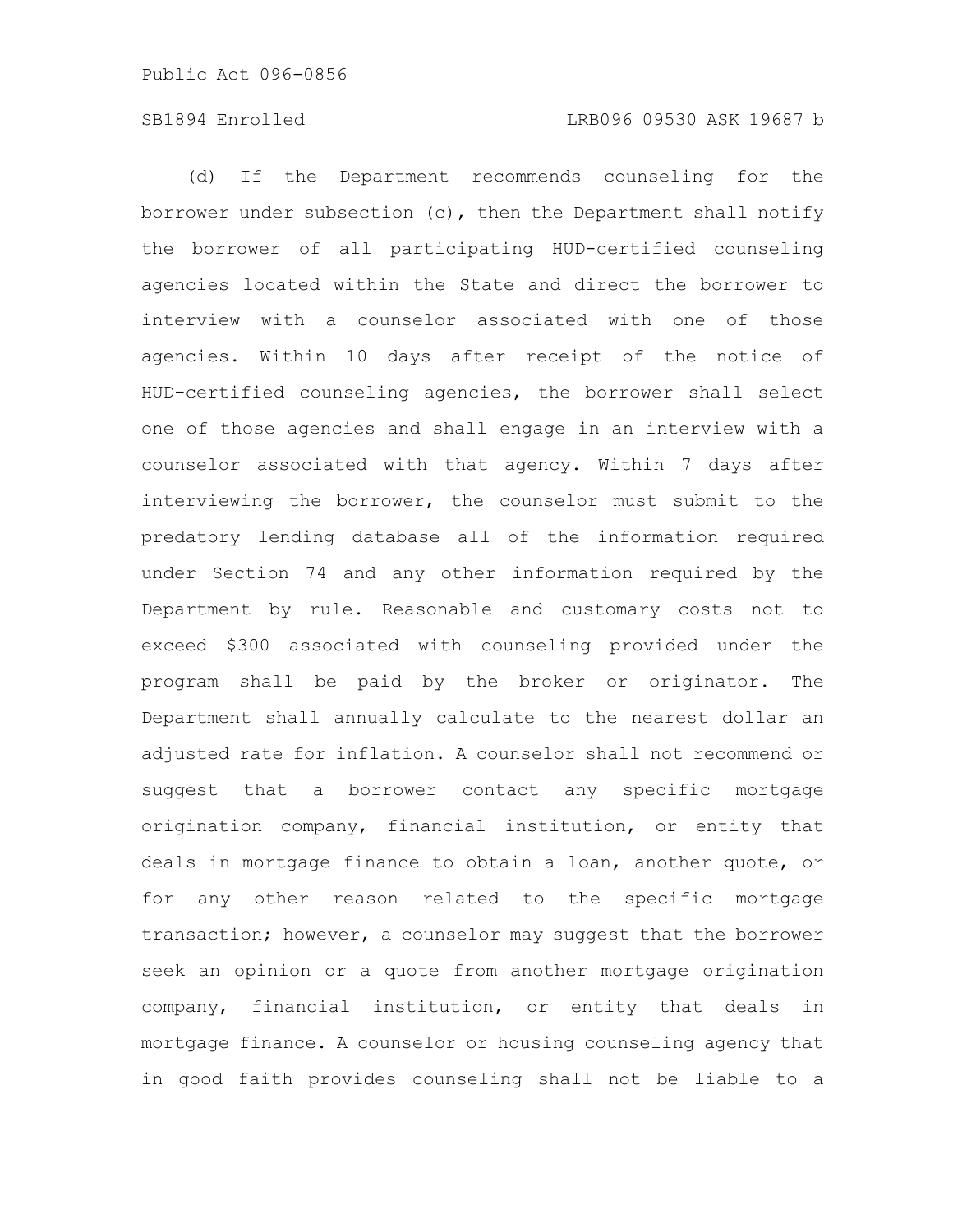#### SB1894 Enrolled LRB096 09530 ASK 19687 b

broker or originator or borrower for civil damages, except for willful or wanton misconduct on the part of the counselor in providing the counseling.

(e) The broker or originator and the borrower may not take any legally binding action concerning the loan transaction until the later of the following:

(1) the Department issues a determination not to recommend HUD-certified counseling for the borrower in accordance with subsection (c); or

(2) the Department issues a determination that HUD-certified counseling is recommended for the borrower and the counselor submits all required information to the database in accordance with subsection (d).

(f) Within 10 days after closing, the title insurance company or closing agent must submit to the predatory lending database all of the information required under Section 76 and any other information required by the Department by rule.

(g) The title insurance company or closing agent shall attach to the mortgage a certificate of compliance with the requirements of this Article, as generated by the database. If the title insurance company or closing agent fails to attach the certificate of compliance, then the mortgage is not recordable. In addition, if any lis pendens for a residential mortgage foreclosure is recorded on the property within the program area, a certificate of service must be simultaneously recorded that affirms that a copy of the lis pendens was filed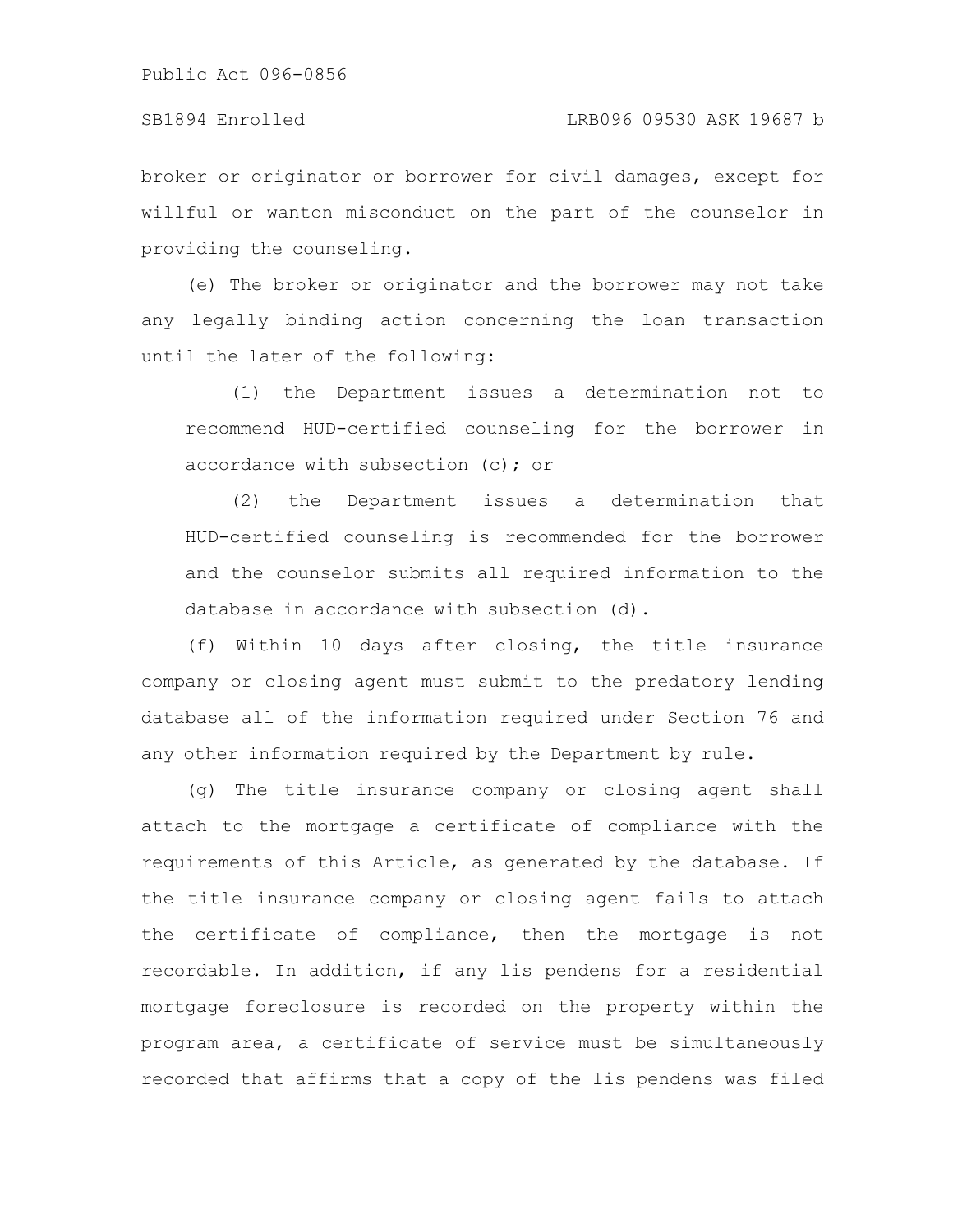# SB1894 Enrolled LRB096 09530 ASK 19687 b

with the Department. If the certificate of service is not recorded, then the lis pendens pertaining to the residential mortgage foreclosure in question is not recordable and is of no force and effect.

(h) All information provided to the predatory lending database under the program is confidential and is not subject to disclosure under the Freedom of Information Act, except as otherwise provided in this Article. Information or documents obtained by employees of the Department in the course of maintaining and administering the predatory lending database are deemed confidential. Employees are prohibited from making disclosure of such confidential information or documents. Any request for production of information from the predatory lending database, whether by subpoena, notice, or any other source, shall be referred to the Department of Financial and Professional Regulation. Any borrower may authorize in writing the release of database information. The Department may use the information in the database without the consent of the borrower: (i) for the purposes of administering and enforcing the program; (ii) to provide relevant information to a counselor providing counseling to a borrower under the program; or (iii) to the appropriate law enforcement agency or the applicable administrative agency if the database information demonstrates criminal, fraudulent, or otherwise illegal activity.

(i) Nothing in this Article is intended to prevent a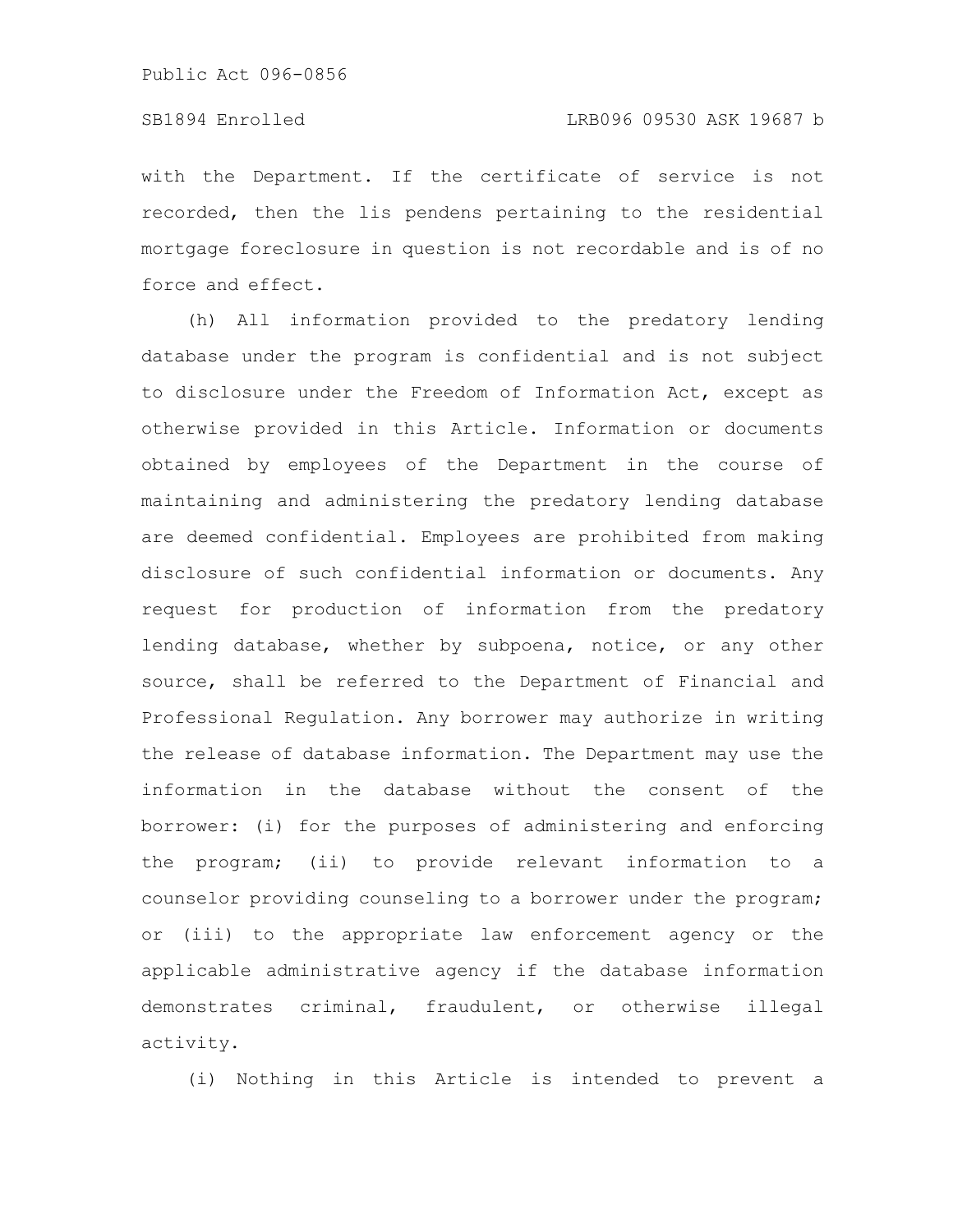borrower from making his or her own decision as to whether to proceed with a transaction.

(j) Any person who violates any provision of this Article commits an unlawful practice within the meaning of the Consumer Fraud and Deceptive Business Practices Act.

(k) During the existence of the program, the Department shall submit semi-annual reports to the Governor and to the General Assembly by May 1 and November 1 of each year detailing its findings regarding the program. The report shall include, by county, at least the following information for each reporting period:

(1) the number of loans registered with the program;

(2) the number of borrowers receiving counseling;

(3) the number of loans closed;

(4) the number of loans requiring counseling for each of the standards set forth in Section 73;

(5) the number of loans requiring counseling where the mortgage originator changed the loan terms subsequent to counseling;  $\div$ 

(6) the number of licensed mortgage brokers and loan originators entering information into the database;

(7) the number of investigations based on information obtained from the database, including the number of licensees fined, the number of licenses suspended, and the number of licenses revoked;

(8) a summary of the types of non-traditional mortgage